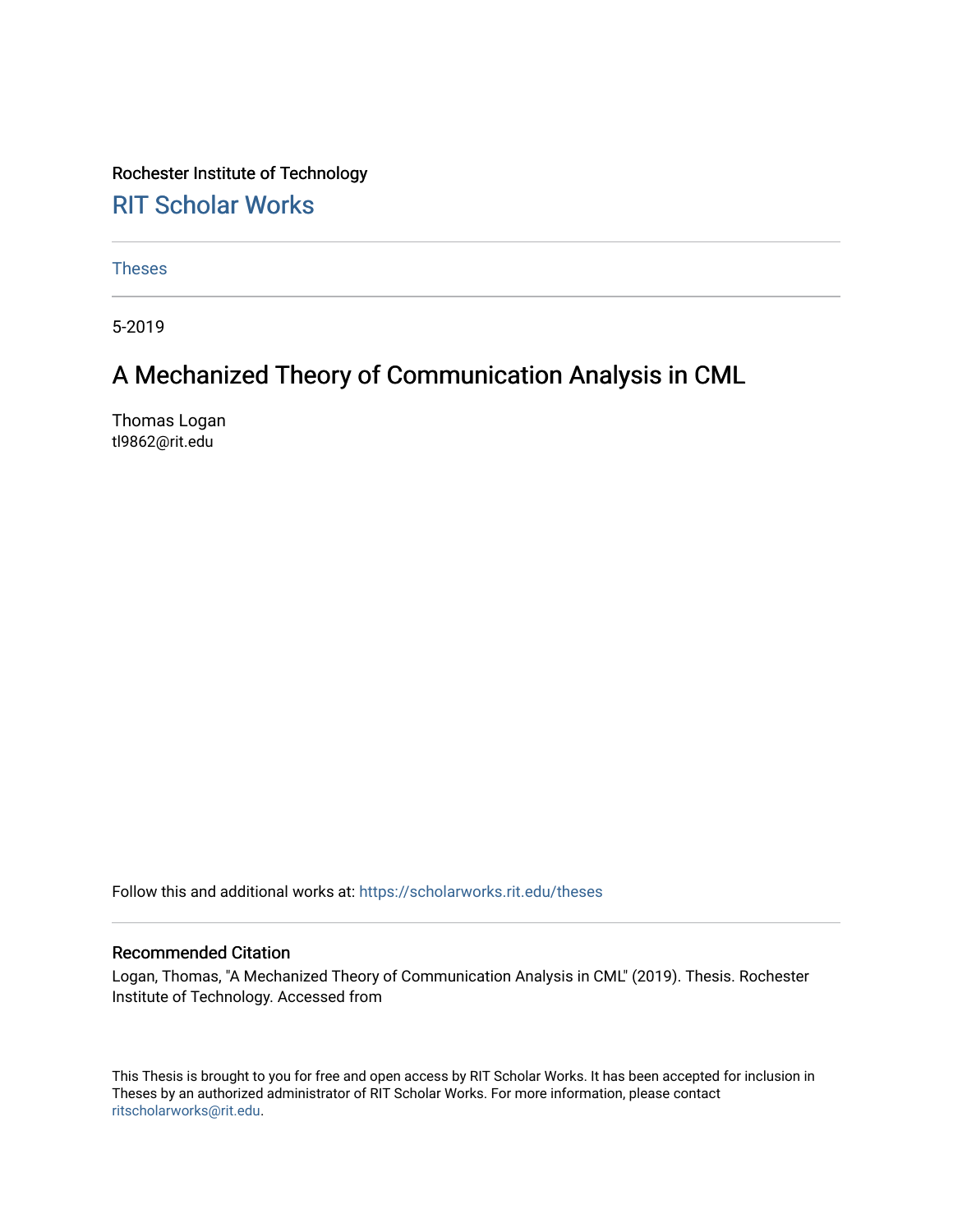A Mechanized Theory of Communication Analysis in CML

APPROVED BY

SUPERVISING COMMITTEE:

Dr. Matthew Fluet, Supervisor

Dr. Arthur Nunes-Harwitt, Reader

Dr. Ivona Bezáková, Observer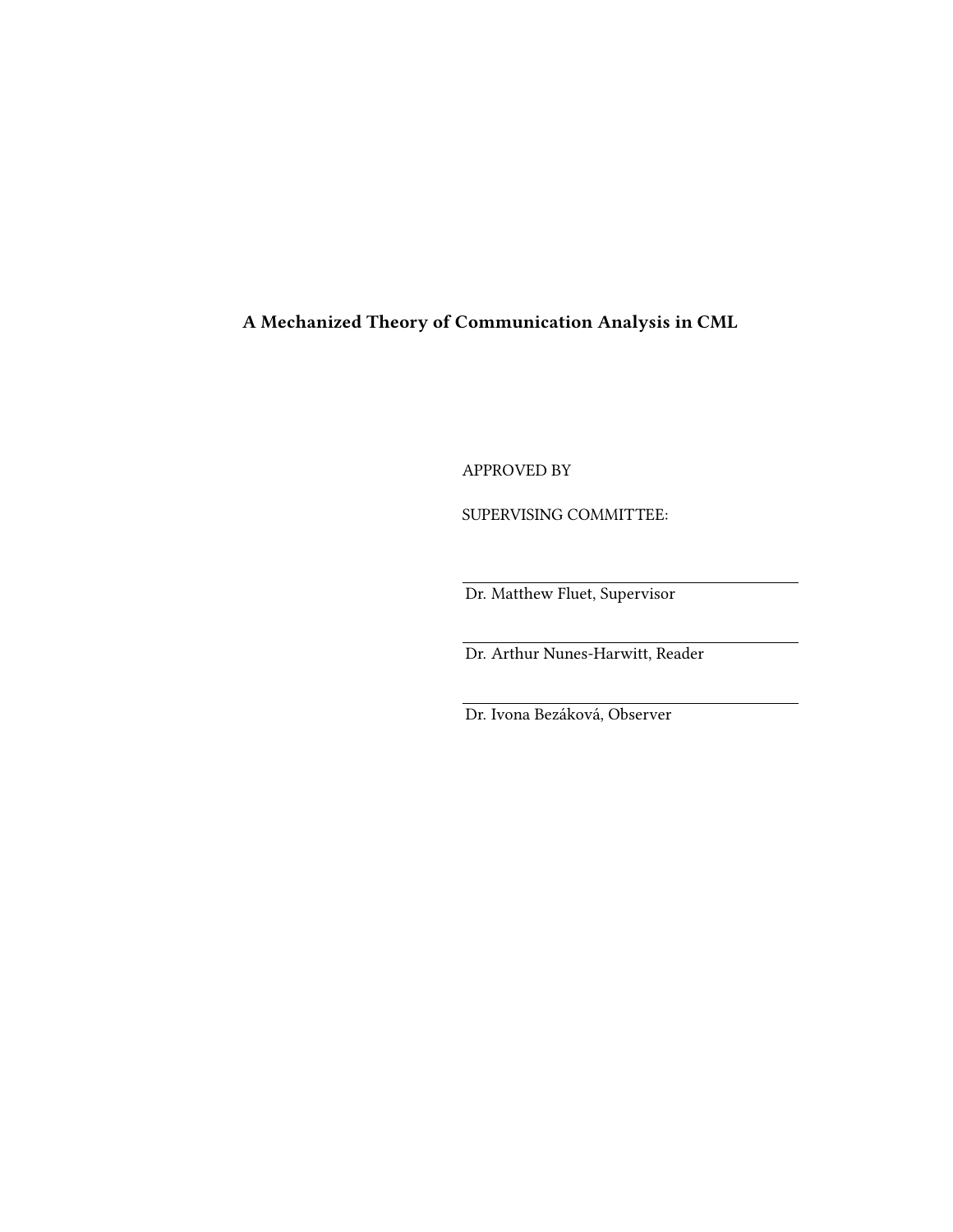## A Mechanized Theory of Communication Analysis in CML

by

Thomas Logan

### **THESIS**

Presented to the Faculty of the Department of Computer Science Golisano College of Computer and Information Sciences Rochester Institute of Technology

in Partial Fulfillment

of the Requirements

for the Degree of

Master of Science

## Rochester Institute of Technology

May 2019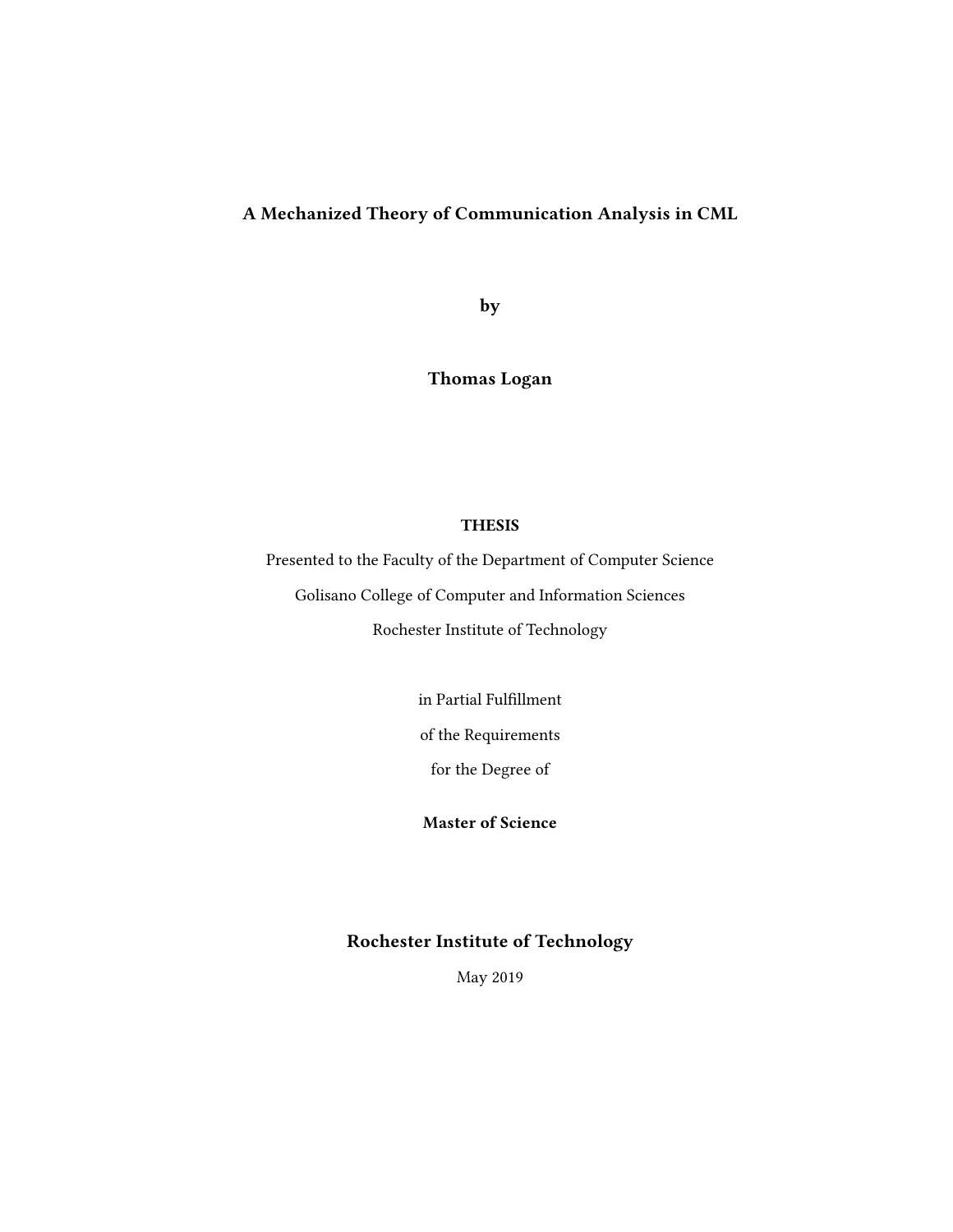#### Abstract

#### A Mechanized Theory of Communication Analysis in CML

Thomas Logan, M.S. Rochester Institute of Technology, 2019

Supervisor: Dr. Matthew Fluet

For this master's thesis, I have developed a formal semantics of a language with concurrent processes (or threads), an initial formal analysis, along with related theorems and formal proofs. The language under analysis is a very simplied version of Concurrent ML. The formal analysis recasts an analysis with informal proofs developed by Reppy and Xiao. It categorizes communication described by programs into simple topologies. One description of topologies is static; that is, it describes all static topologies of a program in a finite number of steps. Another description is dynamic; that is, it describes topologies in terms of running a program for an arbitrary number of steps. The main formal theorem states that the static analysis is sound with respect to the dynamic analysis. Two versions of the static analysis have been developed so far; one with lower precision, and one with higher precision. The higher precision analysis is closer to the work by Reppy and Xiao, but contains many more details making it more challenging to prove formally than the lower precision analysis. The proofs for the soundness theorems of the lower precision analysis have been mechanically verified using Isabelle/HOL, while the higher precision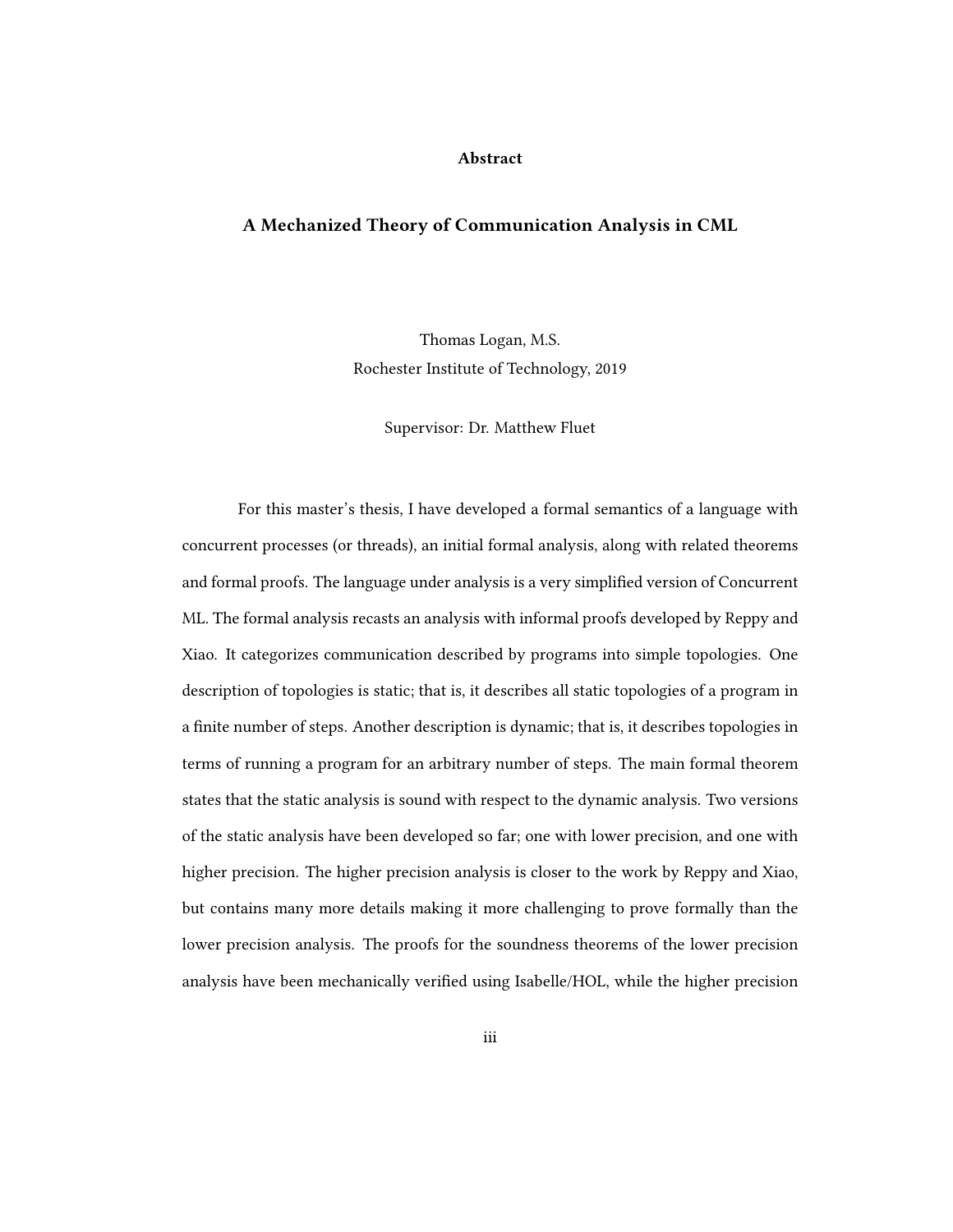analysis is currently under development. Indeed, one of the motivations for implementing the analysis in a mechanical setting is to enable gradual extension of analysis and language without introducing uncaught bugs in the definitions or proofs. The definitions used in this formal theory differ significantly from that of Reppy and Xiao, in order to aid formal reasoning. Thus, recasting Reppy and Xiao's work was far more nuanced than a straightforward syntactic transliteration. Although the definitions are structurally quite different, their philosophical equivalence is hopefully apparent. In this formal theory, the dynamic semantics of Concurrent ML consists of a CEK machine. The static semantics consists of a control flow analysis (0CFA), defined in terms of constraints.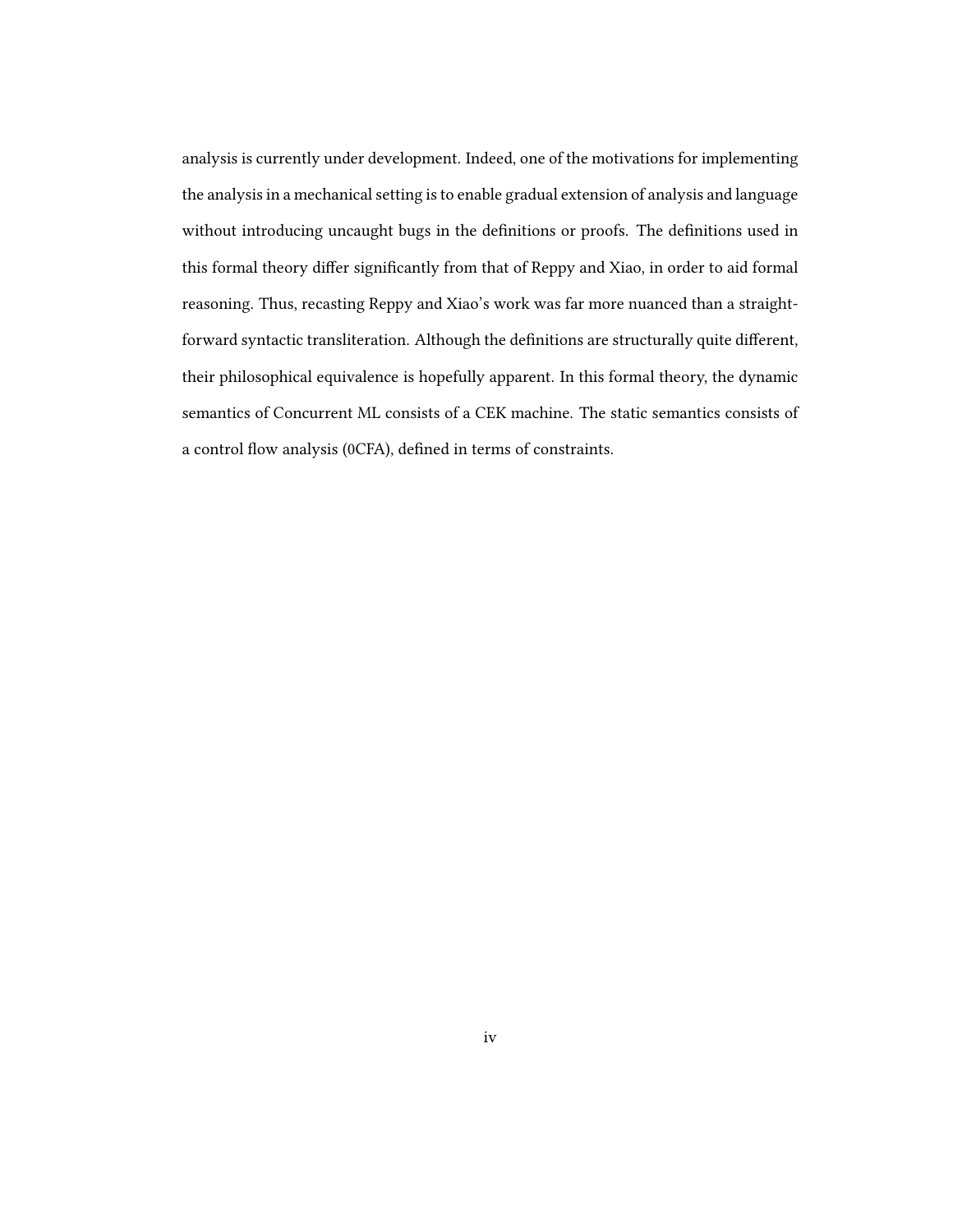# Table of Contents

| Abstract                                                 |                                               | <i>iii</i>     |  |
|----------------------------------------------------------|-----------------------------------------------|----------------|--|
| Chapter 1. Introduction                                  |                                               |                |  |
| 1.1                                                      |                                               | $\overline{2}$ |  |
| 1.2                                                      |                                               | 6              |  |
| 1.3                                                      |                                               | 11             |  |
|                                                          | Chapter 2. Synchronization                    | 15             |  |
| 2.1                                                      |                                               | 18             |  |
| 2.2                                                      |                                               | 22             |  |
| 2.3                                                      |                                               | 25             |  |
| 2.4                                                      |                                               | 26             |  |
| 2.5                                                      |                                               | 29             |  |
| 2.6                                                      |                                               | 31             |  |
| 2.7                                                      |                                               | 32             |  |
| <b>Chapter 3. Mechanized Theory</b><br>34                |                                               |                |  |
| 3.1                                                      |                                               | 40             |  |
| 3.2                                                      |                                               | 42             |  |
| 3.3                                                      |                                               | 49             |  |
| 3.4                                                      |                                               | 51             |  |
| 3.5                                                      |                                               | 60             |  |
| 3.6                                                      |                                               | 70             |  |
| 3.7                                                      |                                               | 72             |  |
| <b>Chapter 4. Higher Precision Static Analysis</b><br>87 |                                               |                |  |
| 4.1                                                      | Higher Precision Soundness Proof Strategy 107 |                |  |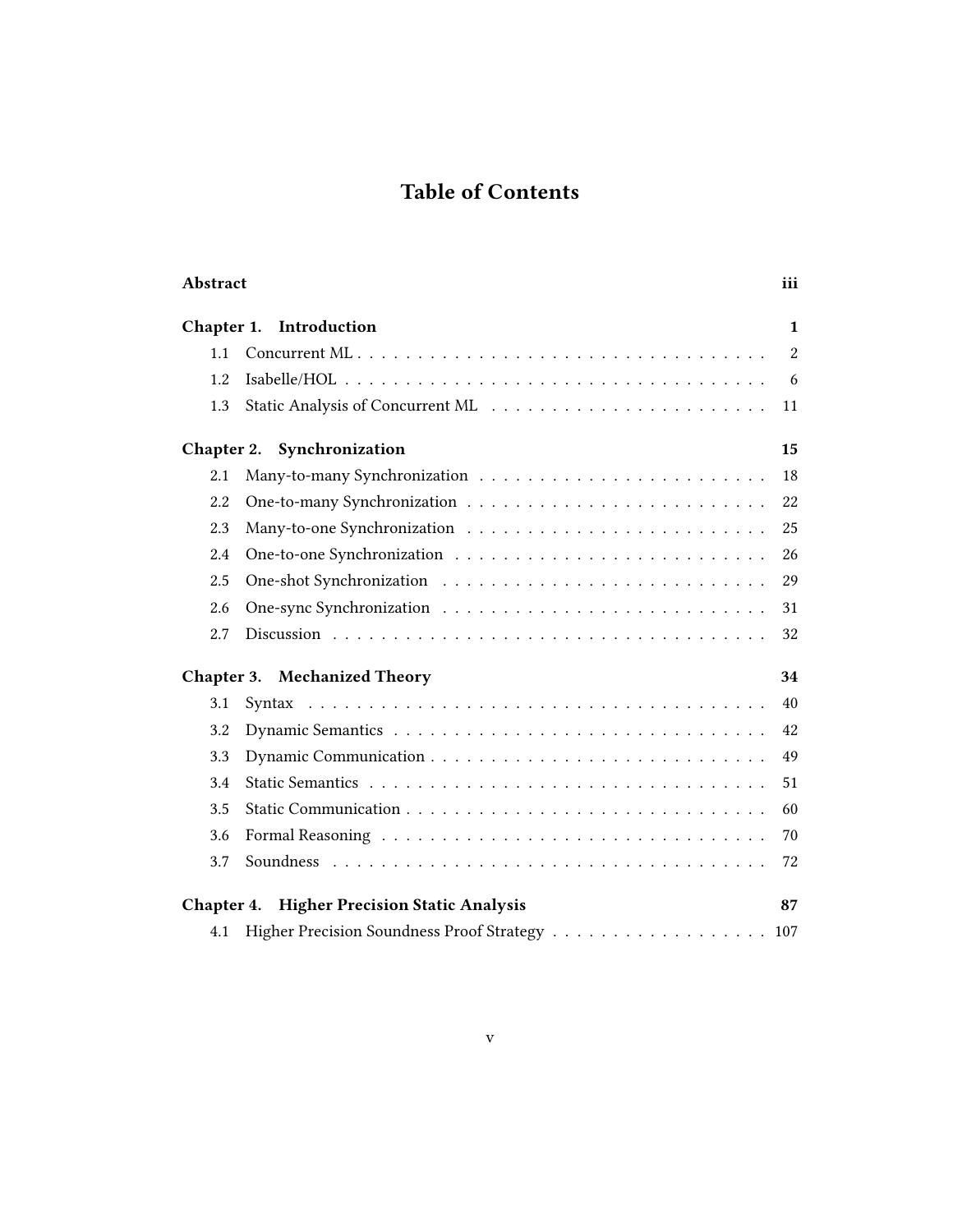|              | Chapter 5. Conclusion | 113 |
|--------------|-----------------------|-----|
|              |                       |     |
|              |                       |     |
| Bibliography |                       | 116 |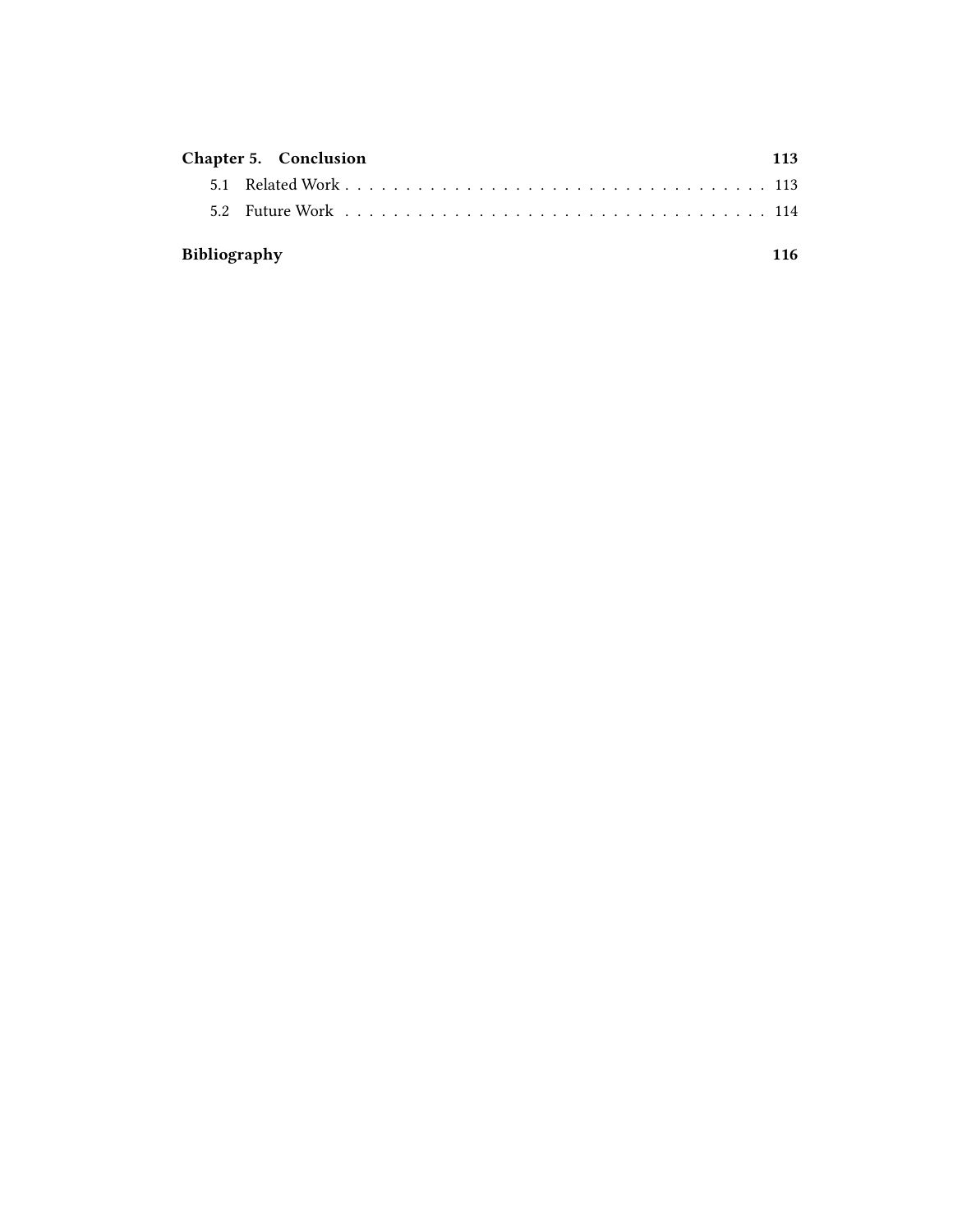## Chapter 1

## **Introduction**

For this master's thesis, I have developed a formal semantics of a language with concurrent processes (or threads), an initial formal analysis, along with related theorems and formal proofs. The language under analysis is a very simplied version of Concurrent ML [18]. The formal analysis recasts an analysis with informal proofs developed by Reppy and Xiao [17]. It categorizes communication described by programs into simple topologies. One description of topologies is static; that is, it describes all static topologies of a program in a finite number of steps. Another description is dynamic; that is, it describes topologies in terms of running a program for an arbitrary number of steps. The main formal theorem states that the static analysis is sound with respect to the dynamic analysis. Two versions of the static analysis have been developed so far; one with lower precision, and one with higher precision. The higher precision analysis is closer to the work by Reppy and Xiao, but contains many more details making it more challenging to prove formally than the lower precision analysis. The proofs for the soundness theorems of the lower precision analysis have been mechanically verified using Isabelle/HOL [16], while the higher precision analysis is currently under development. Indeed, one of the motivations for implementing the analysis in a mechanical setting is to enable gradual extension of analysis and language without introducing uncaught bugs in the denitions or proofs. The definitions used in this formal theory differ significantly from that of Reppy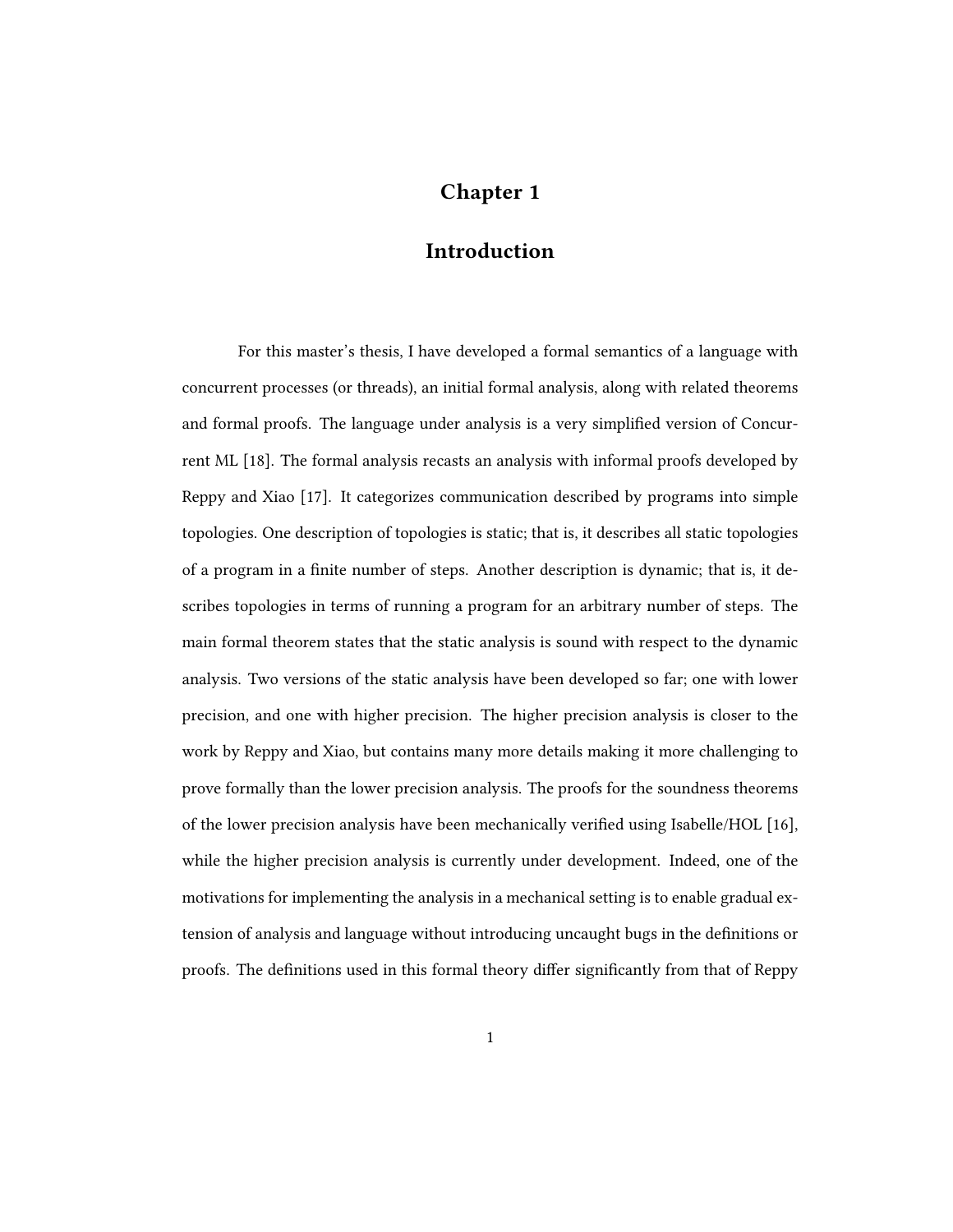and Xiao, in order to aid formal reasoning. Thus, recasting Reppy and Xiao's work was far more nuanced than a straightforward syntactic transliteration. Although the definitions are structurally quite different, their philosophical equivalence is hopefully apparent. In this formal theory, the dynamic semantics of Concurrent ML consists of a CEK machine [5]. The static semantics consists of a control flow analysis (0CFA) [19], defined in terms of constraints [14].

#### 1.1 Concurrent ML

In programing languages, concurrency is a program structuring technique that allows evaluation steps to hop back and forth between disjoint syntactic structures within a program. It is useful when conceptually distinct tasks need to overlap in time, but are easier to understand if they are written as distinct structures within the program. Concurrent languages may also allow the evaluation order between steps of terms to be nondeterministic. If it's not necessary for tasks to be ordered in a precise way, then it may be better to allow a static or dynamic scheduler to pick the most efficient execution order. A common use case for concurrency is for programs that interact with humans, in which a program has to process various requests while remaining responsive to subsequent user inputs, and it must continually provide the user feedback with the latest information it has processed.

Concurrent ML is a particularly elegant programing language for concurrency. It features threads, which are pieces of code allowed to have a wide range of evaluation orders relative to code encapsulated in other threads. Its synchronization mechanism can mandate the execution order between parts of separate threads. It is often the case that synchronization is necessary when data is shared. Thus, in Concurrent ML, synchroniza-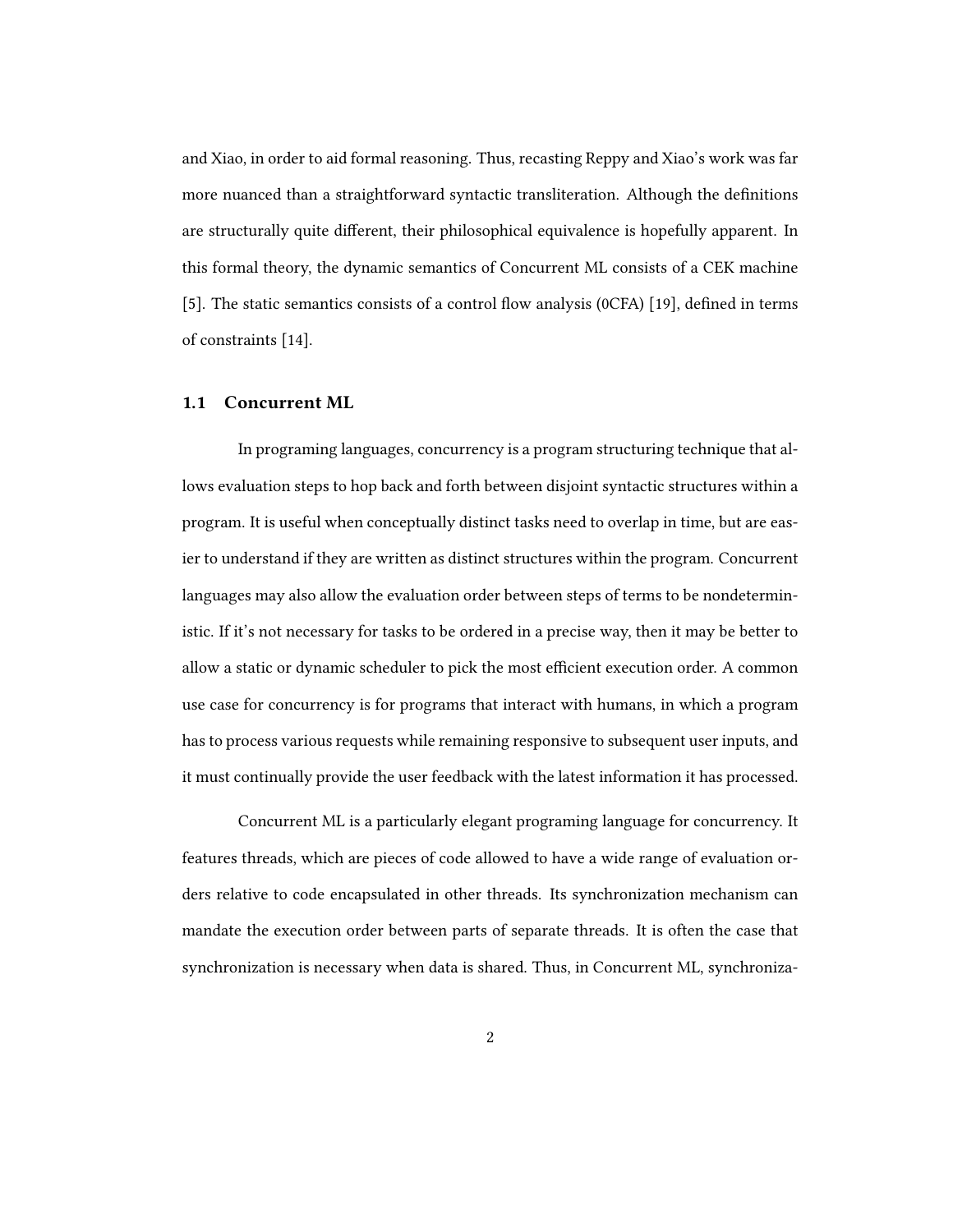tion is inherent in communication. For asynchronous communication, additional threads may be spawned.

Threads communicate by having shared access to a common channel. A channel can be used to either send data or receive data. When a thread sends on a channel, another thread must receive on the same channel before the sending thread can continue. Likewise, when a thread receives on a channel, another thread must send on the same channel before the receiving thread can continue.

```
type thread_id
val spawn : (unit -> unit) -> thread_id
type 'a chan
val channel : unit -> 'a chan
val recv : 'a chan -> 'a
val send : 'a chan * 'a -> unit
```
A given channel can have any arbitrary number of threads sending or receiving data on it over the course of the program's execution. A simple example, derived from Reppy's book Concurrent Programing in ML [18], illustrates these essential features.

The implementation of Serv defines a server that holds a number in its state. When a client gives the server a number v, the server gives back the number in its state, and updates its state with the number v. The next client request will get the number v, and so on. Essentially, a request and reply is equivalent to reading and writing a mutable cell in isolation. The function make makes a new server, by creating a new channel reqCh, and a loop loop which listens for requests. The loop expects the request to be composed of a number v and a channel replCh. It sends its current state's number on replCh and updates the loop's state with the request's number v, by calling the loop with a that number. The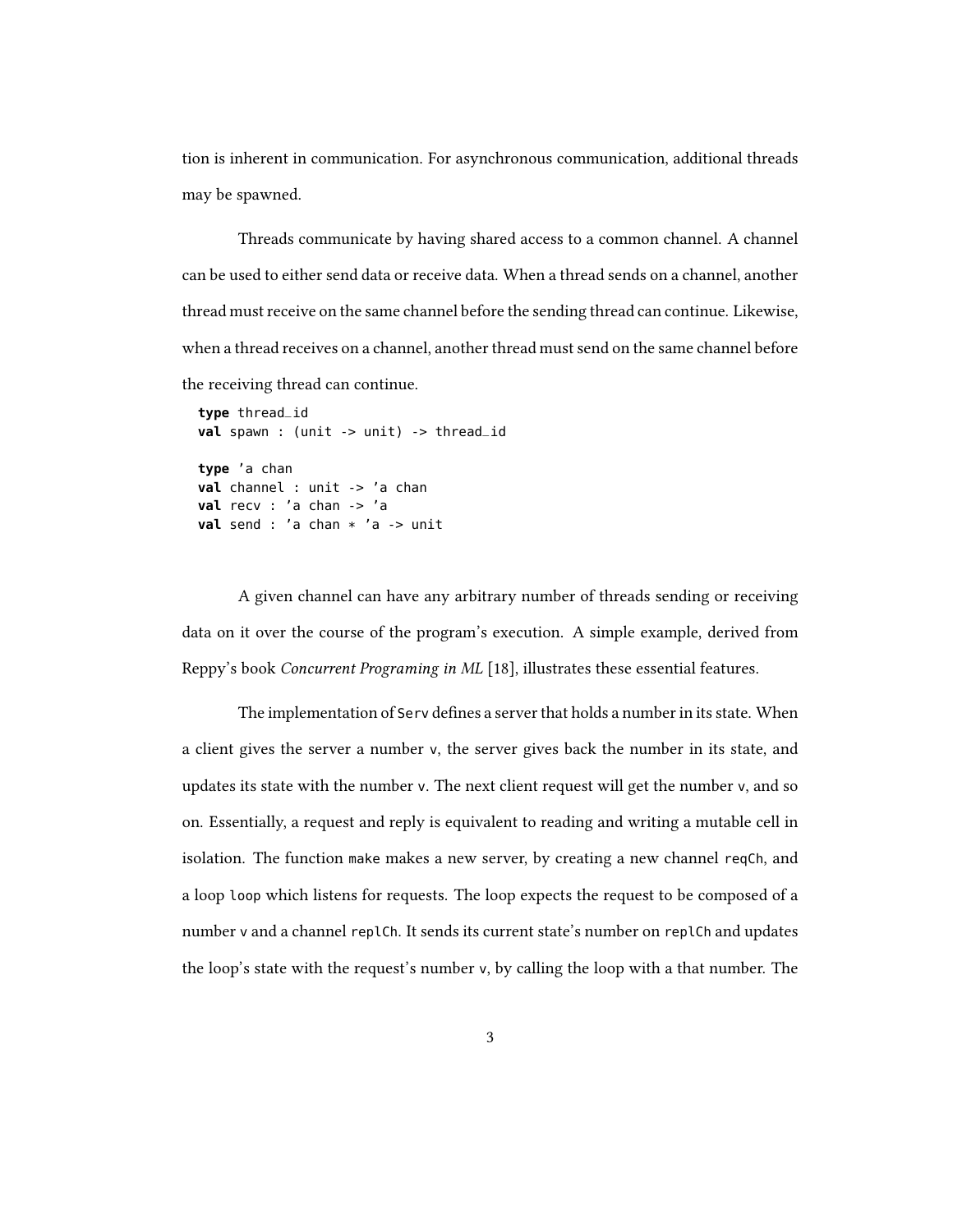server is created with a new thread with the initial state  $\theta$  by calling spawn (**fn** () => loop 0). The request channel is returned as the handle to the server. The function call makes a request to a server server with a number v and returns a number from the server. Internally, it extracts the request channel reqCh from the server handle and creates a new channel replCh. It makes a request to the server, sending the number v and the reply channel replCh by calling send (reqCh, (v, replCh)). Then it receives the reply with the new number by calling recv replCh.

```
signature SERV =
sig
  type serv
 val make : unit -> serv
 val call : serv * int -> int
end
structure Serv : SERV =
struct
  datatype serv = S of (int * int chan) chan
  fun make () =
  let
    val reqCh = channel ()
    fun loop state =
    let
      val (v, replCh) = recv reqCh
      val () = send (replCh, state)
    in
      loop v
    end
    val () = spawn (fn () => loop 0)
  in
    S reqCh
  end
  fun call (server, v) =
  let
    val S reqCh = server
    val replCh = channel ()
    val () = send (reqCh, (v, replCh))
  in
```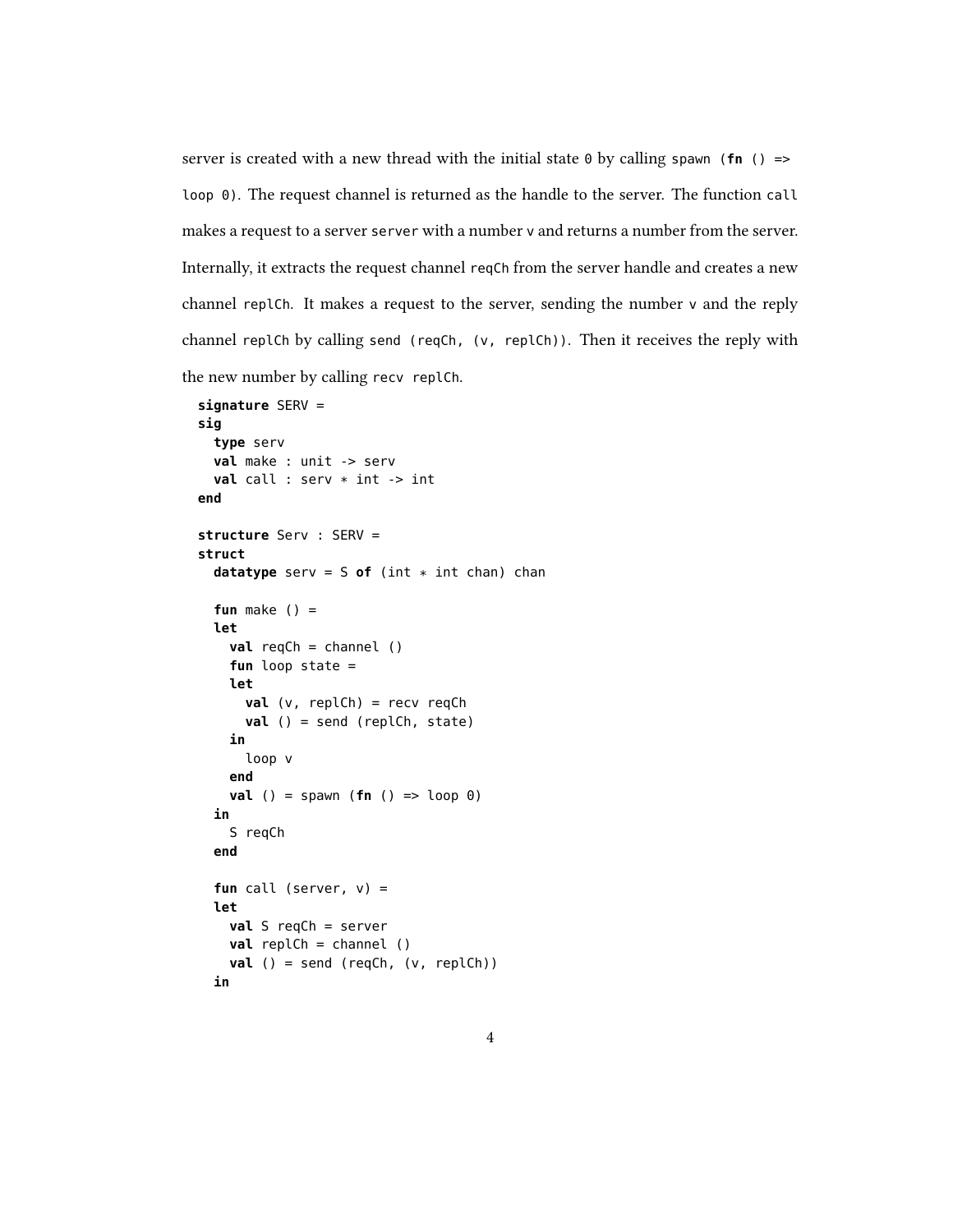```
recv replCh
end
```

```
end
```
Concurrent ML actually allows for events other than sending and receiving to occur during synchronization. in fact, the synchronization mechanism is decoupled from events, much in the same way that application is decoupled from functions. Sending and receiving events are represented by sendEvt and recvEvt and synchronization is repre-

sented by sync.

```
type 'a event
val sync : 'a event -> 'a
val recvEvt : 'a chan -> 'a event
val sendEvt : 'a channel * 'a -> unit event
fun send (ch, v) = sync (sendEvt (ch, v))
fun recv ch = sync (recvEvt ch)
```
An advantageous consequence of decoupling synchronization from events, is that events can be combined with other events via event combinators, and synchronized on exactly once. One such event combinator is choose, which constructs a new event consisting of two constituent events, such that when synchronized on, exactly one of the two events may take effect. There are many other useful combinators, such as the wrap and guard combinators designed by Reppy [17]. Additionally, Donnelly and Fluet extended Concurrent ML with the thenEvt combinator described in their work on transactional events [4]. Transactional events enable more robust structuring of programs by allowing non-isolated code to be turned into isolated code via the thenEvt combinator, instead of duplicating code with the addition of stronger isolation. When the event constructed by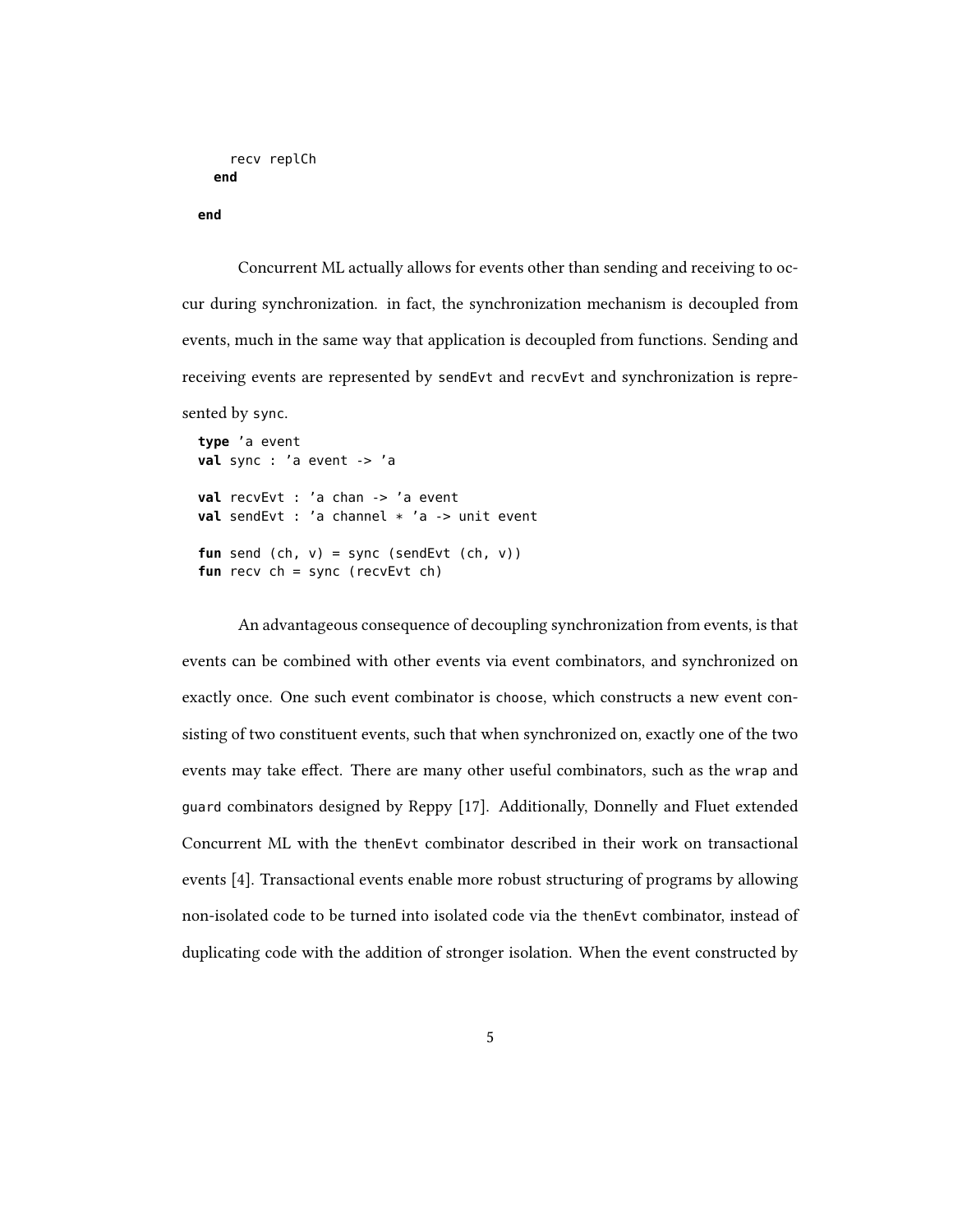the thenEvt combinator is synchronized on, either all of its constituent events and func-

tions evaluate in isolation, or none evaluates.

**val** choose : 'a event \* 'a event -> 'a event **val** thenEvt : 'a event \* ('a -> 'b event) -> 'b event

#### 1.2 Isabelle/HOL

An interactive theorem proving assistant, or proof assistant, is a machine (typically software) that helps its user specify propositions and prove theorems. Like typical programming systems, it checks that propositions are lexically correct, syntactically correct, and even compositionally correct according to its type system. To determine if a proposition is valid, a proof assistant often requires the user to supply a proof. Once the proof assistant has verified that the user's proof is correct, then the proposition may be considered a theorem. In addition to checking the correctness of proofs and propositions, the proof assistant also assists the user in constructing proofs.

Isabelle/HOL is a popular proof assistant that assists in specifying and proving properties formulated in a higher order logic (HOL). Predicates and functions may be higher order. That is, they may take other predicates or functions as arguments, and functions may return predicates or functions. In HOL, a predicate is actually just a function that returns a value of type boolean, and a proposition is simply a term of type boolean. Terms are deemed compositionally correct according to a system of simple types, similar to that of Standard ML. Isabelle/HOL excels at assisting with proving propositions containing numerous details.

A proof is a sequence of manipulations from axioms to a claim. Typically, unas-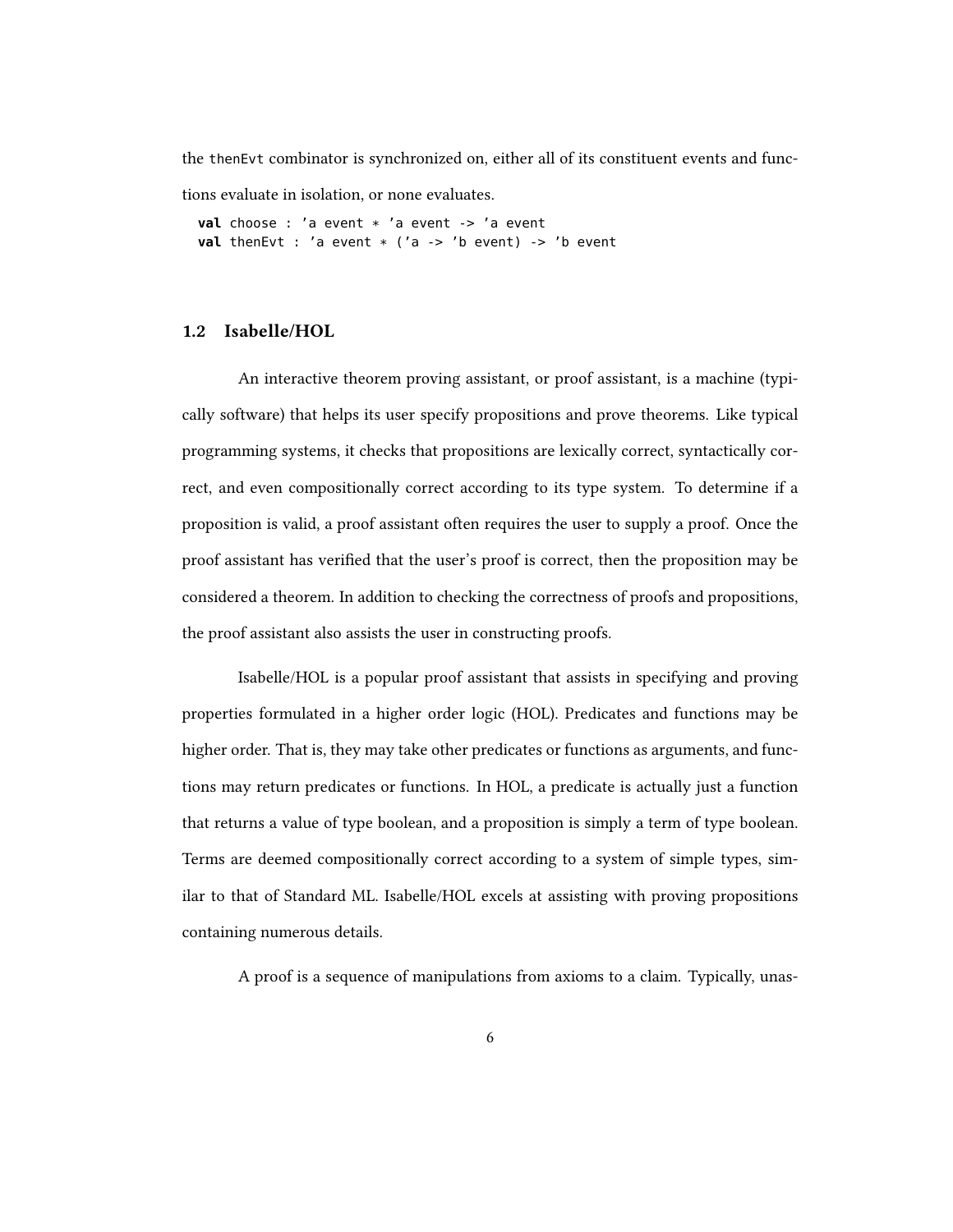sisted informal proofs, are written in a declarative form. One first states the claim, and then starts off the proof by stating an axiom or theorem. Subsequently derived theorems follow, with or without the details of the manipulation explained. For instance, say you want to prove P1  $\vee$  P2  $\rightarrow$  Q. You could begin by stating the axiom P1  $\vee$  P2  $\vdash$  P1  $\vee$  P2, commonly written as **assume** P1  $\vee$  P2. You can also state P1  $\vdash$  P1 and P2  $\vdash$  P2. Since these are inteded to form complementary cases of P1 ∨ P2, they are written as **case** P1: ... **case** P2. Perhaps you know **theorem** A:  $\vdash$  P1  $\rightarrow$  Q. Using modus ponens, you derive P1  $\vdash$  Q. Let's say you also know **theorem** B:  $\vdash$  P2  $\rightarrow$  Q. Using modus ponens with theorem B, you derive P2  $\vdash$  Q. These two theorems may be combined into P1  $\lor$  P2  $\vdash$  Q, which reduces to  $\vdash$  P1  $\lor$  P2  $\rightarrow$  Q.

```
\vdash P1 \lor P2 \rightarrow Q
proof
  assume P1 ∨ P2:
     case P1:
        have \vdash P1 \rightarrow Q by A
        have \vdash Q by modus ponens
     case P2:
        have \vdash P2 \rightarrow Q by B
        have \vdash Q by modus ponens
     have P1 \vdash Q, P2 \vdash Qhave \vdash Q by disjunction elimination
  have P1 \lor P2 \vdash Qhave \vdash P1 ∨ P2 \rightarrow 0 by implication introduction
qed
```
For proving simple propositions, it may be easy to conjure up the theorems and axioms needed to combine and manipulate into the goal. However, for proving complex or unfamiliar propositions, it may be less clear. In addition to the declarative forward proof style, Isabelle/HOL also supports an imperative backwards proof style, in which you start with the goal and break it into simpler and simpler subgoals until all subgoals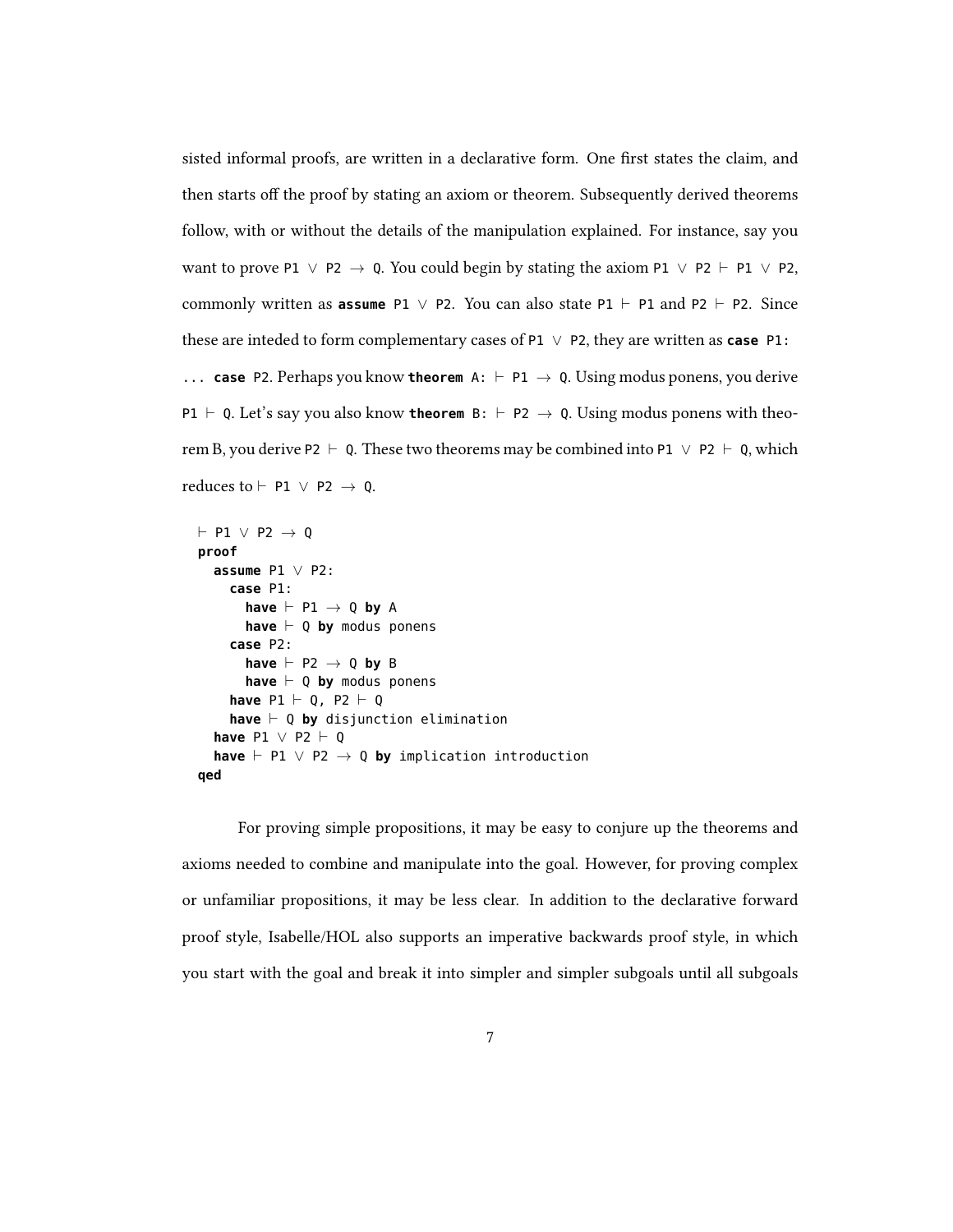are manipulated into axioms. The backwards style of reasoning allows the you to focus on the manipulation rule, rather than remembering and gathering up all the propositions that are necessary to combine to reach the goal. The interface of the interactive theorem prover displays the subgoals resulting from applying each manipulation rule.

```
\vdash P1 \lor P2 \rightarrow Q
apply (rule impI)
  P1 \vee P2 \vdash Qapply (erule disjE)
  P1 \vdash Q* P2 \vdash 0
apply (insert A)
  P1, P1 \rightarrow Q \vdash Q
* P2 \vdash 0
apply (erule mp)
  P1 \vdash P1* P2 \vdash Q
apply assumption
  P2 \vdash Qapply (insert B)
  P2, P2 \rightarrow Q \vdash Q
apply (erule mp)
  P2 \vdash P2apply assumption
done
```
Note that the syntax shown here differs slightly from that of Isabelle/HOL. In order to make these examples more accessible to those unfamiliar with Isabelle/HOL, I have chosen to use a syntax that is more typical of mathematical logic and language theory literature.

In addition to creating theorems by proving propositions, Isabelle/HOL also allows creating theorems by defining predicates and functions. This feature is critical for constructing inductive propositions that may hold over infinite domains. Infinite domains may be defined as inductive data types, similar to Standard ML. For instance, you can de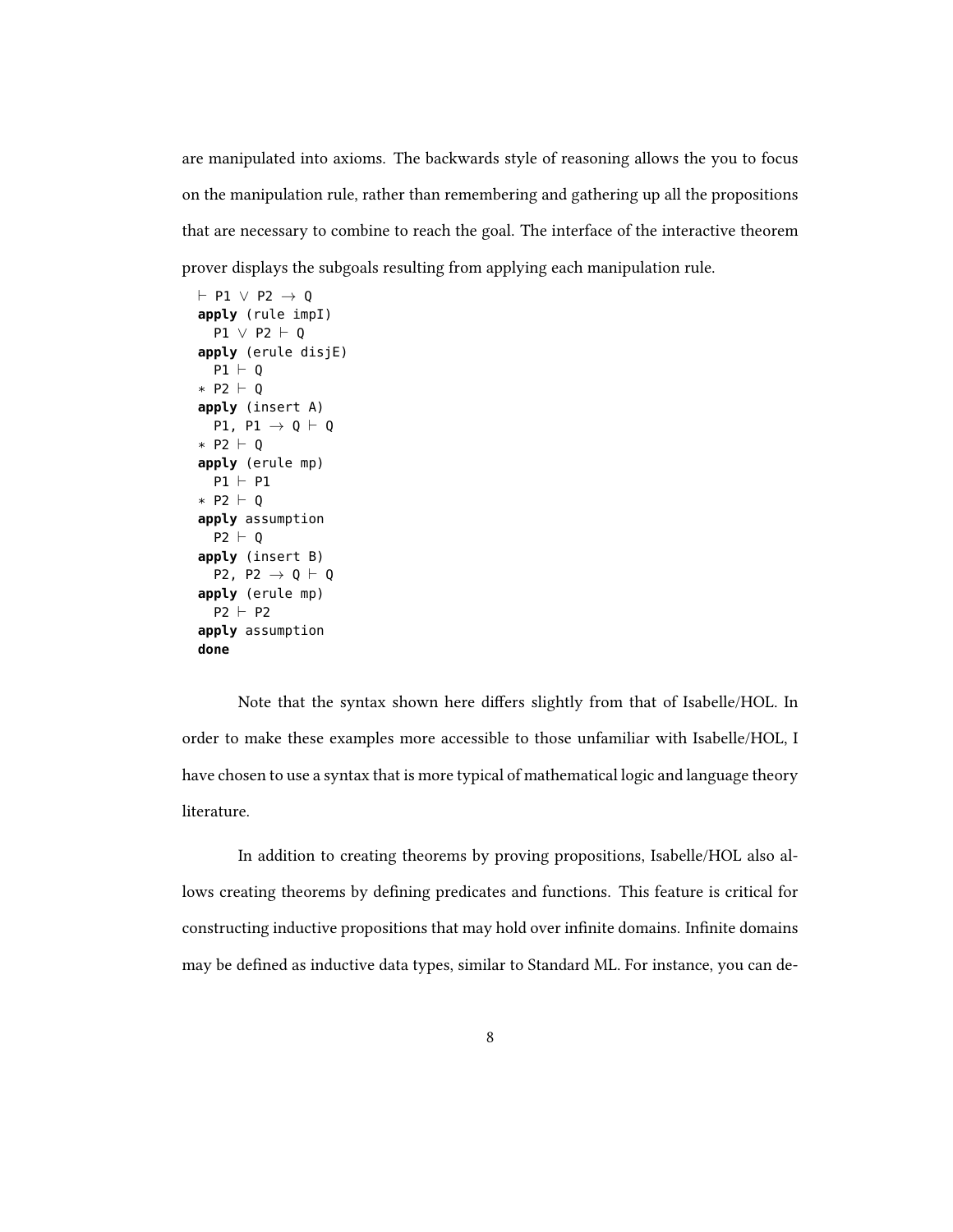fine the infinite set of natural numbers (with zero) as an inductive data type, and the binary

relation that a natural number is less than or equal to another as an inductive predicate.

```
datatype nat = Z | S nat
predicate lte: nat -> nat -> bool where
  eq: n .
  \vdash lte n n
* lt: n_1 n_2 .
     lte n_1 n_2\vdash lte n<sub>1</sub> (S n<sub>2</sub>)
```
Additionally, you can define the infinite set of lists inductively, and the higher

order predicate that checks sortedness using a supplied binary relation.

```
datatype 'a list = Nil | Cons 'a ('a list)
```

```
predicate sorted: ('a -> 'a -> bool) -> 'a list -> bool where
  nil: r .
  \vdash sorted r Nil
* uni: r x .
  \vdash sorted r (Cons x Nil)
* cons: r x y ys .
    r x y,
    sorted r (Cons y ys)
  \vdash sorted r (Cons x (Cons y ys))
```
Each case of the predicate definition is considered a theorem, and you have the option to give it a name. Additionally, these are the only cases that can hold for the predicate. Therefore, the predicate applied to some free variables is equivalent to the disjunction of all the cases, with the variables equal to their respective patterns in each case. This kind of theorem, and other similar theorems for inversion and induction are created with each predicate definition.

```
theorem sorted.simps: r xs .
\vdash sorted r xs \equiv(xs = Nil)V \exists x . (xs = (Cons x Nil))
∨ ∃ x y ys . (xs = (Cons x (Cons y ys)) ∧ r x y ∧ sorted r (Cons y ys))
```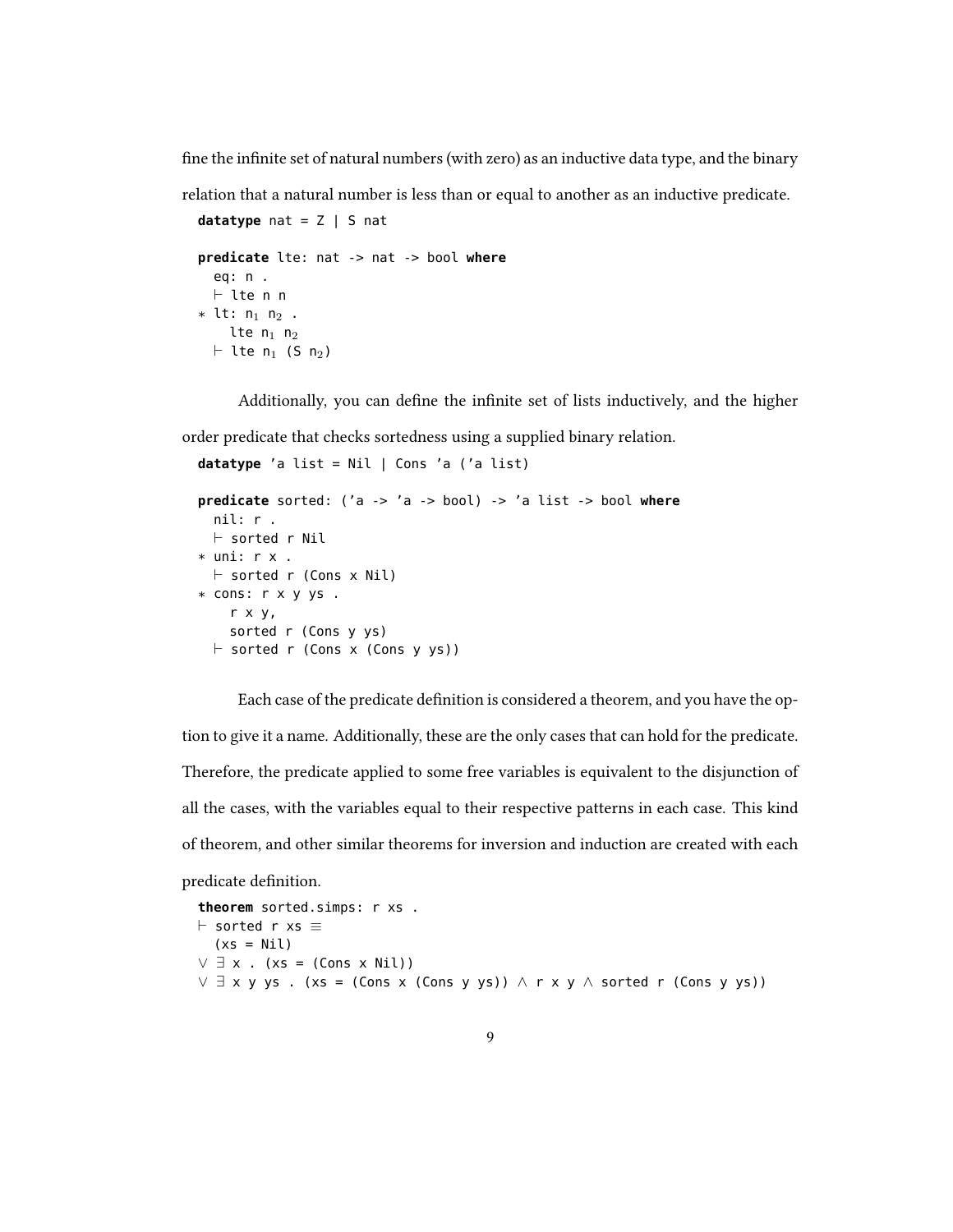By composing these definitions, you can state and prove a list of natural numbers

is sorted in non-decreasing order.

```
\vdash sorted lte (Cons (Z) (Cons (S Z) (Cons (S Z) (Cons (S (S (S Z))) Nil))))
apply (rule cons)
 \vdash lte Z (S Z)
* \vdash sorted lte (Cons (S Z) (Cons (S Z) (Cons (S (S (S Z))) Nil)))
apply (rule lt)
 \vdash lte Z Z
* \vdash sorted lte (Cons (S Z) (Cons (S Z) (Cons (S (S (S Z))) Nil)))
apply (rule eq)
  \vdash sorted lte (Cons (S Z) (Cons (S Z) (Cons (S (S (S Z))) Nil)))
apply (rule cons)
 \vdash lte (S Z) (S Z)
* \vdash sorted lte (Cons (S Z) (Cons (S (S (S Z))) Nil))
apply (rule eq)
  \vdash sorted lte (Cons (S Z) (Cons (S (S (S Z))) Nil))
apply (rule cons)
  \vdash lte (S Z) (S (S (S Z)))
* \vdash sorted lte (Cons (S (S (S Z))) Nil)
apply (rule lt)
 \vdash lte (S Z) (S (S Z))
* \vdash sorted lte (Cons (S (S (S Z))) Nil)
apply (rule lt)
 \vdash lte (S Z) (S Z)
* \vdash sorted lte (Cons (S (S (S Z))) Nil)
apply (rule eq)
  \vdash sorted lte (Cons (S (S (S Z))) Nil)
apply (rule uni)
done
```
The learning curve for using proof assistants in general and Isabelle/HOL in particular is very steep. Nevertheless, once one has gained some fluency, there are great benefits for certain kinds of projects. In a theory of Concurrent ML, with various propositions about semantics and communication, there are many tedious details that must be specified. The automatic checking of propositions and proofs is excellent at finding errors buried in numerous tedious details. Furthermore, since greater complexity follows from greater number of language features, or greater precision of propositions, it is very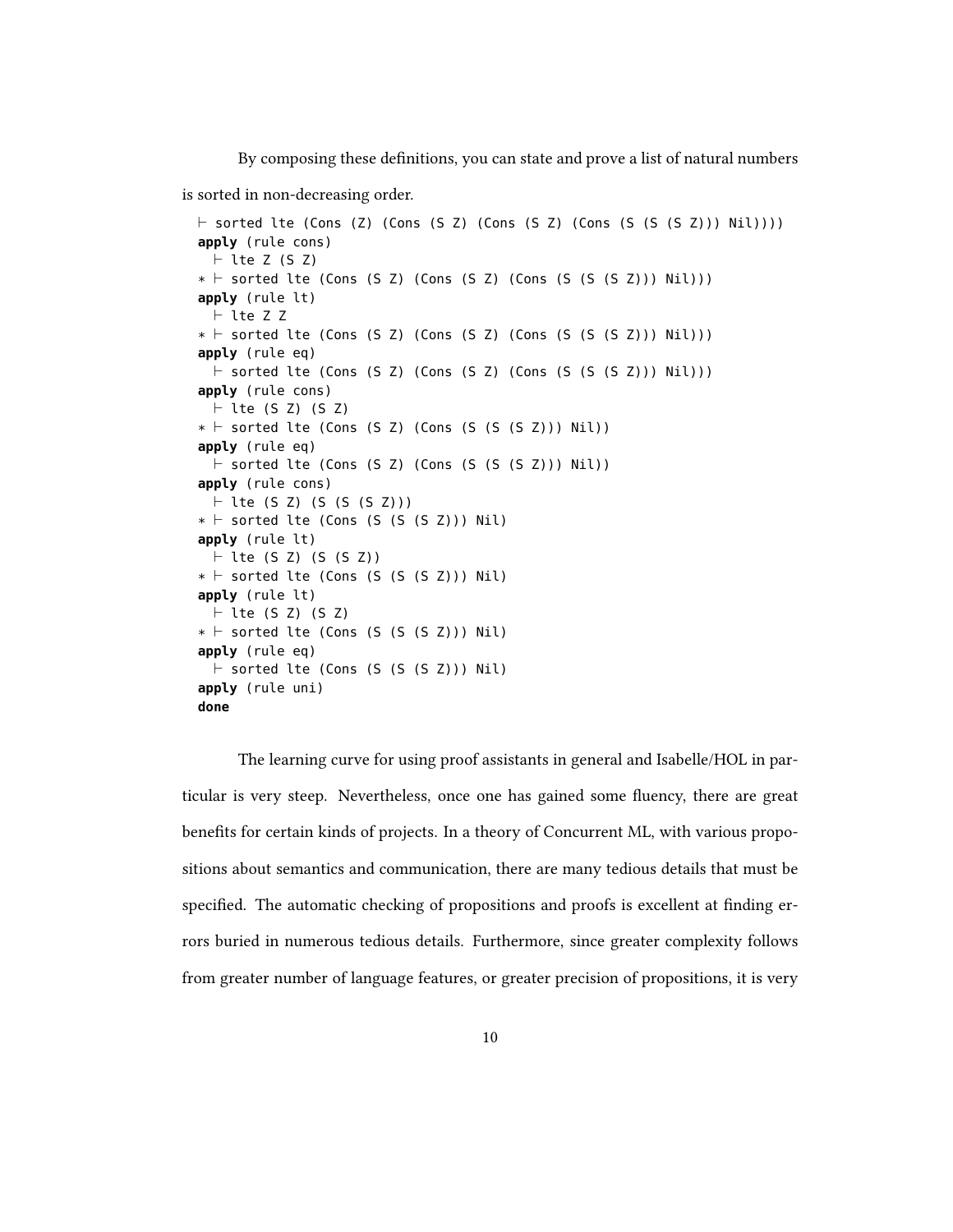useful to start with simple features and propositions to create a minimal viable theory, and then incrementally increase complexity and modify proofs, accordingly. The proof assistant eases the process incremental extension by pinpointing where the proofs and propositions break as features and complexity are added.

The Isabelle/HOL formalization of this work consists of 12 theory files containing definitions, theorems, and proofs, for the syntax, dynamic semantics, static semantics, soundness of semantics, dynamic communication, static communication, soundness of communication, helper definitions, and lemmas. There are roughly 1421 lines of definitions, and 3052 lines of completed proofs.

#### 1.3 Static Analysis of Concurrent ML

A static analysis that describes communication topologies of channels has practical benefits in at least two ways. It can highlight which channels are candidates for optimized implementations of communication; or in a language extension allowing the specification of specialized channels, it can conservatively verify their correct usage. Without a static analysis to check the usage of the special channels, one could inadvertently use a channel intended for just one sender when really the program has multiple senders, thereby violating the intended semantics.

The utility of the static analysis depends on it being precise, sound, and computable. The analysis is precise if it describes information that isn't invariantly true for all programs. The analysis is sound if the information it describes about a program is the same or less precise than the information described by the dynamic semantics of the program. The analysis is computable if there is an algorithm that,from an input program,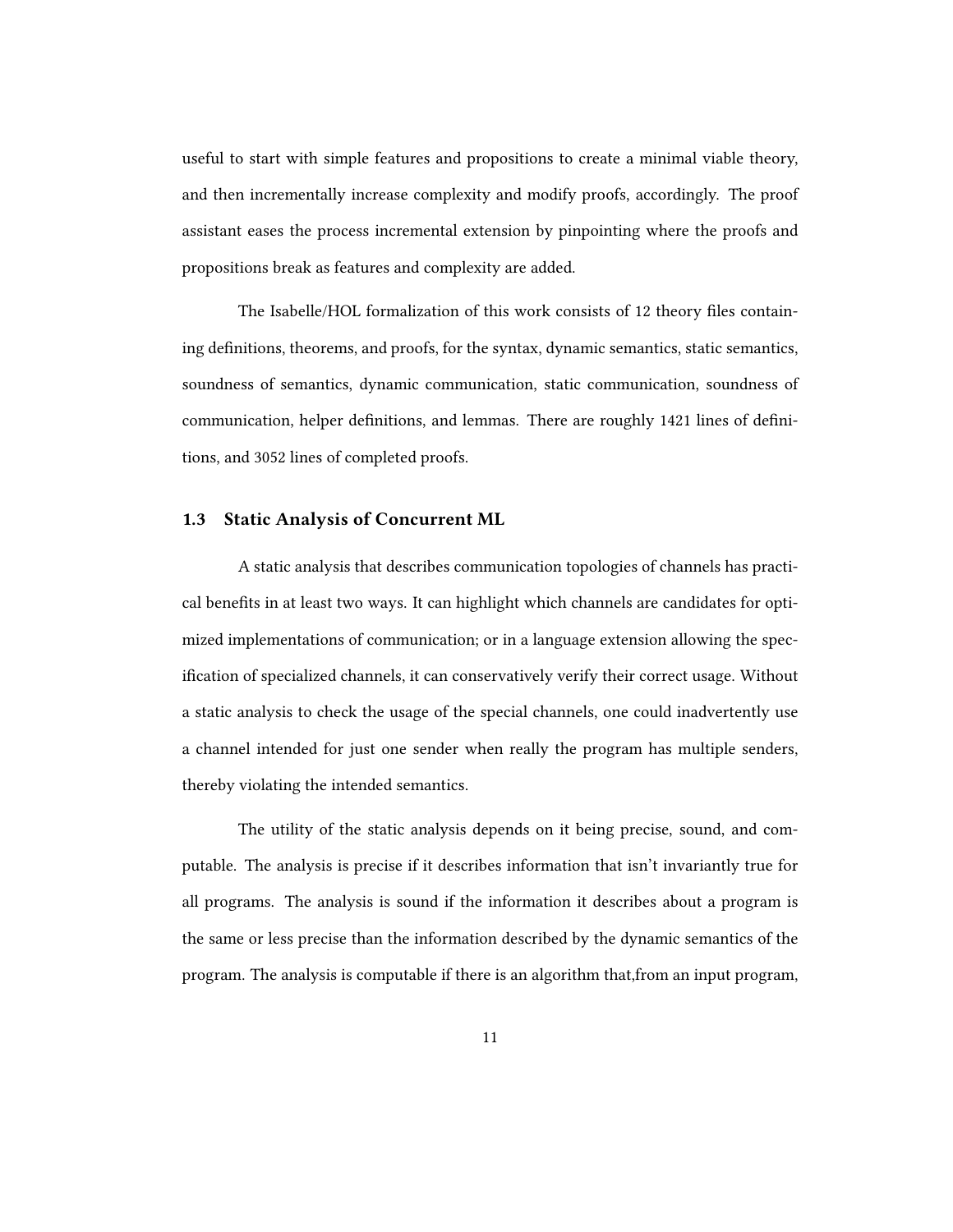determines values sufficient for the analysis to hold.

Analyses can be described in a variety of ways. An algorithm that take programs as input and produces information about the behavior as output is ideal for automation. A set of inference rules may be more suitable for clarity of meaning and correctness with respect to the dynamic semantics. However, inference rules can be translated into an algorithm. One rather mechanical method essentially involves specifying a reasoner associated with the rules. First, the reasoner generates a comprehensive set of data structures representing constraints from the rules' premises; then the reasoner solves the constraints.

For a subset of Concurrent ML without event combinators, Reppy and Xiao developed an efficient algorithm that determines for each channel, all possible threads that send and receive on it. The algorithm depends on each operation in the program being labeled with a program step. A sequence of program steps ordered in a valid execution sequence forms a control path. Distinction between threads in a program can be inferred from whether or not their control paths diverge.

Reppy and Xiao's algorithm proceeds in multiple steps that produce intermediate data structures used for efficient lookup in the subsequent steps. It starts with a control flow analysis that results in multiple mappings. One mapping is from names to abstract values. Another mapping is from channel-bound names to abstract values that are sent on the respective channels. Another is from function-bound names to abstract values that are the result of the respective function applications. It constructs a control flow graph with possible paths for conditional tests and thread spawning determined directly from the syntax used in the program. Relying on information from the mappings to abstract values, it constructs the possible paths of execution via function application and channel communi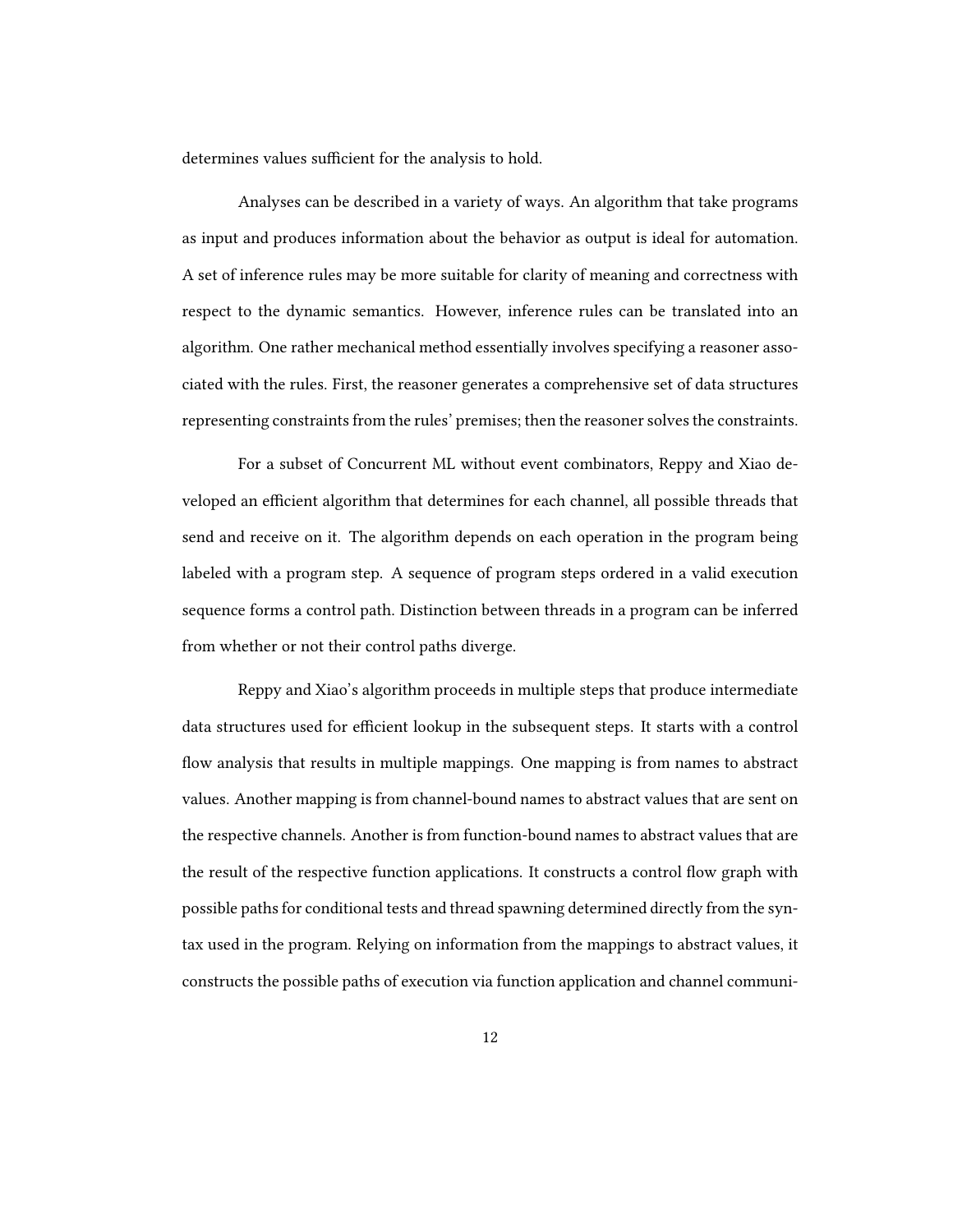cation. It uses the graph for live variable analysis of channels, which limits the scope for the remaining analysis and increases precisions. Using the spawn and application edges of the control flow graph, the algorithm then performs a data flow analysis to determine a mapping from program steps to all possible control paths leading into the respective program steps. Using the CFA's mappings to abstract values, the algorithm determines the program steps for sending and receiving synchronizations per channel name. Then it uses the mapping to control paths to determine all control paths that send or receive on each channel, from which it classifies channels as one-to-many, many-to-one, many-to-many, or one-shot.

The information at each program step is derived from control structures in the program, which dictate how information flows between program steps. Some uses of control structures are literally represented in the syntax, such as the sequencing of namings and assignments in the previous examples. Other uses of control structures may be indirectly represented through names. Function application is a control structure that allows a calling piece of code to flow into a function's body. functions can be named, which allows multiple pieces of code to all flow into into the same section of code. The name adds an additional step to uncover control structures, and determine data flow. Additionally, in languages with higher order functions and recursion, such as those in the Lisp and ML families, it may be impossible to exactly determine all the values that terms resolve to. However, a control flow analysis can reveal a good approximation of the control structures and values that have been obfuscated by higher order functions. Uncovering the control structures depends on resolving terms to values, and resolving terms to values depends on on uncovering the control structures. The mutual dependency means that control flow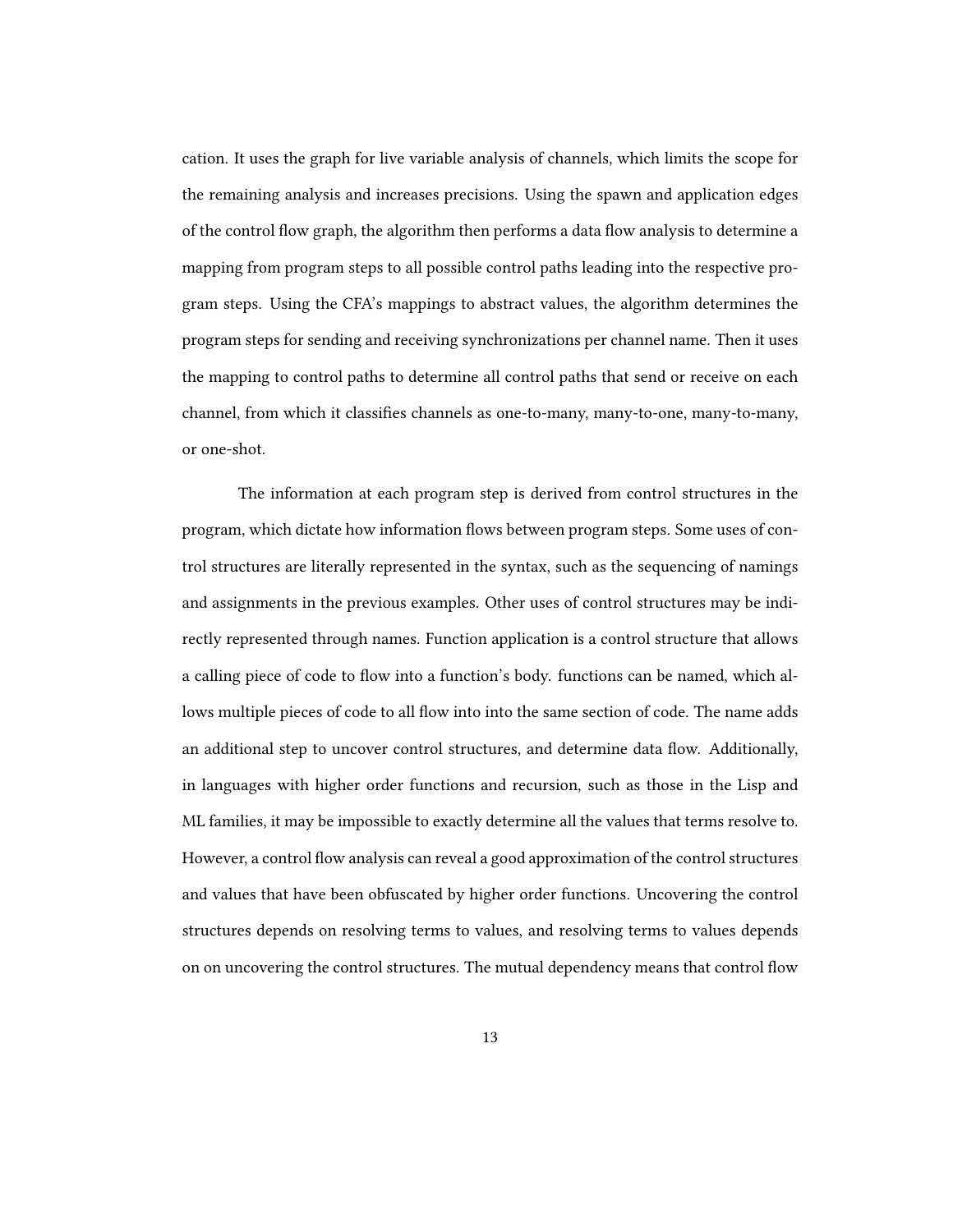analysis is a form of static evaluation. In this work, control flow analysis is used for tracking certain kinds of values, like channels and events, in addition to constructing precise data flow analysis.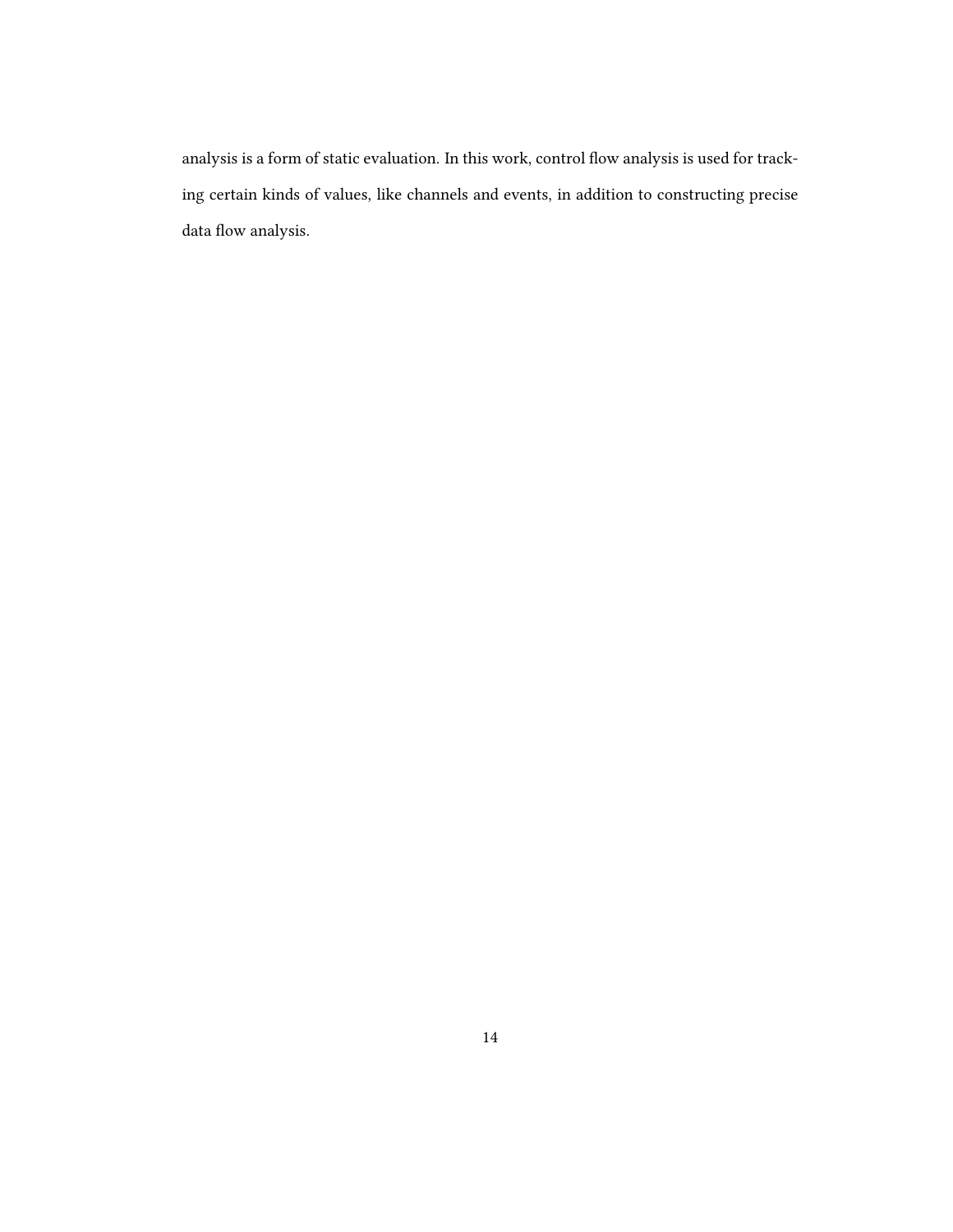## Chapter 2

# Synchronization

Synchronization of sending threads and receiving threads requires determining which threads should wait, and which threads should be dispatched. The greater the information needed to determine this scheduling, the higher the performance penalty. A uniprocessor implementation of synchronization can have very little penalty. Since only one thread can make progress at a time, only one thread requests synchronization at a time, meaning the scheduler won't waste steps checking for threads competing for the same synchronization opportunity, before dispatching. A multiprocessor implementation, on the other hand, must consider that competing threads may exist, so it must perform additional checks. Additionally, there may be overhead in sharing data between processors due to memory hierarchy designs [10].

One way to lower synchronization and communication costs is to use specialized implementations for channels that never have more than one thread ever sending or receiving on them. These specialized implementations would avoid unnecessary checks for competing threads. Concurrent ML does not feature multiple kinds of channels distinguished by their communication topologies, i.e. the number of threads that may end up sending or receiving on the channels. However, channels can be classified into various topologies simply by counting the number of threads per channel during the execution of a program. A many-to-many channel has any number of sending threads and receiving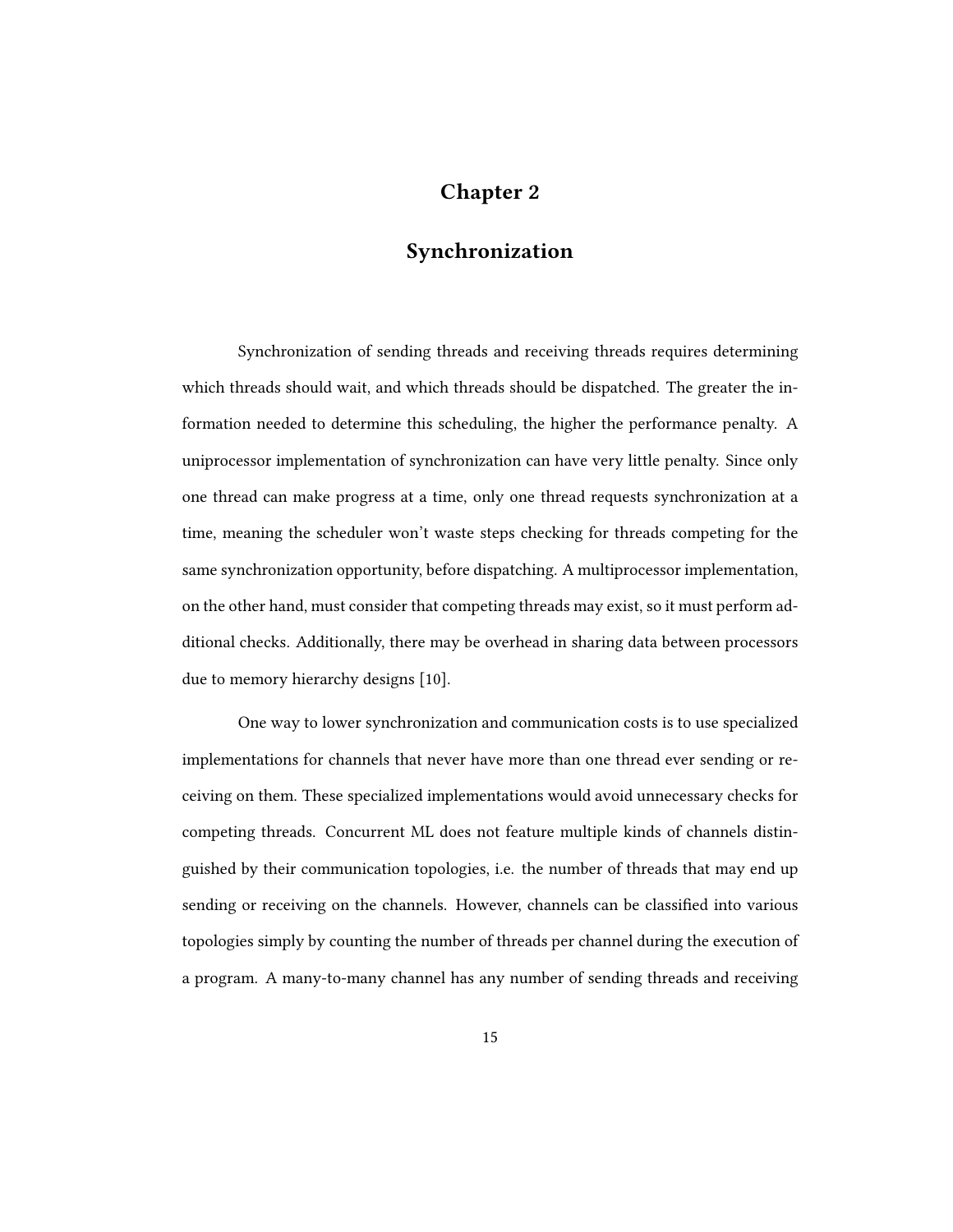threads; a one-to-many channel has at most one sending thread and any number of receiving threads; a many-to-one channel has any number of sending threads and at most one receiving thread; a one-to-one channel has one or none of each; a one-shot channel has exactly one sending attempt; a one-sync channel has at most one synchronization.

The following reimplementation of Serv is annotated to indicate the communication topologies derived from its usage. Since there are four threads that make calls to the server, the server's particular reqCh has four senders. Servers are created with only one thread listening for requests, so the reqCh of this server has just one receiver. So the server's reqCh is classified as many-to-one. Each application of call creates a distinct new channel replCh for receiving data. The function call receives on the channel once and the server sends on the channel once, so each instance of replCh is one-shot. It could be even more precisely classified as one-sync, since the client function receives on the channel at most once.

```
structure Serv : SERV =
struct
  datatype serv = S of (int * int chan) chan
  fun make () =let
    val reqCh = ManyToOne.channel ()
    fun loop state =
    let
      val (v, replCh) = ManyToOne.recv reqCh
      val () = OneShot.send (replCh, state)
    in
      loop v
    end
    val () = spawn (fn () => loop 0)
  in
    S reqCh
  end
```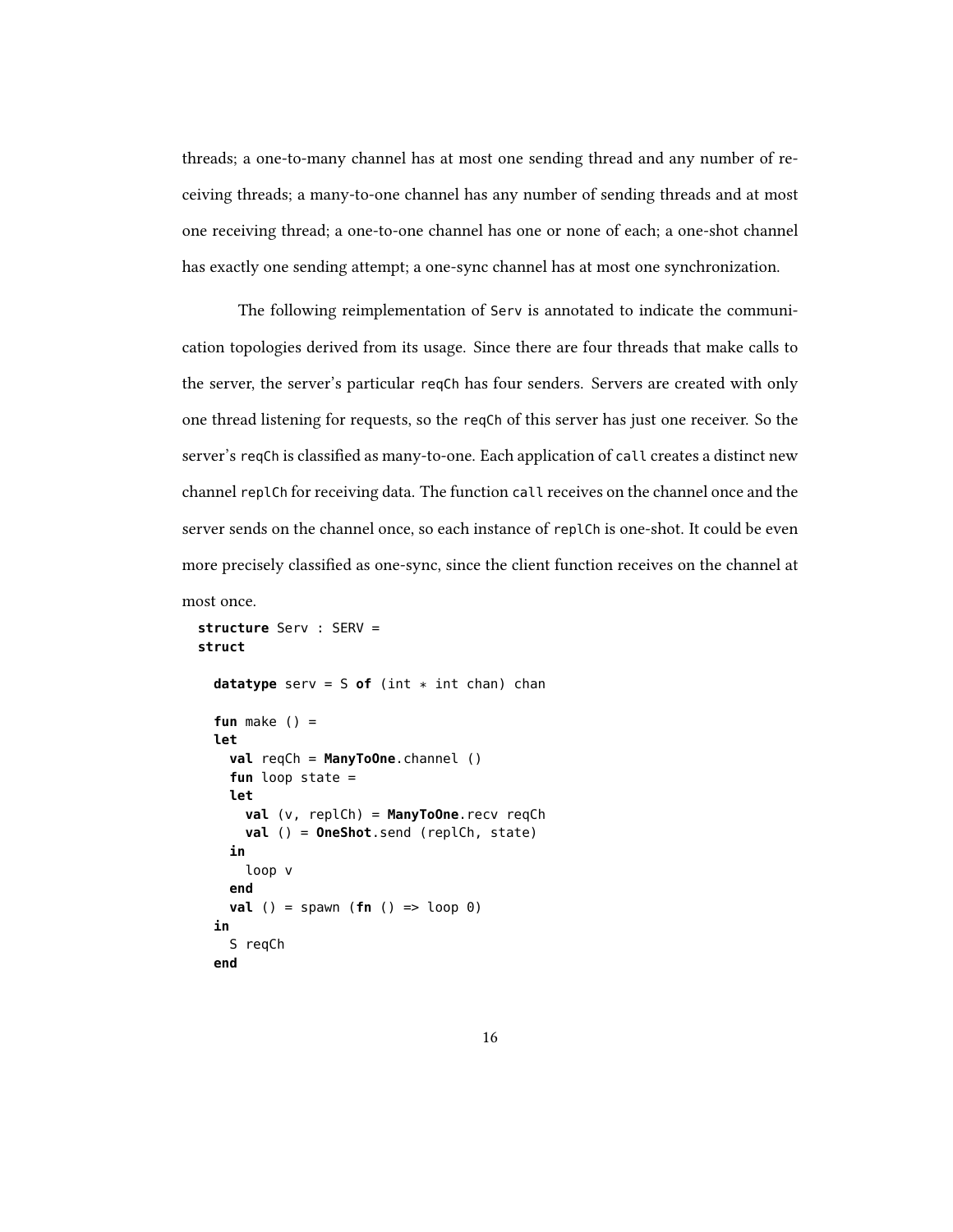```
fun call (server, v) =
  let
    val S reqCh = server
    val replCh = OneShot.channel ()
    val () = ManyToOne.send (reqCh, (v, replCh))
  in
    OneShot.recv replCh
  end
end
val server = Serv.make ()
val () =
  spawn (fn () => Serv.call (server, 35));
  (spawn fn () =>
    Serv.call (server, 12);
    Serv.call (server, 13)
  );
  spawn (fn () => Serv.call (server, 81));
  spawn (fn () => Serv.call (server, 44))
```
Some hypothetical implementations of specialized and generic Concurrent ML illustrate opportunities for cheaper synchronization. These implementaitons use feasible low-level thread-centric features such as wait and poll. The thread-centric approach allows us to focus on optimizations common to many implementations by decoupling the implementation of communication features from thread scheduling and management. However, a lower level view or scheduler-centric view of synchronization might offer more opportunites for optimization.

In a language with low-level support for concurrency, Concurrent ML could be implemented as a library, which is the case for SML/NJ [3] and MLton [21]. The implementations shown here can be viewed either as a library or as part of a runtime or interpreter.

**signature** CHANNEL =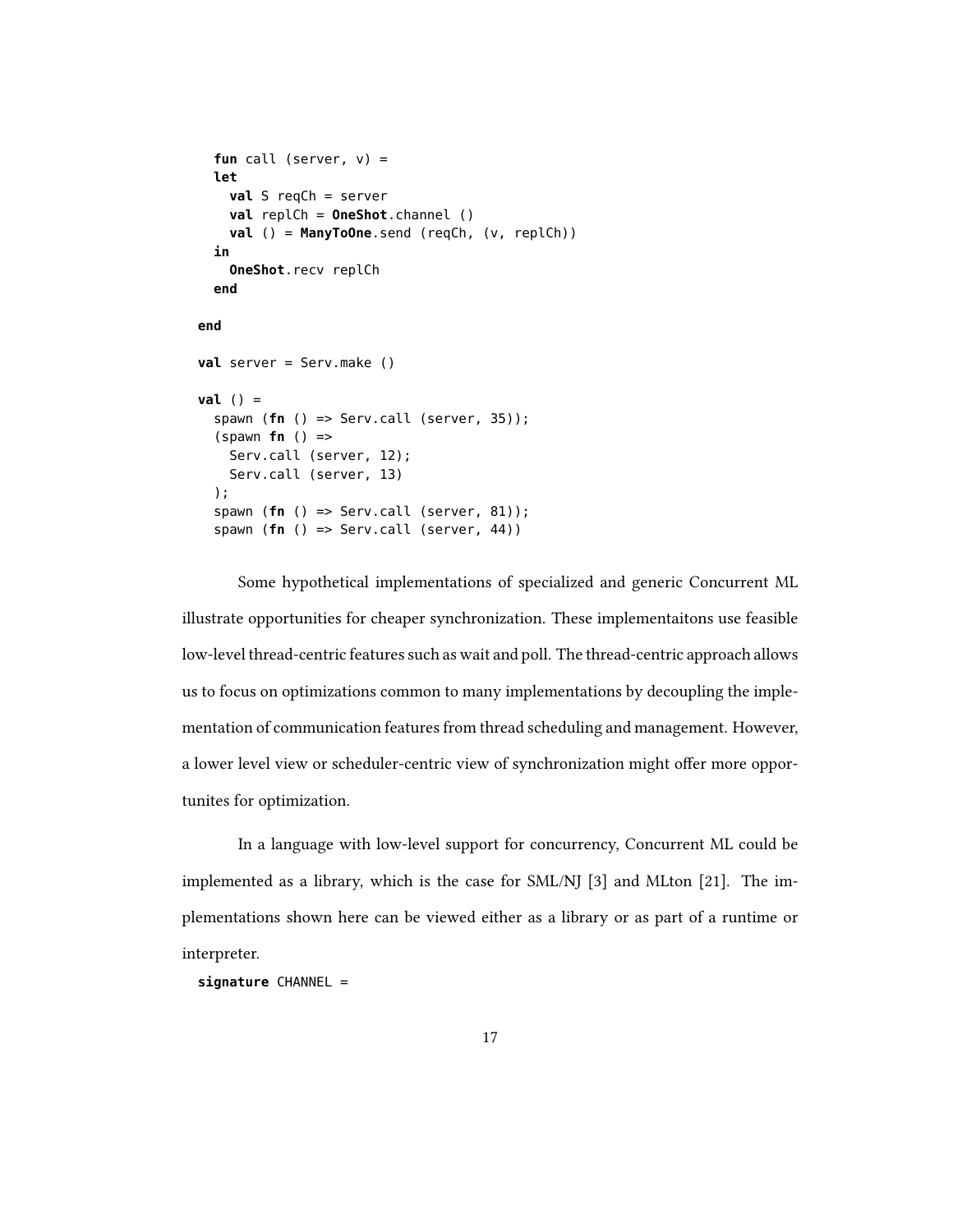```
sig
  type 'a chan
  val channel : unit -> 'a chan
  val send : 'a chan * 'a -> unit
  val recv : 'a chan -> 'a
end
```
The benefits of specialization would be much more significant in multiprocessor implementations than in uniprocessor implementations. A uniprocessor implementation could avoid overhead caused by contention to acquire locks, by coupling the implementation of channels with scheduling and only scheduling the sending and receiving operations when no other pending operations have yet to start or have already finished. Reppy's implementation of Concurrent ML uses SML/NJ's first class continuations to implement scheduling and communication as one with very low overhead. In contrast, a multiprocessor implementation would allow threads to run on different processors for increased parallelism, therefore it would not be able to mandate when threads attempt synchronization relative to others without losing the parallel advantage. The cost of trying to achieve parallelism is increased overhead due to contention over acquiring synchronization rights.

#### 2.1 Many-to-many Synchronization

For many-to-many synchronization, a channel can be in one of three states. Either some threads are trying to send on it, some threads are trying to receive on it, or no threads are trying to send or receive on it. Additionally a channel is composed of a mutex lock, so that sending and receiving operations can yield to each other when updating the channel state. When multiple threads are trying to send on a channel, the channel is associated with a queue consisting of messages to be sent, along with conditions waited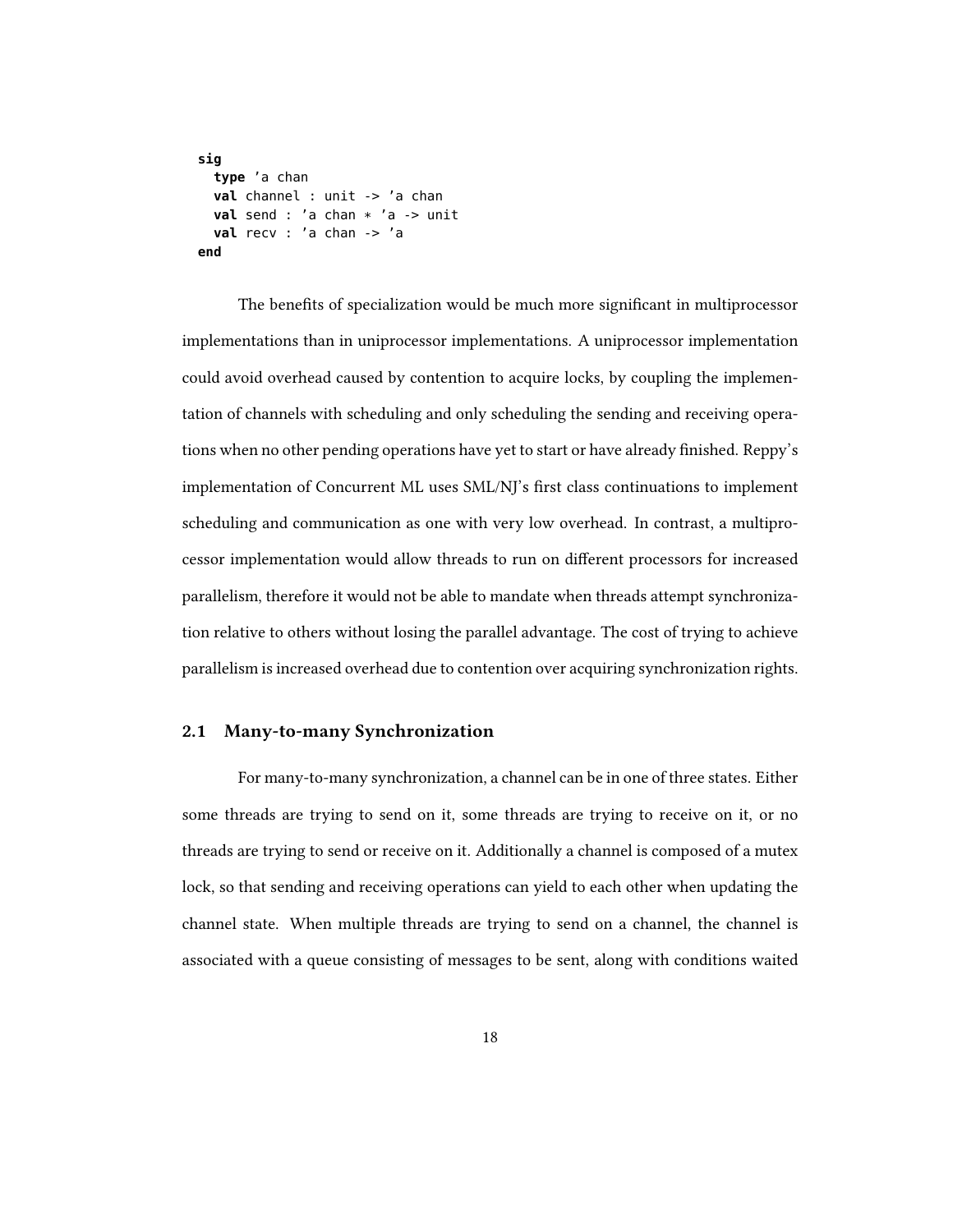on by sending threads. When multiple threads are trying to receive on a channel, the channel is associated with a queue consisting of initially empty cells that are accessible by receiving threads and conditions waited on by the receiving threads. The channel content holds one of the three potential states and their associated queues and conditions.

The sending operation acquires the channel's lock to ensure that it updates the channel based on its current state. If the channel is in the receiving state, i.e. there are threads trying to receive from the channel, then the sending operation dequeues an item from the state's associated queue. The item consists of a condition waited on by a receiving thread and an empty cell that can be accessed by the receiving thread. The sending operation deposits the message in the cell and signals on the receiving state's condition. Then, if there are no further receiving threads waiting, it updates the channel's state to inactive; otherwise, it leaves the state in the receiving state. Next, it releases the lock, signals on the receiving state's condition and returns the unit value. If there are no threads receiving on the channel, the sending operation updates the channel state to the sending state, and enqueues a new condition sendCond and the message. It releases the lock and waits on its condition sendCond. Once a receiving thread signals on its condition, the sending operation returns with the unit value.

The receiving operation acquires the channel's lock to ensure that it updates the channel based on its current state. If there are threads sending on the channel, the receiving operation dequeues an item from the sending state's associated queue. The item consists of a condition waited on by a sending thread along with a message. The receiving operation signals on the sending state's condition. If there are no further sending threads waiting, it updates the channel's state to inactive; otherwise, it leaves the state in the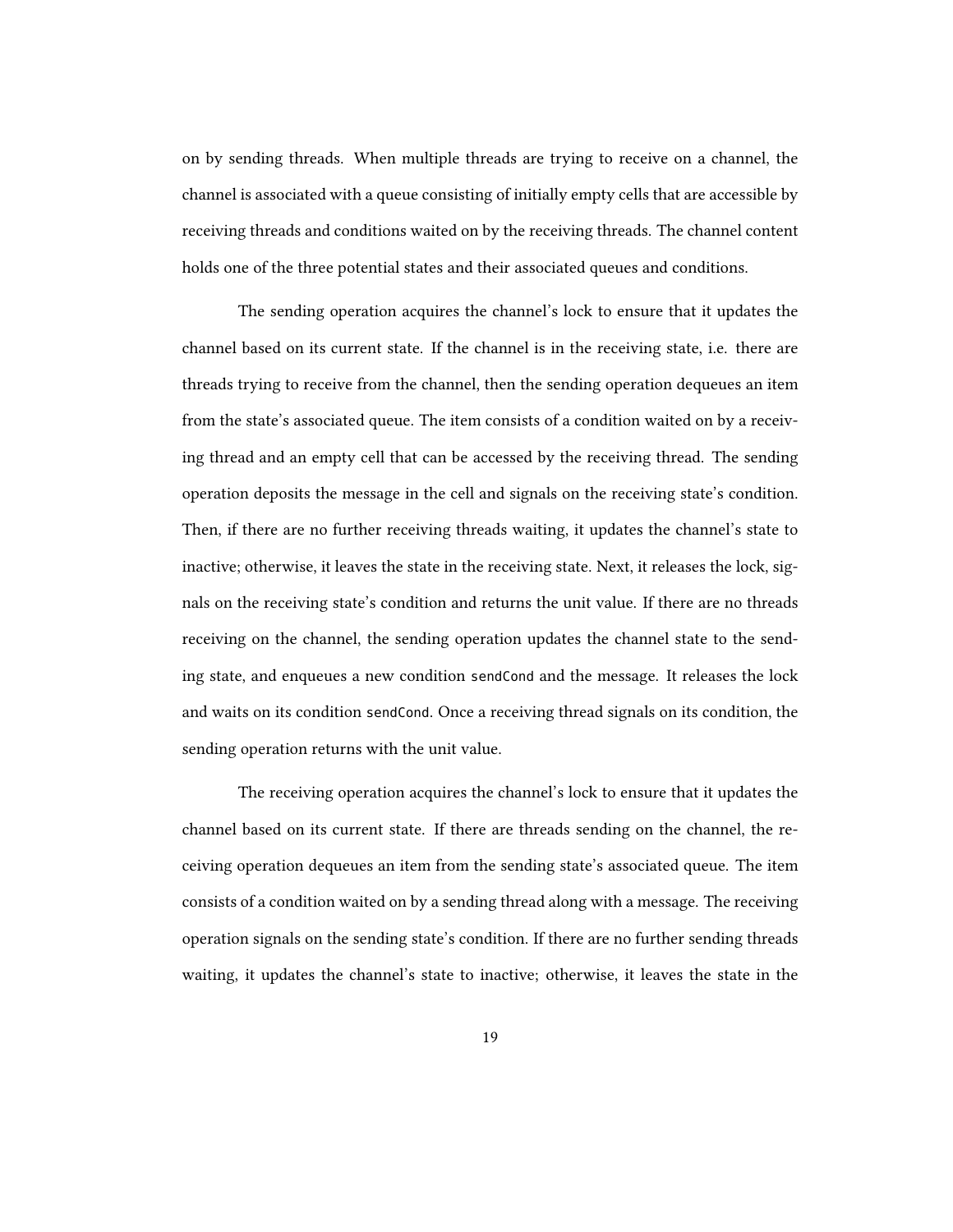sending state. Next, it releases the lock and returns the message from the sending state. If there are no sending threads on the channel, the receiving operation updates the channel state to the receiving state, and enqueues a new condition recvCond and an empty cell. It releases the lock and waits on the its condition recvCond. Once a sending thread signals on its condition, the receiving operation returns with the value deposited in its cell.

```
structure ManyToManyChan : CHANNEL =
struct
 datatype 'a state =
    Send of (condition * 'a) queue
  | Recv of (condition * 'a option ref) queue
  | Inac
  datatype 'a chan =
    Chn of 'a state ref * mutex_lock
  fun channel () = Chn (ref Inac, mutexLock ())
  fun send (Chn (ctntRef, lock)) m =
    acquire lock;
    (case !ctntRef of
      Recv q \Rightarrowlet
        val (recvCond, msgCell) = dequeue q
      in
        msgCell := SOME m;
        if (isEmpty q) then ctntRef := Inac else ();
        release lock;
        signal recvCond
      end
    | Send q =>
      let
        val sendCond = condition ()
      in
        enqueue (q, (sendCond, m));
        release lock;
        wait sendCond
      end
    | Inac =>
      let
```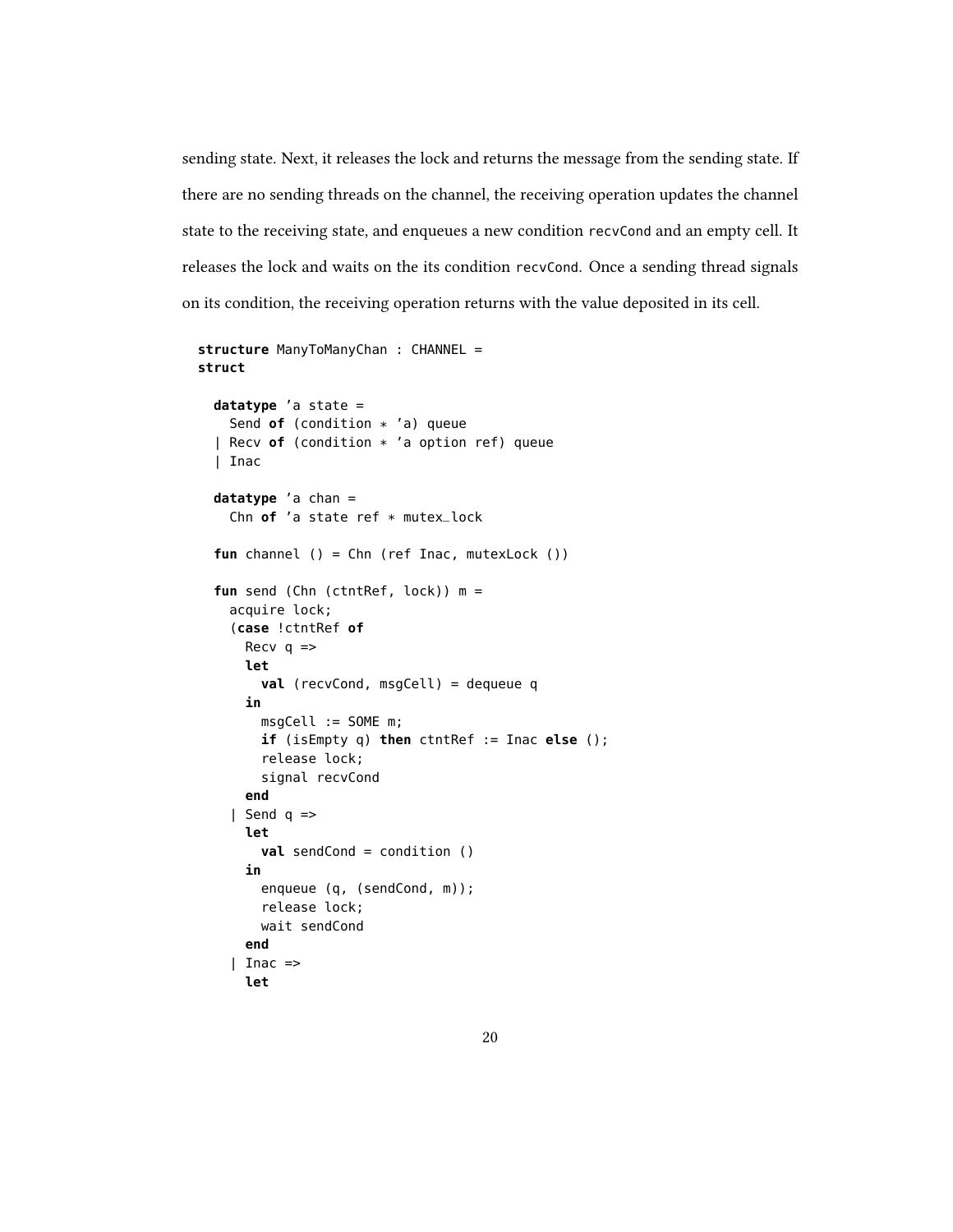```
val sendCond = condition ()
    in
      ctntRef := Send (queue [(sendCond, m)]);
      release lock;
      wait sendCond
    end
  )
fun recv (Chn (ctntRef, lock)) =
  acquire lock;
  (case !ctntRef of
    Send q \Rightarrowlet
      val (sendCond, m) = dequeue q
    in
      if (isEmpty q) then ctntRef := Inac else ();
      release lock;
      signal sendCond;
      m
    end
  | Recv q \Rightarrowlet
      val recvCond = condition ()
      val msgCell = ref NONE
    in
      enqueue (q, (recvCond, msgCell));
      release lock;
      wait recvCond;
      valOf (!msgCell)
    end
  | Inac =>
    let
      val recvCond = condition ()
      val msgCell = ref NONE
    in
      ctntRef := Recv (queue [(recvCond, msgCell)]);
      release lock;
      wait recvCond;
      valOf (!msgCell)
    end
  )
```
**end**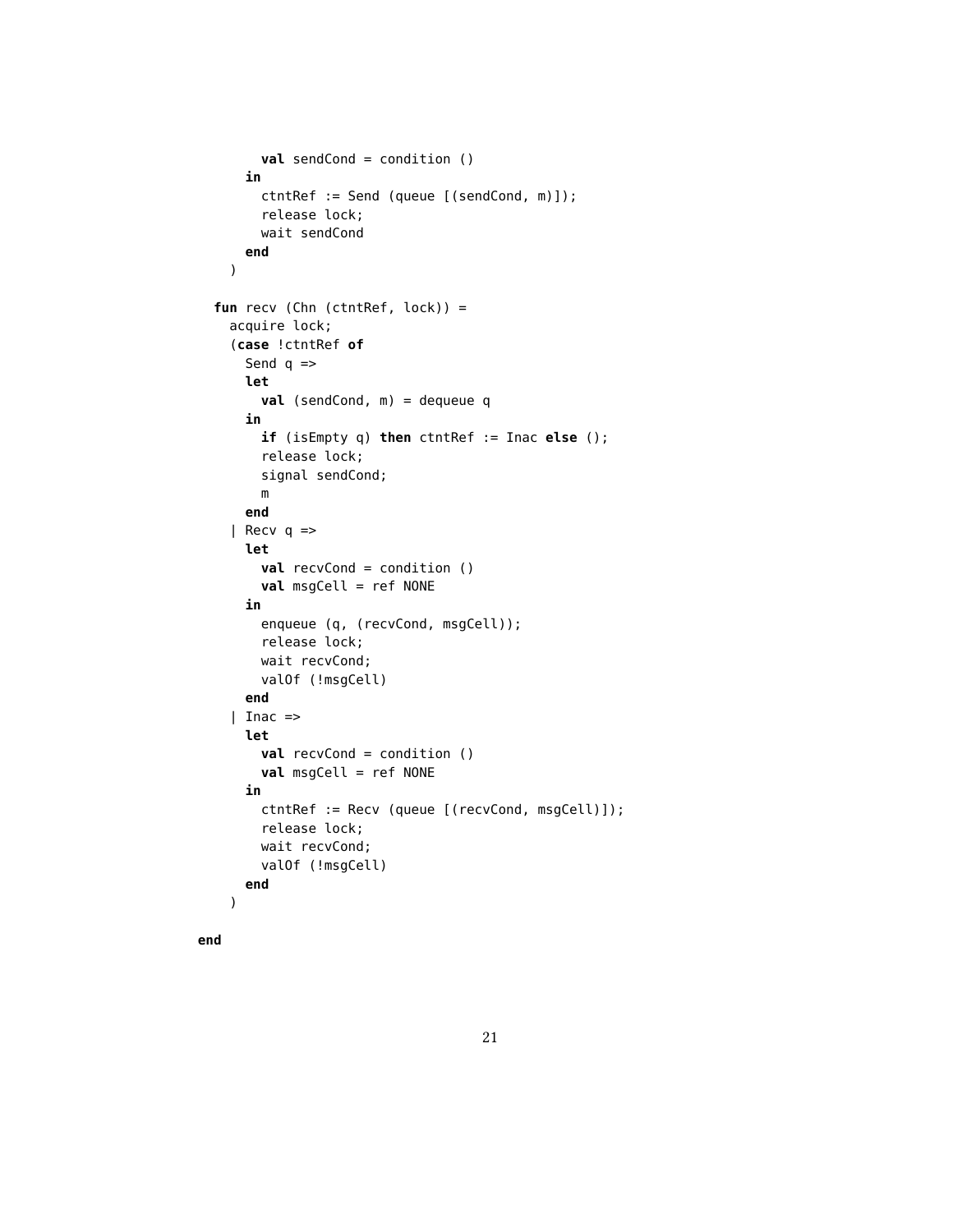#### 2.2 One-to-many Synchronization

Implementation of one-to-many channels, compared to that of many-to-many channels, requires fewer steps to synchronize and can execute more steps outside of critical regions, which reduces contention for locks. A channel is composed of a lock and one of three possible states, as is the case for many-to-many channels. However, the state of a thread trying to send only needs to be associated with one condition and one message, rather than a queue.

The sending operation starts by creating a condition sendCond, then checks if the channel's state is inactive and tries to use the compare-and-swap operator to transactionally update the state of the channel to a sending state. If successful, it simply waits on its condition sendCond. After the receiving thread signals on sendCond, the sending operation returns the unit value. If the transactional update fails and the channes is in the receiving state, then the sending operation acquires the lock, dequeues an item from the state's associated queue where the item consists of a receiving condition recvCond, and a cell for depositing the message to the receiving thread. It deposits the message in the cell. Then, if there are no further items on the queue, the sending operation updates the state to inactive; otherwise, it leaves the state in the receiving state. Next, it releases the lock it, then signals on the receiving condition and returns the unit value.

The lock is acquired after the state is determined to be the receiving state, since the expectation is that the current thread is the only one that tries to update the channel from that state. If the communication classification analysis were incorrect and there were actually multiple threads that could call the sending operation, then there might be data races. Likewise, due to the expectation of a single thread sending on the channel, the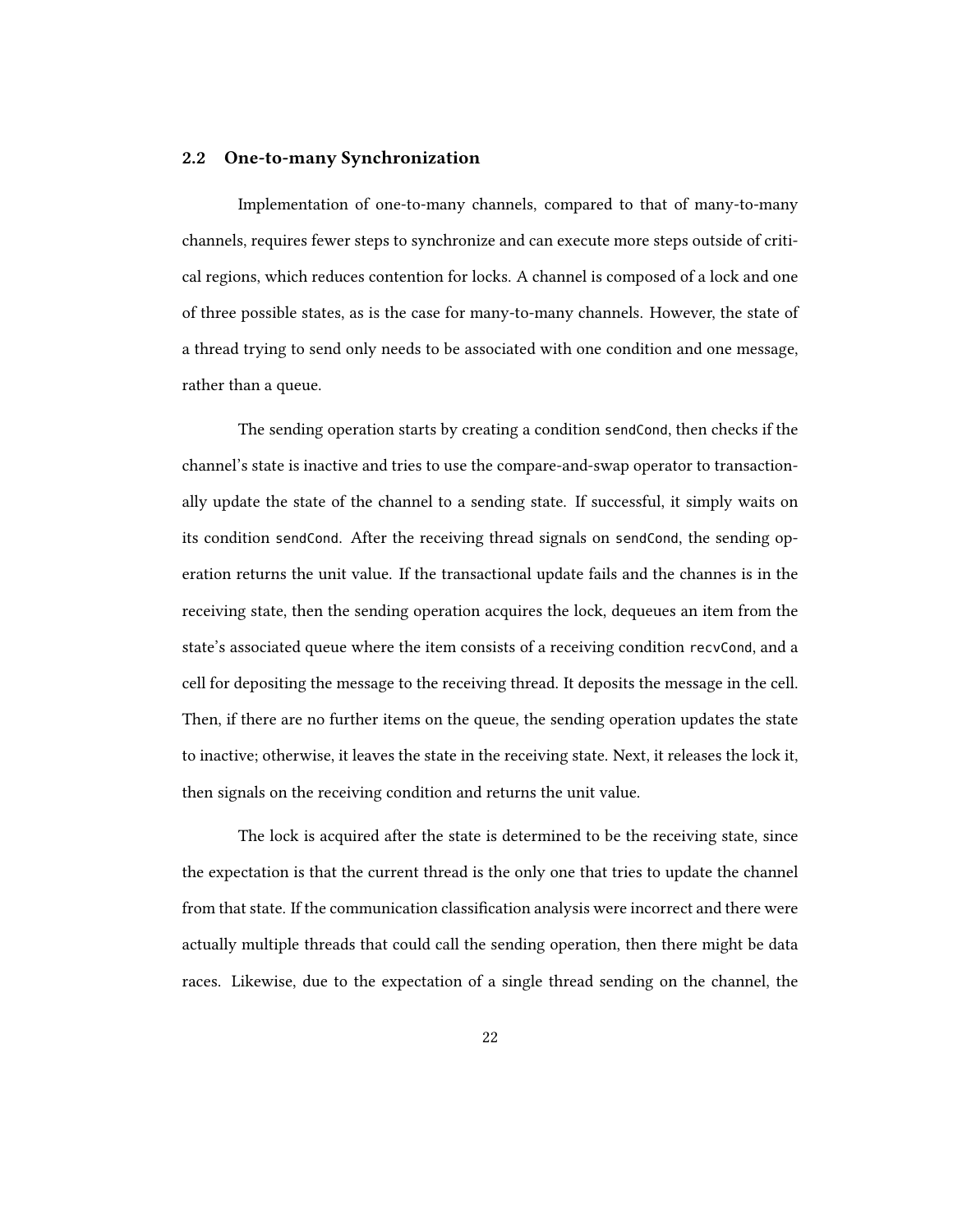sending operation will never witness the state in the sending state, which would mean another thread is in the process of sending a message.

The receiving operation acquires the lock and checks the state of the channel, just like the receiving operation for many-to-many channels. If the channel is in a state where there is no sending thread waiting, then it updates the state to receiving, behaving the same as the receiving operation of many-to-many channels. If there is already a sending thread waiting, then it updates the state to inactive and releases the lock. Then it signals on the sending state's condition and returns the message held in the sending state.

```
structure OneToManyChan : CHANNEL =
struct
 datatype 'a state =
    Send of condition * 'a
  | Recv of (condition * 'a option ref) queue
  | Inac
  datatype 'a chan =
    Chn of 'a state ref * mutex_lock
  fun channel () = Chn (ref Inac, mutexLock ())
  fun send (Chn (ctntRef, lock)) m =
  let
    val sendCond = condition ()
  in
  case (cas (ctntRef, Inac, Send (sendCond, m))) of
    Inac =>
      (* ctntRef is already set to sending state by cas *)
      wait sendCond
  | Recv \neq =let
      (*
        the current thread is the only one that
        updates from this state
      *)
      val () = acquire lock
```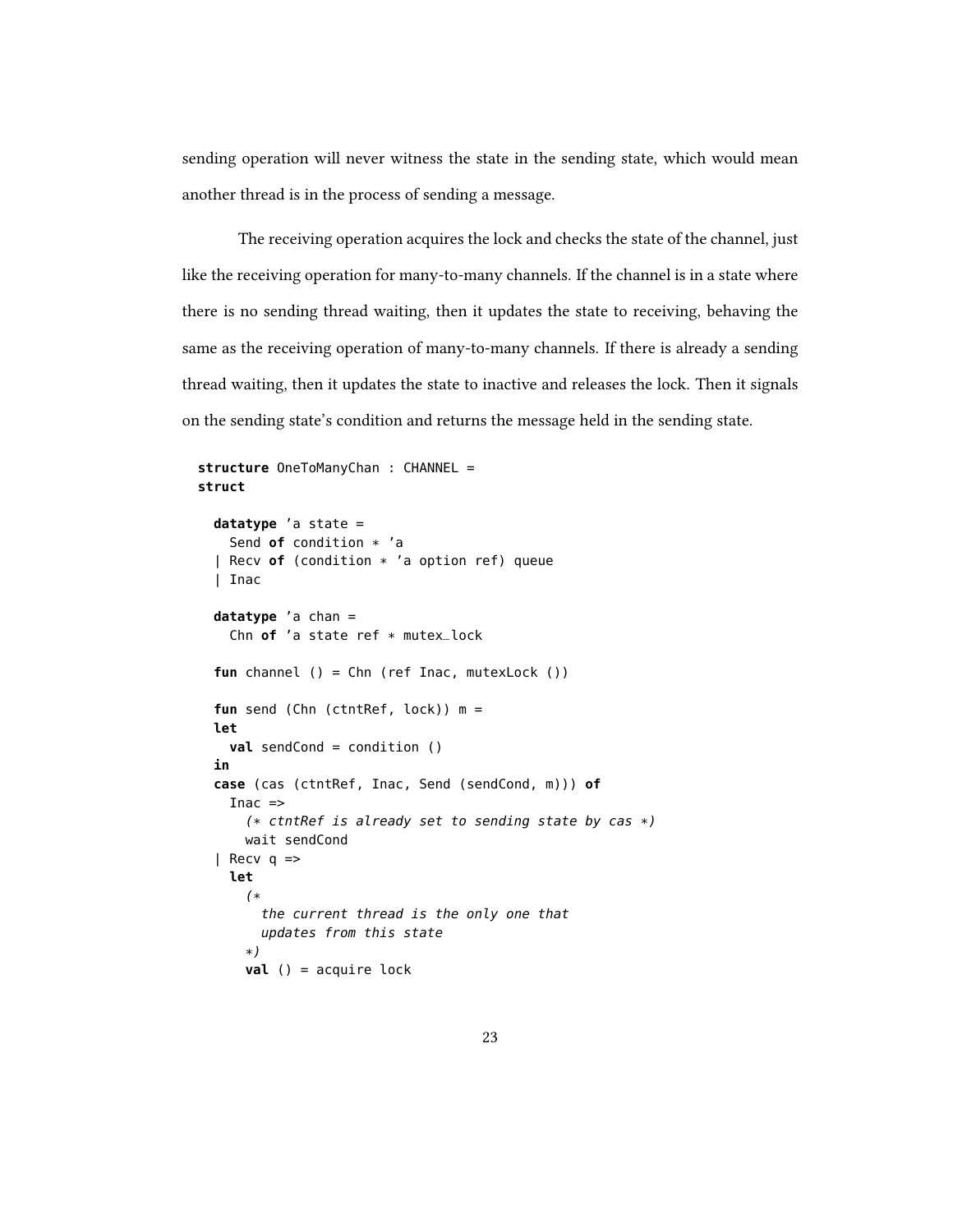```
val (recvCond, msgCell) = dequeue q
 in
    msgCell := SOME m;
    if (isEmpty q) then ctntRef := Inac else ();
    release lock;
    signal (recvCond)
 end
| Send _ => raise NeverHappens
end
fun recv (Chn (ctntRef, lock)) =
 acquire lock;
  (case !ctntRef of
    Inac =let
      val recvCond = condition ()
      val msgCell = ref NONE
    in
      ctntRef := Recv (queue [(recvCond, msgCell)]);
      release lock;
      wait recvCond
      valOf (!msgCell)
    end
  | Recv q \Rightarrowlet
      val recvCond = condition ()
      val msgCell = ref NONE
    in
      enqueue (q, (recvCond, msgCell));
      release lock; wait recvCond;
      valOf (!msgCell)
    end
  | Send (sendCond, m) =>
    (
      ctntRef := Inac;
      release lock;
      signal sendCond;
      m
    )
 )
```
**end**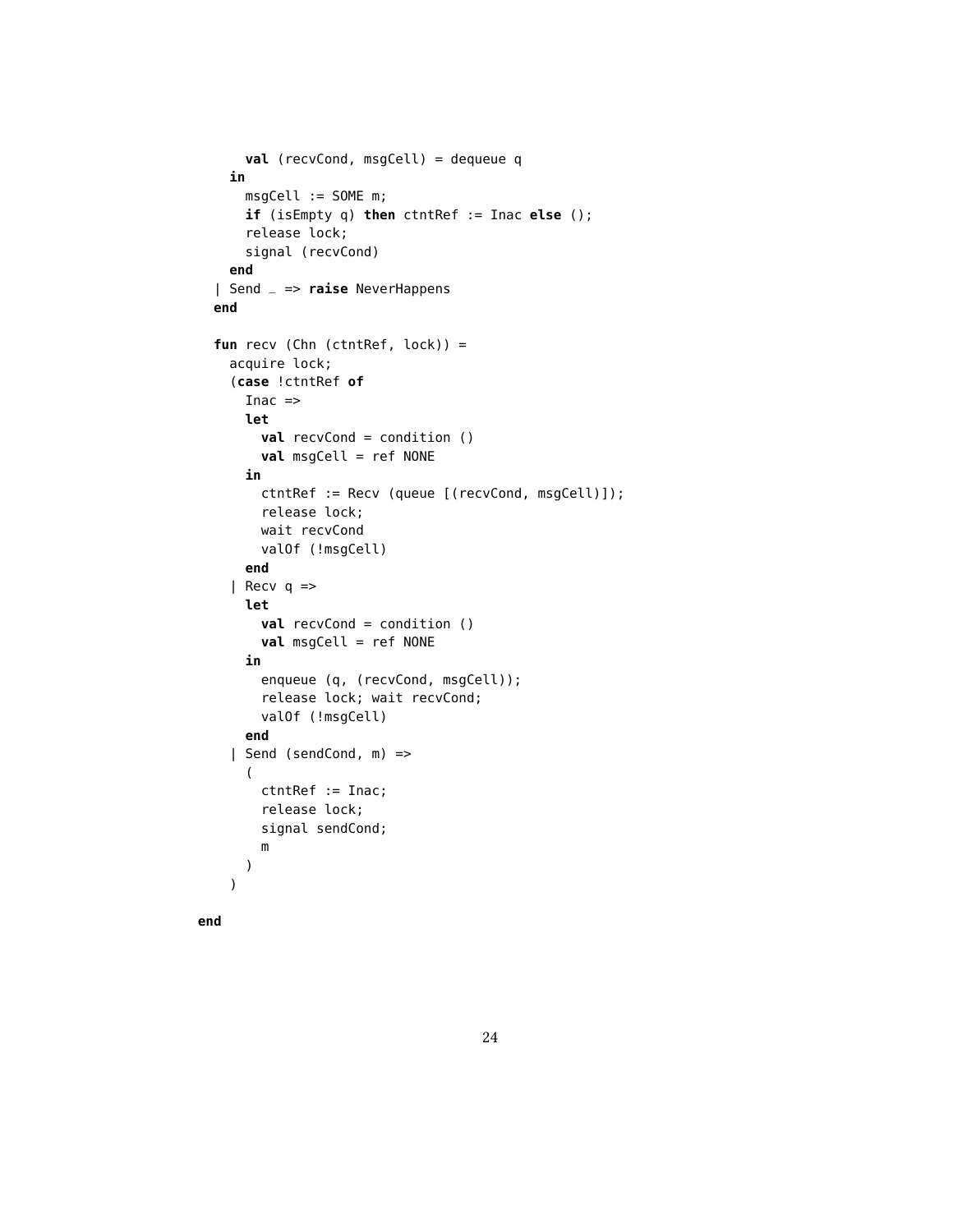#### 2.3 Many-to-one Synchronization

The implementation of many-to-one channels is very similar to that of one-to-

many channels.

```
structure ManyToOneChan : CHANNEL =
struct
 datatype 'a state =
    Send of (condition * 'a) queue
  | Recv of condition * 'a option ref
  | Inac
  datatype 'a chan =
    Chn of 'a state ref * mutex_lock
  fun channel () = Chn (ref Inac, mutexLock ())
  fun send (Chn (ctntRef, lock)) m =
    acquire lock;
    (case !ctntRef of
      Recv (recvCond, msgCell) =>
      (
        msgCell := SOME m;
        ctntRef := Inac;
        release lock;
        signal recvCond
      )
    | Send q =>
      let
        val sendCond = condition ()
      in
        enqueue (q, (sendCond, m));
        release lock;
        wait sendCond
      end
    | Inac =>
      let
        val sendCond = condition ()
      in
        ctntRef := Send (queue [(sendCond, m)]);
        release lock;
        wait sendCond
      end
```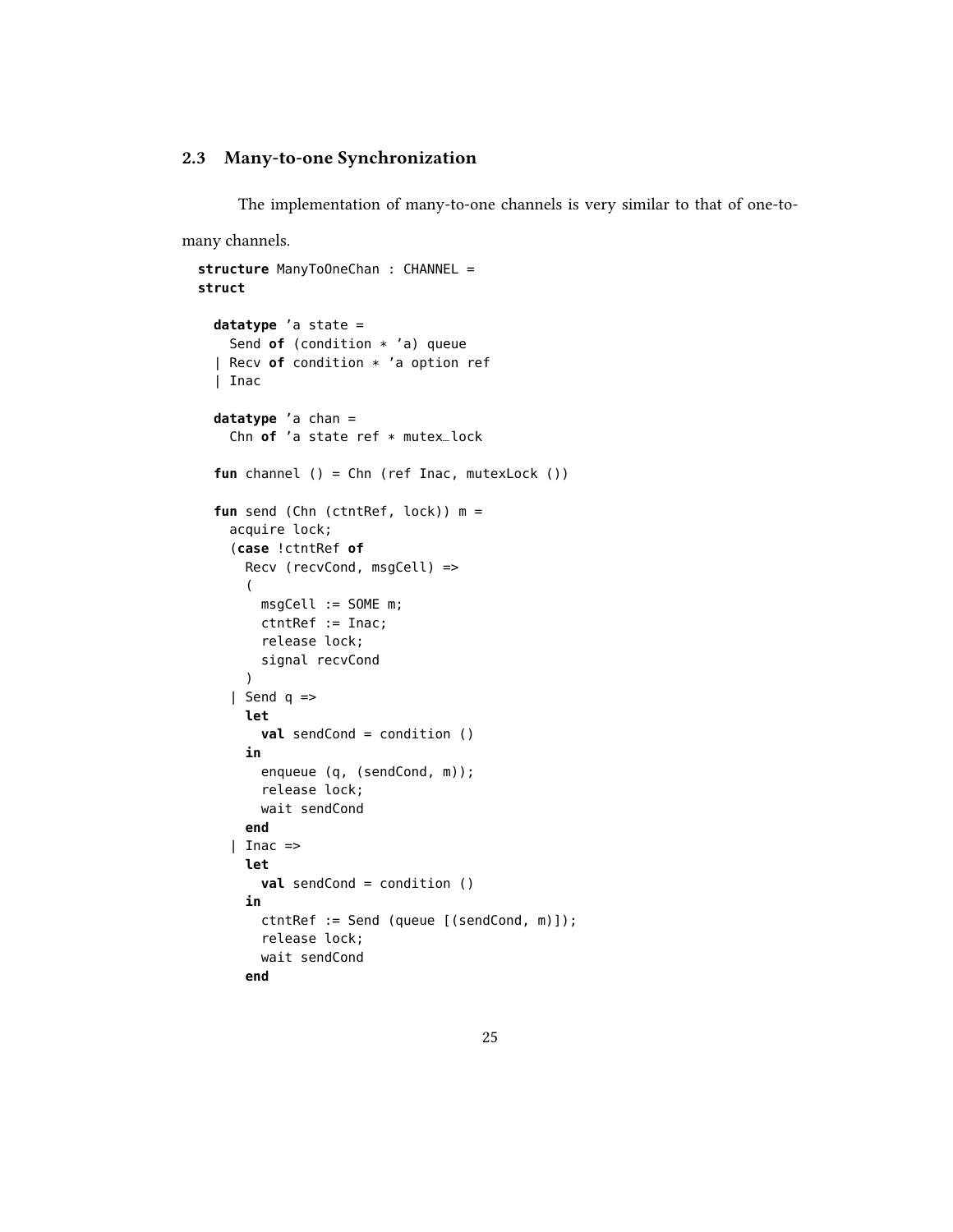```
fun recv (Chn (ctntRef, lock)) =
let
  val recvCond = condition ()
  val msgCell = ref NONE
in
case cas (ctntRef, Inac, Recv (recvCond, msgCell)) of
  Inac =>
  (
    (* ctntRef is already set to receiving state by cas *)wait recvCond;
    valOf (!msgCell)
  \lambda| Send q \Rightarrowlet
    (*
      the current thread is the only one that
      updates the state from this state
    *)
     val () = acquire lock
     val (sendCond, m) = dequeue q
  in
    if (isEmpty q) then ctntRef := Inac else ();
    release lock;
    signal sendCond;
    m
  end
| Recv _ => raise NeverHappens
end
```
# **end**

)

#### 2.4 One-to-one Synchronization

A one-to-one channel can also be in one of three possible states, but there is no associated lock. Additionally, none of the states is associated with a queue. Instead, the potential states are that of a thread trying to send, with a condition and a message, that of a thread trying to receive with a condition and an empty cell, or the inactive state.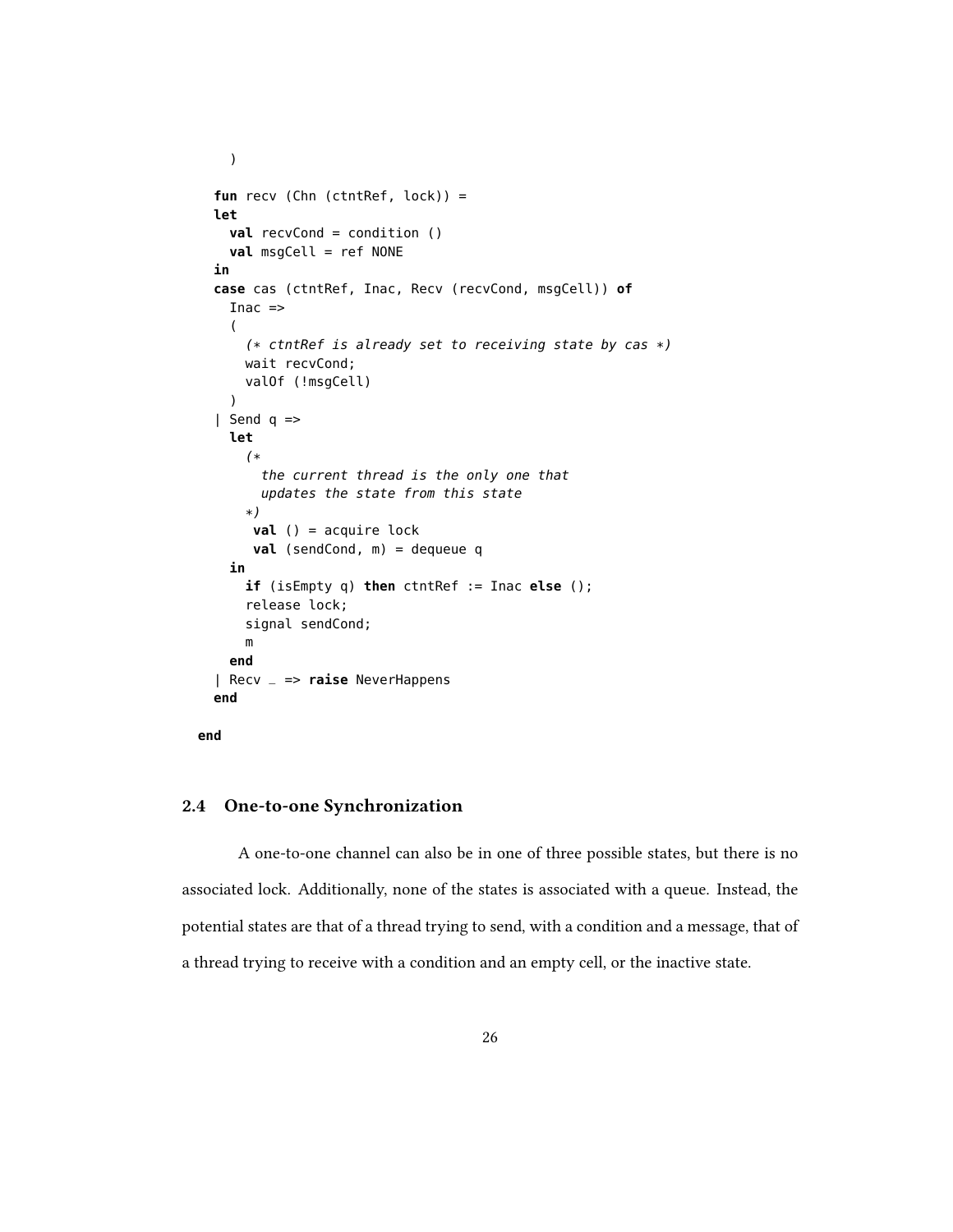The sending operation creates a condition sendCond and checks if the channel's state is inactive and tries to use the compare-and-swap operator to transactionally update the state of the channel to a sending state. If successful, it simply waits on its condition sendCond, then returns the unit value. If the transactional update fails and the state is a receiving state, then it deposits the message in the receiving state's associated cell, updates the channel state to inactive, then signals on the receiving state's condition and returns the unit value. If the communication analysis for the channel is truly one-to-one, then no other thread will be trying to update the state, so no locks are necessary. Additionally, if the channel is truly one-on-one, the sending operation will never witness a preexisting sending state since it is running on the one and only sending thread.

The receiving operation creates a condition recvCond and an empty cell, then checks if the channel's state is inactive and tries to use the compare-and-swap operator to transactionally update the state of the channel to the receiving state. If successful, it simply waits on its condition recvCond, then returns the sender's message in the cell. If the transactional update fails and the state is a sending state, then it updates the channel state to inactive, then signals on the sending state's condition and returns the message held in the sending state. If the communication analysis for the channel is truly one-to-one, then no other thread will be trying trying to update the state, so no locks are necessary. Additionally, if the channel is truly one-to-one, the receiving operation will never witness a preexisting receiving state since it is running on the one and only receiving thread.

```
structure OneToOneChan : CHANNEL =
struct
```
**datatype** 'a state = Send **of** condition \* 'a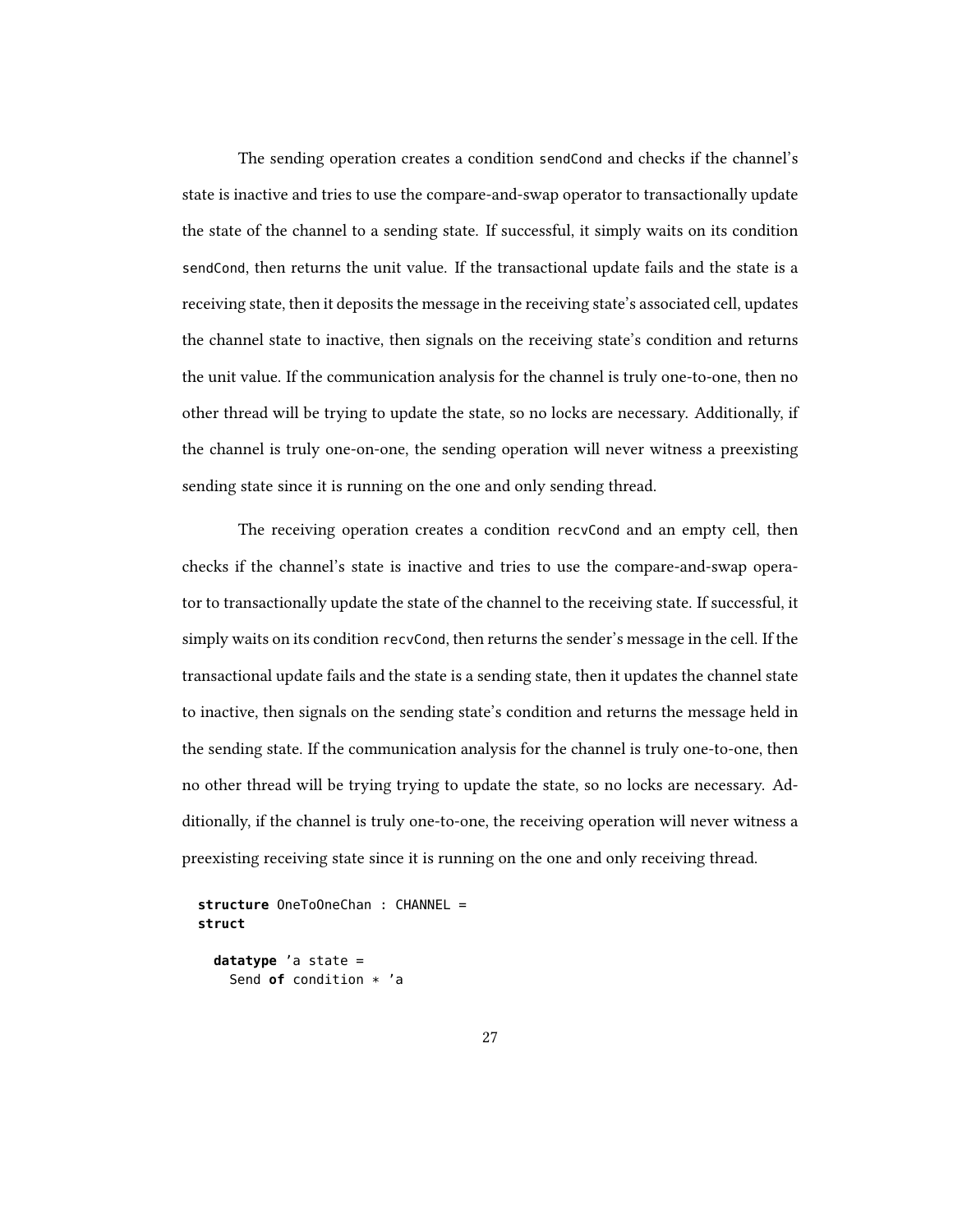```
| Recv of condition * 'a option ref
| Inac
datatype 'a chan = Chn of 'a state ref
fun channel () = Chn (ref Inac)
fun send (Chn ctntRef) m =
let
  val sendCond = condition ()
in
case cas (ctntRef, Inac, Send (sendCond, m)) of
  Inac \Rightarrow(* ctntRef is already set to sending state by cas *)wait sendCond
| Recv (recvCond, msgCell) =>
  (
    (*
      the current thread is the only one that
      accesses ctntRef for this state
    *)
    msgCell := SOME m;
    ctntRef := Inac;
    signal recvCond
  )
| Send _ => raise NeverHappens
end
fun recv (Chn ctntRef) =
let
  val recvCond = condition ()
  val msgCell = ref NONE
in
case cas (ctntRef, Inac, Recv (recvCond, msgCell)) of
  Inac \Rightarrow(
    (* ctntRef is already set to receiving state by cas *)
    wait recvCond;
    valOf (!msgCell)
  \lambda| Send (sendCond, m) =>
  (
    (*
      the current thread is the only one that
```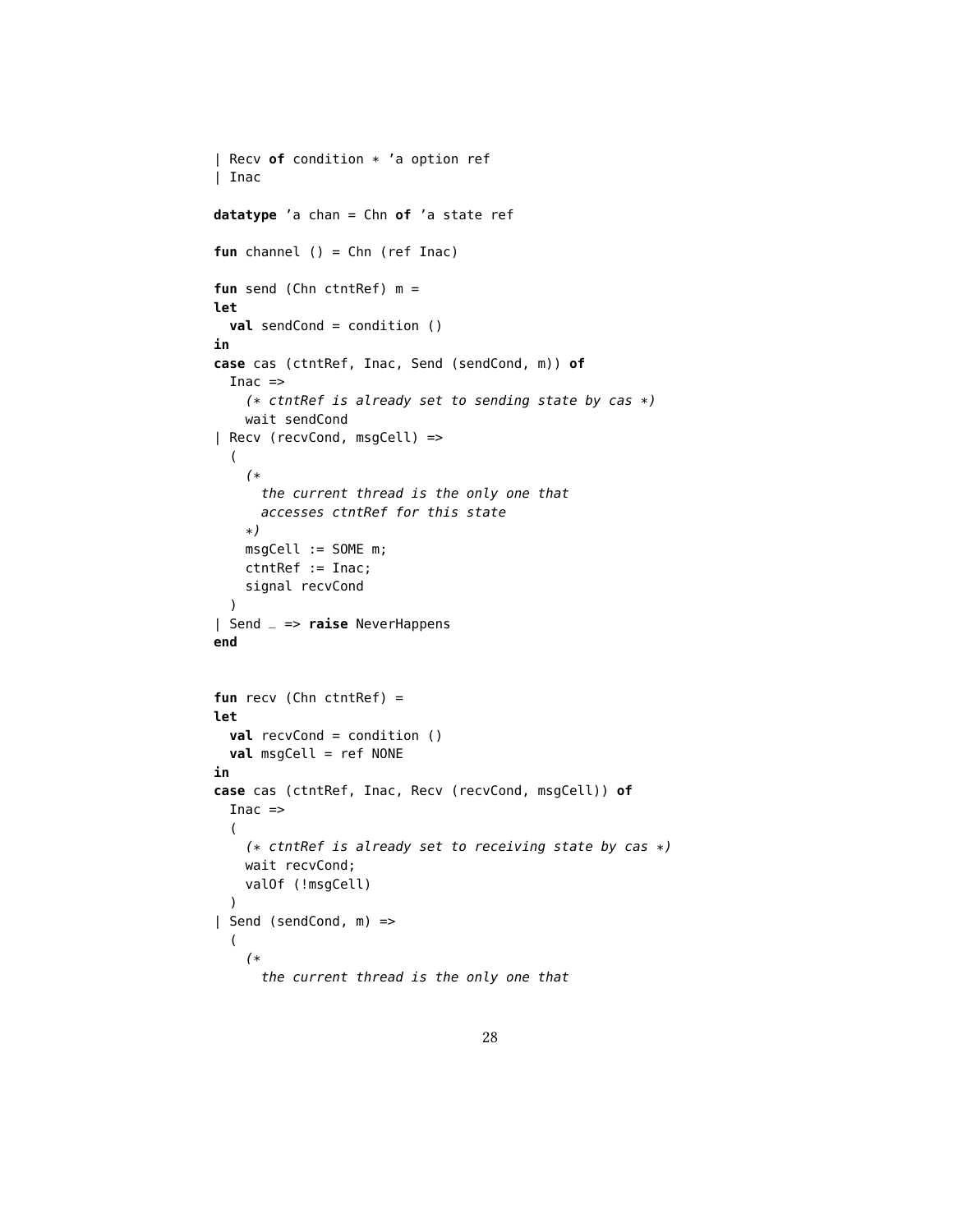```
accesses ctntRef for this state
    *)
    ctntRef := Inac;
    signal sendCond;
    m
  )
| Recv _ => raise NeverHappens
end
```
**end**

#### 2.5 One-shot Synchronization

A one-shot channel consists of the same possible states as a one-to-one channel, but is additionally associated with a mutex lock, to account for the fact that multiple threads may try to receive on the channel, even though only at most one message is ever sent.

The sending operation is like that of one-to-one channels, except that if the state is a receiving state, it simply deposits the message and signals on the receiving state's condition, without updating the channel's state to inactive, which would be unnecessary, since no further attempts to send are expected.

The receiving operation creates a condition recvCond and an empty cell, then checks if the channel's state is inactive and tries to use the compare-and-swap operator to transactionally update the state of the channel to the receiving state. If successful, it simply waits on its condition recvCond, then returns the message deposited in its cell. If the transactional update fails and the state is a sending state, then it acquires the lock, signals on the state's associated condition and returns the message held in the sending state. It never releases the lock, blocking any additional attempts to receive, which is fine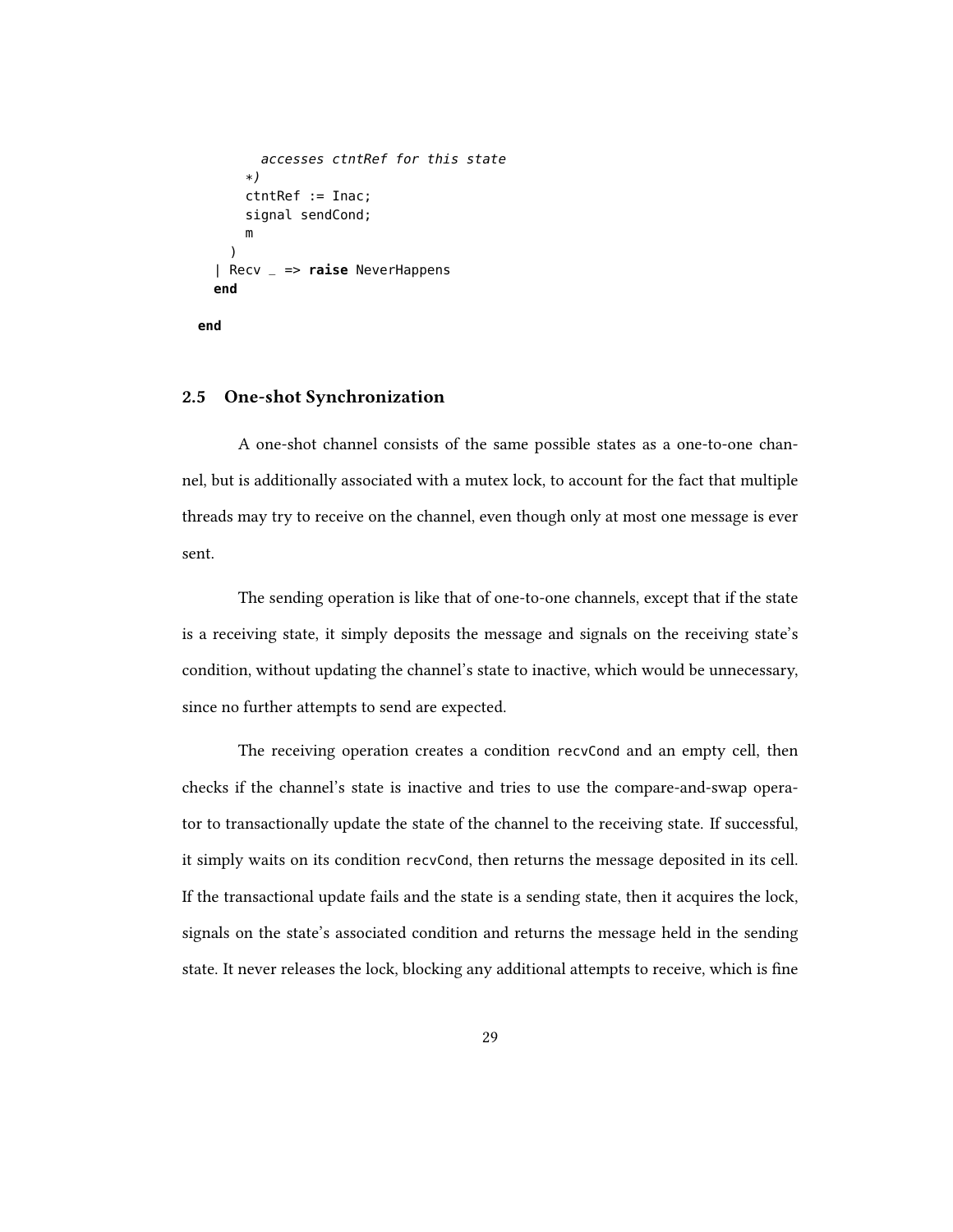if there is truly at most one message ever sent on the channel. If the state is a receiving state, then the receiving operation attempts to acquire the lock, but it will never actually

acquire it since the thread associated with the receiving state will never release it.

```
structure OneShotChan : CHANNEL =
struct
  datatype 'a state =
    Send of condition * 'a
  | Recv of condition * 'a option ref
  | Inac
  datatype 'a chan = Chn of 'a state ref * mutex_lock
  fun channel () = Chn (ref Inac, lock ())
  fun send (Chn (ctntRef, lock)) m =
  let
    val sendCond = condition ()
  in
  case cas (ctntRef, Inac, Send (sendCond, m)) of
    Inac \Rightarrow(* ctntRef is already set to sending state by cas *)
      wait sendCond
  | Recv (recvCond, msgCell) =>
    (
      msgCell := SOME m;
      signal recvCond
    \lambda| Send _ => raise NeverHappens
  end
  fun recv (Chn (ctntRef, lock)) =
  let
    val recvCond = condition ()
    val msgCell = ref NONE
  in
  case cas (ctntRef, Inac, Recv (recvCond, msgCell)) of
    Inac \Rightarrow(
      (* ctntRef is already set to receiving state by cas*)
      wait recvCond;
      valOf (!msgCell)
```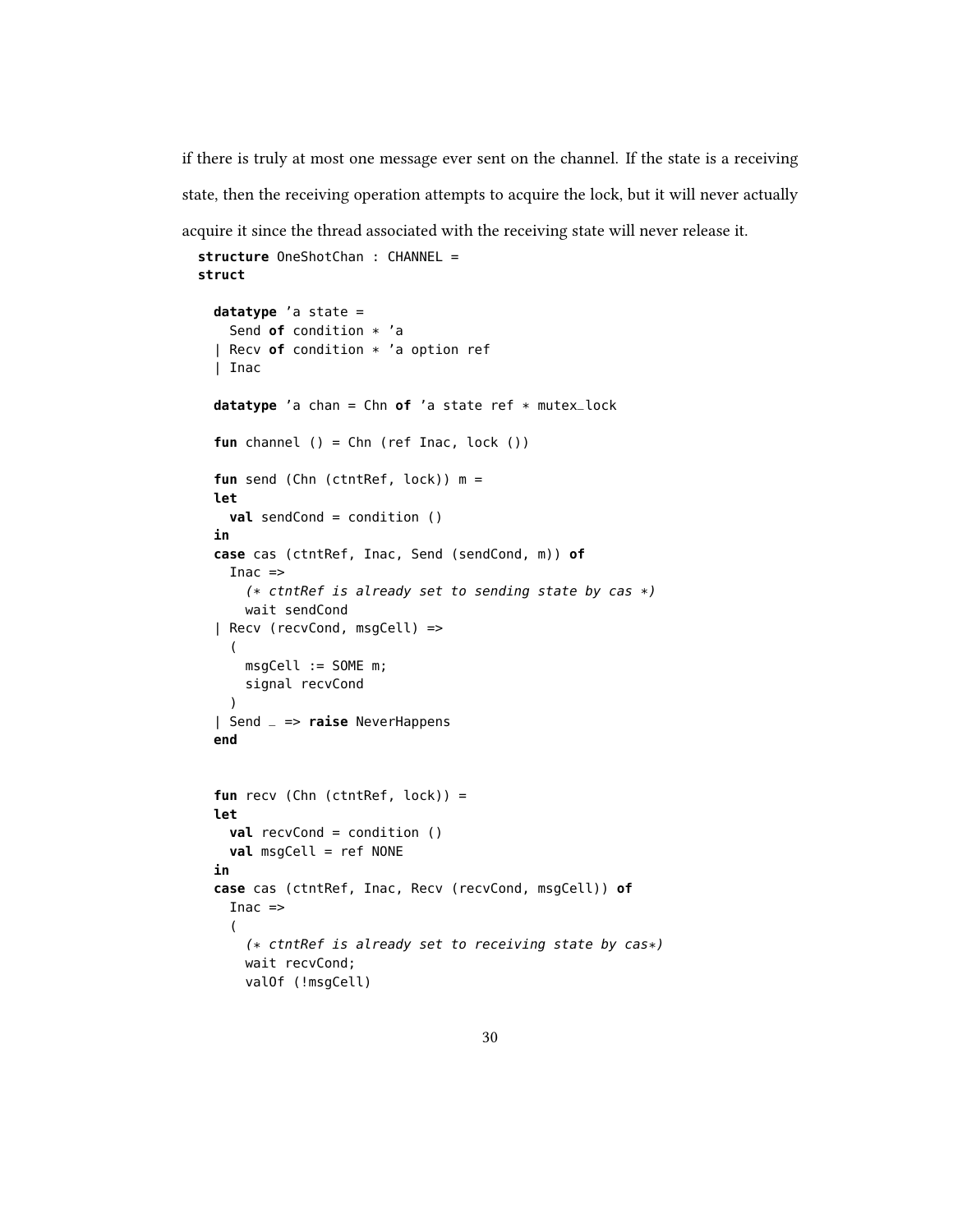```
)
| Send (sendCond, m) =>
  (
    acquire lock;
    signal sendCond;
    (* never releases lock, so blocks others forever *)
    m
  )
| Recv = \Rightarrow(
    acquire lock;
    (* never able to acquire lock, so blocked forever *)
    raise NeverHappens
  \lambdaend
```

```
end
```
## 2.6 One-sync Synchronization

An even more restrictive version of a channel with at most one send could be used if it's determined that the number of receiving threads is at most one, such as replCh in the server example. The one-sync channel is composed of a possibly empty message cell, a condition for a sending thread to wait on, and a condition for a receiving thread to wait on.

The sending operation deposits the message in the cell, signals on the channel's condition recvCond, waits on the condition sendCond, and then returns the unit value. The receiving operation waits on recvCond, then signals on sendCond, then returns the deposited message.

```
structure OneSyncChan : CHANNEL =
struct
  datatype 'a chan =
```

```
Chn of condition * condition * 'a option ref
```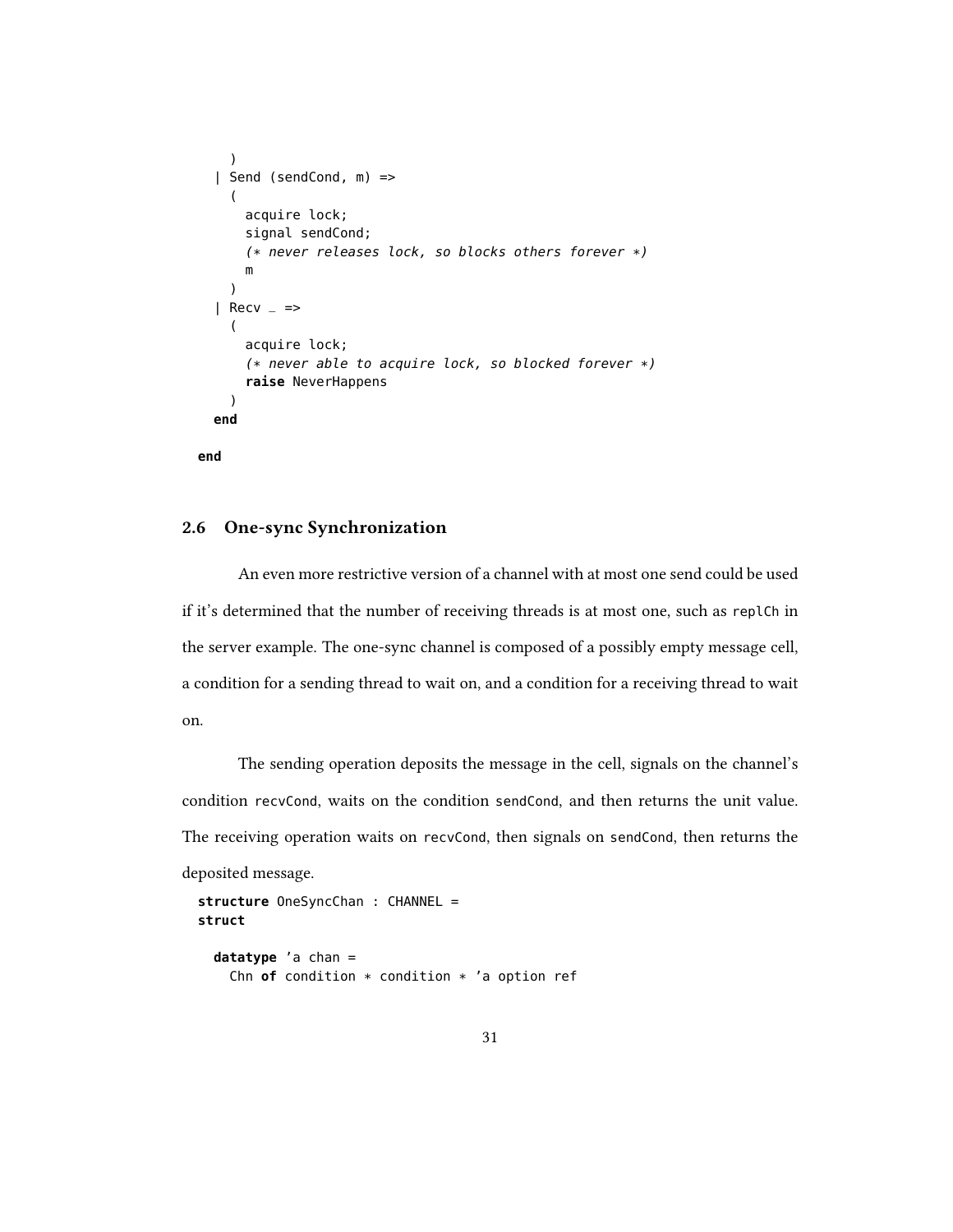```
fun channel () =
  Chn (condition (), condition (), ref NONE)
fun send (Chn (sendCond, recvCond, msqCell)) m =
(
 msgCell := SOME m;
 signal recvCond;
 wait sendCond
)
fun recv (Chn (sendCond, recvCond, msgCell)) =
(
 wait recvCond;
  signal sendCond;
 valOf (!msgCell)
)
```

```
end
```
## 2.7 Discussion

The example implementations of generic synchronization and specialized synchronization suggest that cost savings of specialized implementations are signicant. For instance, if you know that a channel has at most one sending thread and one receiving thread, then you will lower synchronization costs by using an implementation that is specialized for one-to-one communication. To be certain that the new program with the specialized implementation behaves the same as the original program with the generic implementation, you need to be certain that the specialized program behaves the same, assuming one-to-one or less communication, and that the static classification as one-toone is sound with respect to the semantics of the program.

Spending your energy to determine the topologies for each unique program and then verifying them for each program would be exhausting. Instead, you would proba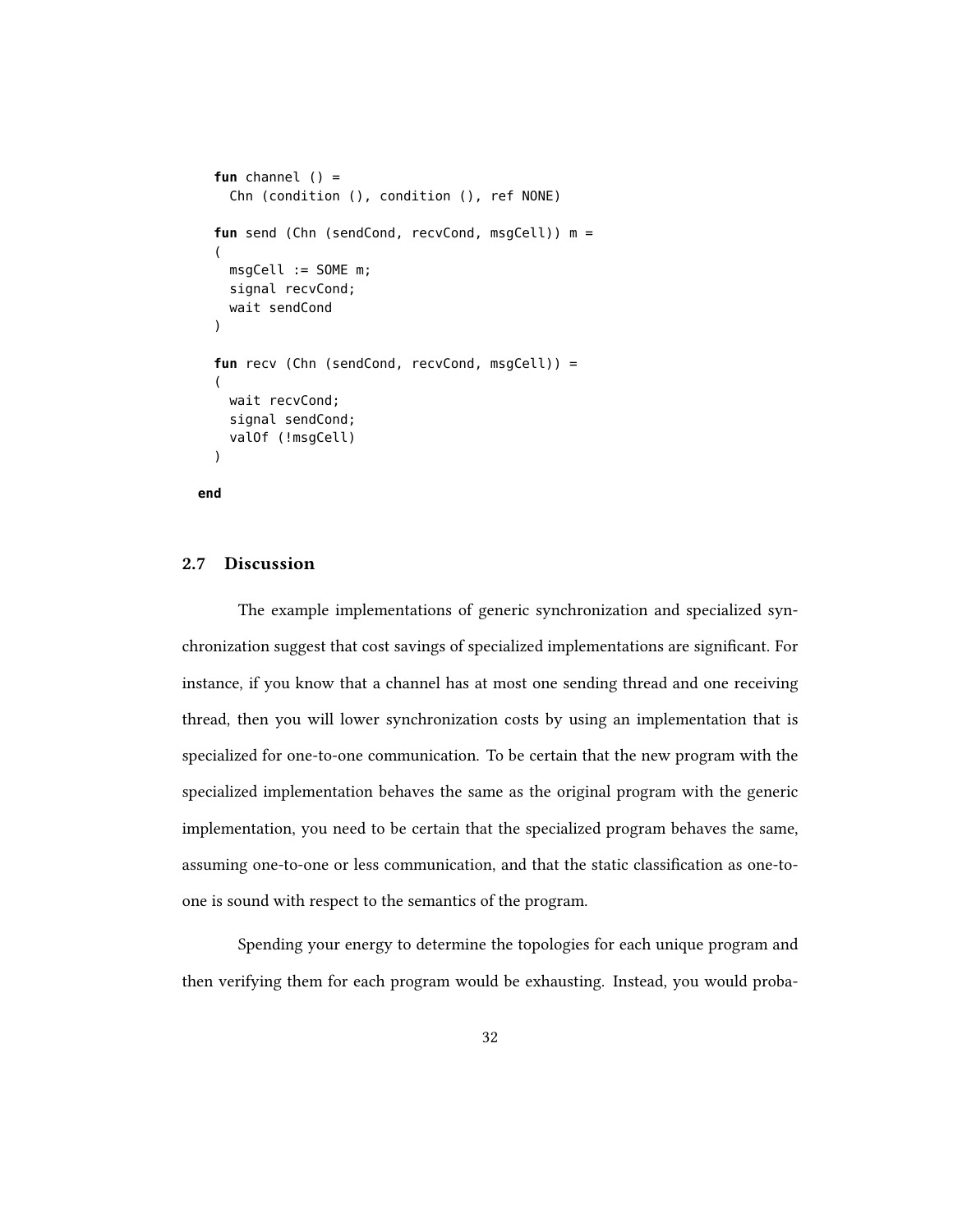bly rather have a generic procedure that can compute communication topologies for any program in a language, along with a proof that the procedure is sound with respect to the semantics of the programing language.

This work discusses proofs that a static analysis describing communication topologies is sound with respect to the dynamic semantics. Additionally, it would be important to have proofs that the above specialized implementations are equivalent to the many-tomany implementation under the assumption of particular communication topologies, but such is beyond the scope of this work.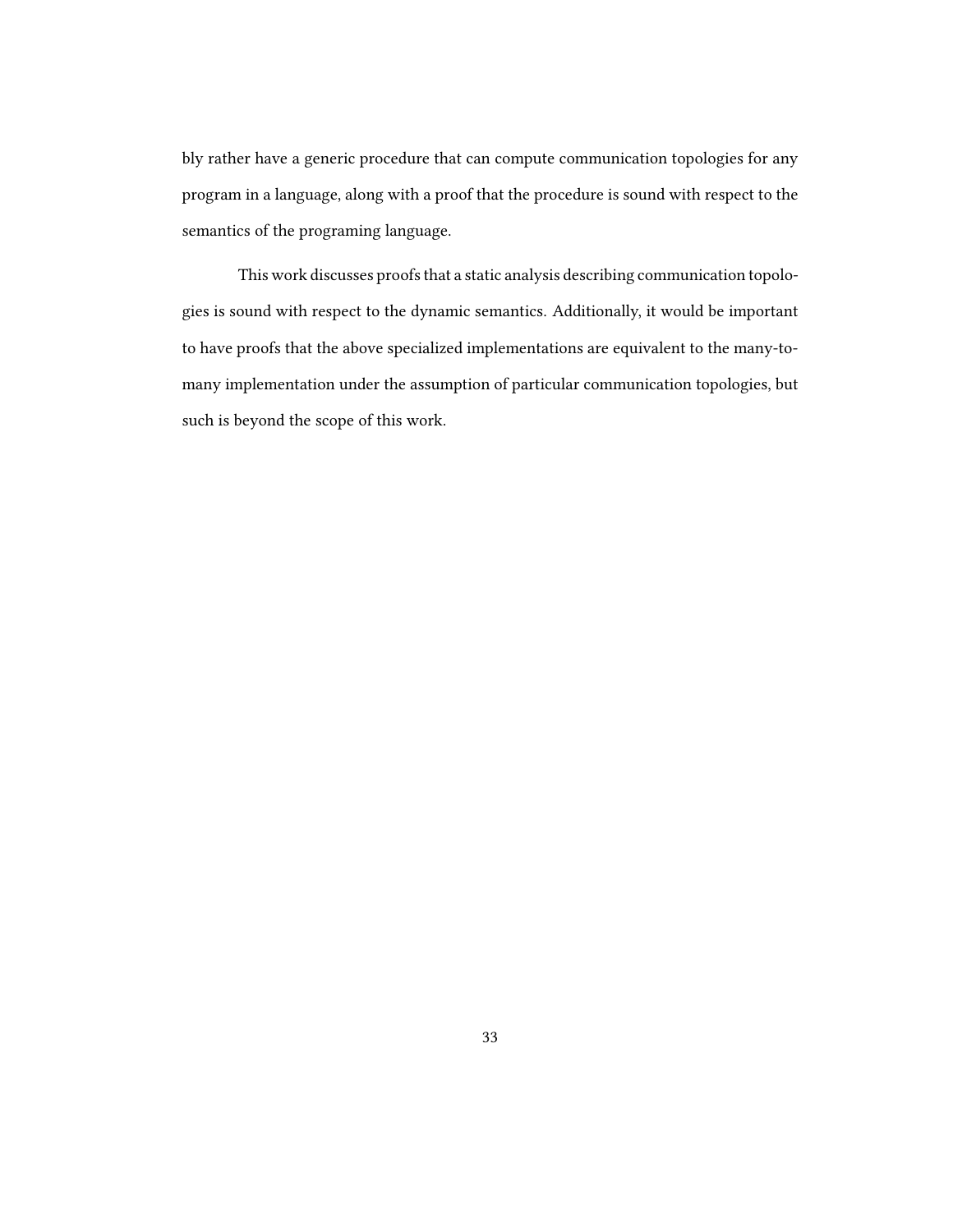## Chapter 3

# Mechanized Theory

The definitions and theorems of this work were constructed in the formal language of Isabelle/HOL to enable mechanical verification of the proofs. However, in this presentation, the syntax of the stated definitions and propositions differ from the actual Isabelle/HOL syntax, in order to be more intuitive for those unfamiliar with Isabelle/HOL.

A static analysis for detecting communication topologies in Concurrent ML would be necessary for useful optimizations or checks. The optimization to replace general synchronization with specialized synchronization based on the results of static analysis is one that could have significant performance benefit, as shown empirically by Reppy and Xiao. However, if the static analysis of communication topologies is wrong, then the optimization could produce an incorrect program. What you need is proof that the static analysis is sound with respect to the actual communication topologies that occur when running a program. However, the proof could also be erroneous, and with so many details, it could be extremely difficult for a human to manually check for errors. Isabelle/HOL automatically checks for errors in proofs and specifications and is much more reliable than a human. By using an optimization without a soundness proof, you are trusting that it is sound. If soundness has been proved, then you are trusting that the proof has no errors. If the proof has been verified by Isabelle/HOL, you are trusting that the Isabelle/HOL kernel is sound. The less you need to trust the better.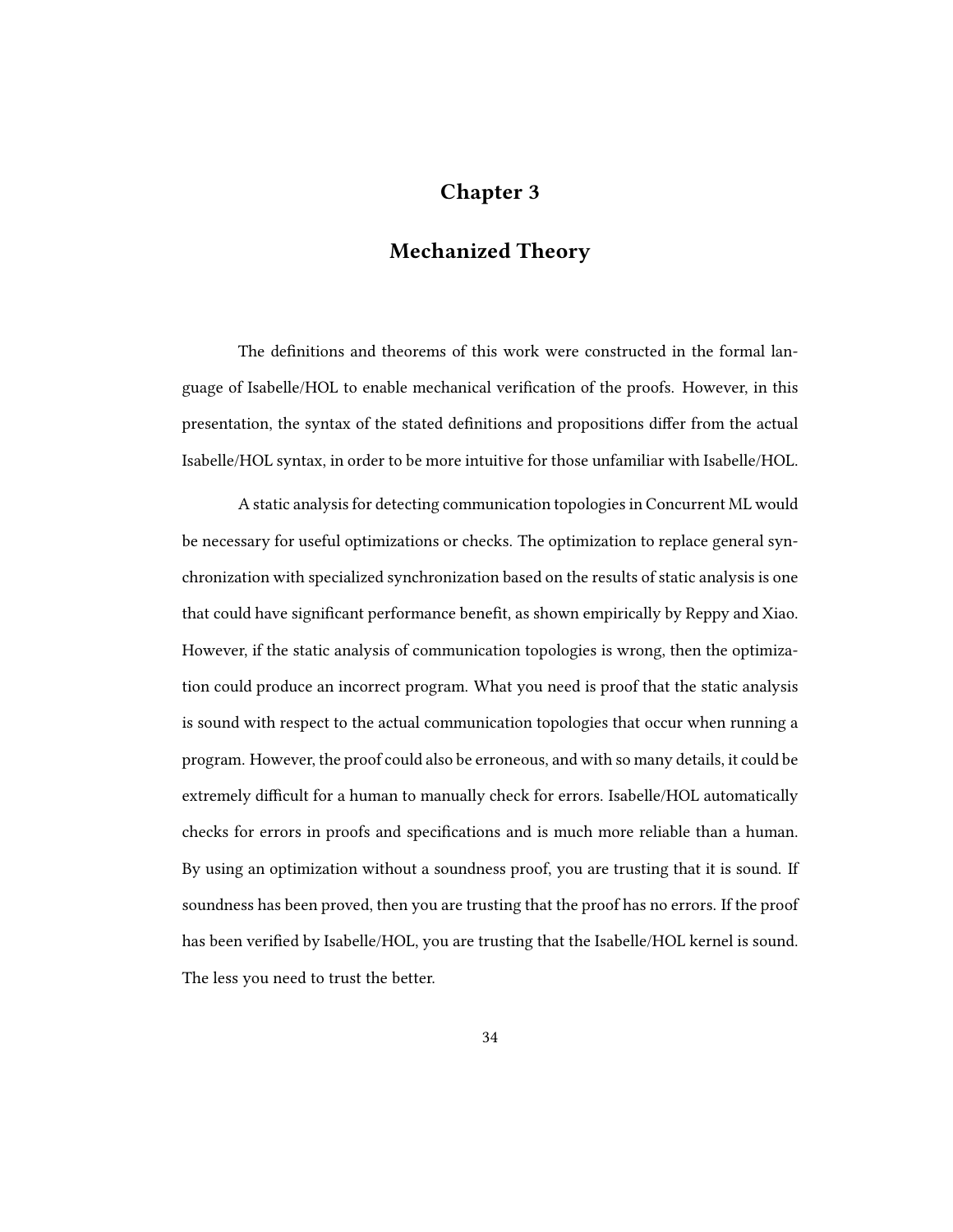I extend Reppy and Xiao's work by developing a mechanically checked specification and proofs for communication topologies in Concurrent ML. The proof checker requires that manipulations are constructed from a small kernel of primitive operations. It's possible that an intuitive step of reasoning in an informal proof requires multiple tedious steps of precise manipulation in a mechanically checked proof. To avoid the chance of running into these tricky scenarios, I specified the static analysis as inference rules, rather than as an algorithm. In Isabelle/HOL, algorithms are specified as computable functions that must be proved to terminate and be total, either automatically or with additional details supplied by the user. Reppy and Xiao's algorithm, as with many static analysis algorithms, relies on accumulating values in a growing set with each recursive call until reaching a fixpoint. In Isabelle/HOL it is easy to prove termination for functions that branch on an inductive data type, however it is far from straight foward to prove termination for those that branch on whether or not a fixpoint has been reached. Thus, reformulating the specification as inference rules appears to make formal reasoning more attainable.

Concurrent ML distinguishes itself from other languages for concurrency with its generalized concept of events, event synchronization, and event combinators. Reppy and Xiao's work produces a static analysis for a subset, which only contained synchronization on sending and receiving events. Originally, I wanted to extend Reppy and Xiao's analysis to encompass a more generalized notion of events, along with the event combinator for choice. However, I quickly realized that the combination of creating a new specification, in an unfamiliar proof assistant, along with a more complex semantics in the language, would be too much to deal with all at once. Instead, I adhered to Reppy and Xiao's decision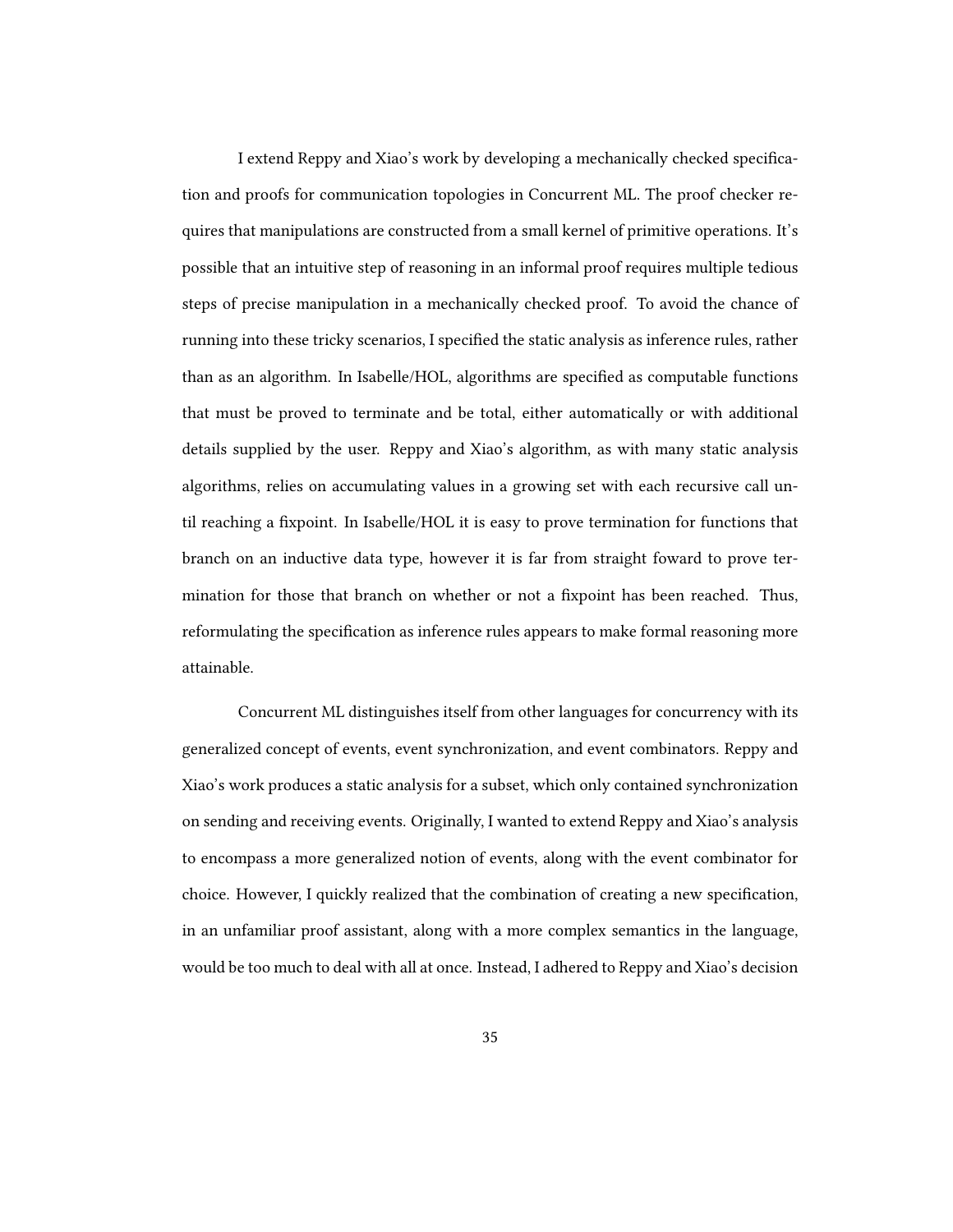to construct the specification and proofs for a small subset of Concurrent ML, containing synchronization on just sending and receiving events. Since I constructed these specifications and proofs in Isabelle/HOL, it will be possible to easily extend the semantics and theorems later, by using the proof assistant to pinpoint where the proofs and specifications break upon changes.

The language for the mechanized specification contains features found in untyped lambda calculus with some extensions, such as functions, function application, pairs, first and second selection, left and right cases, case distinction, and unit. Additionally, for concurrency it contains thread spawning, channel creation, sending events, receiving events, and synchronization. These features may be used together by binding the use of one feature to a name, and then sequencing to another term. Additionally, spawning, function application, and case distinction require use of other features.

The dynamic evaluation is represented by a small step relation, and a variant of a CEK machine, in which one pool evaluates to the next pool. A pool consists of many states associated with the paths taken to reach each state. A state consists of a term to be evaluated, an environment for looking up values from names, and a stack of continuations. A valid small step relation always steps from one pool to the pool extended with at least one new state. Terms containing names are not reduced. Instead, an environment can be used to look up the values of names. Names are locally scoped so that they can be reused with a precise meaning, e.g. a function parameter may be bound to a different argument each time it's called. As such, for any term containing names, its corresponding value is simply the term paired with its own environment.

The initial pool of a running program only contains an empty path associated with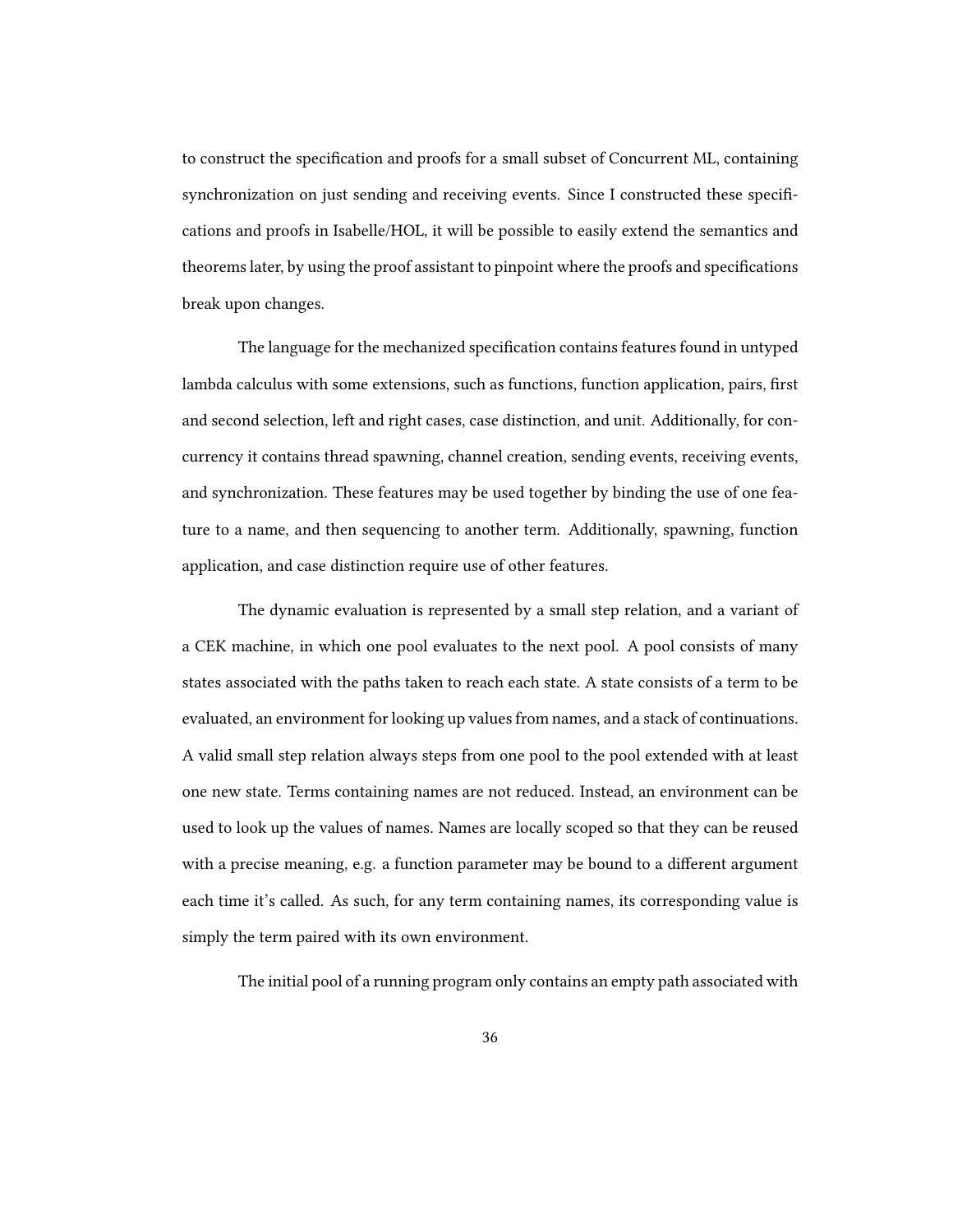a state containing the program, an empty environment and an empty continuation stack. Full evaluation is represented by the star predicate composed with the small step relation, applied to the initial pool. It states that an initial pool takes zero or more transitive steps to reach another pool.

The static evaluation is represented by a control flow analysis relation. Control flow analysis is a "may" analysis, meaning that the analysis is sound if it holds for all possible evaluations of the dynamic evaluation. It may also hold for evaluations that are impossible to occur in the dynamic evaluation. Instead of associating each term with its own environment, the control flow analysis simply has one static environment for the entire program. If a name takes on different values in different scopes during dynamic evaluation, then the static environment simply considers both to be options.

The soundness theorem of the static evaluation with respect to dynamic evaluation states that if full dynamic evaluation of a program reaches a pool containing some environment, and the static evaluation holds for the program and some static environment, then the static environment is an abstraction of the dynamic environment. That is, if a name maps to some value in the dynamic environment, then, in the static environment, the name maps to a set containing the same value or an abstraction of the value. The static evaluation relates static environments to initial programs, but soundness relates static environments to dynamic environments. Furthermore, the dynamic environment of a state in a pool depends on, the terms, environments, and continuation stacks of states in previous pools. Thus, if the static evaluation holds for a static environment and a program, then there must be a relation that holds for the same static environment and any pool that the program may dynamically evaluate to. Generalizing static evaluation to work for pools,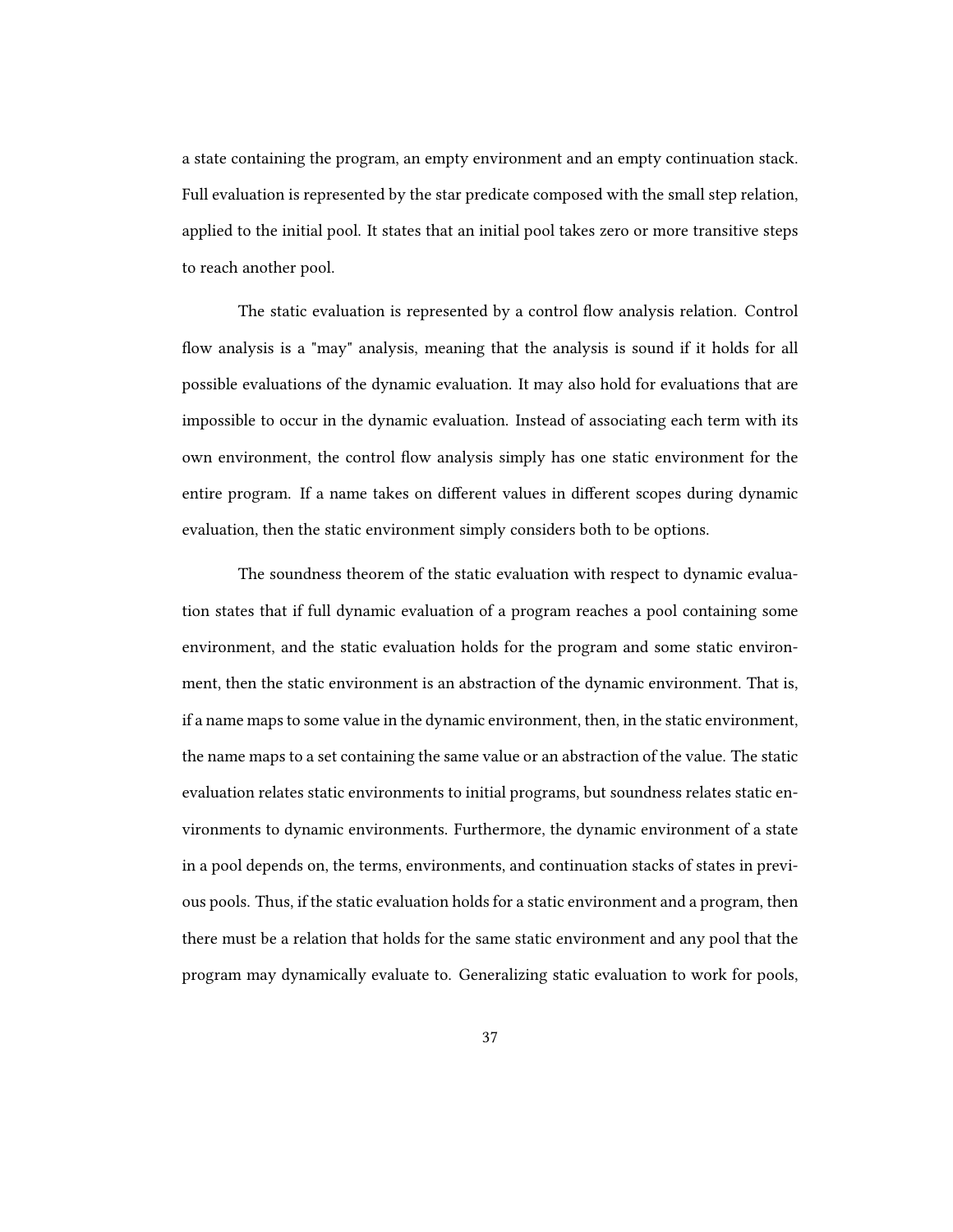environments, and stacks, gives a version that that can relate the static environment to each component and step of dynamic evaluation. The generalized static evaluation on the initial pool is defined to follow from the static evaluation on the program. The preservation of the static evaluation of a pool across multiple steps of dynamic evaluation is proved by induction on the star relation. The static evaluation on a pool is taken apart into a static evaluation on a dynamic environment, thus relating the dynamic environment with the static environment, which is essentially sound by definition.

The dynamic communication classification consists of five relations to classify channels in a pool, as one-to-many, many-to-one, one-to-one, one-shot, or one-sync. All five classification relations are defined in terms of how any two paths in the pool relate to each other. The one-to-many classification holds if any two paths that send on the channel are ordered. If the sending paths are all ordered or there are no sending paths, then there is simply at most one thread that sends on the channel. Likewise, The manyto-one classification holds if any two paths that receive on the channel are ordered. The one-to-one classification holds if all the receiving paths on the channel are ordered and all the sending paths on the channel are ordered. The one-shot classification holds if there is at most one sending path on a channel, regardless of which paths receive on the channel. The one-sync classification holds if there is at most one sending and one receiving thread on a channel.

The static communication classification relations, as with dynamic communication, are defined in terms of paths that send and receive on a channel of interest. However, these sites of sending and receiving on the channel, are approximations taken from the static environment, whose content is influenced by the rules of static evaluation. The static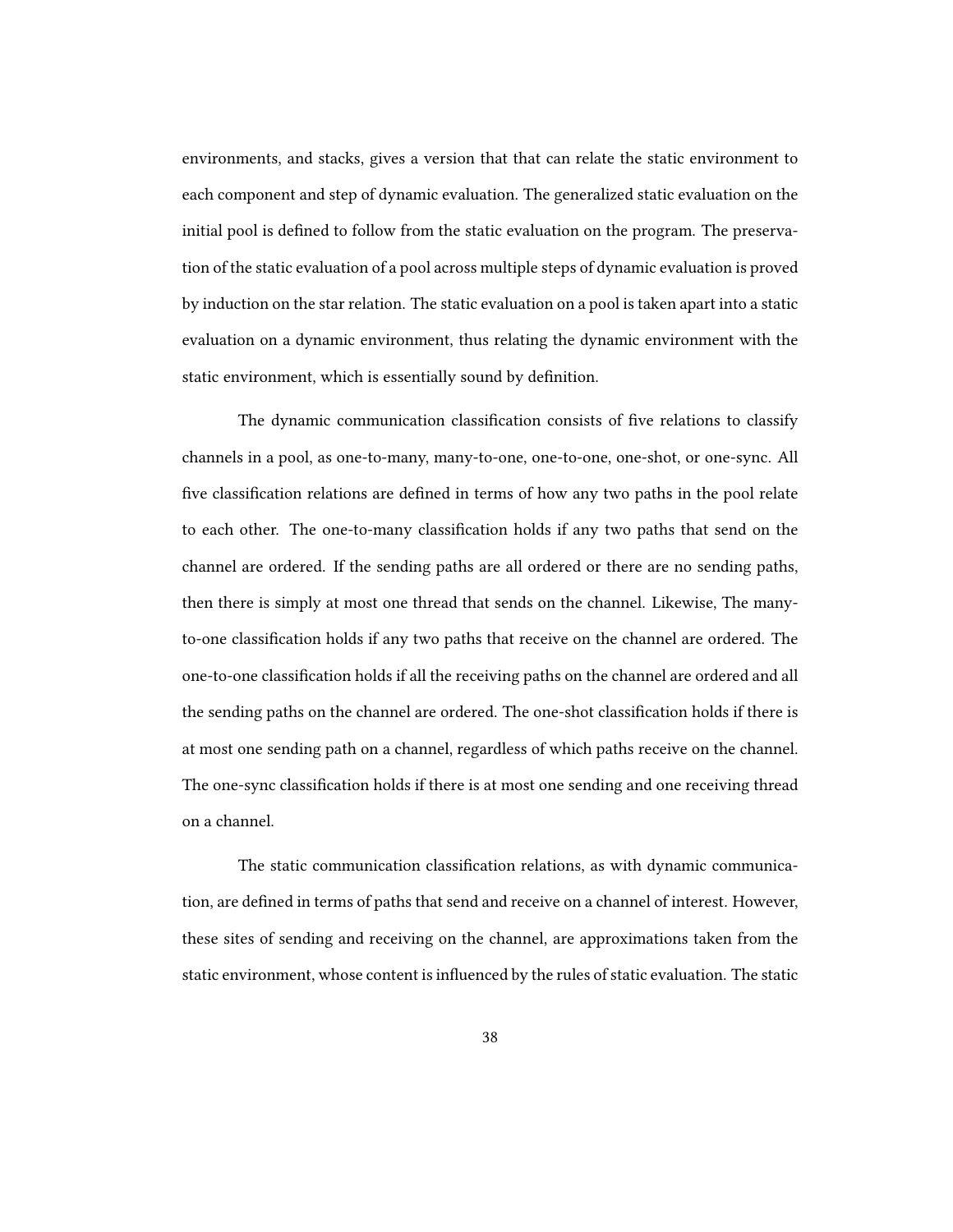flows acceptance relation states that a set of flows, i.e. a graph, accepts a program or term, where each flow is an abstract representation of a small step in the dynamic evaluation. The relation is defined such that whether or not a given finite set of flows holds is decidable. The static paths are formed from the chaining of flows, according to the rules ot the static path existence relation. The set of static paths to a sending or receiving synchronization site is bounded by the static flows acceptance relation. Due to cycles in the graph, the set of paths may be inifite. The static one-to-many classification holds if any two static sending paths are uncompetitive, meaning that either they are ordered, like the dynamic classification, or there's no way for the paths to occur in the same run of the program. The many-to-one and one-to-one classification also rely on the notion of noncompeititive paths, rather than simply unordered paths. Likewise, the static one-shot classification holds if any two static sending paths are singular, meaning that either they're equal, like the dynamic classification, or they cannot occur in the same run of the program.

The soundness theorem of the static communication classification relations to their dynamic counterparts states that if a channel is statically classified in some way, then it is dynamically classified the same way. For instance, if the static one-to-many classification holds for a static channel, then the dynamic one-to-many classifaction holds for all dynamic counterparts of that channel. The static communication classification is a "must" analysis, meaning that if the classification holds statically, then it must hold dynamically. Soundness depends on the soundness and preservation of its constituent parts, including the soundness of static evaluation, the soundness of the uncompetitive relation with respect to the unordered relation, the soundnes of the singular relation with respect to equality of paths, and the soundness and preservation of the static path existence re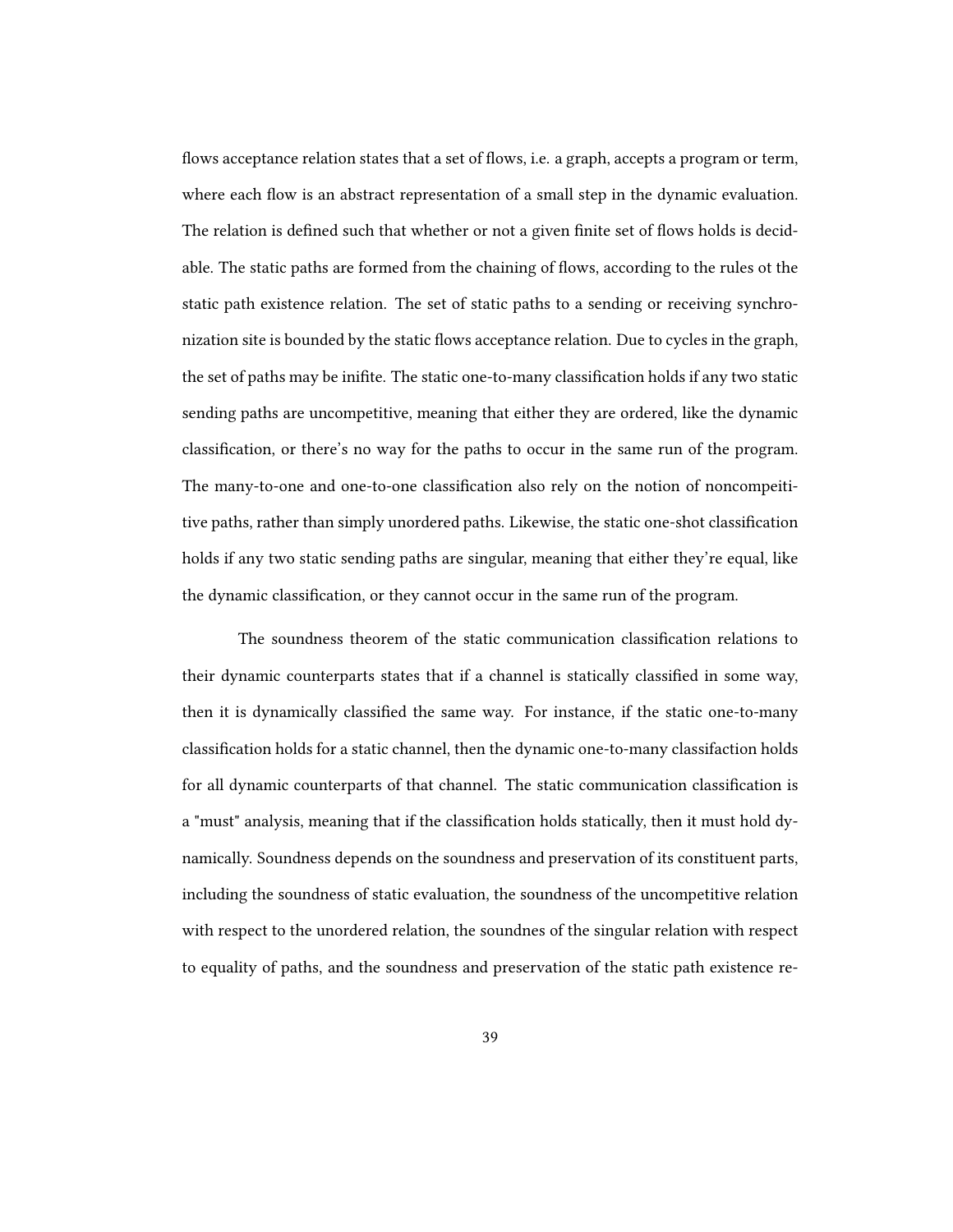lation. As with static evaluation, many proofs of soundness for the static communication classification, rely on bridging the gap between the terms used in dynamic versions and the terms used in the static versions. Generalizations of the static communication classi fication relations with respect to additional dynamic terms - pools, environments, stacks, and values - are derived to complete these proofs.

This work does not contain formal proofs that the specialized implementations are behaviorally equivalent to a generic implementation, but the example implementations in section 2 should provide good evidence for that.

#### 3.1 Syntax

The syntax used in this formal theory contains a very small subset of Concurrent ML's features. The features include recursive functions with application, left and right cases with case distinction, pairs with first and second selection, sending and receiving events with synchronization, channel creation, thread spawning, and the unit literal. The syntax is defined in a way to make it possible to relate the dynamic semantics of programs to the syntax of programs. The syntax is defined in administrative normal form  $(ANF)$  [6], in which every term is bound to a name. Furthermore, terms only accept names in place of eagerly evaluated inputs.

Restricting the grammar to ANF allows the operational semantics to maintain graph information by associating values with succinct names. Maintaining the values' ties to the syntax simplies proofs of soundness, since they must relate dynamic evaluation information to static information based on the syntax.

Additionally, ANF melds nicely with the semantics of control paths, which suc-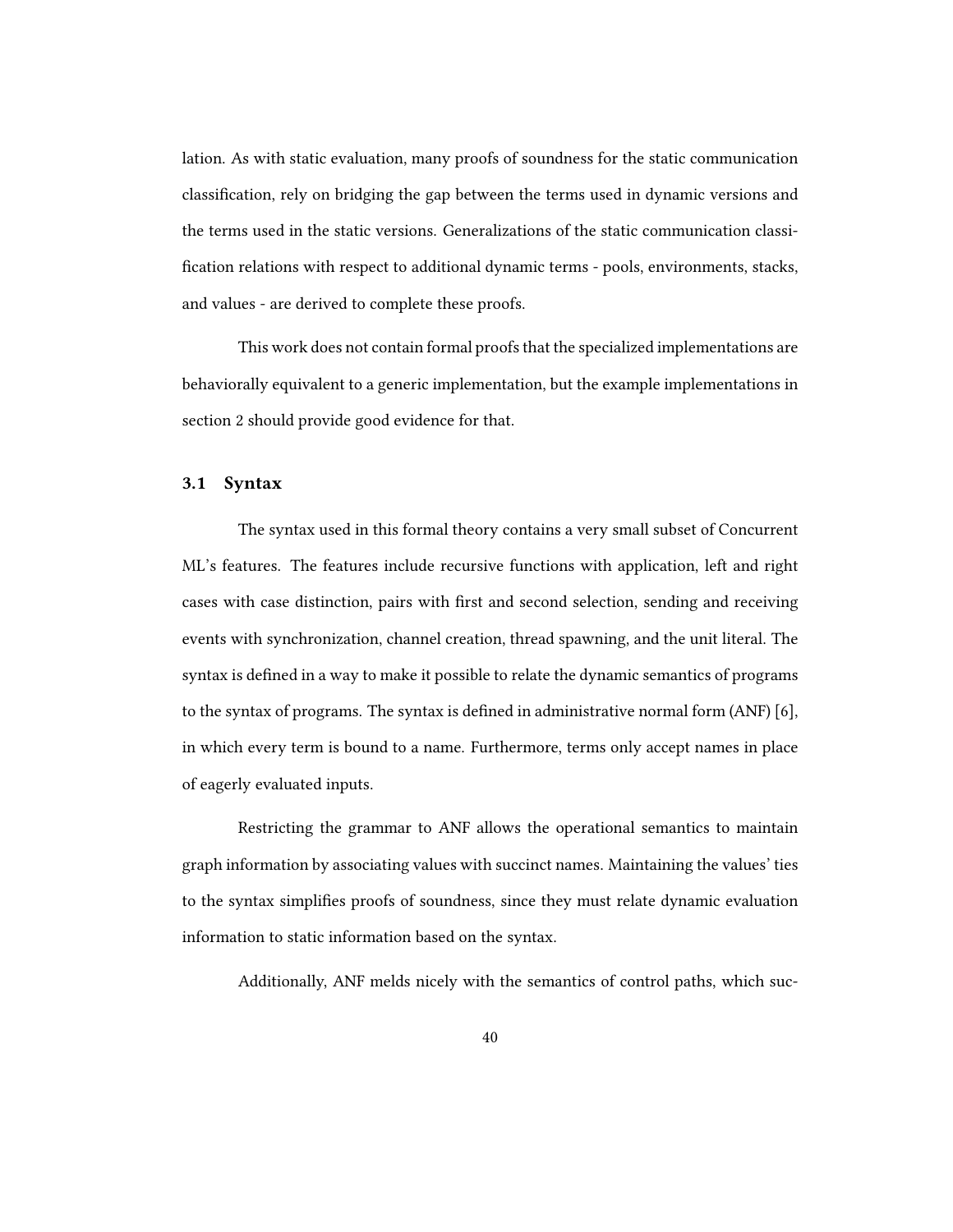cinctly identify the evaluation taken to reach some intermediate result. Instead of relying on additional metalanguage structures to associate atom operations with identifiers, the analysis can simply use the required names of ANF syntax to identify locations in the program.

The ANF syntax is impractical for a programer to write, yet it is still practical for a language under automated analysis since there is a straightforward procedure to transform more user-friendly syntax into ANF.

**datatype** name = Nm string **datatype** term = Bind name complex term | Rslt name **and** complex = Unt | MkChn | Atom atom | Spwn term | Sync name | Fst name | Snd name | Case name name term name term | App name name **and** atom = SendEvt name name | RecvEvt name | Pair name name | Lft name | Rht name | Fun name name term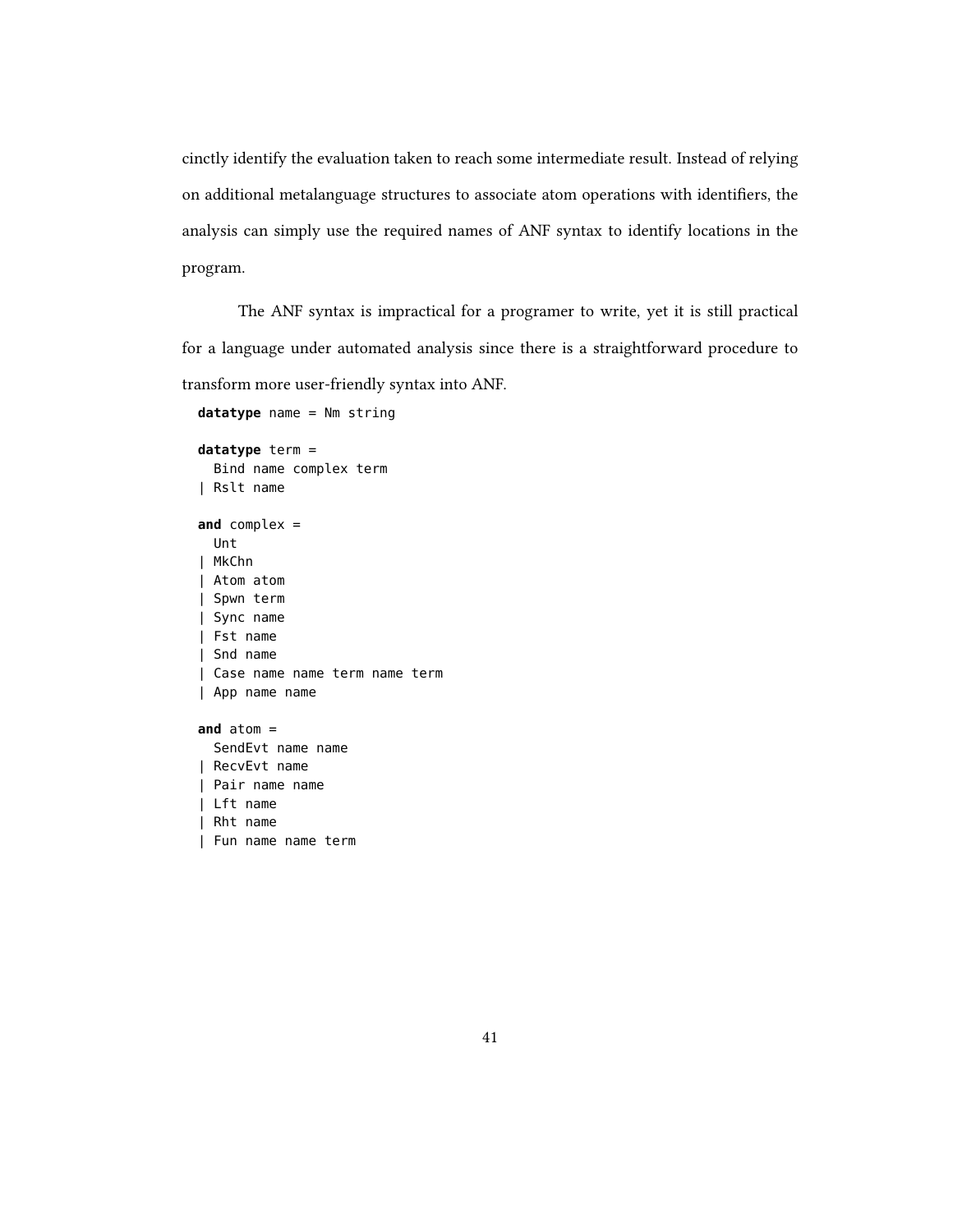### 3.2 Dynamic Semantics

The dynamic semantics describes how programs evaluate to values. A history of execution is represented by a control path. A control path is a list of steps, where a step is a term's binding name or resulting name, paired with a mode of control indicating flows by sequencing, spawning, calling, or returning. Channels have no literal representation, but each time a channel is created, it is uniquely identified by the history of the execution up until the step of creation. Atomic terms are not simplied. Instead, atoms are evaluated to closures consisting of the atom syntax, along with an environment that maps its constituent names to their values.

In order to relate the static analyses to the operational semantics, I borrowed Reppy and Xiao's strategy of stepping between sets of execution paths and their associated terms. The semantics are defined as a CEK machine, rather than a substitution based operational semantics. By avoiding simplication of terms in the operational semantics, it is possible to relate the static evaluations of the static semantics to the evaluations produced by the dynamic semantics, which in turn is relied on to prove soundness of the static semantics.

```
datatype dynamic_step =
 DSeq name
| DSpwn name
| DCll name
| DRtn name
type dynamic_path = dynamic_step list
datatype chan =
  Chan dynamic_path name
datatype dynamic_value =
  VUnt
```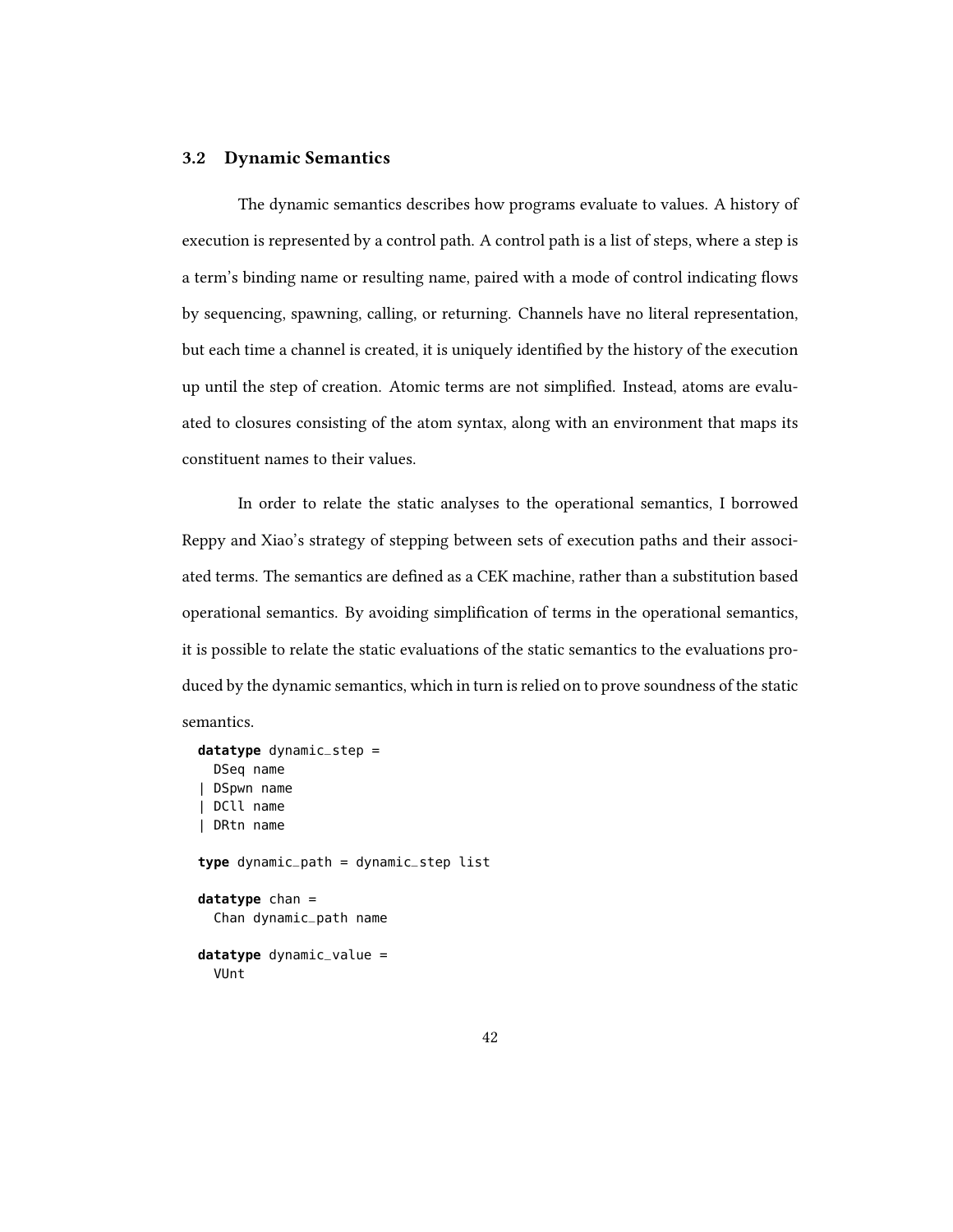```
| VChn chan
| VAtm atom (name -> dynamic_value option)
type environment =
  name -> dynamic_value option
```
The evaluation of some complex terms results in sequencing, meaning there is no coordination with other threads, and there is no need to save terms on the continuation stack for later evaluation. These terms are the unit literal, atoms, pairs, and first and second selections. The evaluation depends only on the syntax and an environment for looking up the values of names within the syntax. Additionally, all these terms evaluate to values in

```
a single step.
  predicate seqEval:
     complex -> environment -> dynamic_value -> bool
  where
     unit: env .
     \vdash seqEval Unt env VUnt
  * atom: a env .
     \vdash seqEval (Atom a) env (VAtm a env)
  * first: env n_p n_1 n_2 env<sub>p</sub> v .
       env n_p = Some (VAtm (Pair n_1 n_2) env<sub>p</sub>),
       env<sub>n</sub> n_1 = Some v
     \vdash seqEval (Fst n<sub>p</sub>) env v
  * second: env n_p n_1 n_2 env<sub>p</sub> v .
       env n_p = Some (VAtm (Pair n_1 n_2) env<sub>p</sub>),
       env<sub>p</sub> n_2 = Some v
     \vdash seqEval (Snd n<sub>p</sub>) env v
```
The evaluation of a complex term for application or case distinction results in flows by calling. A calling flow is characterized by the need to save a subterm in the continuation stack for later evaluation. The evaluation depends on the syntax and an environment for looking up the values of names within the syntax. A term is evaluated to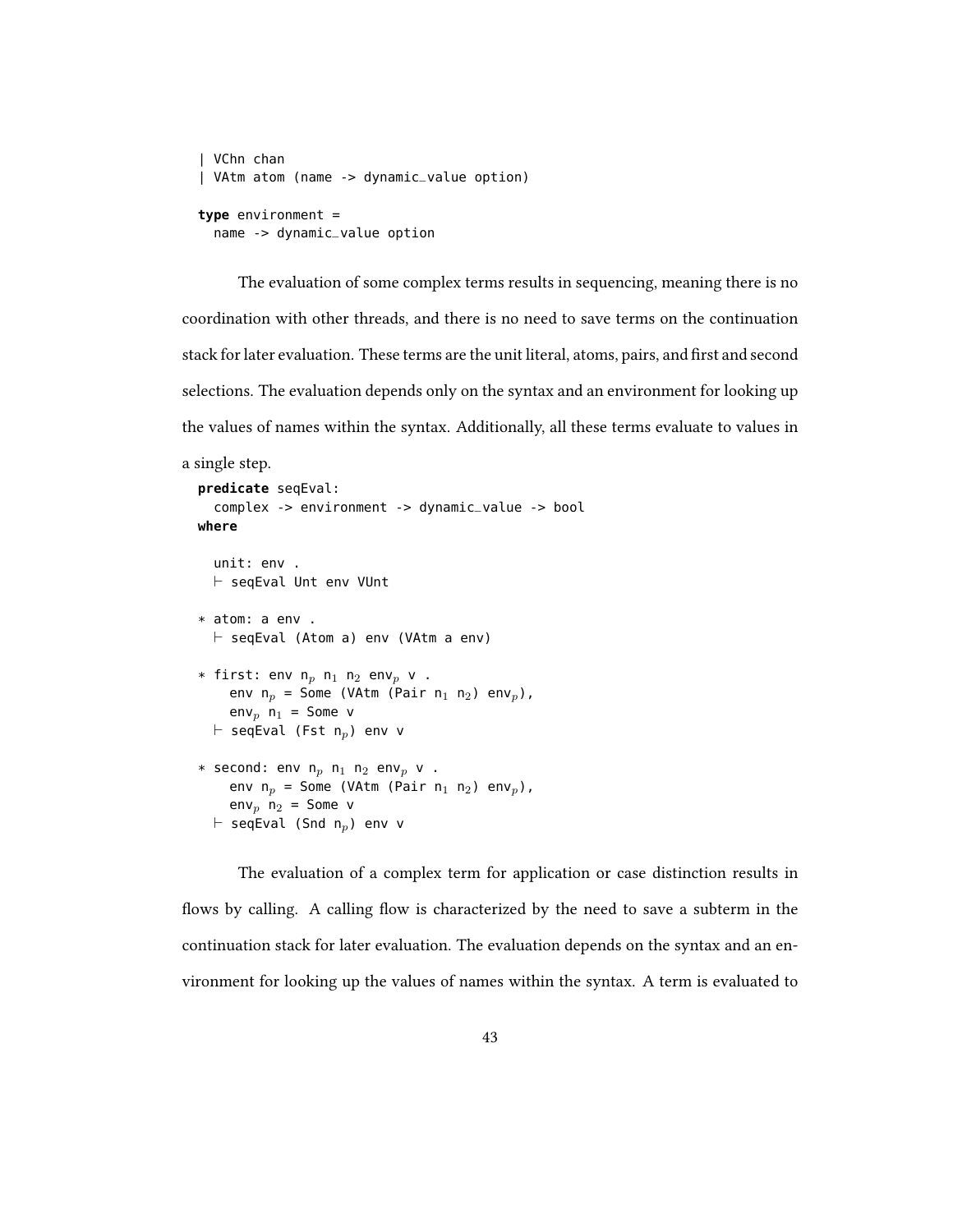a subterm along with a new environment that will later be used in the evaluation of the subterm. For case distinction, either the left or the right term is called, and the environment is updated with the corresponding name mapped to the value extracted from the left or right pattern. For application, the body of the applied function is called, and the environment is updated with the function's parameter mapped to the application's argument. The environment is also updated with the function's recursive name mapped back to the

```
function.
```

```
predicate callEval: complex -> env -> term -> env -> bool where
   distincLeft: env n_s n_c env<sub>s</sub> v n_l t<sub>l</sub> n_r t<sub>r</sub>.
      env n_s = Some (VAtm (Lft n_c) env<sub>s</sub>),
      env<sub>s</sub> n_c = Some v
   \vdash callEval (Case n<sub>s</sub> n<sub>l</sub> t<sub>l</sub> n<sub>r</sub> t<sub>r</sub>) env t<sub>l</sub> (env(n<sub>l</sub> -> v))
* distincRight: env n_s n_c env<sub>s</sub> v n_l t<sub>l</sub> n_r t<sub>r</sub>.
      env n_s = Some (VAtm (Rht n_c) env<sub>s</sub>),
      env<sub>s</sub> n_c = Some v
   \vdash callEval (Case n<sub>s</sub> n<sub>l</sub> t<sub>l</sub> n<sub>r</sub> t<sub>r</sub>) env t<sub>r</sub> (env(n<sub>r</sub> -> v))
* application: env n_f n_f' n_p t_b env<sub>f</sub> n_a v.
      env n_f = Some (VAtm (Fun n_f' n_p t<sub>b</sub>) env<sub>f</sub>),
      env n_a = Some v
   \vdash callEval
       (App n_f n_a) env t_b(env_f(
          n_f' -> (VAtm (Fun n_f' n_p t<sub>b</sub>) env<sub>f</sub>),
          n_p \rightarrow v))
```
The continuation stack maintains a record of terms that should be evaluated once a corresponding called branch of the evaluation has returned. Each continuation in the stack consists of a term, the environment for resolving the term's names, and an unresolved name, to be resolved when the corresponding branch returns. The initial state of execution consists of a program, an empty environment, and an empty stack of continu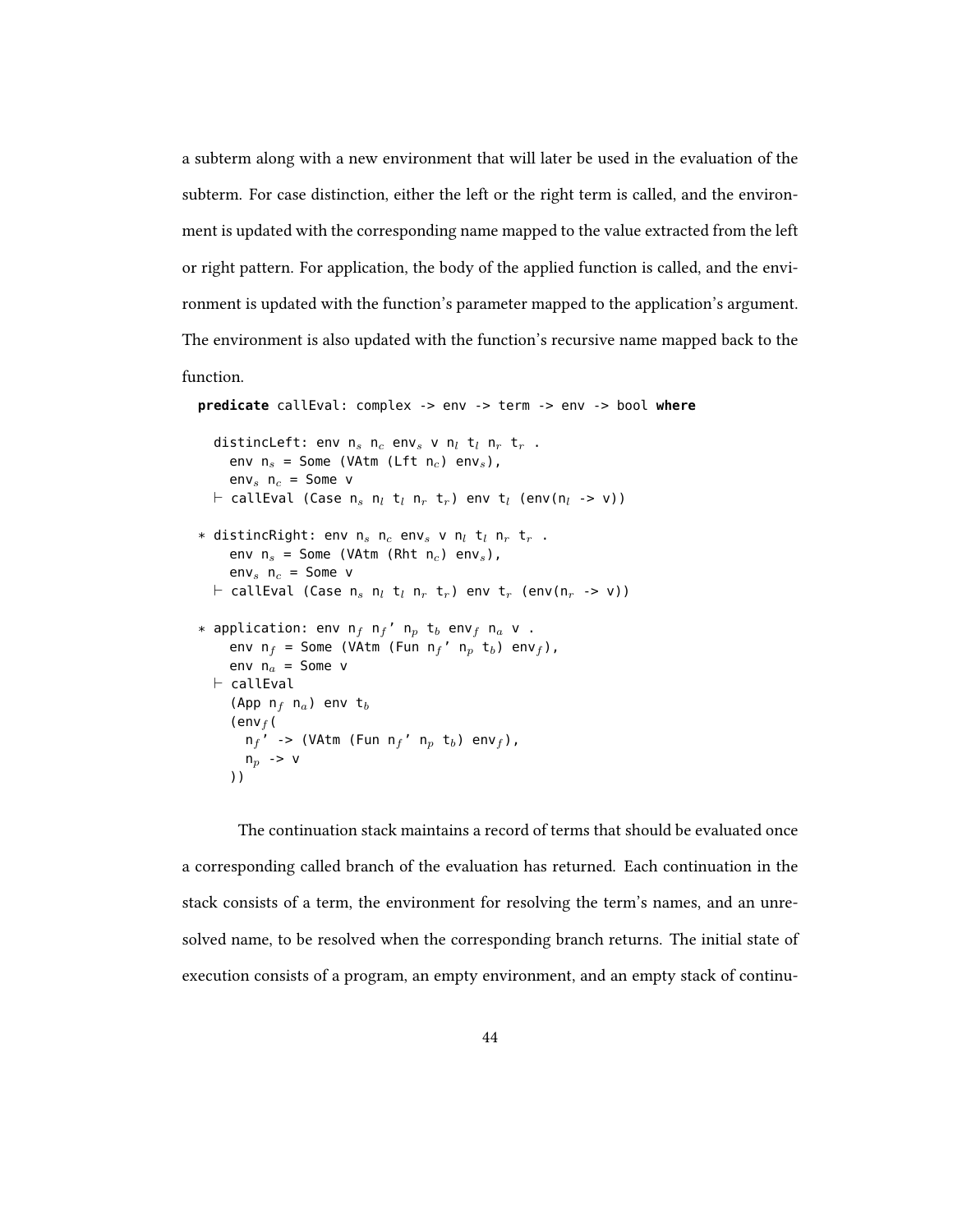ations. With each sequential step, the program is reduced to a subterm, and the environment is updated with the term's name bound to the value of the complex term. Each time a complex term's inner term is called, the sequenced term is saved as a part of a continuation and pushed onto a stack of continuations. A continuation is popped off the stack when a state's term is reduced to a result term. A pool of states keeps track of all the states that have been reached through the evaluation of an initial program. Each state is indexed by the dynamic path taken to reach it. A pool's leaf path indicates a state that has yet to be evaluated. Additionally, the communication between threads is also recorded as a set of correspondences consisting of the path to the sending state, the path to the receiving state, and the channel used for communication.

```
datatype contin = Ctn name tm env
```
**type** stack = contin list

```
datatype state =
  Stt program env stack
type pool =
  dynamic_path -> state option
predicate leaf: pool -> dynamic_path -> bool where
  intro: pool path stt .
    pool path = Some stt,
    (\nexists path' stt'.
      pool path' = Some stt',
      strictPrefix path path'
    \lambda\vdash leaf pool path
type corresp = dynamic_path * chan * dynamic_path
type communication = corresp set
```
The evaluation of a program may involve evaluation of multiple threads concur-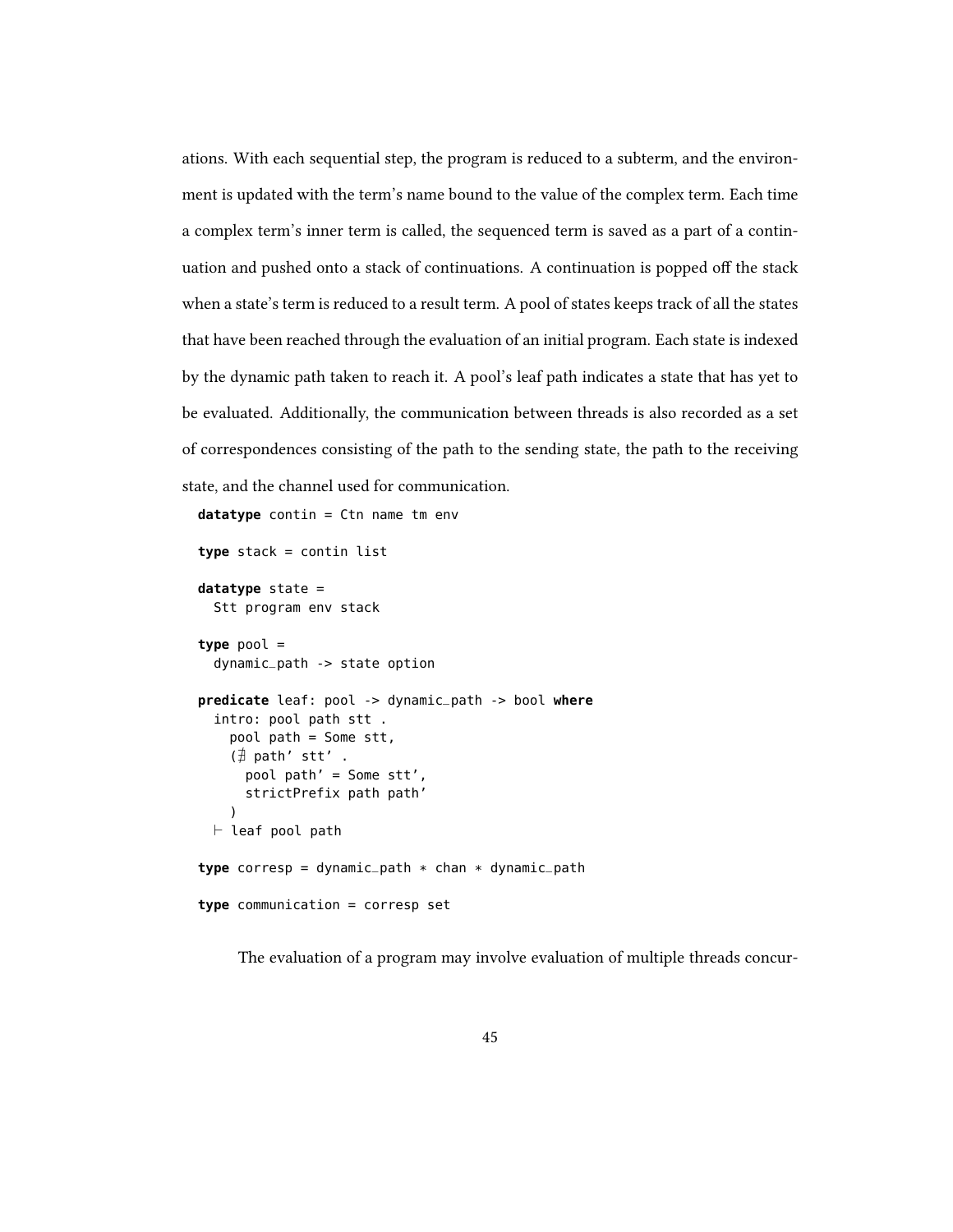rently and also communication between threads. Since pools contain multiple states and paths, they can accommodate multiple threads as well. A single evaluation step depends on one pool and evaluates to a new pool based on one or more states in that pool. The initial pool for a program contains just one state indexed by an empty path. The state contains the program, an empty environment, and an empty stack. The pool grows strictly larger with each evaluation step, maintaining a full history. Each step adds new states and paths extended from previous ones, and each step in the path indicates the mode of flow taken to reach the state. Only states indexed by leaf paths are used to evaluate to the next pool.

For the evaluation a leaf path proceeding from a result term, a continuation is popped of the stack. The pool's new state is formed from the term and environment in the continuation, and the environment is updated with the continuation's name bound to the result's value. A sequencing evaluation step of a program picks a leaf state and relies on sequential evaluation of its top complex term. It updates the state's environment with the value of the complex term and reduces the program to the sequenced term. A calling evaluation step relies on the calling evaluation of a state's top complex term. The binding name, sequenced term, and environment are pushed onto the stack, and the new state gets its program and environment from the calling evaluation of the complex term. In the case of channel creation, the evaluation updates the state's environment with the value of the new channel consisting of the path leading to its creation; it leaves the stack unchanged and reduces the program to the sequenced term. In the case of spawning, the evaluation updates the pool with two new paths extending the leaf path. For one, the leaf path is extended with a sequential step whose state has the sequenced term and the environment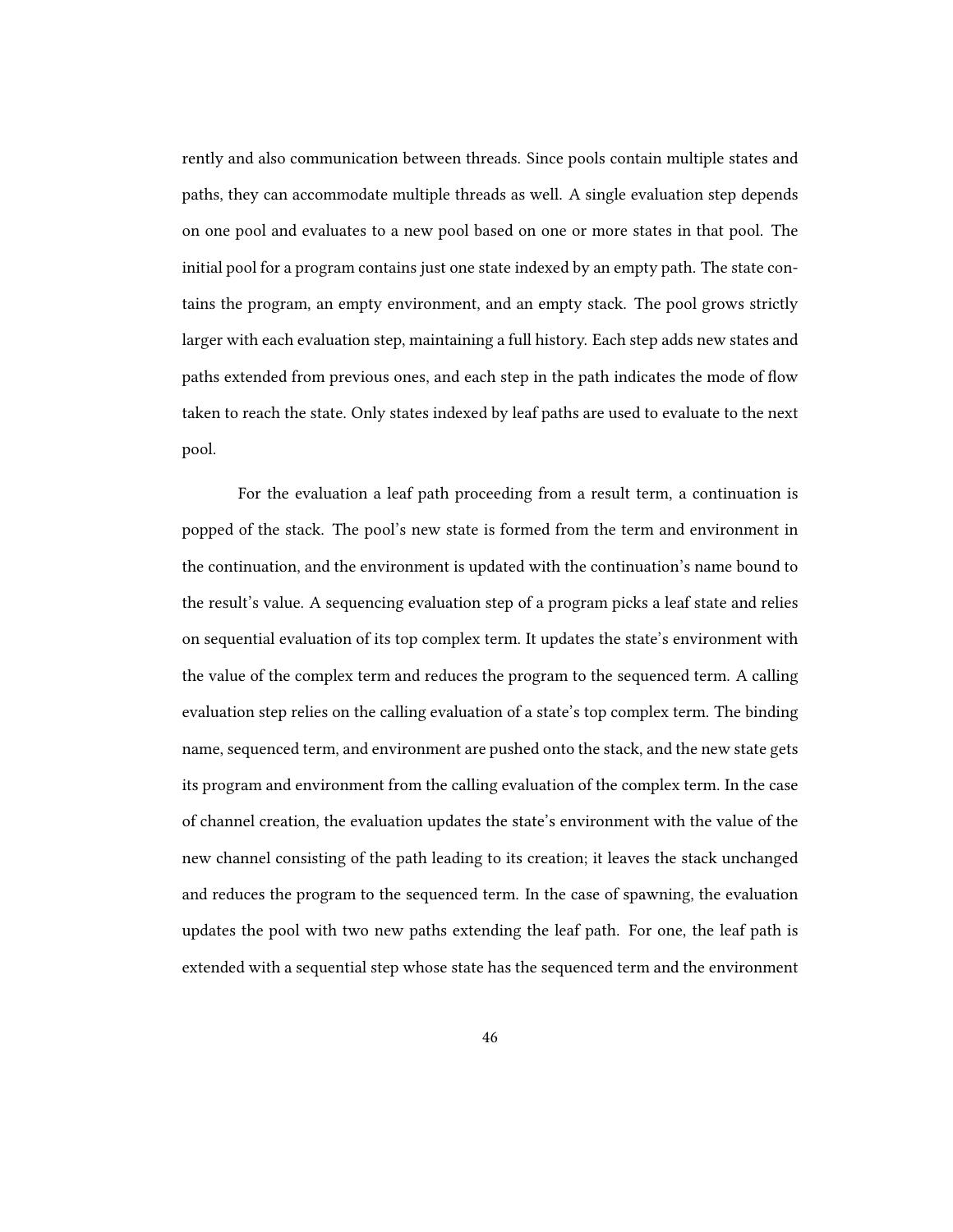updated with binding name bound to the unit value along with the original continuation stack. For the other, the leaf path is extended with a spawning step. Its state has the spawned term, the original environment, and an empty continuation stack.

In the case where two leaf paths in the pool correspond to synchronization on the same channel, and one synchronizes on a sending event and the other synchronizes on a receiving event, the evaluation updates the pool with two new paths and corresponding states. It updates the pool with a new state containing the sending event's sequenced term, its environment updated with the unit value, and its stack unchanged. It updates the pool with a new state containing the receive event's sequenced embedded term, the environment updated with the sent value, and its stack unchanged. Additionally, the communication is updated with the sending and receiving paths, and the channel used for

```
communication.
```

```
predicate dynamicEval:
  pool -> communication -> pool -> communication -> bool
where
  return: pool path n env n_k t<sub>k</sub> env<sub>k</sub> stack' v comm .
    leaf pool path,
    pool path = Some (Stt (Rslt n) env ((Ctn n_k t<sub>k</sub> env<sub>k</sub>) # stack')),
    env n = Some v
  \vdash dynamicEval
    pool comm
    (pool(
       path @ [DRtn n] ->
         (Stt t_k env<sub>k</sub>(n_k -> v) stack')
    ))
    comm
* seq: pool path n c t' env stack v .
    leaf pool path,
    pool path = Some (Stt (Bind n c t') env stack),
    seqEval c env v
  \vdash dynamicEval
    pool comm
```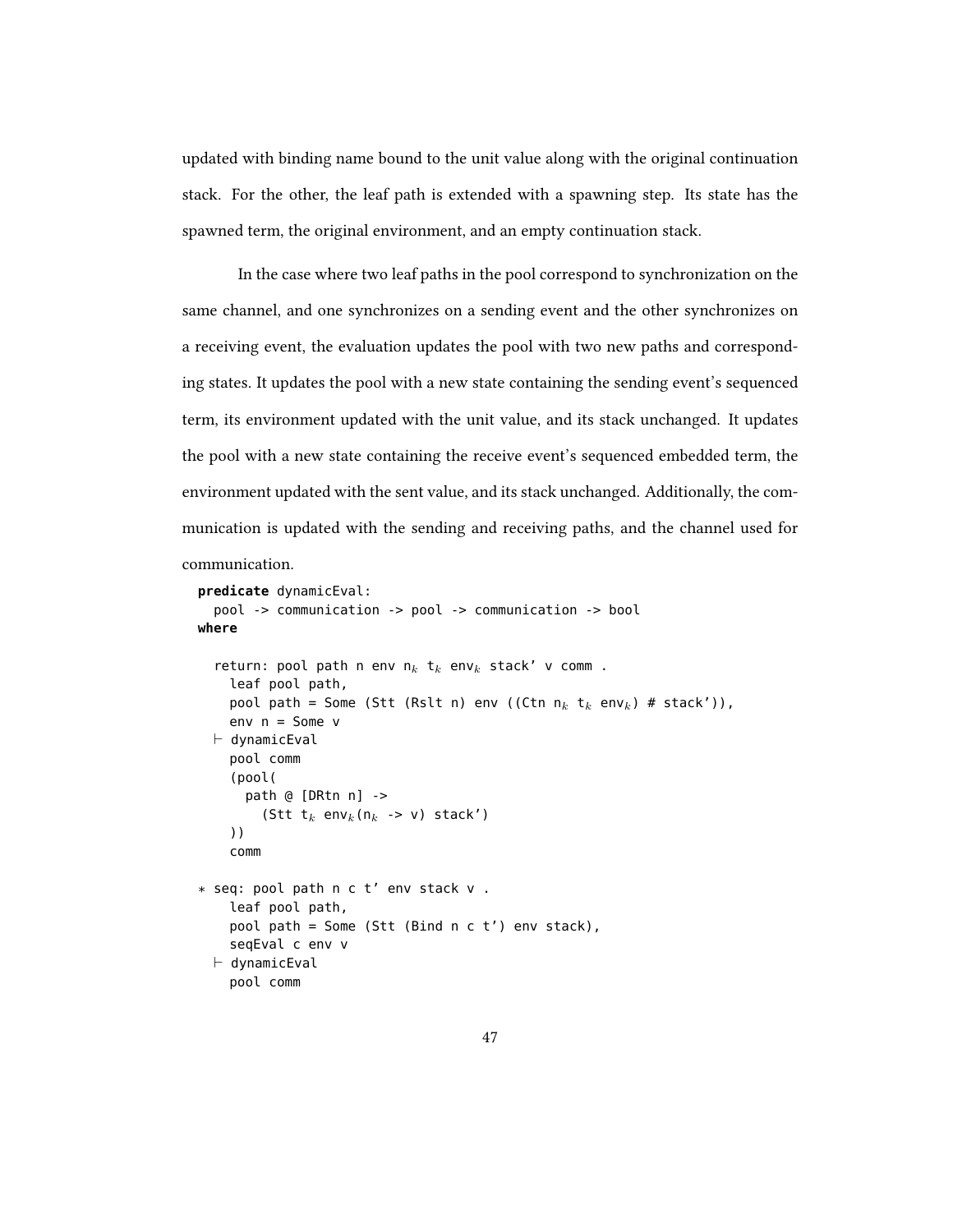```
(pool(
        path @ [DSeq n] -> (Stt t' (env(n -> v)) stack)
     ))
     comm
* call: pool path n c t' env stack t_c env<sub>c</sub> comm .
     leaf pool path,
     pool path = Some (Stt (Bind n c t') env stack),
     callEval c env t_c env_c\vdash dynamicEval
     pool comm
     (pool(
        path @ [DCll n] -> (Stt t<sub>c</sub> env<sub>c</sub> ((Ctn n t' env) # stack))
     ))
     comm
* makeChan: pool path n t' env stack .
     leaf pool path,
     pool path = Some (Stt (Bind n MkChn t') env stack)
  \vdash dynamicEval
     pool comm
     (pool(
        path @ [DSeq n] ->
           (Stt t' (env(n -> (VChn (Chan path n)))) stack)
     ))
     comm
* spawn: pool path n t_c t' env stack comm .
     leaf pool path,
     pool path = Some (Stt (Bind n (Spwn t<sub>c</sub>) t') env stack)
  \vdash dynamicEval
     pool comm
     (pool(
        path @ [DSeq n] -> (Stt t' (env(n -> VUnt)) stack),
        path @ [DSpwn n] -> (Stt t_c env [])
     ))
     comm
* sync: pool path<sub>s</sub> n<sub>s</sub> n<sub>se</sub> t<sub>s</sub> env<sub>s</sub> stack<sub>s</sub> n<sub>sc</sub> n<sub>m</sub>
  env<sub>se</sub> path<sub>r</sub> n<sub>r</sub> n<sub>re</sub> t<sub>r</sub> env<sub>r</sub> stack<sub>r</sub> n<sub>rc</sub> env<sub>re</sub> chan comm.
     leaf pool path_s,
     pool path_s = Some
        (Stt (Bind n_s (Sync n_{se}) t_s) env<sub>s</sub> stack<sub>s</sub>),
     env<sub>s</sub> n<sub>se</sub> = Some
        (VAtm (SendEvt n_{sc} n_m) env<sub>se</sub>),
```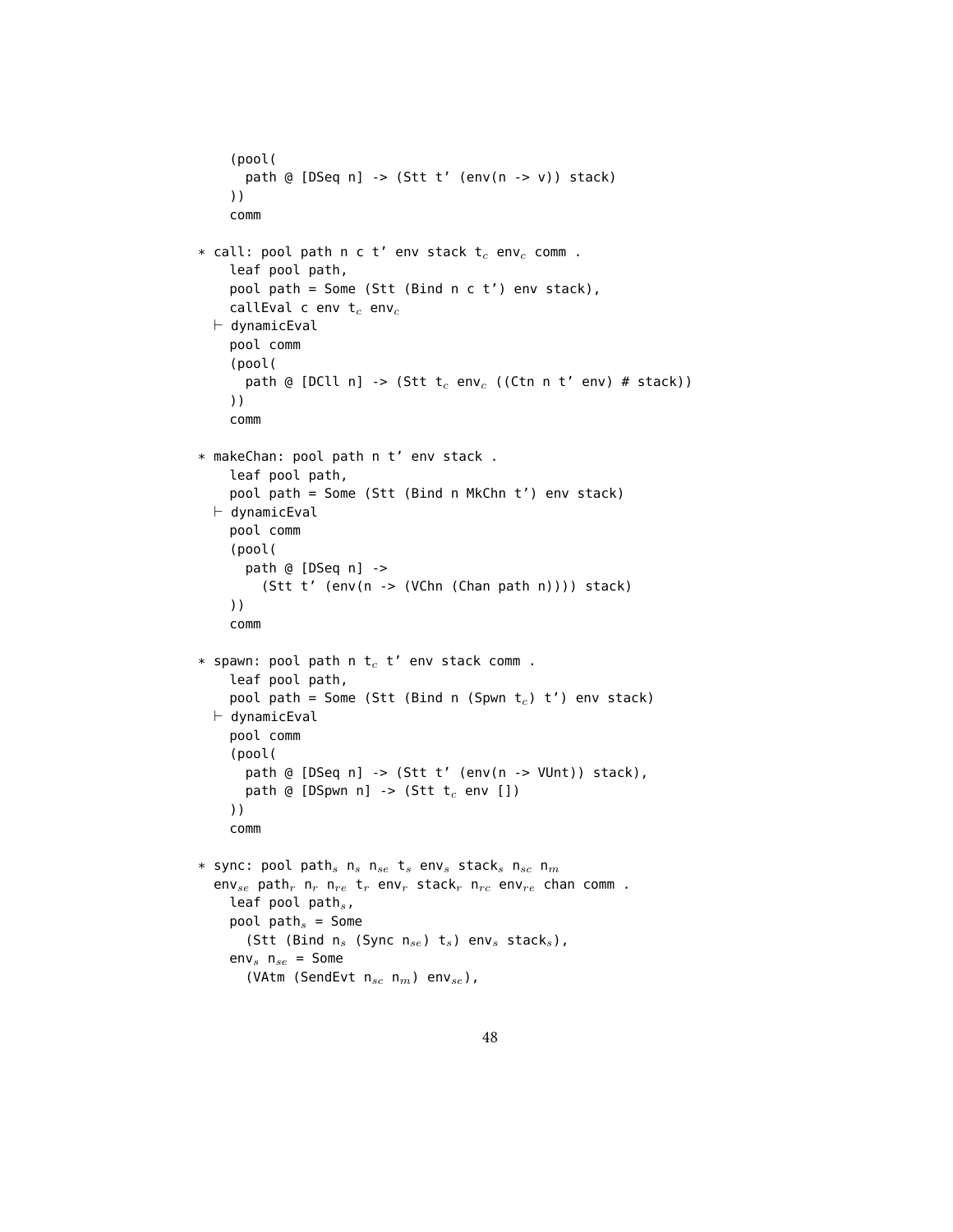```
leaf pool path_r,
   pool path_r = Some
       (Stt (Bind n_r (Sync n_{re}) t_r) env<sub>r</sub> stack<sub>r</sub>),
   env<sub>r</sub> n<sub>re</sub> = Some
       (VAtm (RecvEvt n_{rc}) env<sub>re</sub>),
   env_{se} n<sub>sc</sub> = Some (VChn chan),
   env_{re} n<sub>rc</sub> = Some (VChn chan),
   env<sub>se</sub> n<sub>m</sub> = Some v<sub>m</sub>
\vdash dynamicEval
   pool comm
   (pool(
       path<sub>s</sub> @ [DSeq n<sub>s</sub>] -> (Stt t<sub>s</sub> (env<sub>s</sub>(n<sub>s</sub> -> VUnt)) stack<sub>s</sub>),
       path<sub>r</sub> @ [DSeq n<sub>r</sub>] -> (Stt t<sub>r</sub> (env<sub>r</sub>(n<sub>r</sub> -> v<sub>m</sub>)) stack<sub>r</sub>)
   ))
   (comm \cup {(path<sub>s</sub>, chan, path<sub>r</sub>)})
```
#### 3.3 Dynamic Communication

Whether or not two threads compete to synchronize on a channel can be determined by looking at the paths of the pool. If two paths are ordered, that is, one is the prefix of the other or vice versa, then the shorter path synchronizes before the longer path. Two ordered paths either indicates that the two paths occur in the same thread, or that the shorter path precedes the spawning of the thread associated with the longer path. Two paths may indicate two threads that compete to synchronize only if they are unordered.

The dynamic one-to-many classification means that there is no competition on the sending end of a channel; any two paths that synchronize to send on a channel are ordered. The dynamic many-to-one classification means that there is no competition on the receiving end of a channel; any two paths that synchronize to receive on a channel are ordered. The dynamic one-to-one classification means that there is no competition on either the receiving or the sending ends of a channel; any two paths that synchronize on a channel are necessarily ordered for either end of the channel. The dynamic one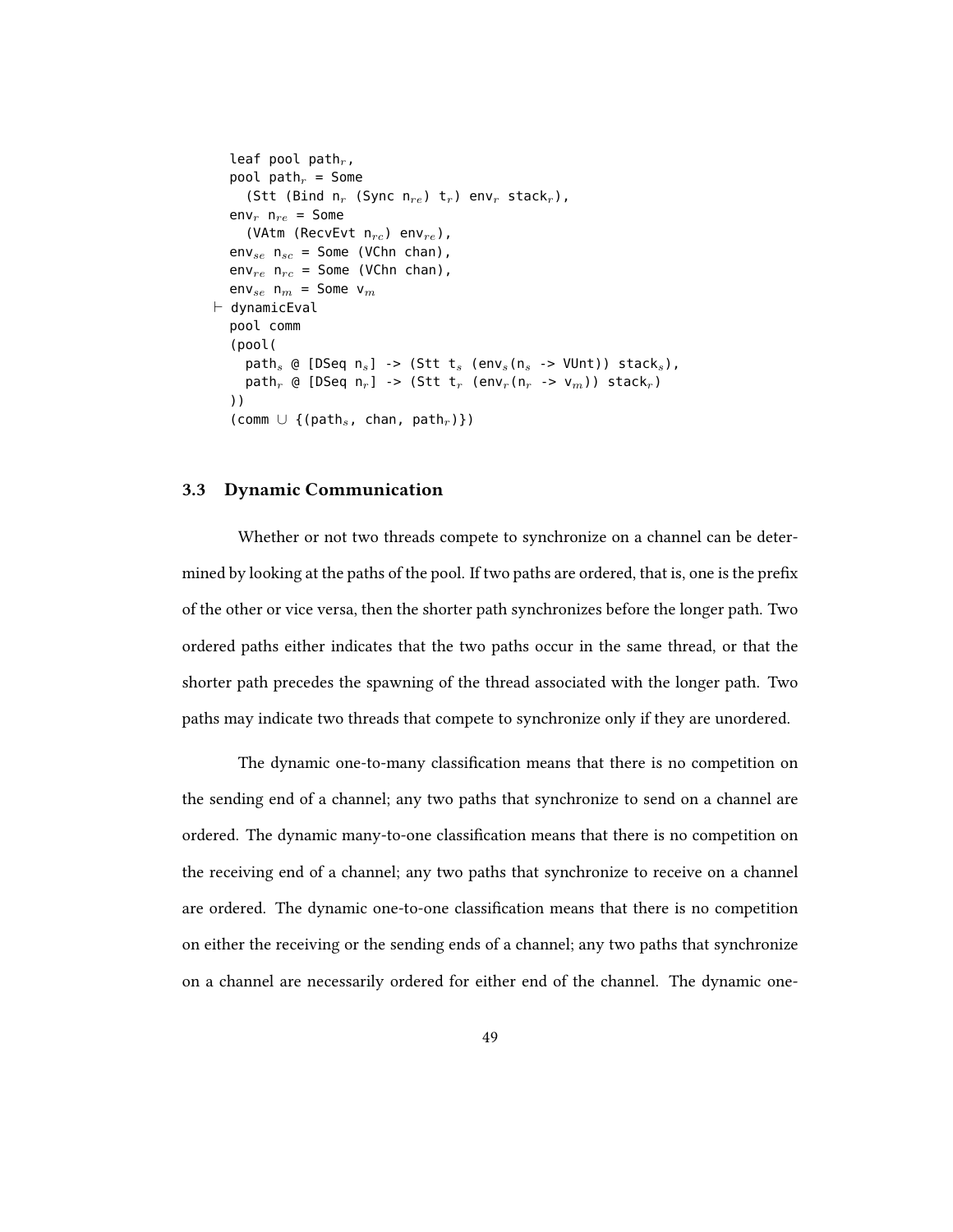shot classification means there is only one dynamic path that synchronizes and sends on

a given channel. The dynamic one-sync classification means there is only one dynamic

path that sends on a given channel and at most one thread that receives on it.

```
predicate isSendPath: pool -> chan -> dynamic_path -> bool where
  intro: pool path n n_e t' env stack n_{sc} n_m env<sub>e</sub> chan.
    pool path = Some (Stt (Bind n (Sync n_e) t') env stack),
    env n_e = Some (VAtm (SendEvt n_{sc} n_m) env<sub>e</sub>),
    env_e n<sub>sc</sub> = Some (VChn chan)
  \vdash isSendPath pool chan path
predicate isRecvPath: pool -> chan -> dynamic_path -> bool where
  intro: pool path n n_e t' env stack n_{rc} env<sub>e</sub> chan.
    pool path = Some (Stt (Bind n (Sync n_e) t') env stack),
    env n_e = Some (VAtm (RecvEvt n_{rc}) env<sub>e</sub>),
    env<sub>e</sub> n_{rc} = Some (VChn chan)
  \vdash isRecvPath pool chan path
predicate forEveryTwo: ('a -> bool) -> ('a -> 'a -> bool) -> bool where
  intro: p r .
    ∀ path1 path2 .
      p path1 \land p path2 \rightarrow r path1 path2
  \vdash forEveryTwo p r
predicate ordered: 'a list -> 'a list -> bool where
  first: path1 path2 .
    prefix path1 path2
  \vdash ordered path1 path2
* second: path2 path1 .
    prefix path2 path1
  \vdash ordered path1 path2
predicate oneToMany: tm -> chan -> bool where
  intro: t_0 chan pool comm.
    star dynamicEval [[] \rightarrow (Stt t_0 [->][])) {} pool comm,
    forEveryTwo (isSendPath pool chan) ordered
  \vdash oneToMany pool chan
predicate manyToOne: tm -> chan -> bool where
  intro: t_0 chan pool comm.
    star dynamicEval [[] \rightarrow (Stt t_0 [->][])) {} pool comm,
    forEveryTwo (isRecvPath pool chan) ordered
  \vdash manyToOne t<sub>0</sub> chan
```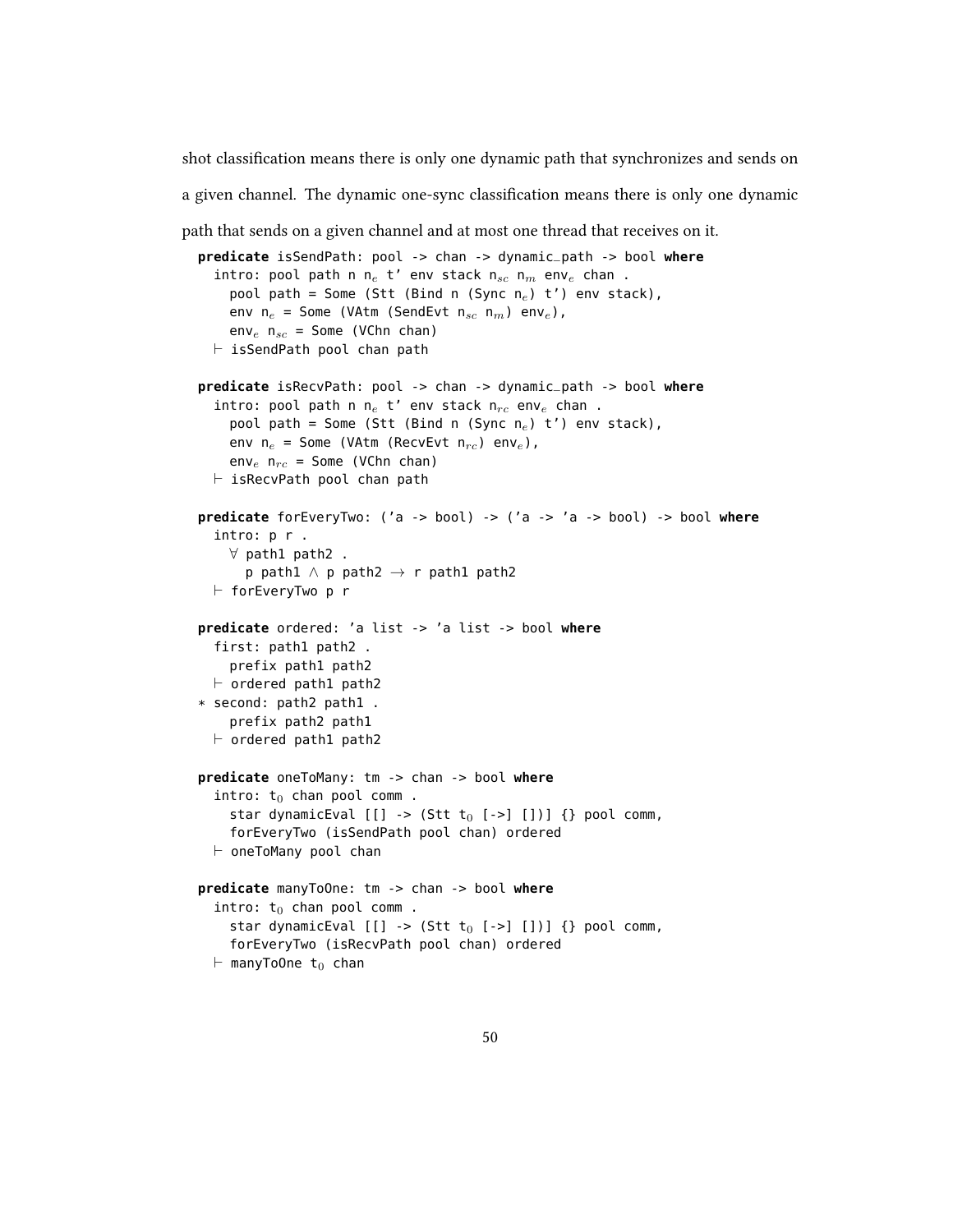```
predicate oneToOne: tm -> chan -> bool where
  intro: t_0 chan pool comm.
    star dynamicEval [[] \rightarrow (Stt t_0 [->][])) {} pool comm,
    forEveryTwo (isSendPath pool chan) ordered,
    forEveryTwo (isRecvPath pool chan) ordered
  \vdash oneToOne t<sub>0</sub> chan
predicate oneShot: tm -> chan -> bool where
  intro: t_0 chan pool comm.
    star dynamicEval [[] \rightarrow (Stt t_0 [->][])) {} pool comm,
    forEveryTwo (isSendPath pool chan) (op =)
  \vdash oneShot t<sub>0</sub> chan
predicate oneSync: tm -> chan -> bool where
  intro: t_0 chan pool comm.
    star dynamicEval [[] \rightarrow (Stt t_0 [->][])) {} pool comm,
    forEveryTwo (isSendPath pool chan) (op =),
    forEveryTwo (isRecvPath pool chan) ordered
  \vdash oneSync t<sub>0</sub> chan
```
## 3.4 Static Semantics

The static semantics describes an estimation of the intermediate static values and terms that might result from running a program. Although the estimations are imprecise with respect to the dynamic semantics, they are certainly accurate, which is confirmed by the mechanically checked proofs of soundness. The static semantics enable deduction of static information about channels and events, which is crucial for statically deducing information about synchronization on channels and communication classification. The static values consist of the static unit value, static channels, and static atom values. The static unit value is no less precise than the dynamic unit value, but static channels and static atom values are imprecise versions of their dynamic counterparts. A static channel is identified only by the name it binds to at creation time, rather than the full path that leads up to its creation. A static atom value is simply an atomic term without an environ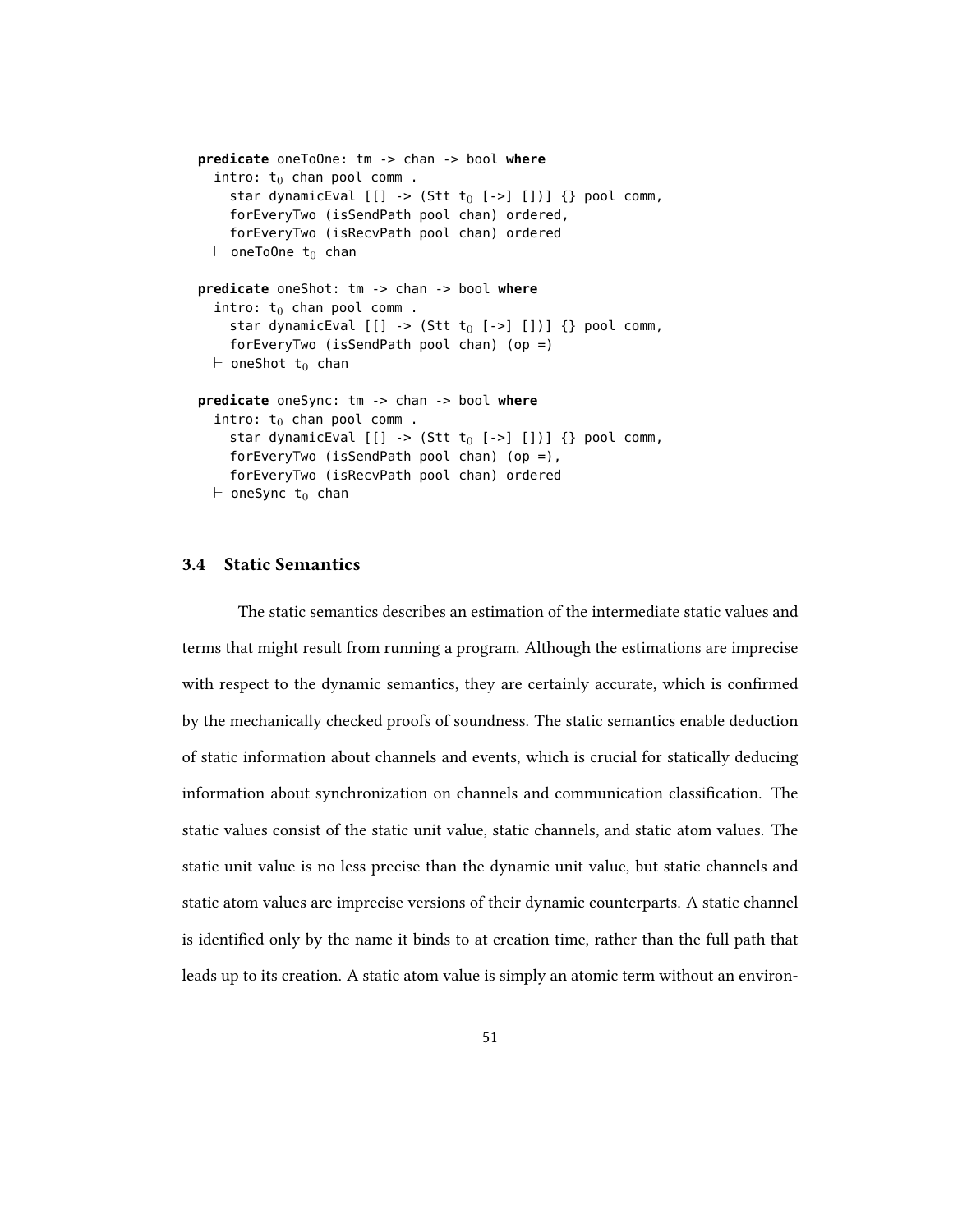ment for looking up its constituent names. A static environment contains the intermediate evaluation results by associating names to multiple potential static values. Thus, in addition to some static values being imprecise, the results of evaluation may have even lower precision by containing multiple potential static values. In order to find the return value of a term, it is useful to fetch the name embedded within the term's eventual result term, which is formally defined by resultName.

```
datatype static_value =
  SUnt
| SChn name
| SAtm atom
type static_value_map =
  name -> static_value set
fun resultName: term -> name where
  n .
  \vdash resultName (Rslt n) = n
* n c t' .
  \vdash resultName (Bind n c t') = (resultName t)
```

```
The static evaluation is a control flow analysis (0CFA) that describes a relation
between a program term and two maps to static values. The first map is the static en-
vironment, which contains names mapped to the evaluations of terms they bind to. The
second map is the static communication, containing names of channels mapped to values
that might be sent over the channels identified by those names.
```
The definition of static evaluation is syntax-directed, meaning the proof of a static evaluation is definied to be structurally inductive following the self-similar structure of the syntax. It should be possible to decide if a static evaluation holds by unraveling the program term into smaller and smaller terms, until reaching a term without any smaller terms. Additionally, for any given program, there should be instances of static environ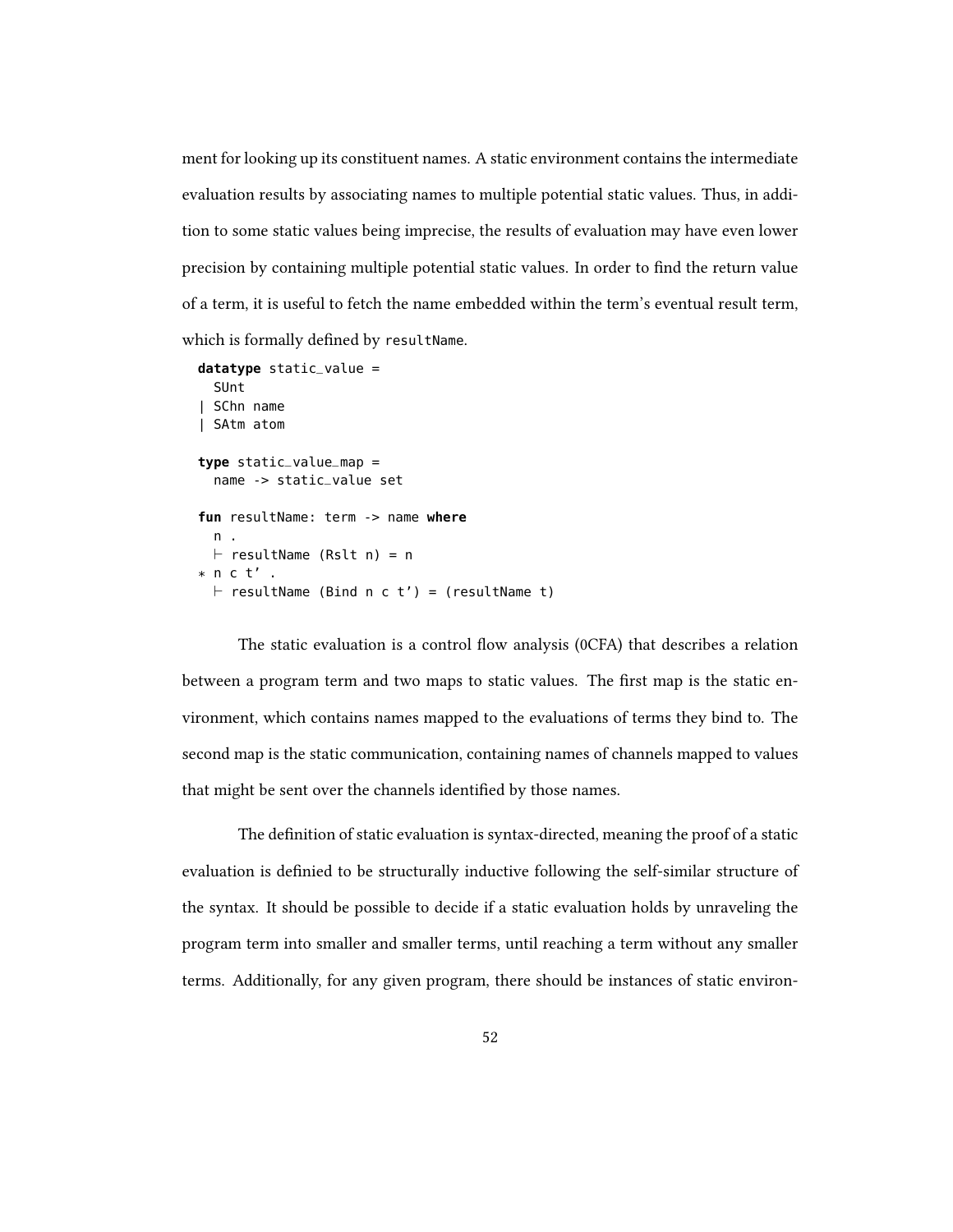ments, such that the static evaluation holds, in which case, there is likely an algorithm to compute the static environments from a program, by following the basic structure of the definitional proof of static evaluation. This certainly appears likely, but it has not been formally proven in this work.

The static evaluation relation is defined in a single definition. The definition is fairly uniform and mimics the structure of the syntax. The static evaluation for each syntactic form is very similar. For instance, if a term has a sequenced term, the static evaluation of the term is defined by the static evaluation of its sequenced term, whether the orginal term is a spawning term, a function term, or a case distinction term. In contrast, in the definition of dynamic evaluation, the evaluation of certain syntactic forms is more similar to some forms than others. Case distinction terms are evaluated similarly to application terms. They both require saving some terms on the continuation stack, while evaluating other terms. Function terms are dynamically evaluated similarly to other atomic terms. The static evaluation has only a single global environment for looking up values of names in the whole program, whereas the dynamic evaluation associates local environments with different terms in the program, allowing the same names to resolve to different values depending on the context. Therefore, the static evaluation is less precise.

```
predicate staticEval:
  static_value_map -> static_value_map -> term -> bool
where
  result: staticEnv staticComm n .
  \vdash staticEval staticEnv staticComm (Rslt n)
* unit: staticEnv n staticComm t' .
    SUnt \in staticEnv n,
    staticEval staticEnv staticComm t'
  \vdash staticEval staticEnv staticComm (Bind n Unt t')
```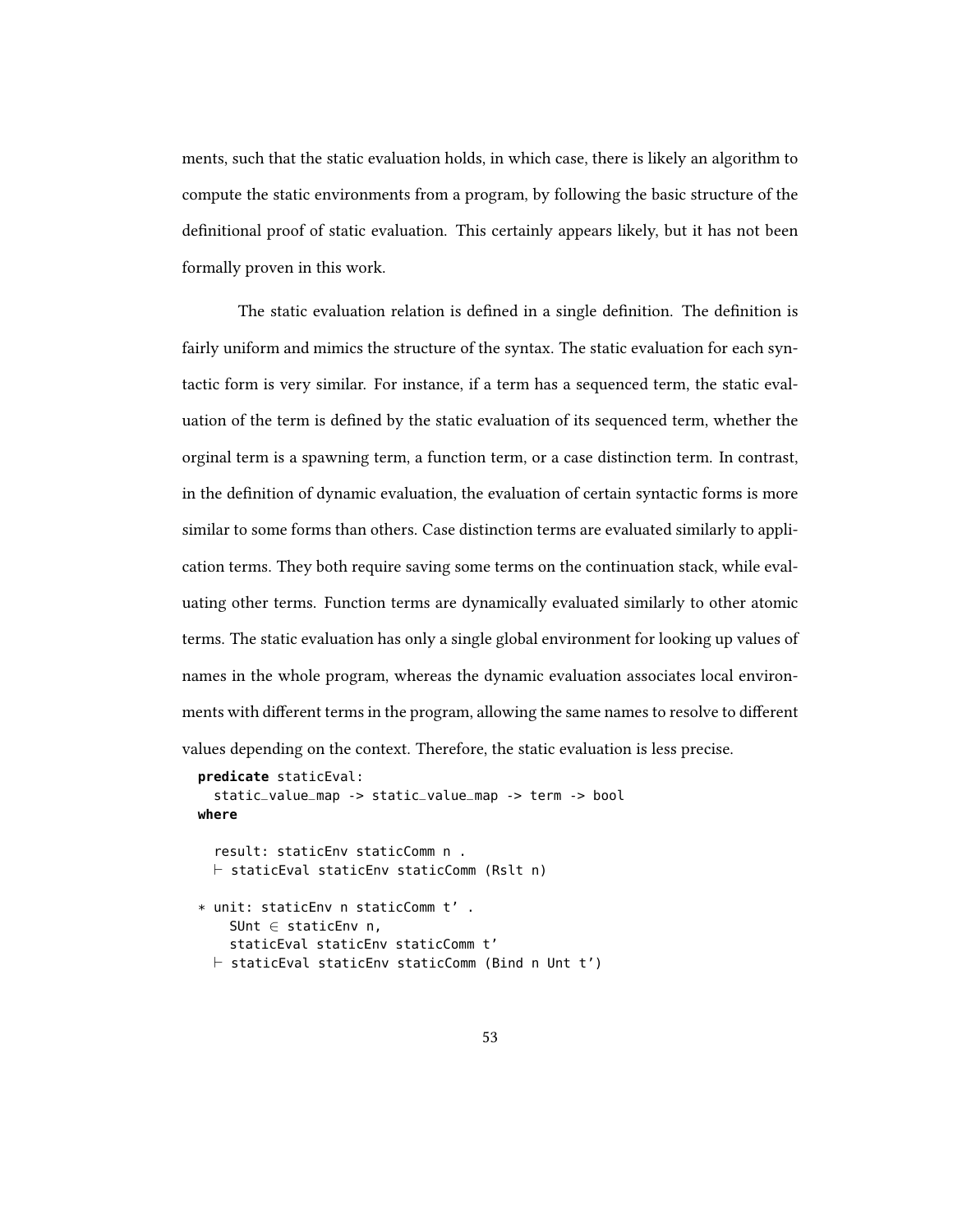```
* makeChan: n staticEnv staticComm t' .
    (SChn n) \in staticEnv n,
    staticEval staticEnv staticComm t'
  \vdash staticEval staticEnv staticComm (Bind n MkChn t')
* sendEvt: n_c n_m staticEnv n staticComm t'.
    (SAtm (SendEvt n_c n_m)) \in staticEnv n,
    staticEval staticEnv staticComm t'
  \vdash staticEval staticEnv staticComm (Bind n (Atom (SendEvt n<sub>c</sub> n<sub>m</sub>)) t')
* recvEvt: n_c staticEnv n staticComm t'.
    (SAtm (RecvEvt n_c)) \in staticEnv n,
    staticEval staticEnv staticComm t'
  \vdash staticEval staticEnv staticComm (Bind n (Atom (RecvEvt n<sub>c</sub>)) t')
* pair: n_1 n_2 staticEnv n staticComm t'.
    (SAtm (Pair n_1 n_2)) \in staticEnv n,
    staticEval staticEnv staticComm t'
  \vdash staticEval staticEnv staticComm (Bind n (Atom (Pair n<sub>1</sub> n<sub>2</sub>)) t')
* left: n_a staticEnv n staticComm t' .
    (SAtm (Lft n_a)) \in staticEnv n,
    staticEval staticEnv staticComm t'
  \vdash staticEval staticEnv staticComm (Bind n (Atom (Lft n<sub>a</sub>)) t')
* right: n_a staticEnv n staticComm t' .
    (SAtm (Rht n_a)) \in staticEnv n,
    staticEval staticEnv staticComm t
  \vdash staticEval staticEnv staticComm (Bind n (Atom (Rht n<sub>a</sub>)) t')
* function: n_f n_t t_b staticEnv staticComm n t' .
    (SAtm (Fun n_f n_t t<sub>b</sub>)) \in staticEnv n_f,
    staticEval staticEnv staticComm t_b,
    (SAtm (Fun n_f n_t t_b)) \in staticEnv n,
    staticEval staticEnv staticComm t'
  \vdash staticEval staticEnv staticComm (Bind n (Atom (Fun n<sub>f</sub> n<sub>t</sub> t<sub>b</sub>)) t')
* spawn: n_f n_t t_b staticEnv staticComm n t' .
    SUnt \in staticEnv n,
    staticEval staticEnv staticComm t_c,
    staticEval staticEnv staticComm t'
  \vdash staticEval staticEnv staticComm (Bind n (Spwn t<sub>c</sub>) t')
* sync: staticEnv n_e n staticComm t'.
    \forall n<sub>sc</sub> n<sub>m</sub> n<sub>c</sub> .
```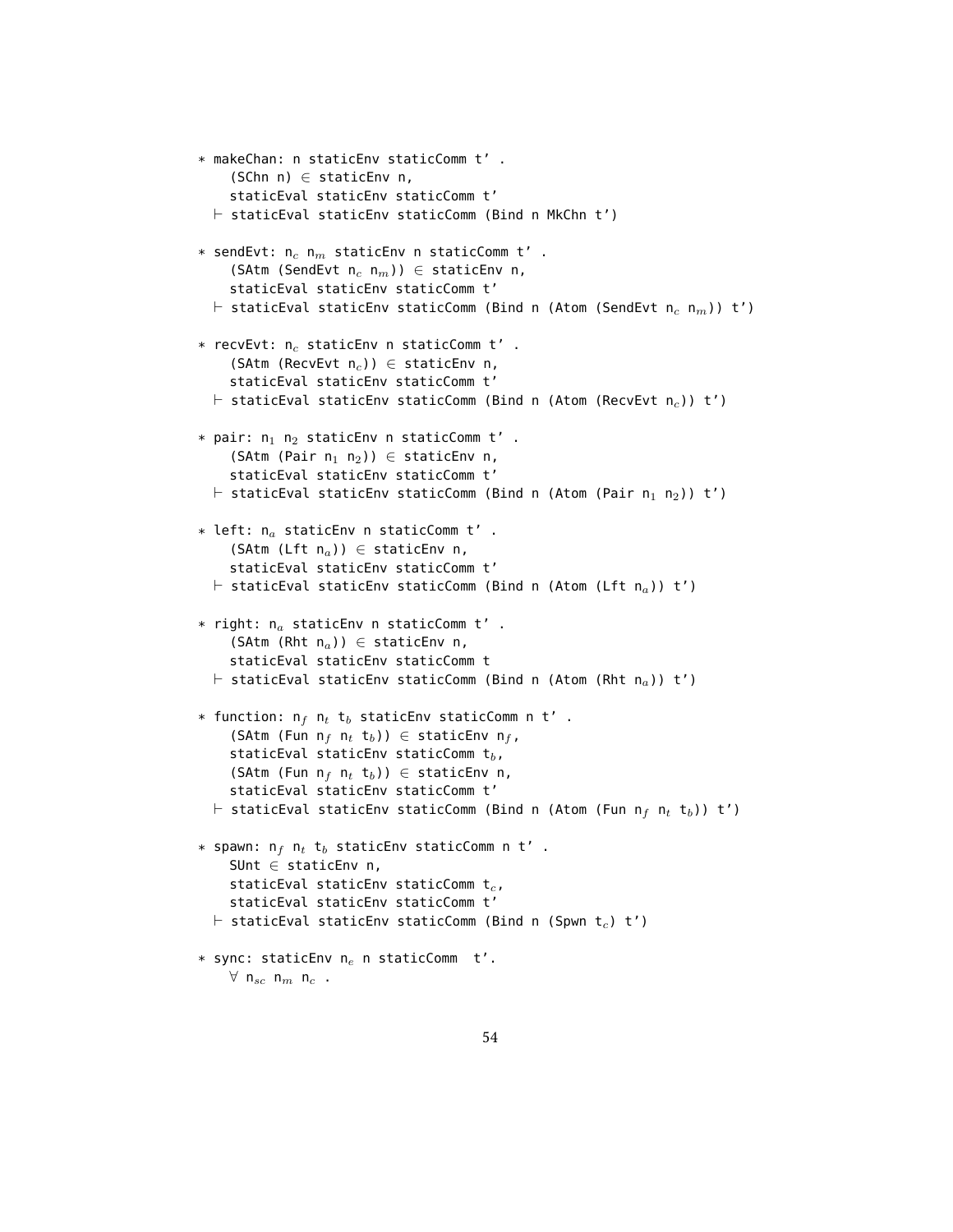```
(SAtm (SendEvt n_{sc} n_m)) \in staticEnv n_e\rightarrow SChn n<sub>c</sub> \in staticEnv n<sub>sc</sub>
      \rightarrow SUnt \in staticEnv n \wedge staticEnv n<sub>m</sub> \subseteq staticComm n<sub>c</sub>,
     \forall n<sub>rc</sub> n<sub>c</sub> .
         (SAtm (RecvEvt n_{rc})) \in staticEnv n_e\rightarrow SChn n<sub>c</sub> \in staticEnv n<sub>rc</sub>
      \rightarrow staticComm n<sub>c</sub> \subseteq staticEnv n,
      staticEval staticEnv staticComm t'
  \vdash staticEval staticEnv staticComm (Bind n (Sync n<sub>e</sub>) t')
* first: staticEnv n_t n staticComm t' .
     \forall n<sub>1</sub> n<sub>2</sub> .
         (SAtm (Pair n_1 n_2)) \in staticEnv n_t\rightarrow staticEnv n<sub>1</sub> \subseteq staticEnv n,
      staticEval staticEnv staticComm t'
  \vdash staticEval staticEnv staticComm (Bind n (Fst n<sub>t</sub>) t')
* second: staticEnv n_t n staticComm t' .
     \forall n<sub>1</sub> n<sub>2</sub> .
         (SAtm (Pair n_1 n_2)) \in staticEnv n_t\rightarrow staticEnv n<sub>2</sub> \subseteq staticEnv n,
      staticEval staticEnv staticComm t'
   \vdash staticEval staticEnv staticComm (Bind n (Snd n<sub>t</sub>) t')
* distinction: staticEnv n_s n_l t_l n staticComm n_r t_r t' .
     \forall n<sub>c</sub> .
        (SAtm (Lft n_c)) \in staticEnv n_s\rightarrow staticEnv n<sub>c</sub> \subseteq staticEnv n<sub>l</sub>,
      staticEnv (resultName t_l) \subseteq staticEnv n,
      staticEval staticEnv staticComm t_l,
     \forall n<sub>c</sub> .
         (SAtm (Rht n_c)) ∈ staticEnv n_s\rightarrow staticEnv n<sub>c</sub> \subseteq staticEnv n<sub>r</sub>,
      staticEnv (resultName t_r) \subseteq staticEnv n,
      staticEval staticEnv staticComm t_r,
      staticEval staticEnv staticComm t'
   \vdash staticEval staticEnv staticComm (Bind n (Case n<sub>s</sub> n<sub>l</sub> t<sub>l</sub> n<sub>r</sub> t<sub>r</sub>) t')
* application: staticEnv n_f n_a n staticComm t' .
     \forall n<sub>f</sub>' n<sub>t</sub> t<sub>b</sub>.
        (SAtm (Fun n_f' n_t t_b)) \in staticEnv n_f\rightarrow staticEnv n<sub>a</sub> \subseteq staticEnv n<sub>t</sub>,
     staticEnv (resultName t_b) \subseteq staticEnv n),
     staticEval staticEnv staticComm t'
   \vdash staticEval staticEnv staticComm (Bind n (App n<sub>f</sub> n<sub>a</sub>) t')
```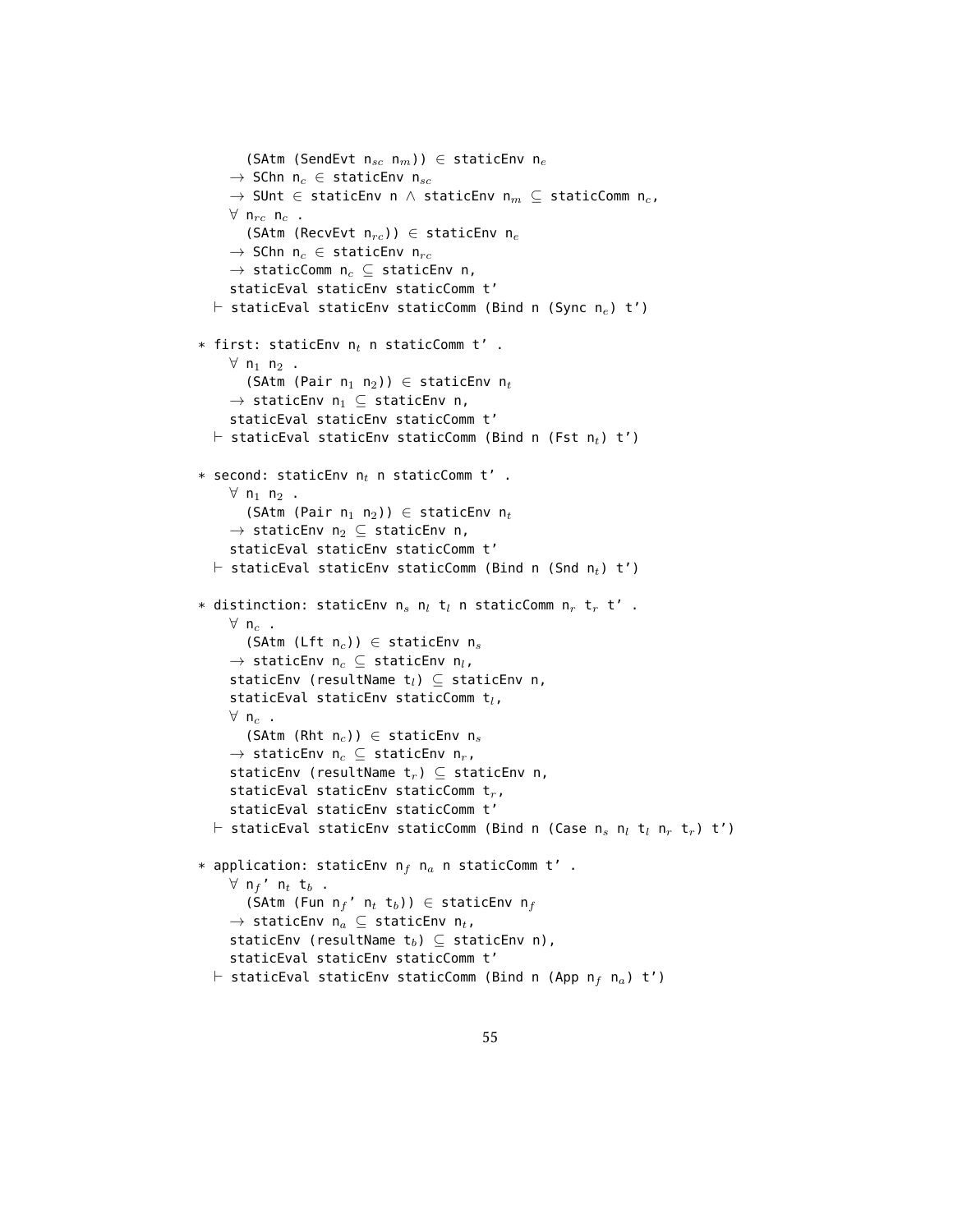It is straightforward to follow the rules of static evaluation in order to build up functions mapping names to static values for the static environment and the static communication. Recasting the example server implementation into the ANF syntax demonstrates this informal procedure. The unit value, and left and right case constructors are used to represent natural numbers.

```
\mathbf{bind} \mathbf{u1} = \mathbf{unt}bind r1 = rht u1
bind l1 = lft r1
bind l2 = lft l1
bind mksr = fun -x2 =>
(
  bind k1 = mkChn
  bind srv = fun srv' x3 =>(
    bind e1 = recvEvt k1
    bind p1 =sync e1\mathbf{bind} \mathbf{v1} = \mathbf{fst} \mathbf{p1}\mathbf{bind} k2 = \mathbf{snd} p1bind e2 = sendEvt k2 x3
    bind z5 = sync e2
    bind z6 = app srv' v1rslt z6
  )
  bind z7 = spawn
  (
    bind z8 = app srv r1rslt z8
  \lambdarslt k1
)
bind rqst = fun \angle x4 =>
(
  bind k3 = fst \times 4bind v2 = snd x4bind k4 = mkChn
  bind p2 = pair v2 k4bind e3 = sendEvt k3 p2
  bind z9 = sync e3bind e4 = recvEvt k4
```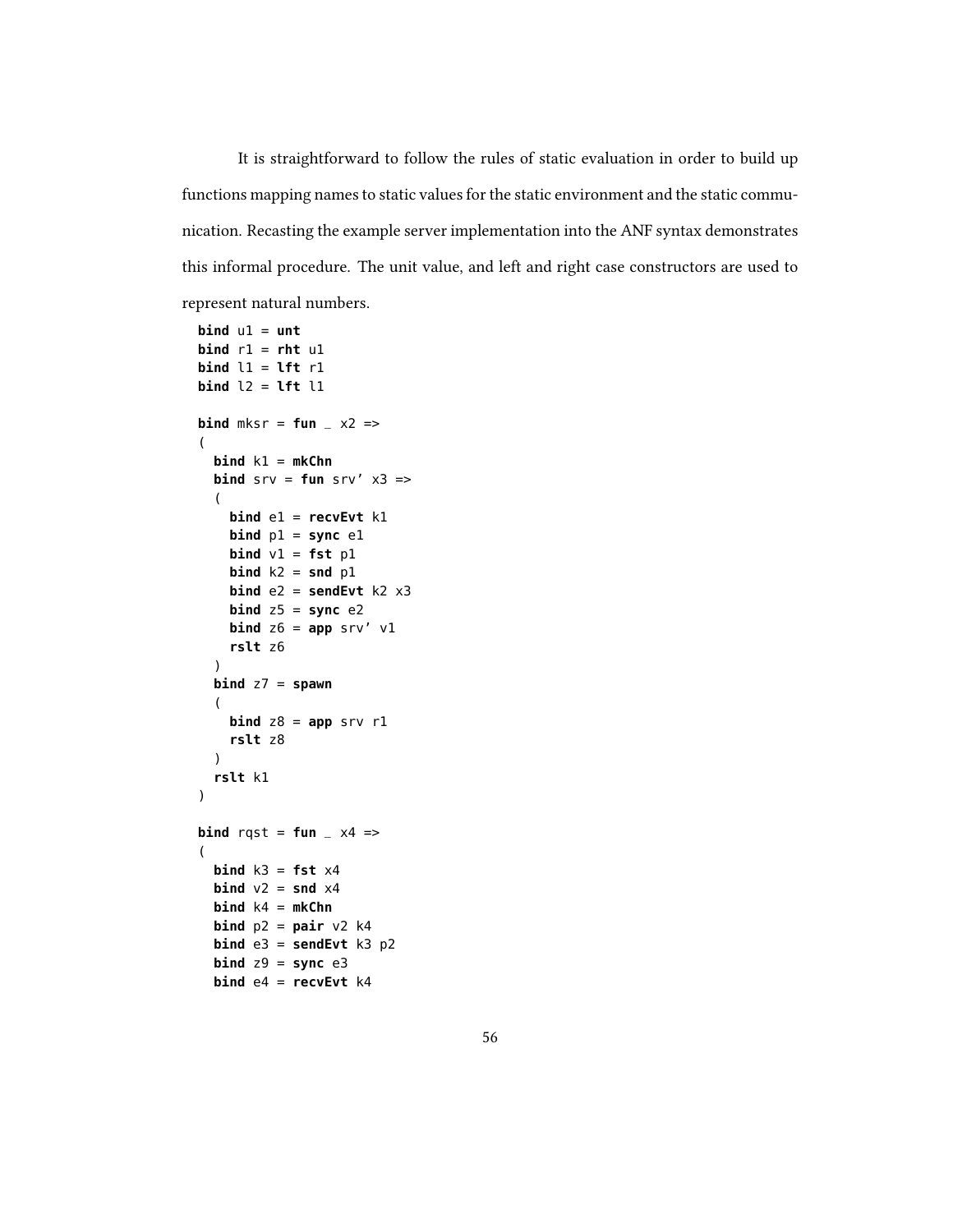```
bind v3 =sync e4rslt v3
)
bind srvr = mksr u1
\mathbf{bind} z10 = \mathbf{spam}(
  bind p3 = pair srvr l1
  bind z11 = app rqst p3rslt z11
)
bind p4 = pair srvr l2
bind z12 = app rgst p4rslt z12
```
Let's see how an informal procedure can produce the static environments by following the structure of the definitional proof structure of static evaluation. We start at the top of the program and pick the rule from the definition of static evaluation that might hold true for the current syntactic form. Then we choose the smallest environment that saties that rule's conditions. In the server implementation, the program starts with **bind** u1 = unt in ..., which only unifies with the rule concluding with staticEval staticEnv staticComm (Bind n Unt ...), with  $n = (Nm "u1")$ . The conditions for that rule require SUnt ∈ staticEnv (Nm "u1"), staticEval staticEnv staticComm ... . We choose the smallest static environment, for which SUnt  $\in$  staticEnv (Nm "u1") holds, and that happens to be  $\lambda$  n . **if** n = (Nm "u1") **then** {SUnt} **else** {}. Since there's no condition that directly states what's required of the static communication, we can simply choose an empty environment to start with. The second condition is static evaluation on a smaller term, which indicates that we should repeat this procedure again for the remainder of the program, incrementally adding more static values for each binding name in the program. We continually repeat this procedure from the top of the program until there's nothing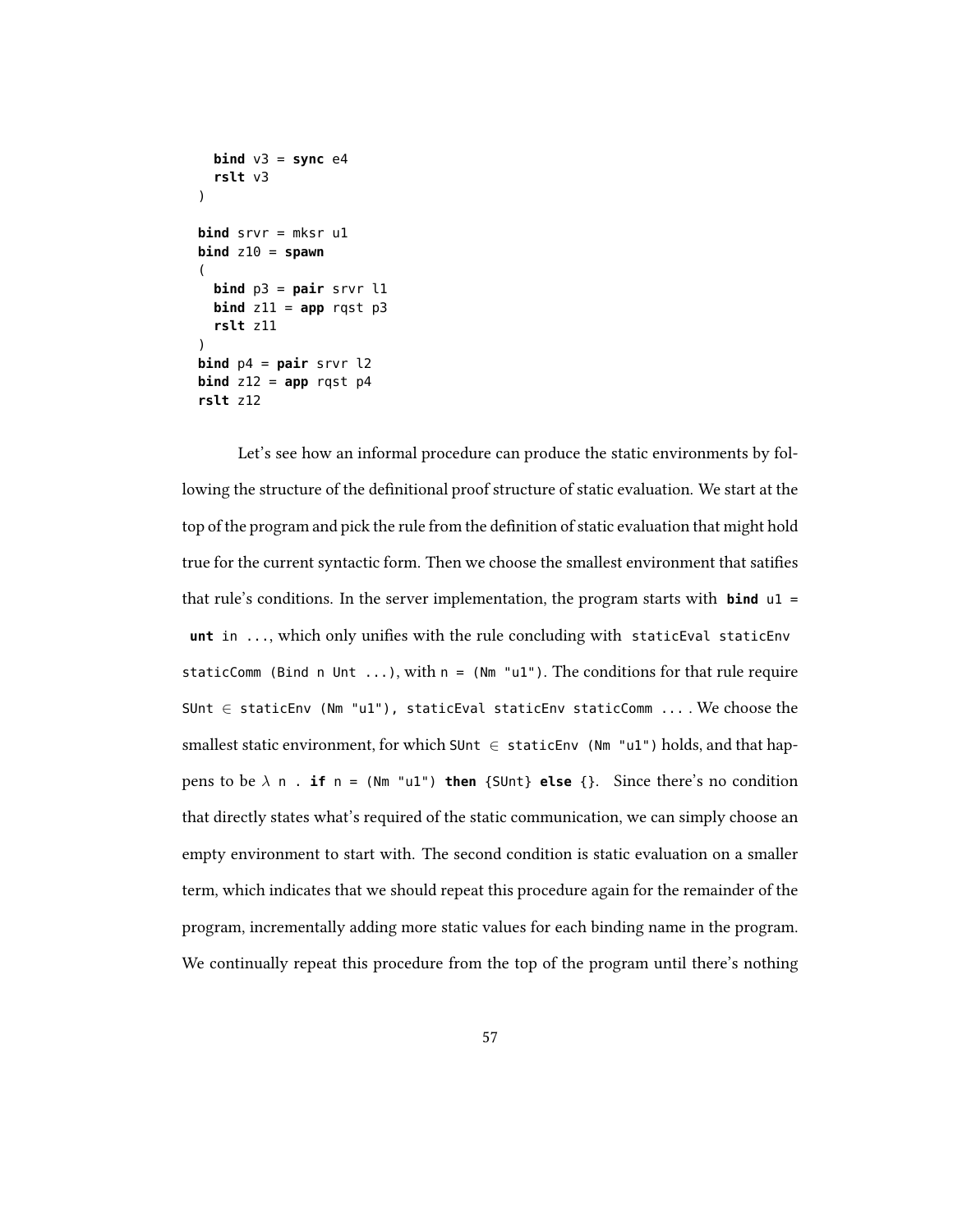more we can add to the static environments. The rule for synchronization is the only rule in which there are conditions on the static communication environment. So we will only add to the static communication environment when we encounter synchronization terms. The following static environments result from following this informal procedure on the example ANF server implementation. To make the presentation clear, the syntactic sugar (r1 -> {rht u1}, ...) is used to mean  $\lambda$  n . **if** n = (Nm "r1") **then** {SAtm (Rht (Nm "u1"))} **else** ... **else** {}. The representation of static values closely resembles the concrete syntax for complex terms.

```
val serverStaticEnv: name -> static_value set =
(
  u1 -> {unt},
  r1 -> {rht u1},
  l1 -> {lft r1},
  l2 -> {lft l1},
  mksr \rightarrow {fun \angle x2 => ...},
  x2 -> {unt},
  k1 -> {chn k1},
  srv -> {fun srv' x3 => ...},
  srv' -> {fun srv' x3 => ...},
  x3 -> {rht u1, lft r1, lft l1},
  e1 -> {recvEvt k1},
  p1 -> {pair v2 k4},
  v1 -> {lft r1, lft l1},
  k2 -> {chn k4},
  e2 -> {sendEvt k2 x3},
  z5 -> {unt},
  z7 -> {unt},
  u5 -> {unt},
  rqst -> {fun _ x4 => ...},
  x4 -> {pair srvr l1, pair srvr l2},
  k3 -> {chn k1},
  v2 -> {lft r1, lft l1},
  k4 -> {chn k4},
  p2 -> {pair v2 k4},
  e3 -> {sendEvt k3 p2},
  z9 -> {unt},
  e4 -> {recvEvt k4},
  v3 -> {rht u1, lft r1, lft r2},
```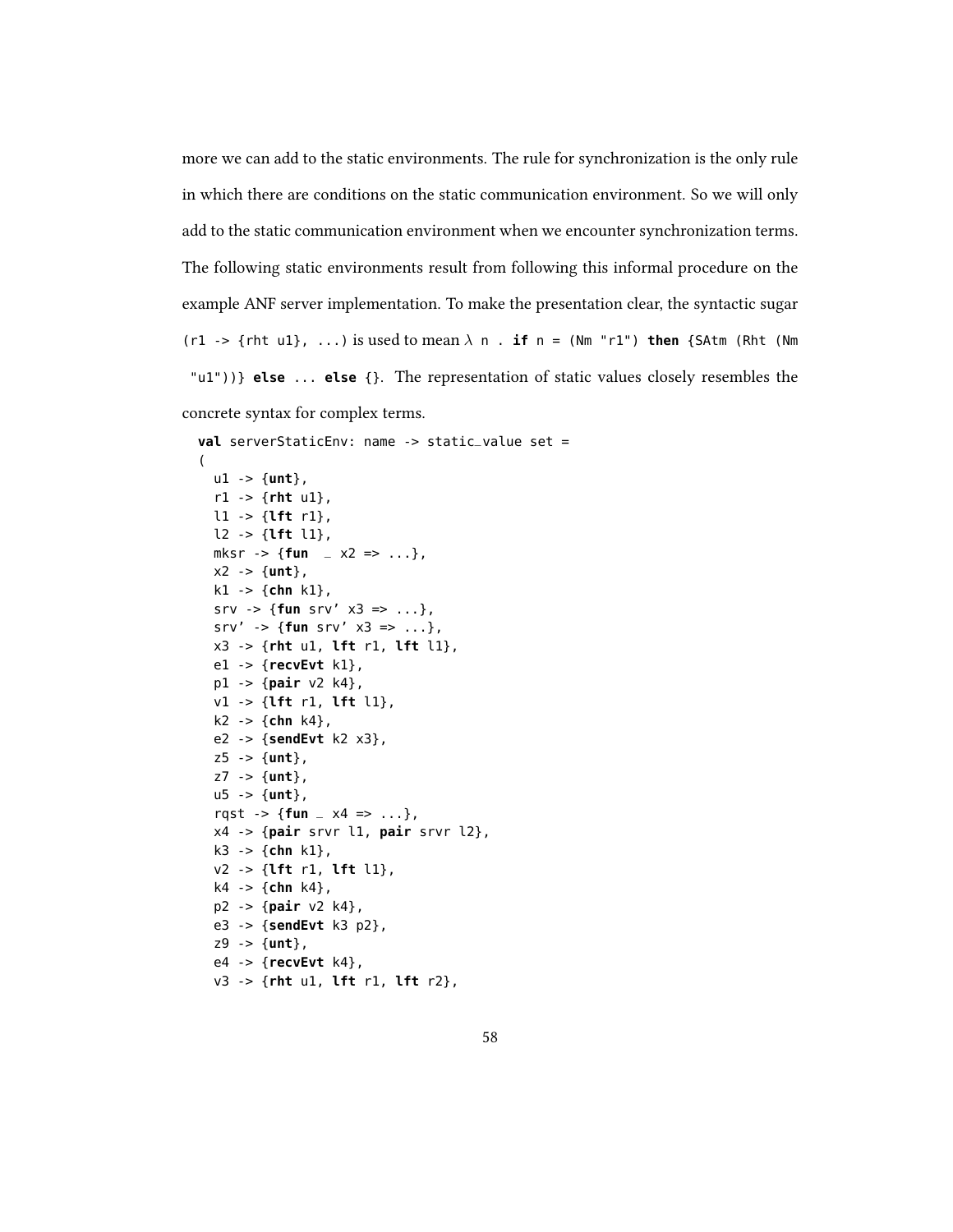```
srvr -> {chn k1},
  z10 -> {unt},
  p3 -> {pair srvr l1},
  z11 -> {rht u1, lft r2},
  p4 -> {pair srvr l2},
  z12 -> {rht u1, lft l1}
)
val serverStaticComm: name -> static_value set =
(
  k1 -> {pair v2 k4},
  k4 -> {rht u1, lft l1, lft l2}
\lambda
```
The static reachability describes terms that might be reachable from larger terms, during dynamic evaluation. A sound approximation for dynamically reachable terms are terms that are transitively embedded within larger terms. A term is statically reachable from itself, and an initial term can statically reach any term that its embedded terms can

statically reach.

```
predicate staticReachable: term -> term -> bool where
   refl: t .
  \vdash staticReachable t t
* spawn: t_c t_z n t' .
     staticReachable t_c t_z\vdash staticReachable (Bind n (Spwn t<sub>c</sub>) t') t<sub>z</sub>
* distincLeft: t_l t_z n n_s n_l n_r t_r t' .
     staticReachable t_l t_z\vdash staticReachable (Bind n (Case n<sub>s</sub> n<sub>l</sub> t<sub>l</sub> n<sub>r</sub> t<sub>r</sub>) t') t<sub>z</sub>
* distincRight: t_r t_z n n_s n_l t_l n_r t' .
     staticReachable t_r t_z\vdash staticReachable (Bind n (Case n<sub>s</sub> n<sub>l</sub> t<sub>l</sub> n<sub>r</sub> t<sub>r</sub>) t') t<sub>z</sub>
* function: t_b t_z n n<sub>f</sub> n_t t_b t' .
     staticReachable t_b t_z\vdash staticReachable (Bind n (Atom (Fun n<sub>f</sub> n<sub>t</sub> t<sub>b</sub>)) t') t<sub>z</sub>
* seq: t' t_z n c .
     staticReachable t' t_z\vdash staticReachable (Bind n c t') t<sub>z</sub>
```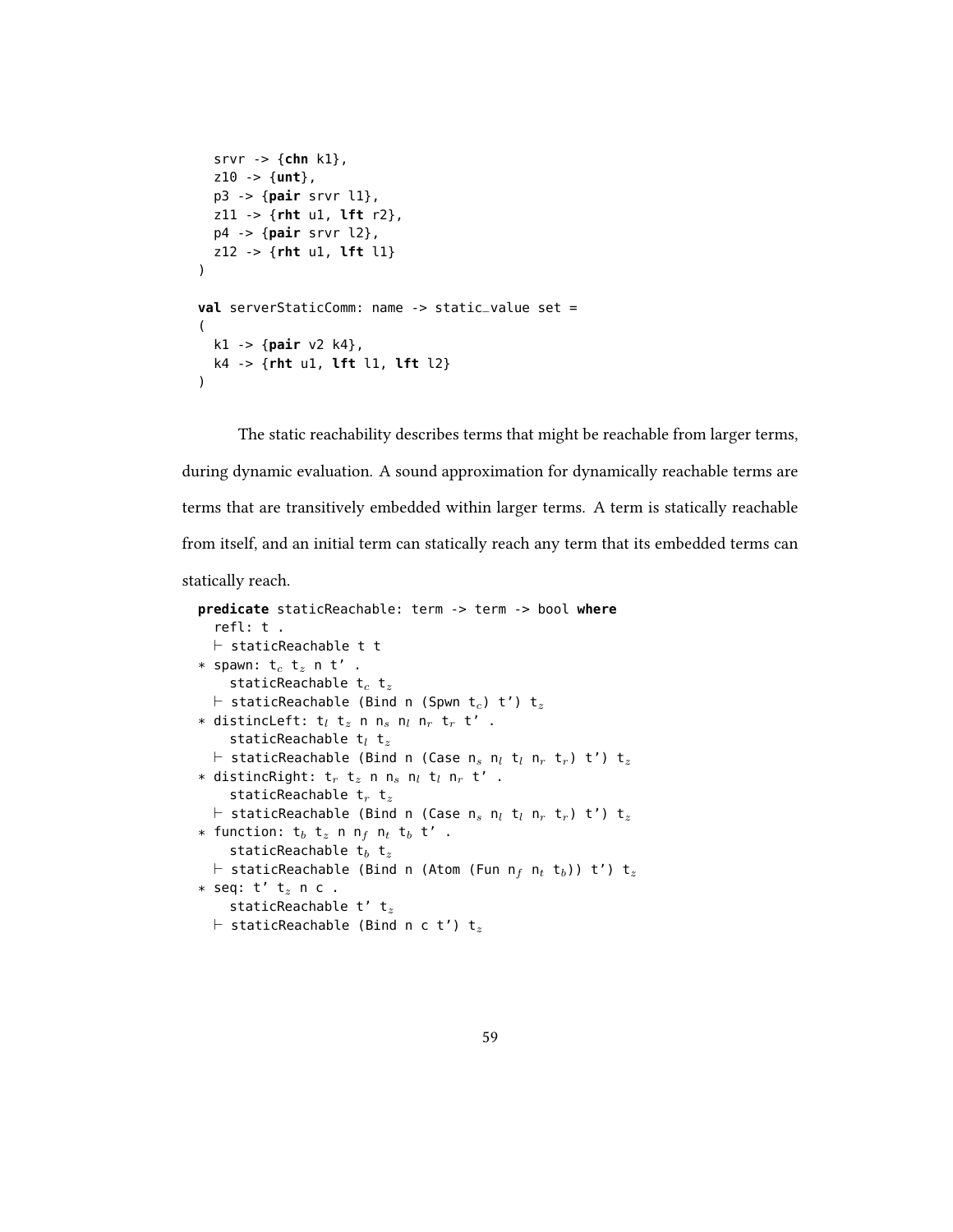### 3.5 Static Communication

To describe communication statically, it is helpful to identify each term with a short description. The term identifier of a binding term is the binding name, and indication of its use in a binding. The term identifier of a result term is the embedded name, and indication of its use in a result.

```
datatype tm_id =
  IdBind name
| IdRslt name
fun termId: term -> tm_id where
  n c t' .
  \vdash termId (Bind n c t') = IdBind n
* n .
  \vdash termId (Rslt n) = IdRslt n
type tm_id_map = tm_id -> name set
```
The static communication describes a sound approximation of the static paths that communicate on static channels. The static sending identifier classification means that a term identifier might represent a synchronization to send on a given static channel. The static receiving identifier classification means that a term identifier might represent a synchronization to receive on a given static channel.

```
predicate staticSendId:
  static_value_map -> term -> name -> tm_id -> bool
where
  intro: t_0 n n_e t' n_{sc} n_m staticEnv n_c .
    staticReachable t_0 (Bind n (Sync n<sub>e</sub>) t'),
    (SAtm (SendEvt n_{sc} n_m)) \subseteq staticEnv n_e,
    (SChn n_c) ∈ staticEnv n_{sc}\vdash staticSendId staticEnv t<sub>0</sub> n<sub>c</sub> (IdBind n)
predicate staticRecvId:
  static_value_map -> term -> name -> tm_id -> bool
where
  intro: t_0 n n_e t' n_{rc} staticEnv n_c .
```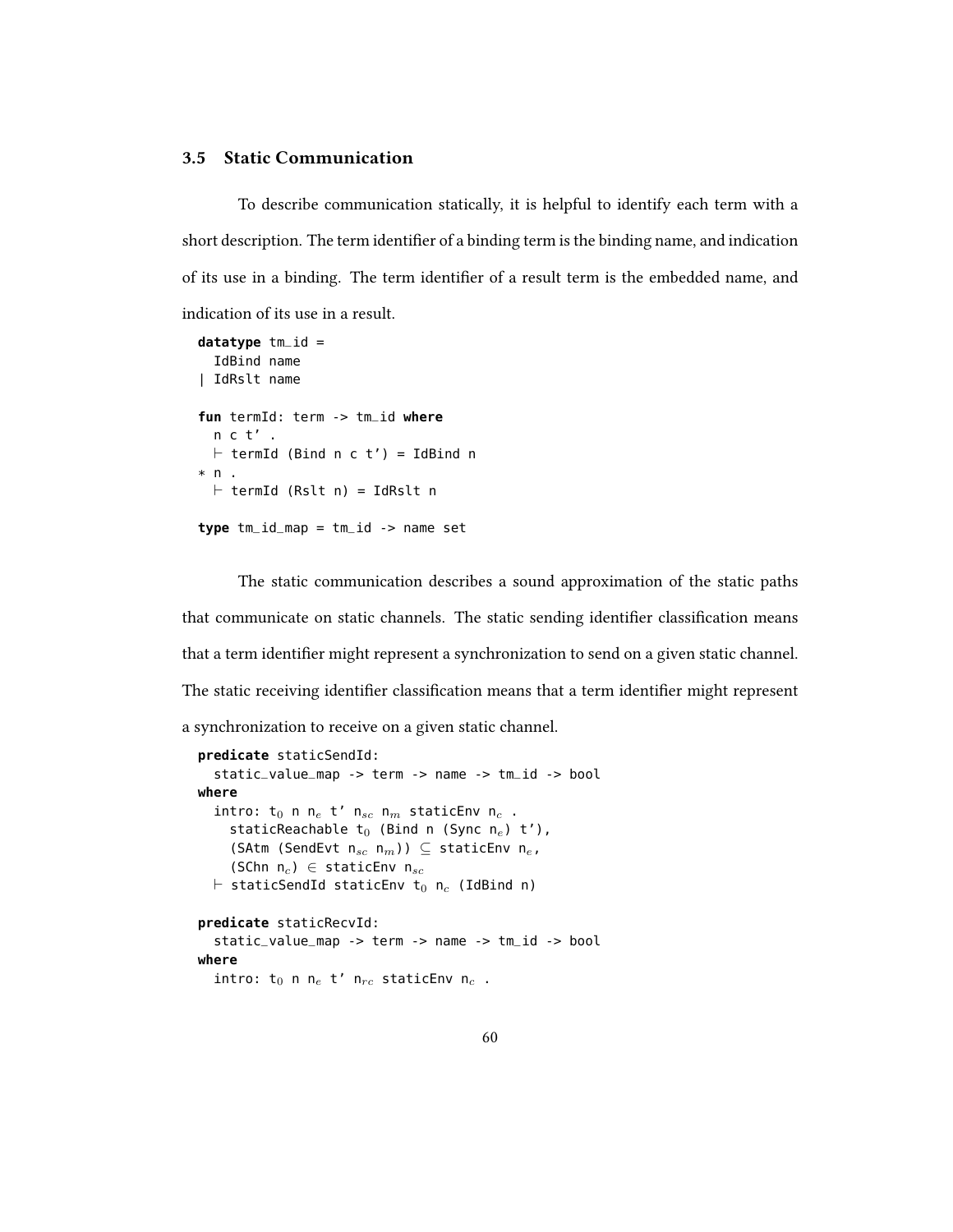staticReachable  $t_0$  (Bind n (Sync n<sub>e</sub>) t'), (SAtm (RecvEvt  $n_{rc}$ ))  $\in$  staticEnv  $n_e$ , (SChn  $n_c$ )  $\in$  staticEnv  $n_{rc}$  $\vdash$  staticRecvId staticEnv t<sub>0</sub> n<sub>c</sub> (IdBind n)

In the server implementation, the static channel identified by the name  $k1$  is waited on by the server. It has one receiving identifier in the server function at identifier **bind** p1 and a sending identifier in the request function at identifier **bind** z9. The channel idetifiend by the name k4 is sent with a client's request for the server to reply on. It has a receiving identifier in the request function at **bind** v3 and a sending identifier in the server function at **bind** z5.

Reppy and Xiao's work relies on detecting the liveness of channels in order to gain higher precision in the static classification of communication. Since formal proofs are inherently complicated with numerous details, it was easier to first formally prove soundness for a version without the added complication of considering liveness of channels.

The definitions are purposely structured to allow adding live channel analysis to the definition fairly easily with just a few alterations. Section 4 expands on these alterations and outlines a strategy that is likely to result in formal proofs of soundness.

For the lower precision version without the liveness of channels, there are four modes - sequencing, calling, spawning, and returning - indicating how the term identifier flows to the identifier of the next term. A flow is a triplet of a term identifier, a mode of flow, and a term identifier for the next term. A static step is just a term identifier along with the mode it uses to flow to the next term. A static path is a list of static steps. **datatype** mode =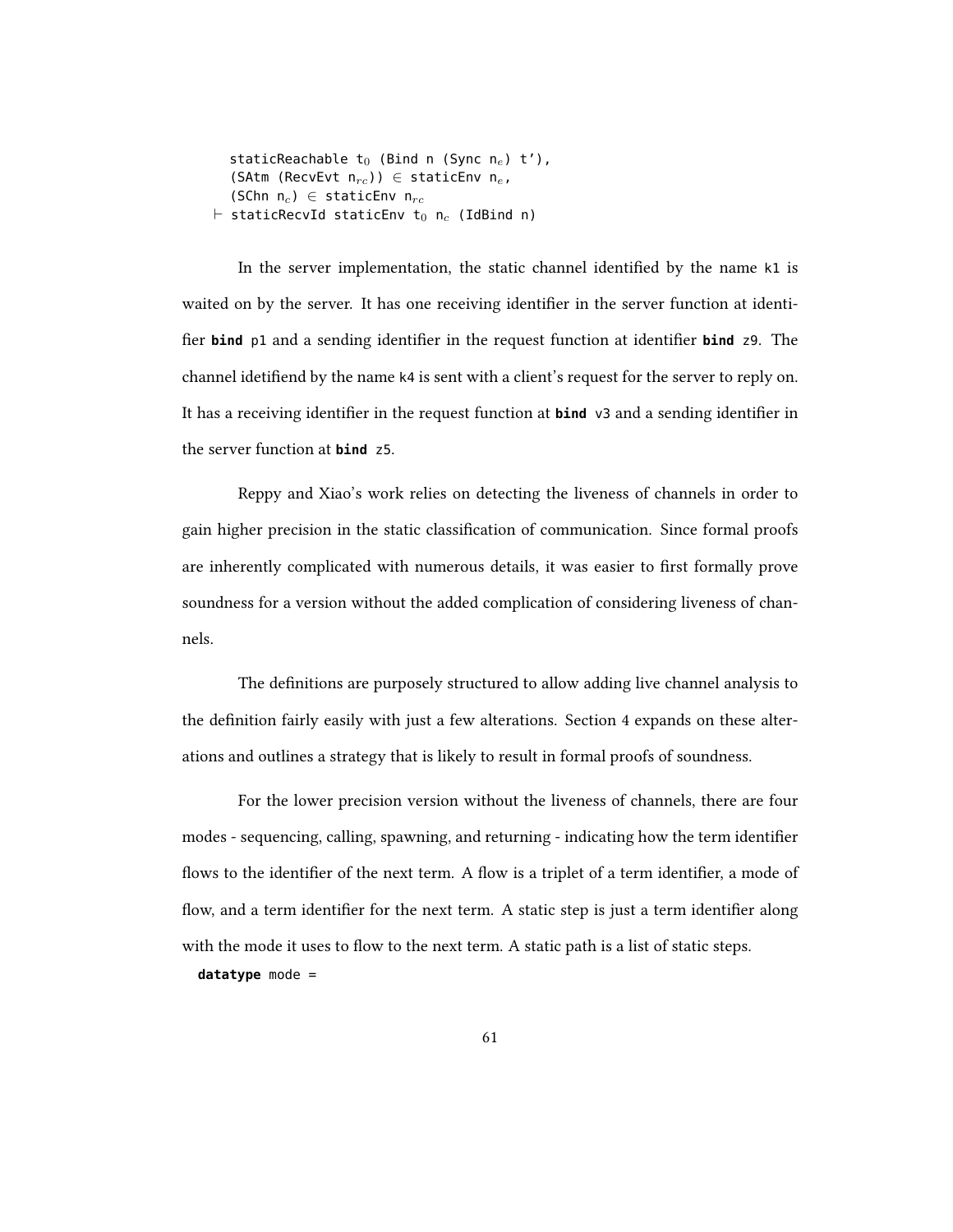```
MSeq
| MSpwn
| MCll
| MRtn
type flow = tm_id * mode * tm_idtype graph = flow set
type static_step = tm_id * modetype static_path = static_step list
```
The evaluation of a term results in the flow to new terms, via sequencing, calling, returning, or spawning. The static flows acceptance describes a set of all the flows that could be traversed during a program's evaluation. It depends on the static environment. For a result term, there are no demands on the flow graph. For all bind terms, except those binding to case distinction and function application, the sequential flow from the top term to the sequenced term accept the term, and the accepting flows are also the accepting flows for the sequenced term. For binding to a function, the accepting flows are also accepting flows for the body of the function. For binding to thread spawning, the spawning flow from the top term to the spawned term might be traversed, and the accepting flows are also accepting flows for the spawned term.

In the case of case distinction, the calling flow from the case distinction term to its left case's term accept the case distinction term, and the calling flow from a term to the right case's term accept the case distinction term. The returning flow from the result of the left case's term to the sequenced term accept the result term, and the returning flow from the result of the right case's term to the sequenced term also accept the result term. Additionally, the accepting flows for a term are also accepting flows for its left case's term,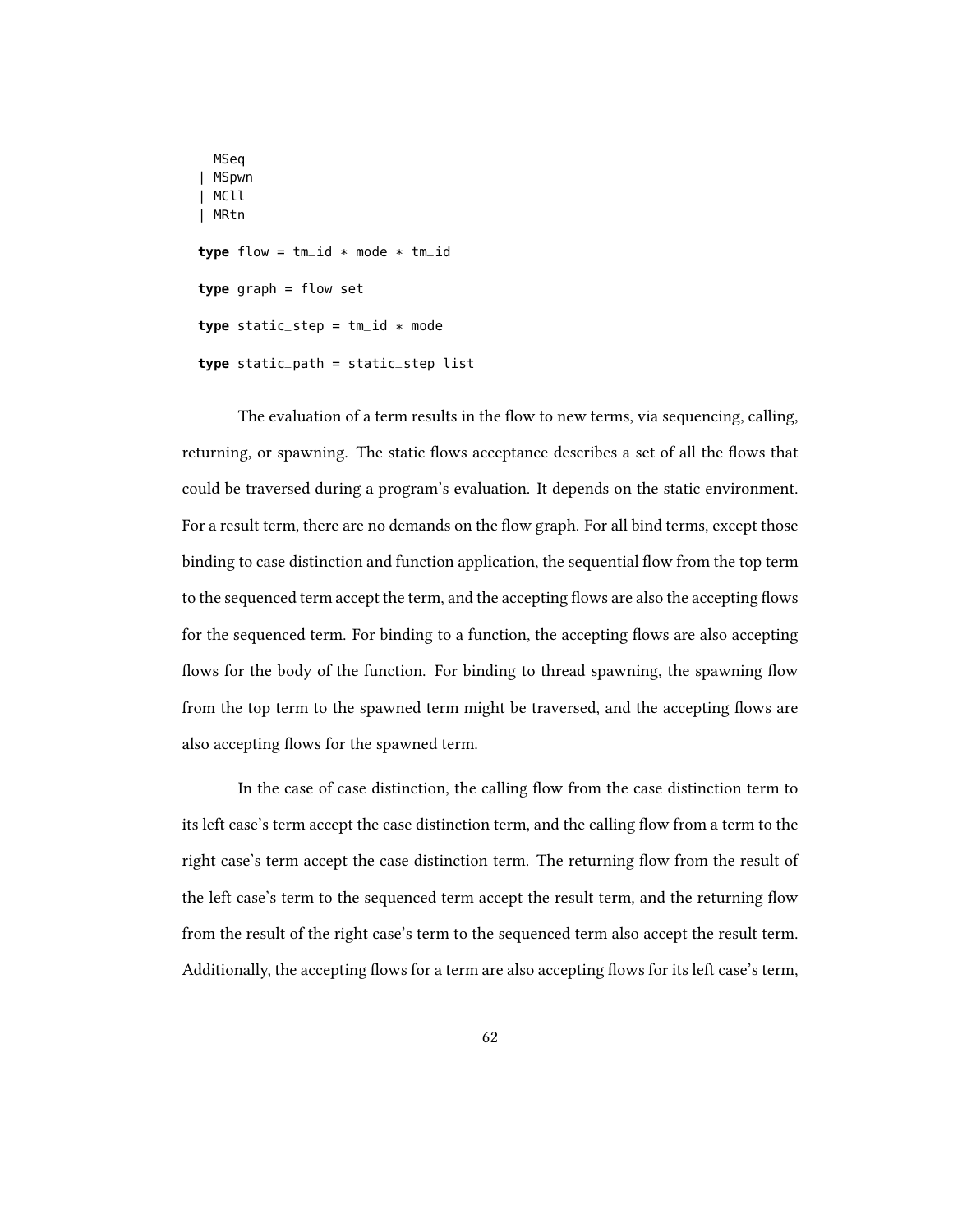right case's term, and the sequenced term.

In the case of application, if the applied name is actually bound to a function, then a calling flow from the application term to the function's body accept the application term, and the returning flow from the result of the function to the sequenced term accept the application term. Additionally, the accepting flows for the application term are also accepting flows for the sequenced term.

```
predicate staticFlowsAccept:
  static_value_map -> graph -> term -> bool
where
  result: staticEnv graph n .
  \vdash staticFlowsAccept staticEnv graph (Rslt n)
* unit: n t' graph staticEnv .
    (IdBind n, MSeq, termId t') \in graph,
    staticFlowsAccept staticEnv graph t'
  \vdash staticFlowsAccept staticEnv graph (Bind n Unt t')
* makeChan: n t' graph staticEnv .
    (IdBind n, MSeq, termId t') \in graph,
    staticFlowsAccept staticEnv graph t'
  \vdash staticFlowsAccept staticEnv graph (Bind n MkChn t')
* sendEvt: n t' graph staticEnv n_c n_m.
    (IdBind n, MSeq, termId t') \in graph,
    staticFlowsAccept staticEnv graph t'
  \vdash staticFlowsAccept
    staticEnv graph
    (Bind n (Atom (SendEvt n_c n_m)) t')
* recvEvt: n t' graph staticEnv n_c.
    (IdBind n, MSeq, termId t') \in graph,
    staticFlowsAccept staticEnv graph t'
  \vdash staticFlowsAccept staticEnv graph (Bind n (Atom (RecvEvt n<sub>c</sub>)) t')
* pair: n t' graph staticEnv n_1 n_2 .
    (IdBind n, MSeq, termId t') \in graph,
    staticFlowsAccept staticEnv graph t'
  \vdash staticFlowsAccept staticEnv graph (Bind n (Atom (Pair n<sub>1</sub> n<sub>2</sub>)) t')
```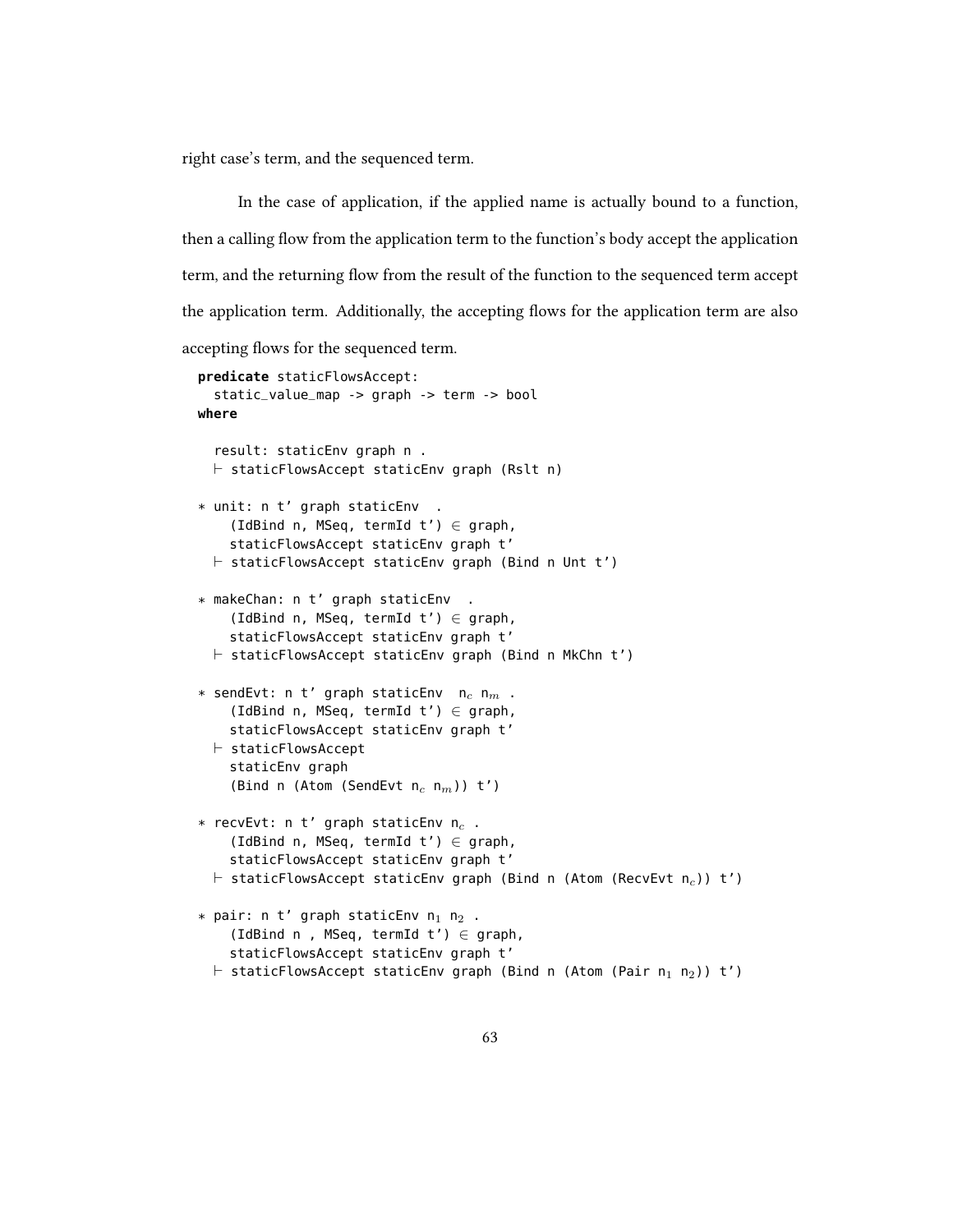```
* left: n t' graph staticEnv n_s.
    (IdBind n, MSeq, termId t') \in graph,
    staticFlowsAccept staticEnv graph t'
  \vdash staticFlowsAccept staticEnv graph (Bind n (Atom (Lft n<sub>s</sub>)) t')
* right: n t' graph staticEnv n<sub>s</sub>.
    (IdBind n, MSeq, termId t') \in graph,
    staticFlowsAccept staticEnv graph t'
  \vdash staticFlowsAccept staticEnv graph (Bind n (Atom (Rht n<sub>s</sub>)) t')
* function: n t' graph staticEnv t<sub>b</sub> n<sub>f</sub> n<sub>t</sub>.
    (IdBind n, MSeq, termId t') \in graph,
    staticFlowsAccept staticEnv graph t',
    staticFlowsAccept staticEnv graph t_b\vdash staticFlowsAccept staticEnv graph (Bind n (Atom (Fun n<sub>f</sub> n<sub>t</sub> t<sub>b</sub>)) t')
* spawn: n t' t_c graph staticEnv.
    {
       (IdBind n, MSeq, termId t'),
       (IdBind n, MSpwn, termId t_c)
    \} \subset graph,
    staticFlowsAccept staticEnv graph t_c,
    staticFlowsAccept staticEnv graph t'
  \vdash staticFlowsAccept staticEnv graph (Bind n (Spwn t<sub>c</sub>) t')
* sync: n t' graph staticEnv n_{se} .
    (IdBind n, MSeq, termId t') \in graph,
    staticFlowsAccept staticEnv graph t'
  \vdash staticFlowsAccept staticEnv graph (Bind n (Sync nse) t')
* first: n t' graph staticEnv n_t.
    (IdBind n, MSeq, termId t') \in graph,
    staticFlowsAccept staticEnv graph t',
  \vdash staticFlowsAccept staticEnv graph (Bind n (Fst n<sub>t</sub>) t')
* second: n t' graph staticEnv n_t.
    (IdBind n, MSeq, termId t') \in graph,
    staticFlowsAccept staticEnv graph t',
  \vdash staticFlowsAccept staticEnv graph (Bind n (Snd n<sub>t</sub>) t')
* distinction: n t<sub>l</sub> t<sub>r</sub> t' graph staticEnv n<sub>s</sub>.
    {
       (IdBind n, MCll, termId t_l),
       (IdBind n, MCll, termId t_r),
```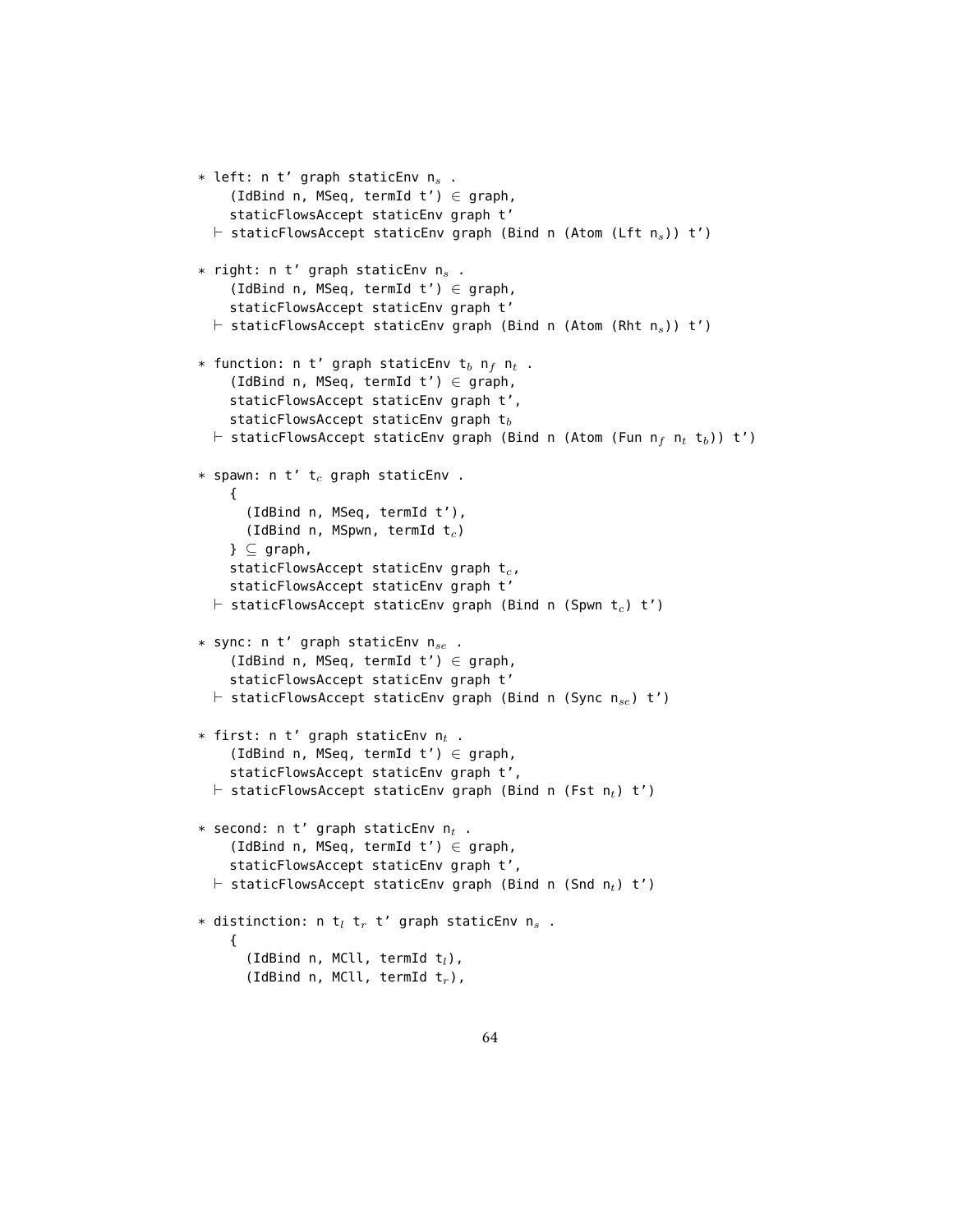```
(IdRslt (resultName t_l), MRtn, termId t'),
        (IdRslt (resultName t_r), MRtn, termId t')
     \} \subseteq graph,
     staticFlowsAccept staticEnv graph t_l,
     staticFlowsAccept staticEnv graph t_r,
     staticFlowsAccept staticEnv graph t'
  \vdash staticFlowsAccept staticEnv graph (Bind n (Case n<sub>s</sub> n<sub>l</sub> t<sub>l</sub> n<sub>r</sub> t<sub>r</sub>) t')
* application: n t' graph staticEnv n_f n_a .
     \forall n<sub>f</sub>' n<sub>t</sub> t<sub>b</sub>.
       (SAtm (Fun n_f' n_t t<sub>b</sub>)) \in staticEnv n_f\rightarrow{
           (IdBind n, MCll, termId t_b),
           (IdRslt (resultName t_b), MRtn, termId t')
        } \subseteq graph,
     staticFlowsAccept staticEnv graph t'
  \vdash staticFlowsAccept staticEnv graph (Bind n (App n<sub>f</sub> n<sub>a</sub>) t')
```
The smallest graph of flows that accepts a progam is finite. Additionally, the static acceptance relation is syntax-directed, which offers guidance towards computing the graph from a program. Thus, to statically determine communication classications, it should be possible to compute the two shortest paths that send or receive on the same channel. The server implementation represented as a control flow graph illustrates how static flows acceptance can interpret a graph from a program.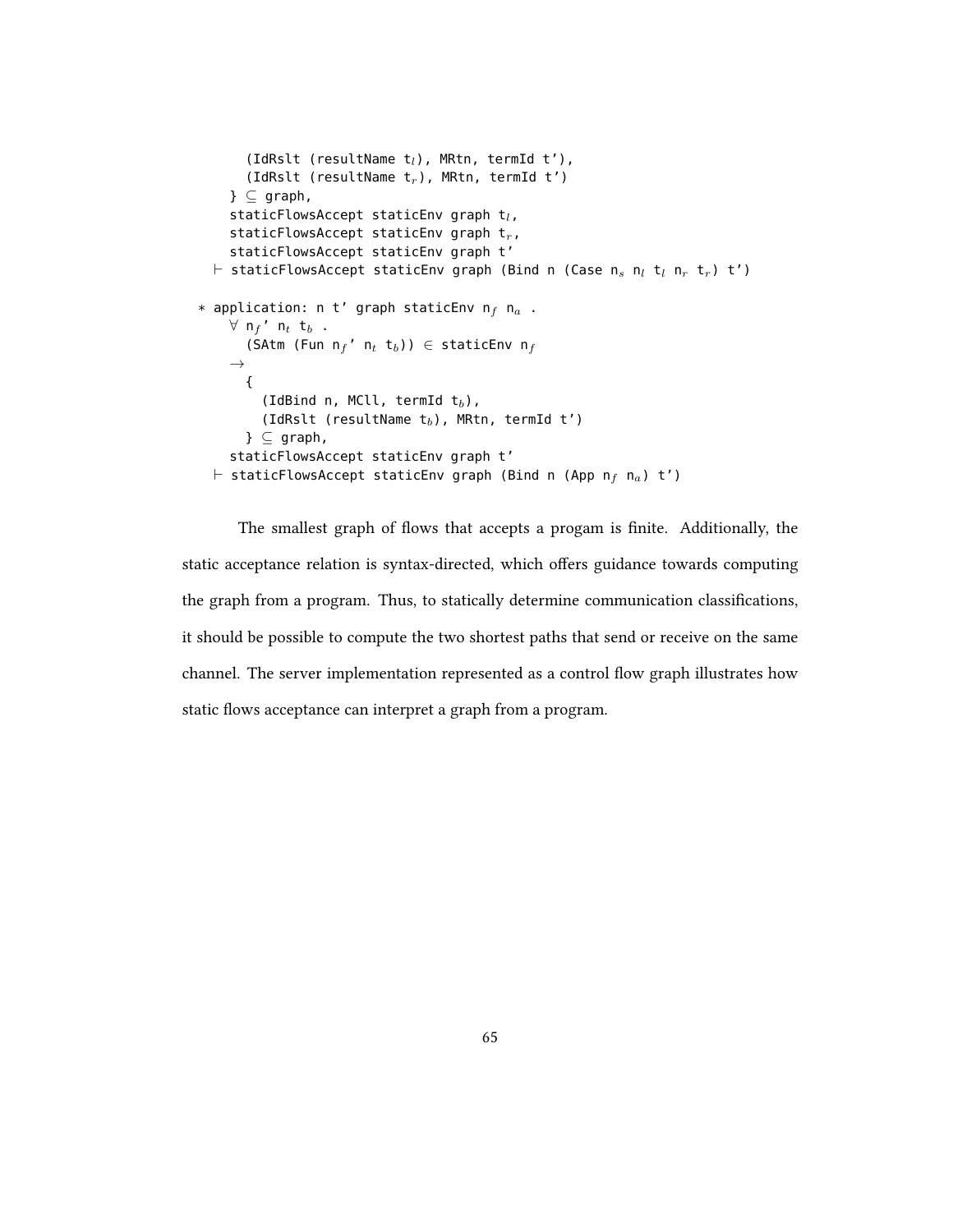

The static path traceability means that a static path with a given starting term identifier, and ending condition, can be traced by traversing the flows in a graph. The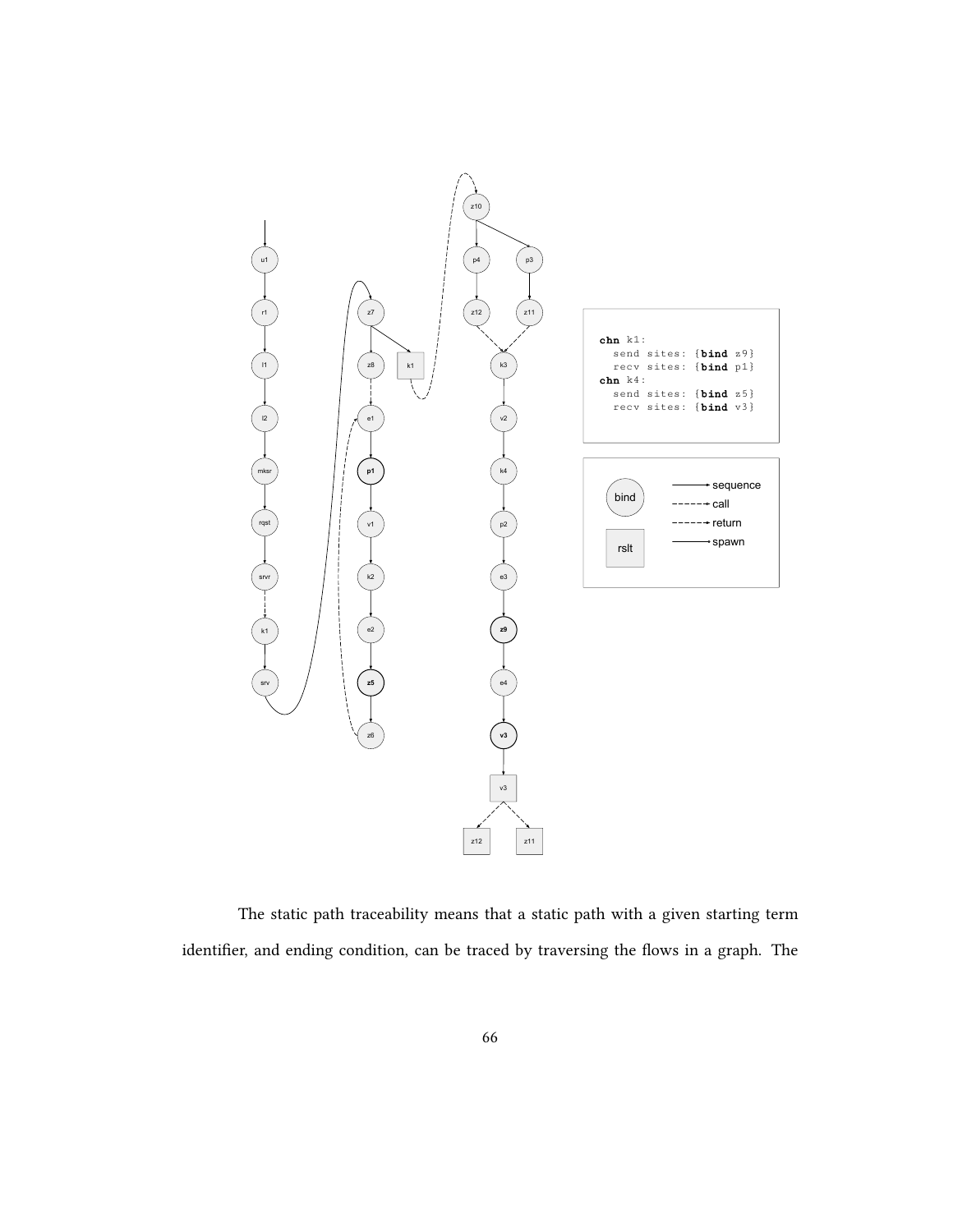empty path statically exists if the starting term identifier meets the ending condition. Otherwise, a path statically exists if the last static step corresponds to a flow that meets the ending condition, and the longest strict prefix of the path statically exists.

```
predicate staticTraceable:
  flow set -> tm_id -> (tm_id -> bool) -> static_path -> bool
where
  empty: start graph isEnd .
    isEnd start
  \vdash staticTraceable graph start isEnd []
* snoc: graph star middle path isEnd end mode .
    staticTraceable graph start (\lambda \, l \, . \, l = middle) path,
    isEnd end,
    (middle, mode, end) \in graph
  \vdash staticTraceable graph start isEnd (path @ [(middle, mode)])
```
In the graph of the server implementation, there are two paths each corresponding to its own thread that lead to sending on static channel **chn** k1 and a potentially infinite number of paths that lead to receiving on channel **chn** k1, but all on the same thread. There are an infinite number of paths that lead to sending on static channel **chn** k4, and two paths that lead to receiving on static channel **chn** k4. This is analysis is better than nothing, but it's still somewhat imprecise. The static **chn** k4 corresponds to multiple distinct dynamic channels, each with just one sender and one receiver. The higher precision analysis discussed in section 4 addresses this issue.

The static inclusion means that two static paths might be traced in the same run of a program. Ordered paths might be inclusive, and also a path that diverges from another at a spawn point might be inclusive. This concept is useful for achieving greater precision, since if two paths cannot occur in the same run of a program, only one needs to be counted towards the communication classification. The predicates are intended to be applied to paths starting from the beginning of a program.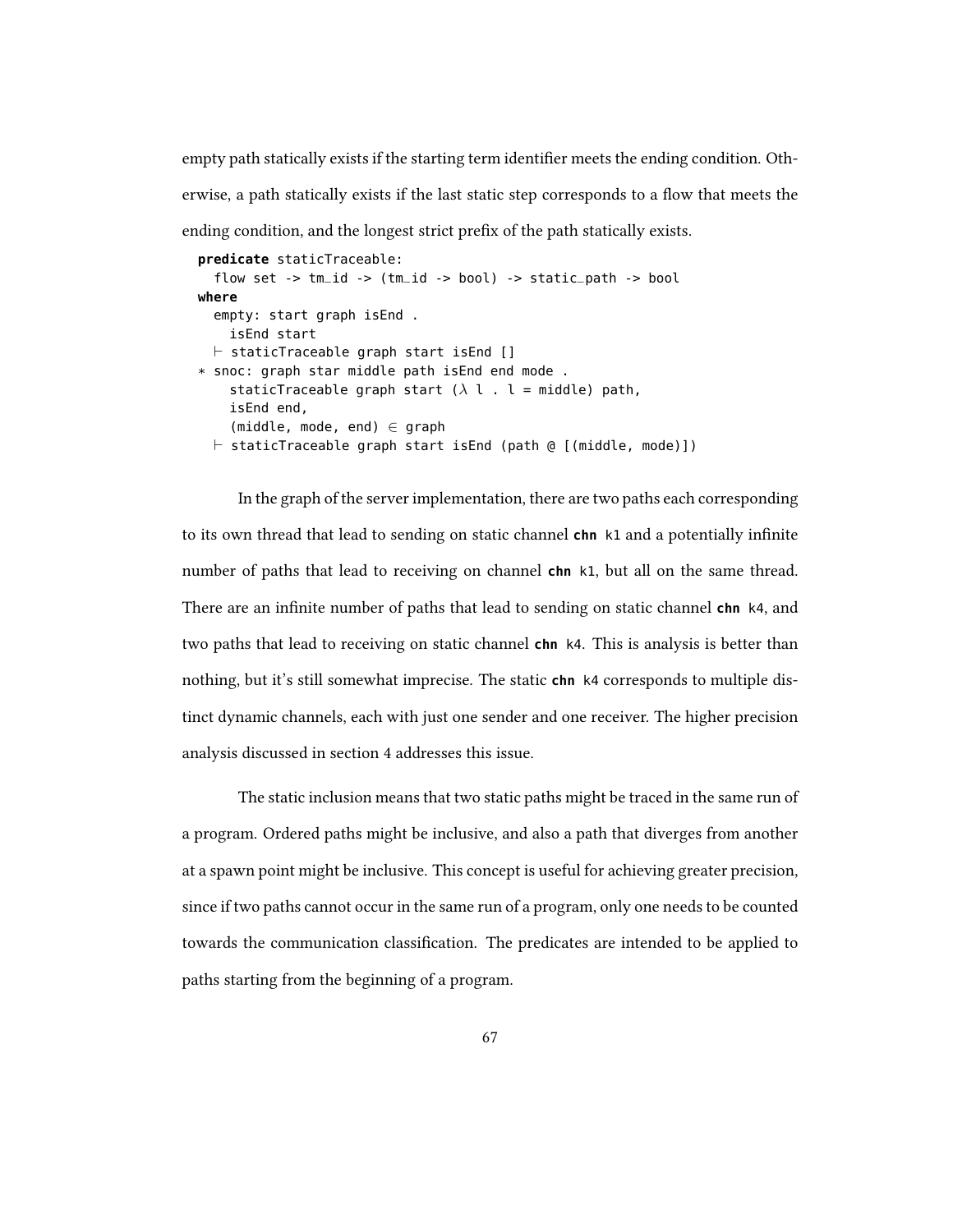```
predicate staticInclusive: static_path -> static_path -> bool where
  first: path1 path2 .
    prefix path1 path2
  \vdash staticInclusive path1 path2
* second path2 path1 .
    prefix path2 path1
  \vdash staticInclusive path1 path2
* spawnFirst: path n path1 path2 .
  \vdash staticInclusive
    (path @ [(IdBind n, MSpwn)] @ path1)
    (path @ [(IdBind n, MSeq)] @ path2)
* spawnSecond: path n path1 path2 .
  \vdash staticInclusive
    (path @ [(IdBind n, MSeq)] @ path1])
    (path @ [(IdBind n, MSpwn)] @ path2)
```
The uncompetitiveness means that two paths can't compete during a run of a program. Either they are ordered or they cannot occur in the same run of a program. The singularity means that two paths are the same or only of them can occur in a given run of

a program.

```
predicate uncompetitive: static_path -> static_path -> bool where
  ordered: path1 path2 .
    ordered path1 path2
  \vdash uncompetitive path1 path2
* notInclus: path1 path2 .
    \neg (staticInclusive path1 path2)
  \vdash uncompetitive path1 path2
predicate singular: static_path -> static_path -> bool where
  refl: path .
  \vdash singular path path
* notInclus: path1 path2 .
    \neg (staticInclusive path1 path2)
  \vdash singular path1 path2
```
The static one-to-many classification means that there is at most one thread that attempts to send on a given static channel at any time during a run of a given program, but there may be many threads that attempt to receive on the channel.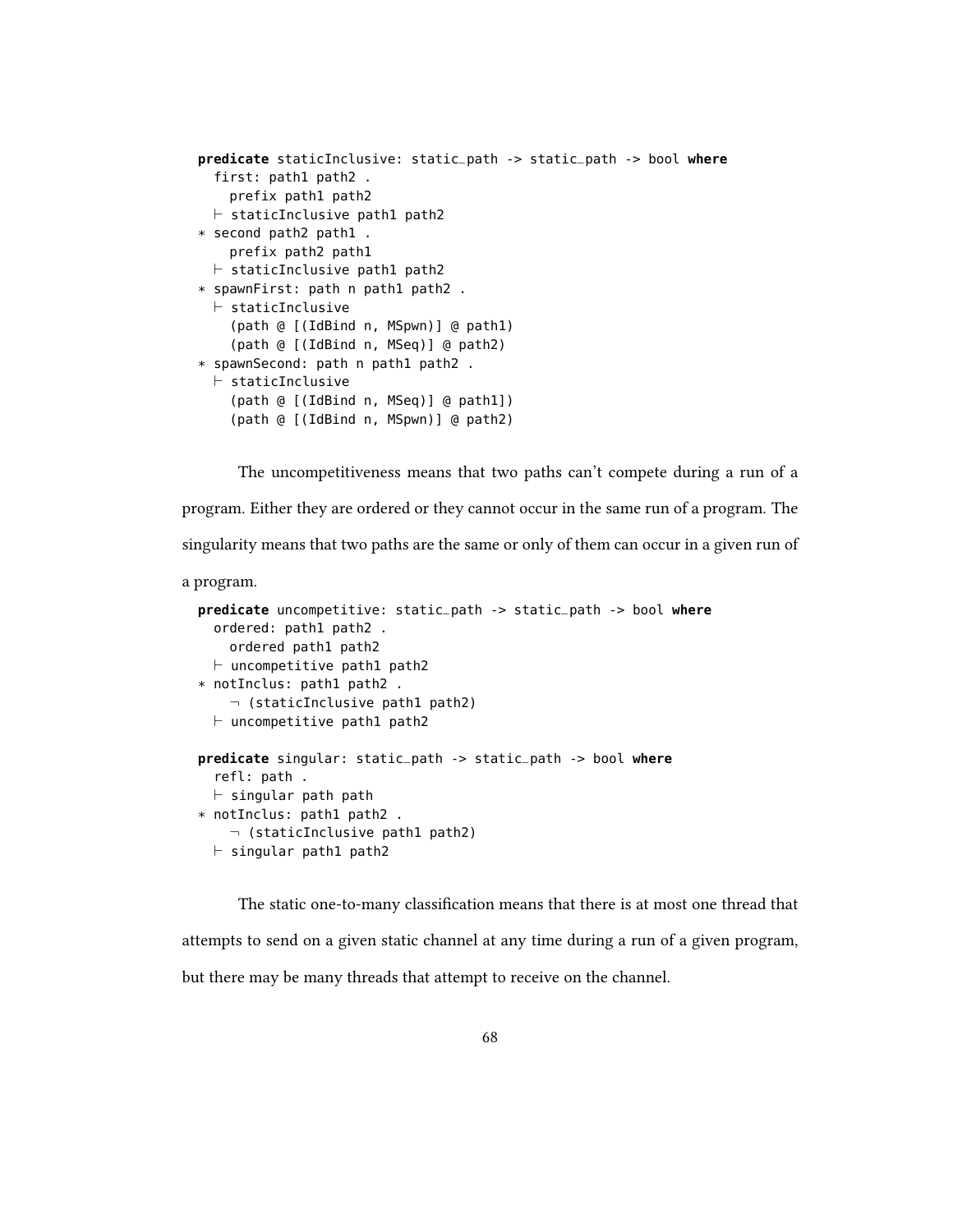```
predicate staticOneToMany: term -> name -> bool where
  intro: staticEnv staticComm t graph n_c.
    staticEval staticEnv staticComm t,
    staticFlowsAccept staticEnv graph t,
    forEveryTwo (staticTraceable graph (termId t)
      (staticSendId staticEnv t n_c)) uncompetitive
  \vdash staticOneToMany t n<sub>c</sub>
```
The static many-to-one predicate means that there may be many threads that at-

tempt to send on a static channel, but there is at most one thread that attempts to receive

on the channel for any time during a run of a given program.

```
predicate staticManyToOne: term -> name -> bool where
  intro: staticEnv statcComm t graph n_c.
    staticEval staticEnv staticComm t,
    staticFlowsAccept staticEnv graph t,
    forEveryTwo (staticTraceable graph (termId t)
      (staticRecvId staticEnv t n_c)) uncompetitive
  \vdash staticManyToOne t n<sub>c</sub>
```
The static one-to-one classification means that there is at most one thread that

attempts to send and at most one thread that attempts to receive on a given static channel

for any time during a run of a given program.

```
predicate staticOneToOne: term -> name -> bool where
  intro: staticEnv staticComm t graph n_c.
    staticEval staticEnv staticComm t,
    staticFlowsAccept staticEnv graph t,
    forEveryTwo (staticTraceable graph (termId t)
      (staticSendId staticEnv t n_c)) uncompetitive,
    forEveryTwo (staticTraceable graph (termId t)
      (staticRecvId staticEnv t n_c)) uncompetitive
  \vdash staticOneToOne t n<sub>c</sub>
```
The static one-shot classification means that there is at most one attempt to syn-

chronize to send on a static channel in any run of a given program.

**predicate** staticOneShot: term -> name -> bool **where** intro: staticEnv staticComm t graph  $n_c$ .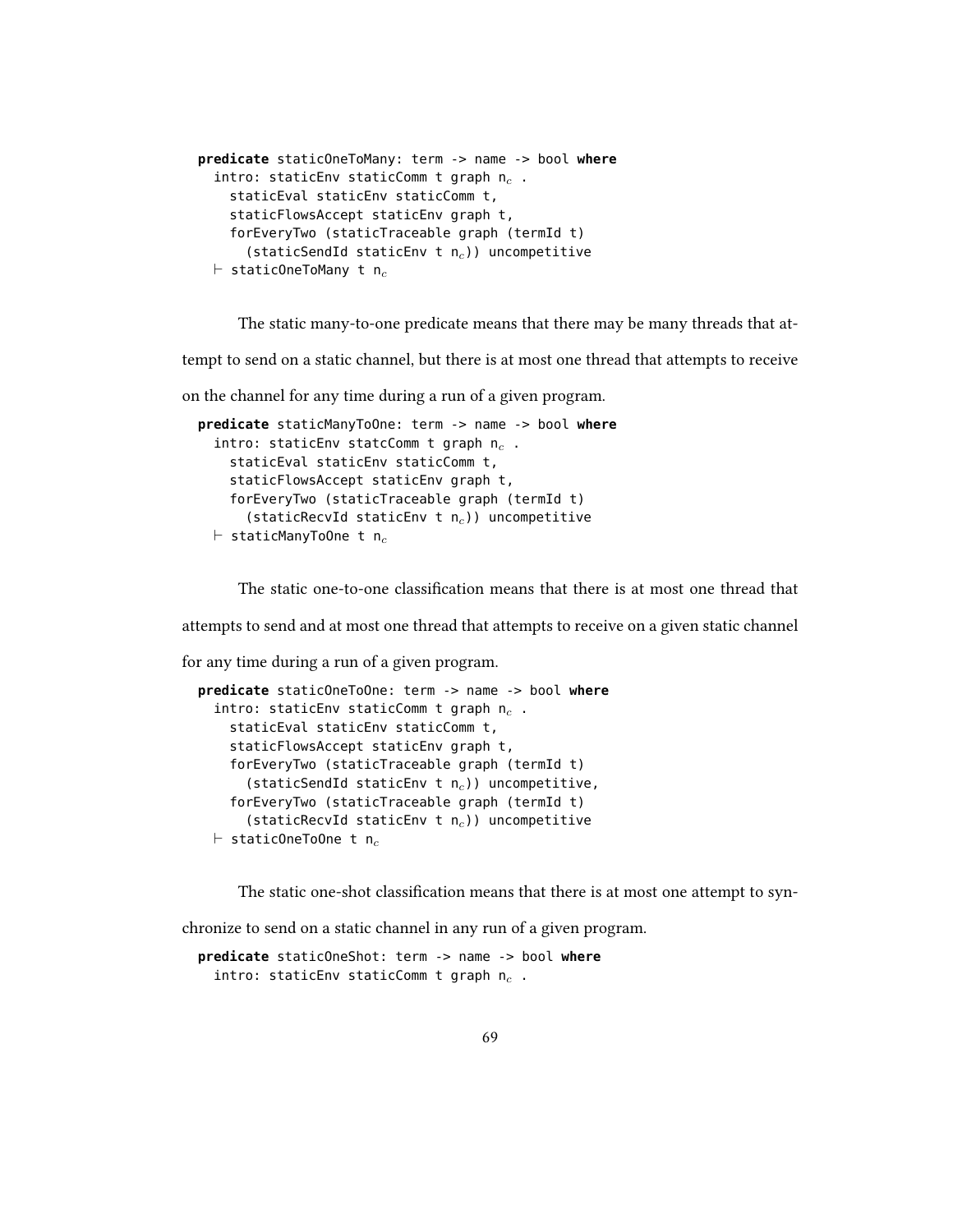```
staticEval staticEnv staticComm t,
  staticFlowsAccept staticEnv graph t,
  forEveryTwo (staticTraceable graph (termId t)
    (staticSendId staticEnv t n_c)) singular
\vdash staticOneShot t n<sub>c</sub>
```
The static one-sync classification means that there is at most one attempt to send

on a static channel and at most one thread that attempts to receive on a static channel in

any run of a given program.

```
predicate staticOneSync: term -> name -> bool where
  intro: staticEnv staticComm t graph n_c.
    staticEval staticEnv staticComm t,
    staticFlowsAccept staticEnv graph t,
    forEveryTwo (staticTraceable graph (termId t)
      (staticSendId staticEnv t n_c)) singular,
    forEveryTwo (staticTraceable graph (termId t)
      (staticRecvId staticEnv t n_c)) uncompetitive
  \vdash staticOneSync t n<sub>c</sub>
```
## 3.6 Formal Reasoning

The semantics and analyses must contain many details. To ensure the correctness of proofs, it is necessary to check that there are no subtle errors in either the denitions or the proofs. Proofs require many subtle manipulations of symbols. The difference between a false statement and a true statement can often be difficult to spot, since the two may be very similar lexically. However, a mechanical proof checker, such as the one in Isabelle/HOL, has no difficulty discerning between valid and invalid derivations. Mechanical checking of proofs can notify users of errors in the proofs or definitions far better and faster than manual checking. This work has greatly benefited from Isabelle's proof checker in order to correctly define the language semantics, control flow analysis, communication analysis, and other helpful definitions. For instance, some bugs in the definintions were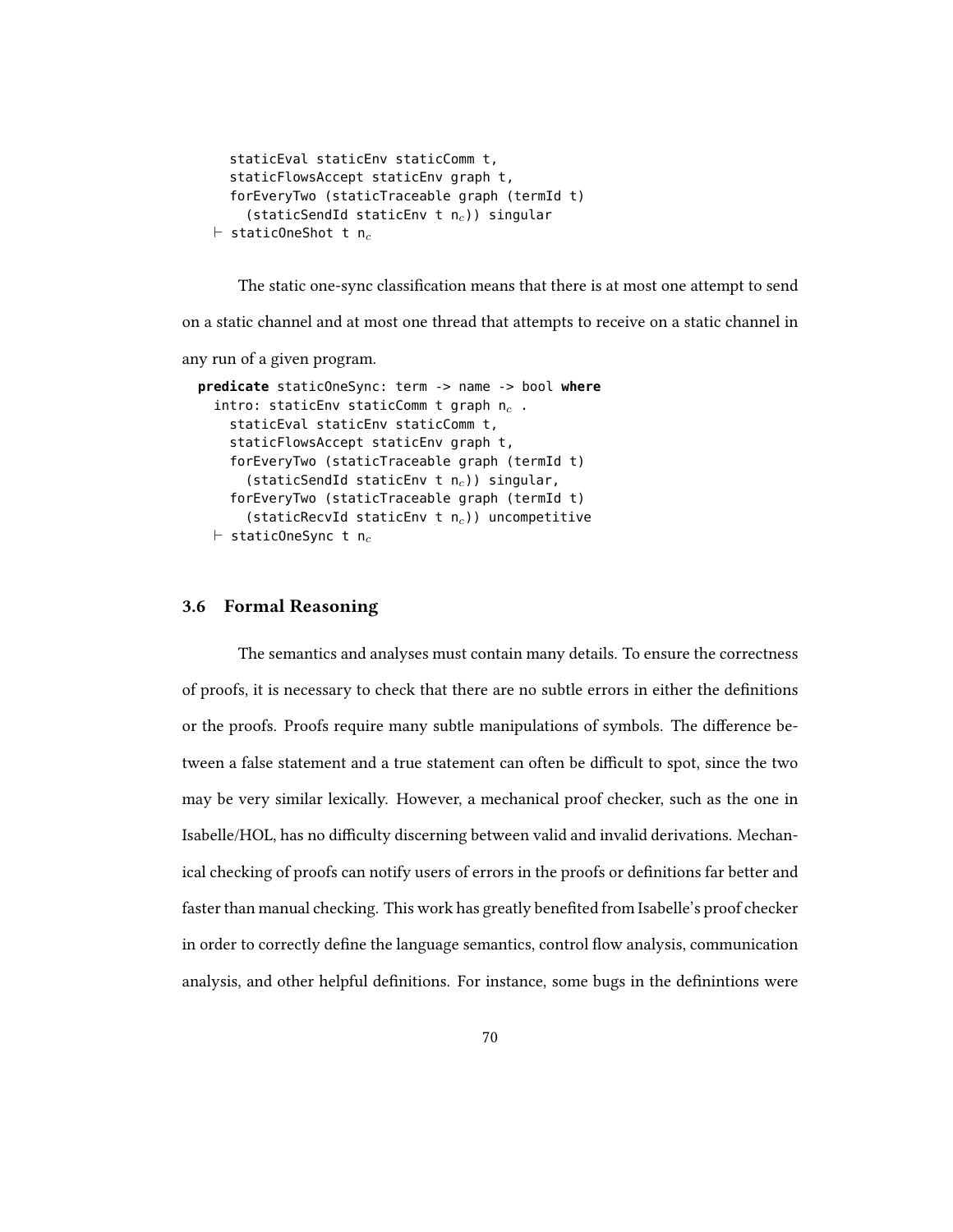found while trying to prove soundness. The proof checker would not accept the proof unless I provided facts that should be false, indicating that the definitions did not state my intentions. After correcting the errors in the definitions, the proof was completed such that the proof checker was satisfied.

The reasoning involved in proving the soundness of each communication classification is based around breaking the goal into simpler subgoals, and generalizing assumptions to create useful induction hypotheses. It is often useful to create helper definitions that can be deduced from premises of the theorem being proved and enable general reasoning across arbitrary programs. A frequent pattern is to define predicates in terms of semantic structures, like the environment, stack, and pool, and deduce the instantiation of these predicates on the initial program state.

Some aspects of the generalized predicate definitions exist simply to prove that they imply instantiations of the term based predicates on the initial program. The generalized definitions are necessary in order to allow direct access to properties that would otherwise be deeply nested in an inductive structure and inaccessible by a predictable number of logical steps for an arbitrary program.

One of the most difficult aspects of formal reasoning is in developing adequate definitions. It is often possible to define a single semantics in multiple ways. For instance, the sortedness of a list could be defined in terms of the sortedness of its tail or in terms of the sortedness of its longest strict prefix. To prove theorems relating sortedness to other relations, it may be important that the other relations are inductively defined on the same subpart of the list. Some relations may only be definable on the tail, while others can be defined only on the strict prefix. in such cases, it is necessary to define sortedness in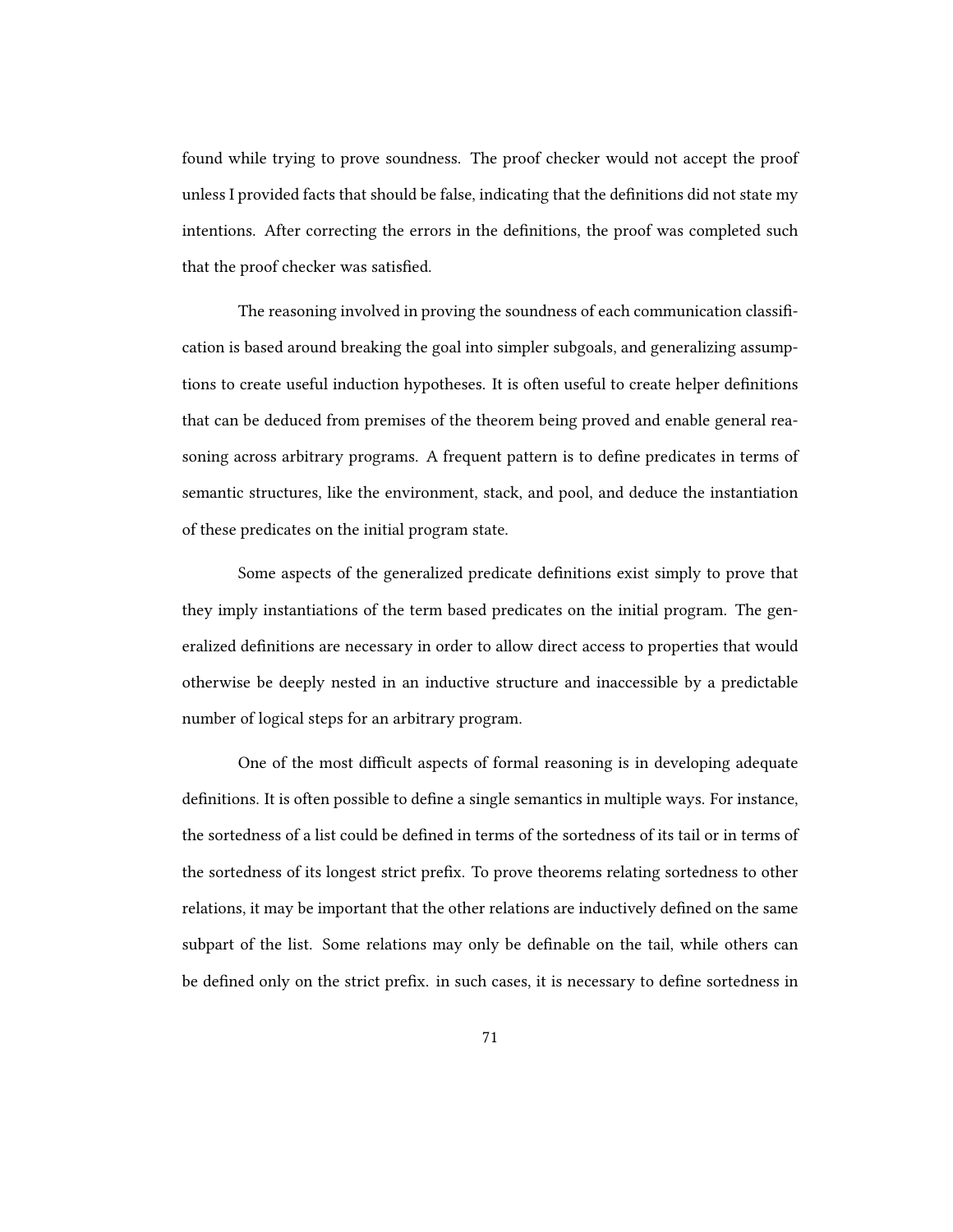two ways, and prove their equivalence, in order to prove theorems relating to less flexible

relations.

```
predicate sortedLeft: nat list -> bool where
  empty:
  \vdash sortedLeft []
* uni: x .
  \vdash sortedLeft [x]
* cons: x y zs .
    n \leq y,
    sortedLeft (y # zs)
  \vdash sortedLeft (x # y # zs)
predicate sortedRight: nat list -> bool where
  empty:
  \vdash sortedRight []
* uni: z .
  \vdash sortedRight [z]
* snoc: xs y z .
    sortedRight (xs @ [y]),
    y \leq z\vdash sortedRight (xs @ [y] @ [z])
lemma sortedEquiv: xs .
\vdash sortedLeft xs \equiv sortedRight xs
```
## 3.7 Soundness

The theorem for soundness of static one-to-many classification states that if a static channel is statically classified as one-to-many for a given program, then any corresponding dynamic channel is classified as one-to-many for the same program. The soundness of classification of many-to-one, one-to-one, one-shot, and one-sync all follow the same pattern.

```
theorem staticOneToManySound: t_0 n_c path<sub>c</sub>.
   staticOneToMany t_0 n<sub>c</sub>
\vdash oneToMany t<sub>0</sub> (Chan path<sub>c</sub> n<sub>c</sub>)
theorem staticManyToOneSound: t_0 n<sub>c</sub> path<sub>c</sub>.
```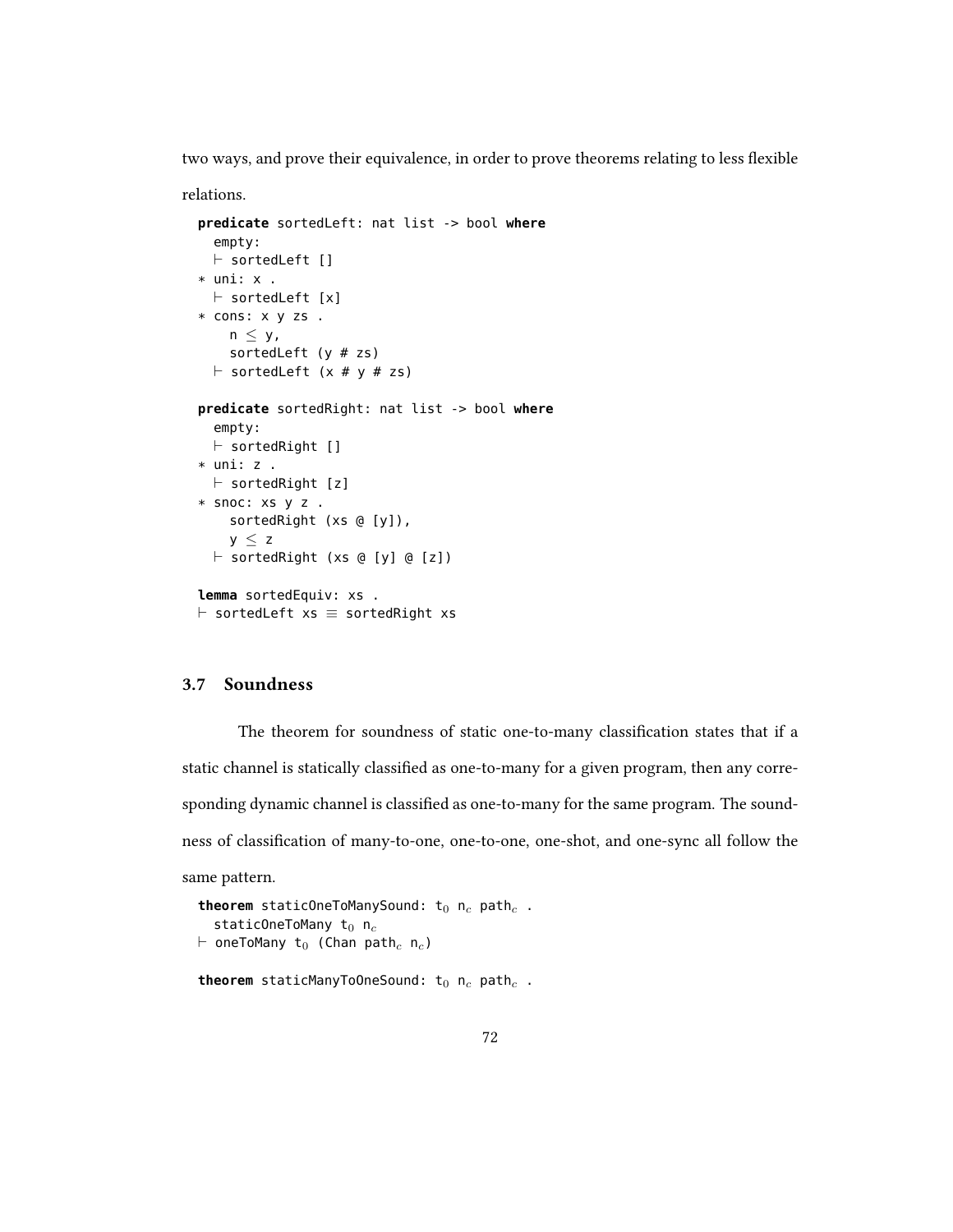```
staticManyToOne t_0 n<sub>c</sub>
\vdash manyToOne t<sub>0</sub> (Chan path<sub>c</sub> n<sub>c</sub>)
theorem staticOneToOneSound: t_0 n_c path<sub>c</sub>.
   staticOneToOne staticEnv t_0 n<sub>c</sub>
\vdash oneToOne t<sub>0</sub> (Chan path<sub>c</sub> n<sub>c</sub>)
theorem staticOneShotSound: t_0 n_c path<sub>c</sub>.
   staticOneShot t_0 n<sub>c</sub>
\vdash oneShot t<sub>0</sub> (Chan path<sub>c</sub> n<sub>c</sub>)
theorem staticOneShotSound: t_0 n_c path<sub>c</sub>.
   staticOneSync t_0 n<sub>c</sub>
\vdash oneSync t<sub>0</sub> (Chan path<sub>c</sub> n<sub>c</sub>)
```
The formal proofs of soundness of each static classification follow a similar structure. Let's examine in some detail the formal proof of soudness of static one-to-many classification, by unwinding the theorem into the lemmas that it follows from. The following diagram illustrates the key dependencies of the theorems and lemmas in used in the derivations.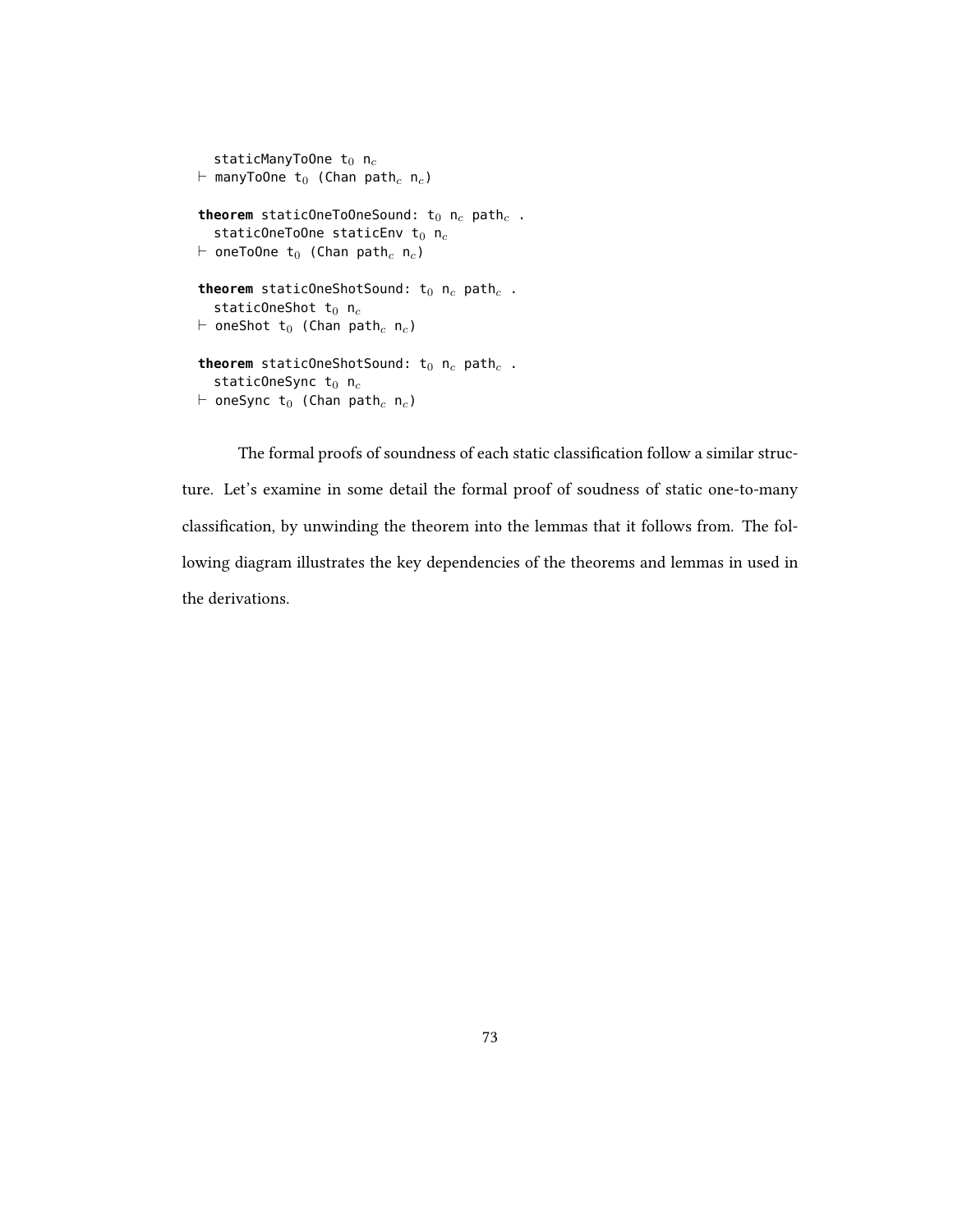

The soundness of static one-to-many classification is proved by a few simpler lemmas and the definitions of static and dynamic one-to-many classification. There is an isomorphic correspondence between the paths of dynamic evaluation and the paths of static evaluation, by definition. The static paths are derived from the static flow graph. Although it is possible to directly derive the dynamic paths from the static flow graph, deriving an isomorphoic path structure keeps the paths' relation to the flow graph clear. Additionally, for the higher precision analysis, static paths are not isomorphic to dynamic paths.

The three main lemmas state the soundness of static path existence, the soundness of static inclusiveness, and the soundness of static sending identifier classification. These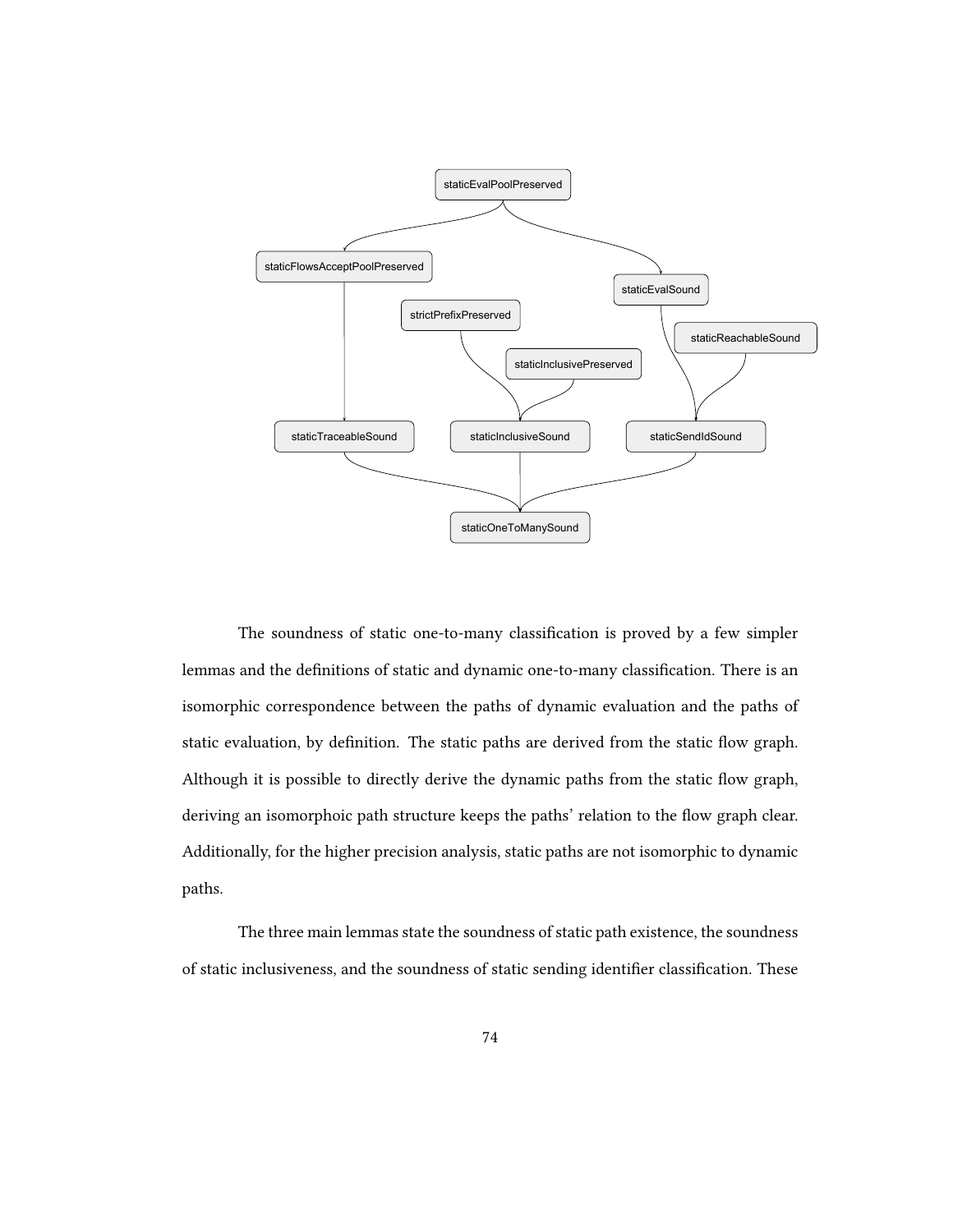lemmas depend on a correspondence between static paths and dynamic paths. The lemma for soundness of static inclusiveness states that any two dynamic paths traced by running a program correspond to statically inclusive static paths. It follows from a straightforward case analysis of static inclusivity. The lemma for soundness of static path existence states that for any dynamic path traced by running a program, there is a corresponding static path that is statically traceable. The lemma for soundness of static sending identifier classification states that if running a program reaches a synchronization on a sending event, then that identifier for that synchronization is statically classified as sending.

```
predicate pathsCorrespond: dynamic_path -> static_path -> bool where
  empty:
  \vdash pathsCorrespond [] []
* seq: path staticPath n .
    pathsCorrespond path staticPath
  \vdash pathsCorrespond
    (path @ [DSeq n])
    (staticPath @ [(IdBind n, MSeq)])
* spawn: path staticPath n .
    pathsCorrespond path staticPath
  \vdash pathsCorrespond
    (path @ [DSpwn n])
    (staticPath @ [(IdBind n, MSpwn)])
* call: path staticPath n .
    pathsCorrespond path staticPath
  \vdash pathsCorrespond
    (path @ [DCll n])
    (staticPath @ [(IdBind n, MCll)])
* return: path staticPath n .
    pathsCorrespond path staticPath
  \vdash pathsCorrespond
    (path @ [DRtn n])
    (staticPath @ [(IdRslt n, MRtn)])
lemma staticTraceableSound: t_0 pool comm path t
env stack staticEnv staticComm graph isEnd .
  star dynamicEval [[] \rightarrow (Stt t_0 [->][])) {} pool comm,
  pool path = Some (Stt t env stack),
  staticEval staticEnv staticComm t_0,
  staticFlowsAccept staticEnv graph t_0,
```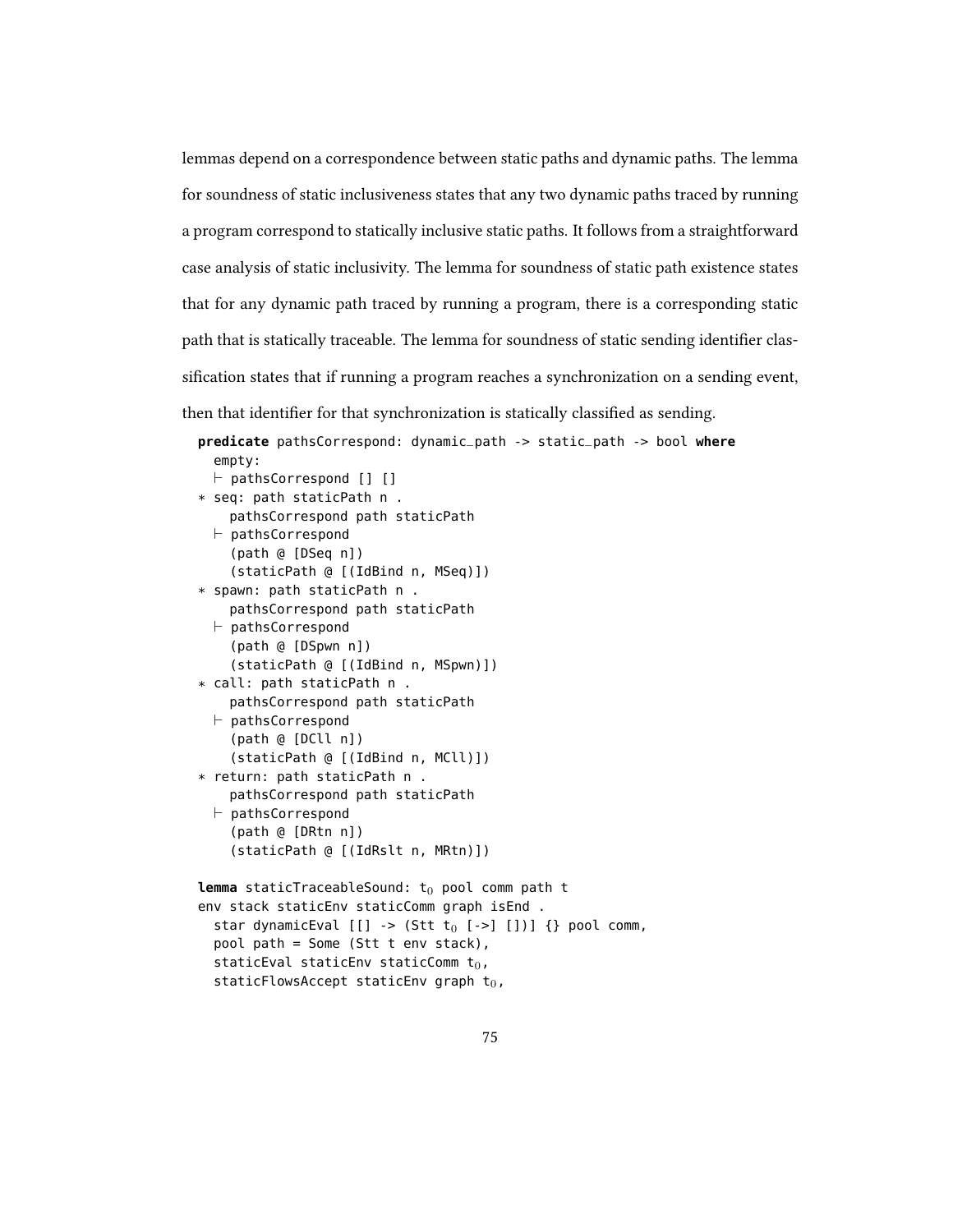```
isEnd (termId t)
\vdash exists staticPath.
  pathsCorrespond path staticPath
\wedge staticTraceable graph (termId t<sub>0</sub>) isEnd staticPath
lemma staticInclusiveSound: t<sub>0</sub> pool comm path1 stt1 path2 stt2
staticPath1 staticPath2 .
  star dynamicEval [[] \rightarrow (Stt t_0 [->][])) {} pool comm
  pool path1 = Some stt1,
  pool path2 = Some stt2,
  pathsCorrespond path1 staticPath1,
  pathsCorrespond path2 staticPath2
\vdash staticInclusive staticPath1 staticPath2
lemma staticSendIdSound: t_0 pool comm path n n_e t' env
stack n_{sc} n_m env' path<sub>c</sub> n_c staticEnv staticComm .
  star dynamicEval [[] \rightarrow (Stt t_0 [->][])) {} pool comm,
  pool path = Some (Stt (Bind n (Sync n_e) t') env stack),
  env n_e = Some (VAtm (SendEvt n_{sc} n_m) env'),
  env' n_{sc} = Some (VChn (Chan path<sub>c</sub> n<sub>c</sub>)),
  staticEval staticEnv staticComm t_0\vdash staticSendId staticEnv t<sub>0</sub> n<sub>c</sub> (IdBind n)
```
The soundness of static path existence is proved by generalizing static flows acceptance and static evaluation over pools, such that information about a step in the program can be deduced by a fixed number of logical steps regardless of the location of the program step or the size of the program. Without such generalization, it would be possible to prove soundness for a fixed program, but not any arbitrary program.

The generalization of static flows acceptance is comprised of static flows acceptance of values, static flows acceptance of environments, static flows acceptance of stacks, and static flows acceptance of pools. In most cases, it simply states that a subterm of some semantic element is also statically accepting. The exception is in the case of static flows acceptance of a non-empty stack, where there is an additional condition that the graph contains a flow from a result identifier to the term identifier of the continuation. This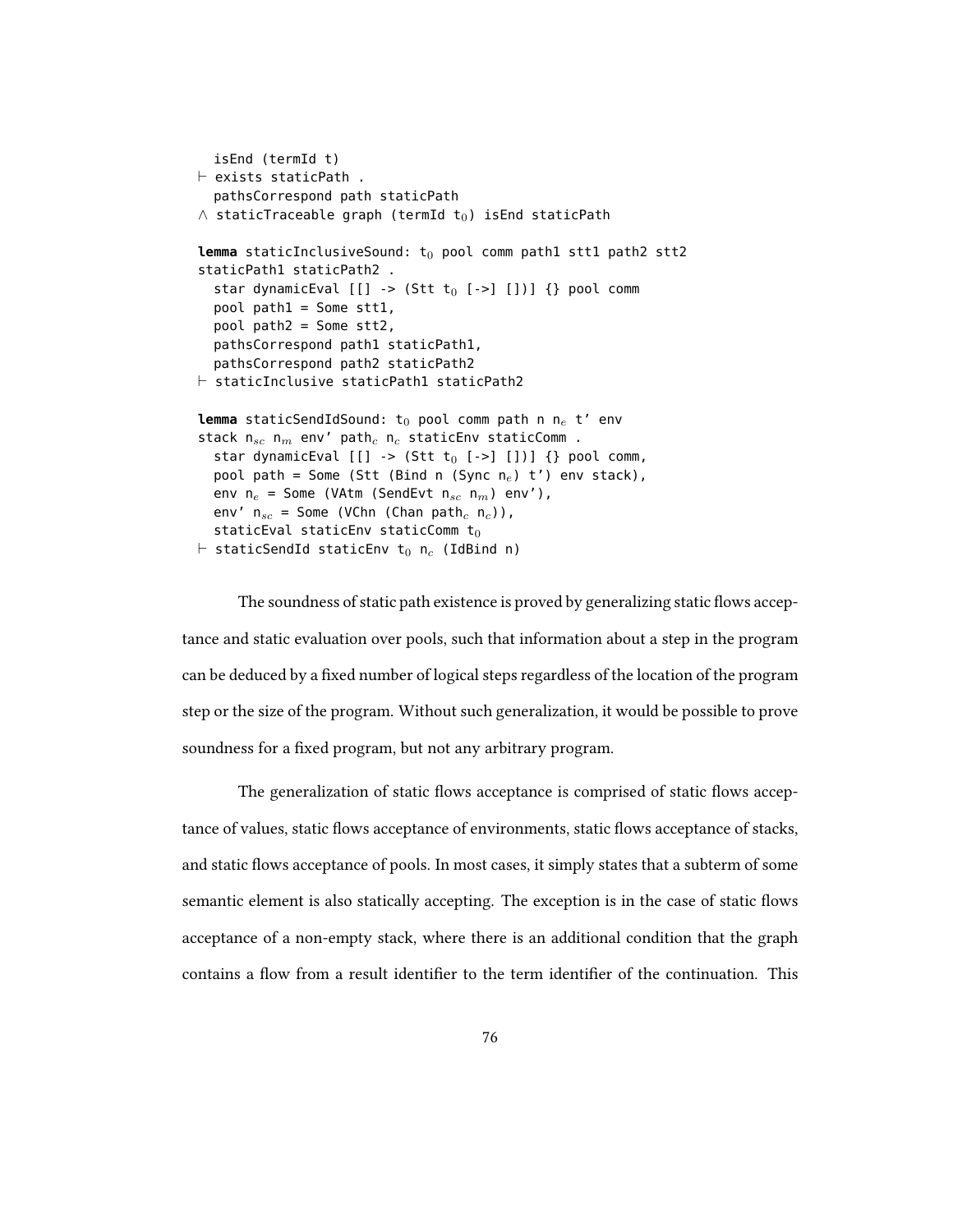information is consistent with static flows acceptance of terms, but provides direct infor-

mation about a flow in the graph, which would otherwise only be deducible by a varying

number of logical steps depending on the program.

```
predicate staticFlowsAcceptValue:
  static_value_map -> graph -> dynamic_value -> bool
where
  unit: staticEnv graph .
  \vdash staticFlowsAcceptValue staticEnv graph VUnt
* chan: staticEnv graph n_c.
  \vdash staticFlowsAcceptValue staticEnv graph (VChn n<sub>c</sub>)
* sendEvt: staticEnv graph env n_c n_m.
    staticFlowsAcceptEnv staticEnv graph env
  \vdash staticFlowsAcceptVal
    staticEnv graph (VAtm (SendEvt n_c n_m) env)
* recvEvt: staticEnv graph env n_c.
    staticFlowsAcceptEnv staticEnv graph env
  \vdash staticFlowsAcceptVal
    staticEnv graph (VAtm (RecvEvt n_c) env)
* left: staticEnv graph env n_p .
    staticFlowsAcceptEnv staticEnv graph env
  \vdash staticFlowsAcceptVal
    staticEnv graph (VAtm (Lft n_p) env)
* right: staticEnv graph env n_p.
    staticFlowsAcceptEnv staticEnv graph env
  \vdash staticFlowsAcceptVal
      staticEnv graph (VAtm (Rht n_p) env)
* function: staticEnv graph t<sub>b</sub> env n<sub>f</sub> n<sub>p</sub> .
    staticFlowsAccept staticEnv graph t_b,
    staticFlowsAcceptEnv staticEnv graph env
  \vdash staticFlowsAcceptVal
      staticEnv graph (VAtm (Fun n_f n_p t<sub>b</sub>) env)
* pair: staticEnv graph env .
    staticFlowsAcceptEnv staticEnv graph env
  \vdash staticFlowsAcceptVal
    staticEnv graph (VAtm (Pair n_1 n_2) env)
```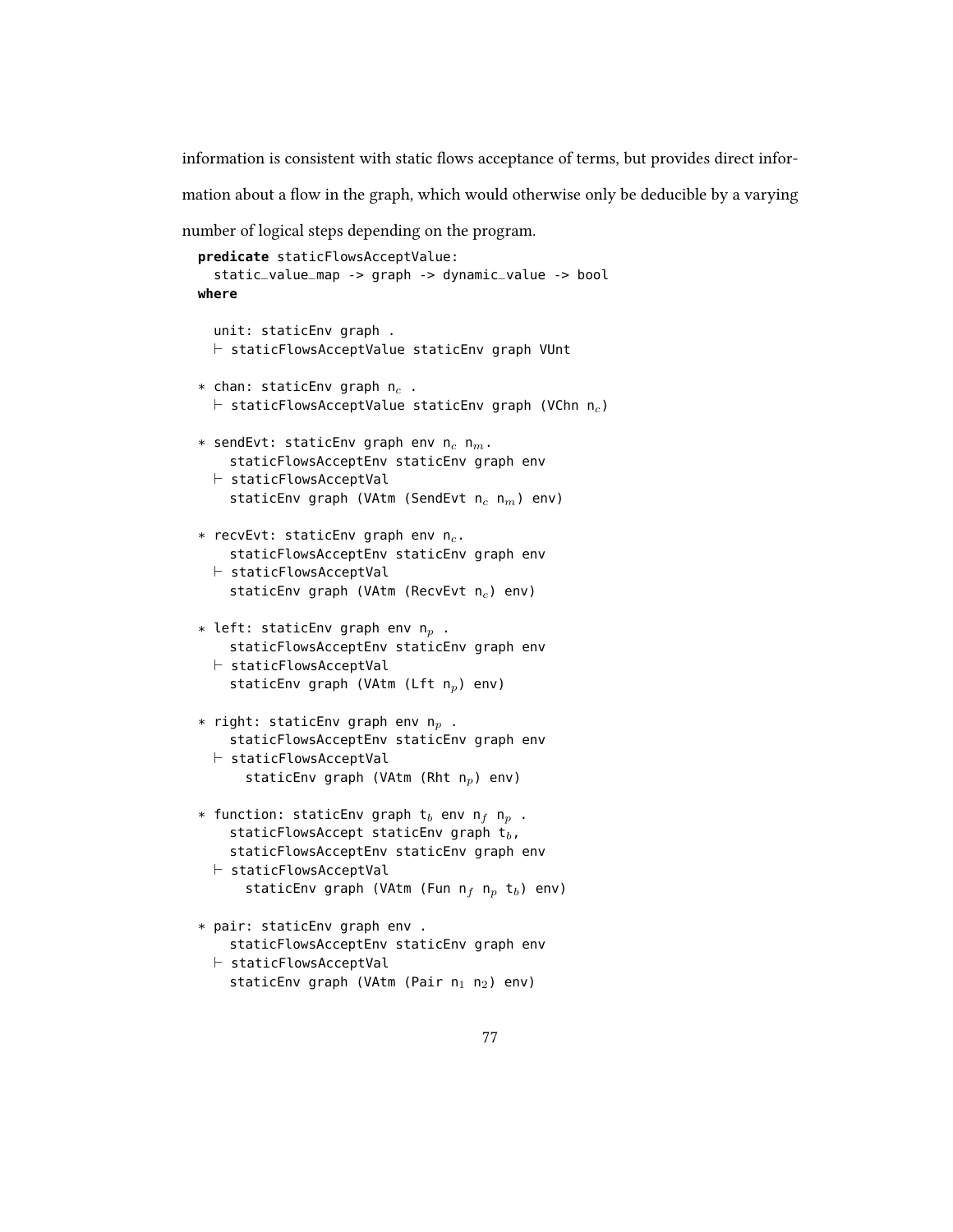```
predicate staticFlowsAcceptEnv:
  static_value_map -> graph -> env -> bool
where
  intro: staticEnv graph env .
    ∀ n v .
      env n = Some v
    \rightarrow staticFlowsAcceptValue staticEnv graph v
  \vdash staticFlowsAcceptEnv staticEnv graph env
predicate staticFlowsAcceptStack:
  static_value_map -> graph -> name -> stack -> bool
where
  empty: staticEnv graph n_r.
  \vdash staticFlowsAcceptStack staticEnv graph n<sub>r</sub> []
* cons: n_r t graph staticEnv graph env stack' n env.
    \{(IdRslt n_r, MRtn, termId t)\}\subseteq graph,
    staticFlowsAccept staticEnv graph t,
    staticFlowsAcceptEnv staticEnv graph env,
    staticFlowsAcceptStack staticEnv graph (resultName t) stack'
  \vdash staticFlowsAcceptStack staticEnv graph n<sub>r</sub> ((Ctn n t env) # stack')
predicate staticFlowsAcceptPool of
  static_value_map -> graph -> pool -> bool
where
  intro: pool staticEnv graph .
    ∀ path t env stack .
      pool path = Some (Stt t env stack)
    \rightarrowstaticFlowsAccept staticEnv graph t
    ∧ staticFlowsAcceptEnv staticEnv graph env
    ∧ staticFlowsAcceptStack staticEnv graph (resultName t) stack
  \vdash staticFlowsAcceptPool staticEnv graph pool
```
The flows described by the various versions of static flows acceptance depend on static environments in order to look up the flow in the case where the term is a function. The static environment is constrained by the static evaluation of the program that is dynamically evaluated. Generalized versions of static evaluation that related the static en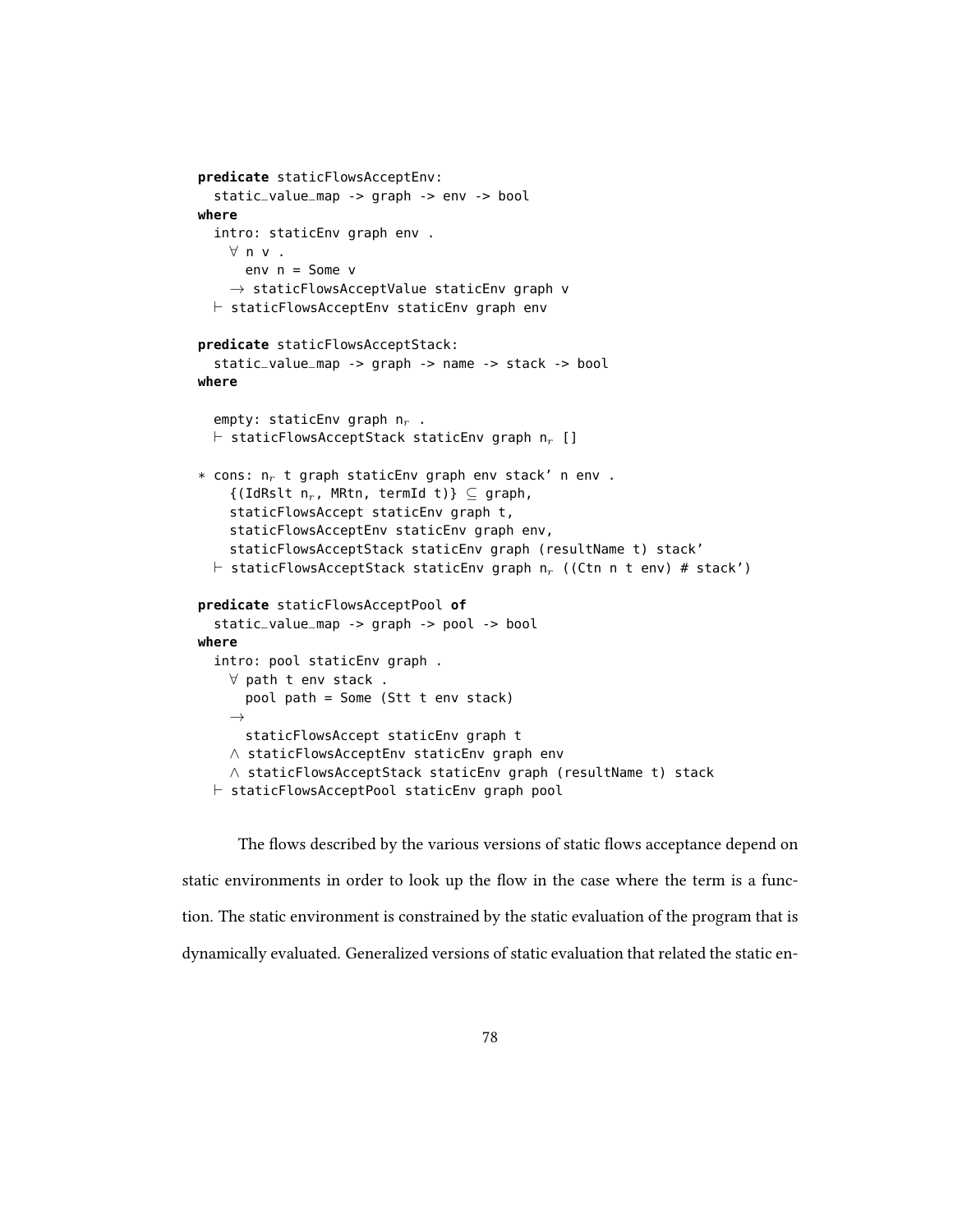vironment to other elements of dynamic evaluation enable further deduction about flows. As with the generalized versions of static flows acceptance, the generalized versions of static evaluation are designed to preserve static environments across dynamic evaluations of pools. They also provide direct access to binding information from names to static values in a fixed number of logical steps. Static evaluation of terms correlates terms to static values, but the generalized static evaluations correlate dynamic evaluation structures of values, environments, and stacks, to static values. The abstraction function relates dynamic values to static values and helps with the larger goal of relating dynamic semantic elements to static values and static environments.

```
fun abstract: dynamic_value -> static_value where
  \vdash abstract VUnt = SUnt
* path n .
  \vdash abstract (VChn (Chan path x)) = SChn x
* atom env .
  \vdash abstract (VAtm atom env) = SAtm atom
predicate staticEvalValue:
  static_value_map -> static_value_map -> dynamic_value -> bool
where
  unit: staticEnv staticComm .
  \vdash staticEvalValue staticEnv staticComm VUnit
* chan: staticEnv staticComm chan .
  \vdash staticEvalValue staticEnv staticComm (VChn chan)
* sendEvt: staticEnv staticComm env n_c n_m.
    staticEvalEnv staticEnv staticComm env
  \vdash staticEvalValue staticEnv staticComm
    (VAtm (SendEvt n_c n_m) env)
* recvEvt: staticEnv staticComm env n_cstaticEvalEnv staticEnv staticComm env
  \vdash staticEvalValue staticEnv staticComm
    (VAtm (RecvEvt n_c) env)
```

```
* left: staticEnv staticComm env n .
```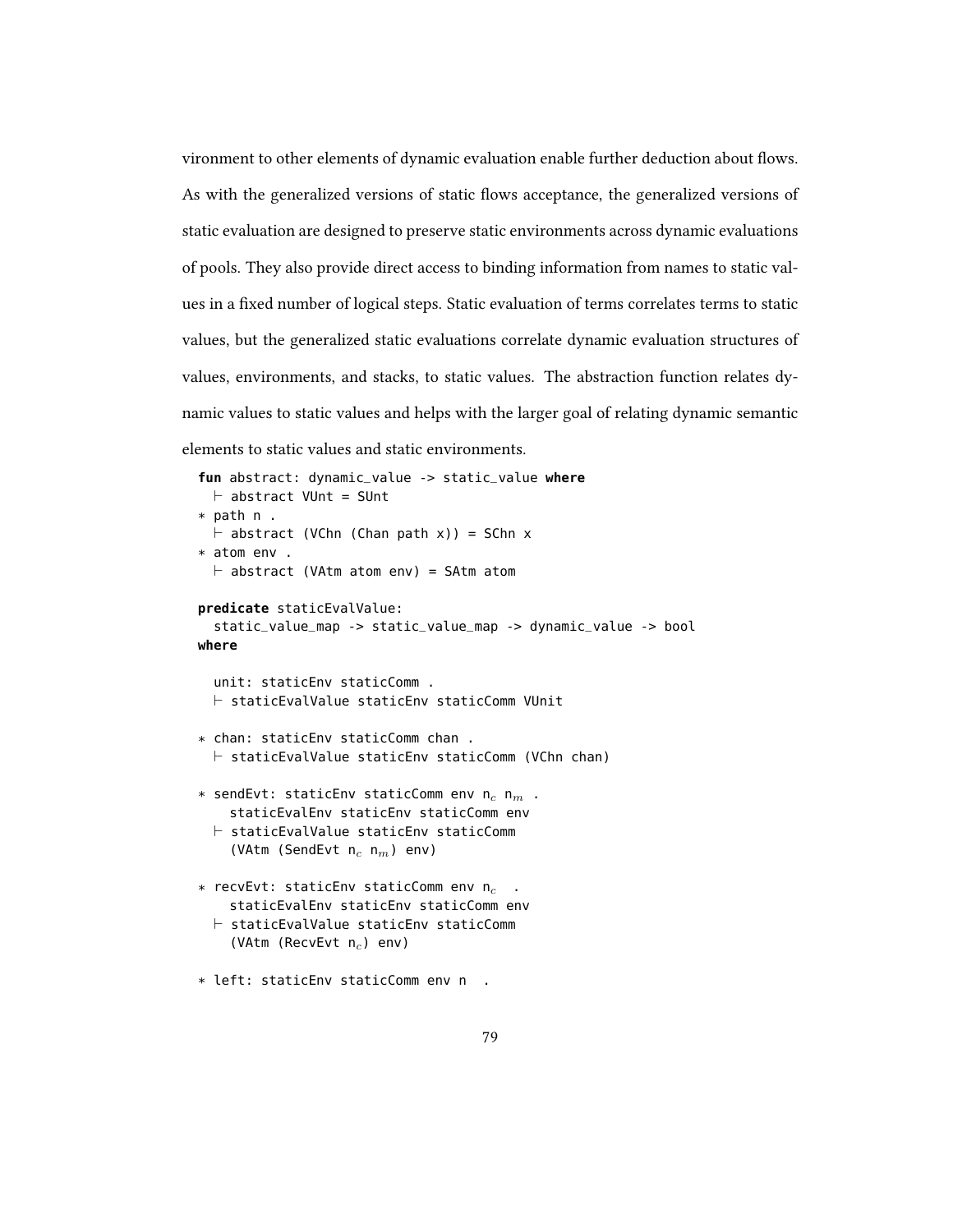```
staticEvalEnv staticEnv staticComm env
  \vdash staticEvalValue staticEnv staticComm
    (VAtm (Lft n) env)
* right: staticEnv staticComm env n .
    staticEvalEnv staticEnv staticComm env
  \vdash staticEvalValue staticEnv staticComm
    (VAtm (Rht n) env)
* function: n_f n_p t_b staticEnv staticComm env .
    {SAtm (Fun n_f n_p t_b)} \subseteq staticEnv f,
    staticEval staticEnv staticComm t_b,
    staticEvalEnv staticEnv staticComm env
  \vdash staticEvalValue staticEnv staticComm
    (VAtm (Fun n_f n_p t<sub>b</sub>) env)
* pair: staticEnv staticComm env n_1 n_2.
    staticEvalEnv staticEnv staticComm env
  \vdash staticEvalValue staticEnv staticComm
    (VAtm (Pair n_1 n_2) env)
predicate staticEvalEnv:
  static_value_map -> static_value_map -> env -> bool
where
  intro: staticEnv staticComm env .
    ∀ n v .
      env n = Some v→ {abstract v} ⊆ staticEnv n
    ∧ staticEvalValue staticEnv staticComm v
  \vdash staticEvalEnv staticEnv staticComm env
predicate staticEvalStack:
  static_value_map -> static_value_map
-> static_value set -> stack -> bool
where
  empty: staticVals n staticEnv staticComm t env stack' .
  \vdash staticEvalStack staticEnv staticComm staticVals []
* cons: staticVals staticEnv staticComm stack' .
    staticVals ⊆ staticEnv n,
    staticEval staticEnv staticComm t,
    staticEvalEnv staticEnv staticComm env,
    staticEvalStack staticEnv staticComm (staticEnv (resultName t)) stack'
  \vdash staticEvalStack staticEnv staticComm staticVals ((Ctn n t env) # stack
  ')
```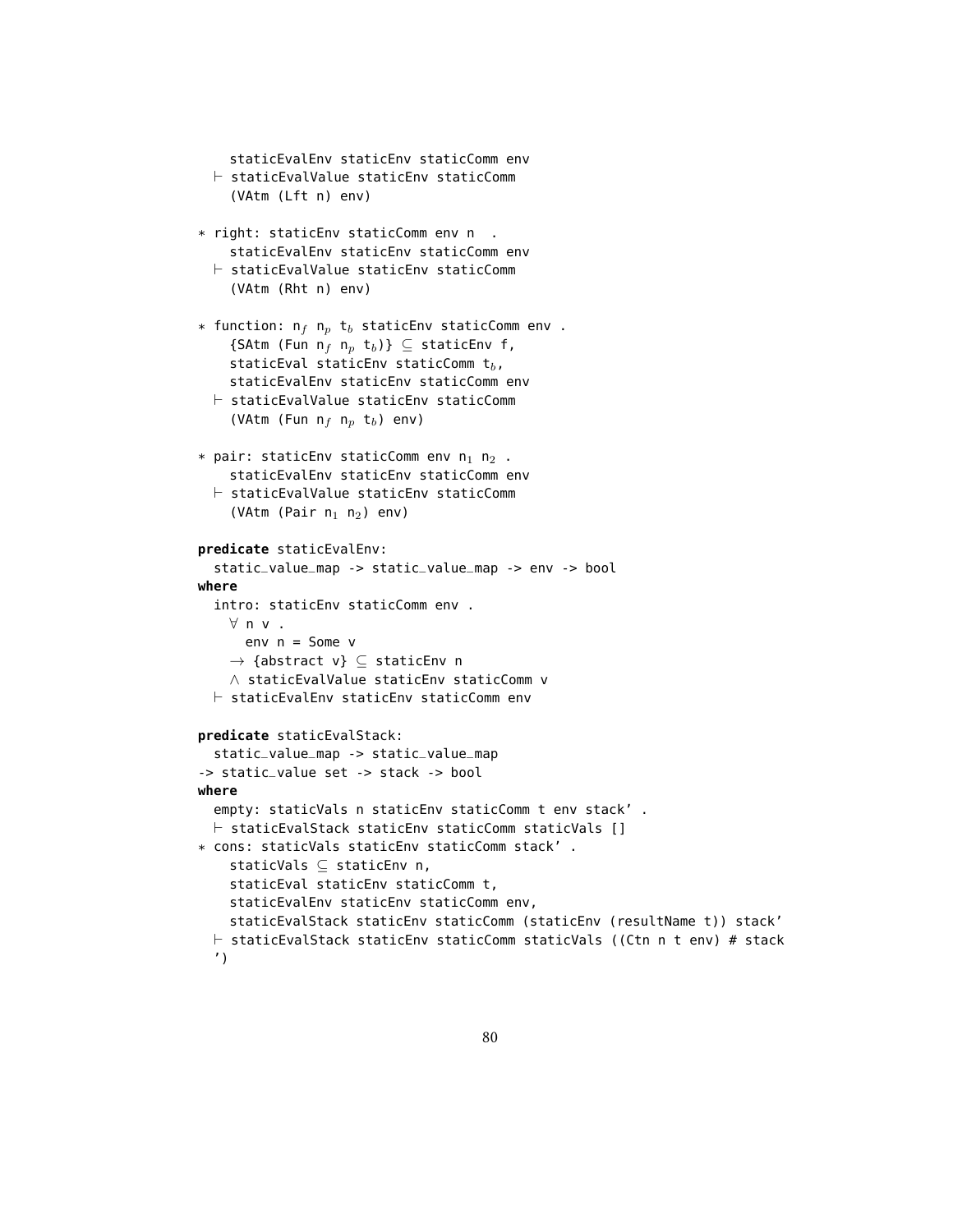```
predicate staticEvalPool:
  static_value_map -> static_value_map -> pool -> bool
where
  intro: pool staticEnv staticComm .
    ∀ path t env stack .
      pool path = Some (Stt t env stack)
    \rightarrowstaticEval staticEnv staticComm t
    ∧ staticEvalEnv staticEnv staticComm env
    ∧ staticEvalStack staticEnv staticComm (staticEnv (resultName t)) stack
  \vdash staticEvalPool staticEnv staticComm pool
```
A variant of star that inducts on the left of the transitive connection is helpful for relating dynamic path existence to static path existence, since it mirrors the direction that way paths grow, which influenced the choice of induction on the longest strict prefix of paths in the definition of static path existence.

```
predicate starLeft: ('a -> 'a -> bool) -> 'a -> 'a -> bool where
  refl: r z z .
  \vdash starLeft r z z
* trans: r x y z .
    starLeft r x y,
    r y z
  \vdash starLeft r x z
lemma starImpliesStarLeft: r x z .
  star r x z
\vdash starLeft r x z
lemma starLeftTrans: r x y z .
  starLeft r x y,
  starLeft r y z
\vdash starLeft r x z
```
The lemma for soundness of static path existence follows from the generalized definitions of static flows acceptance, the definition of static path existence, and the preservation of static flows acceptance across multiples steps of evaluation.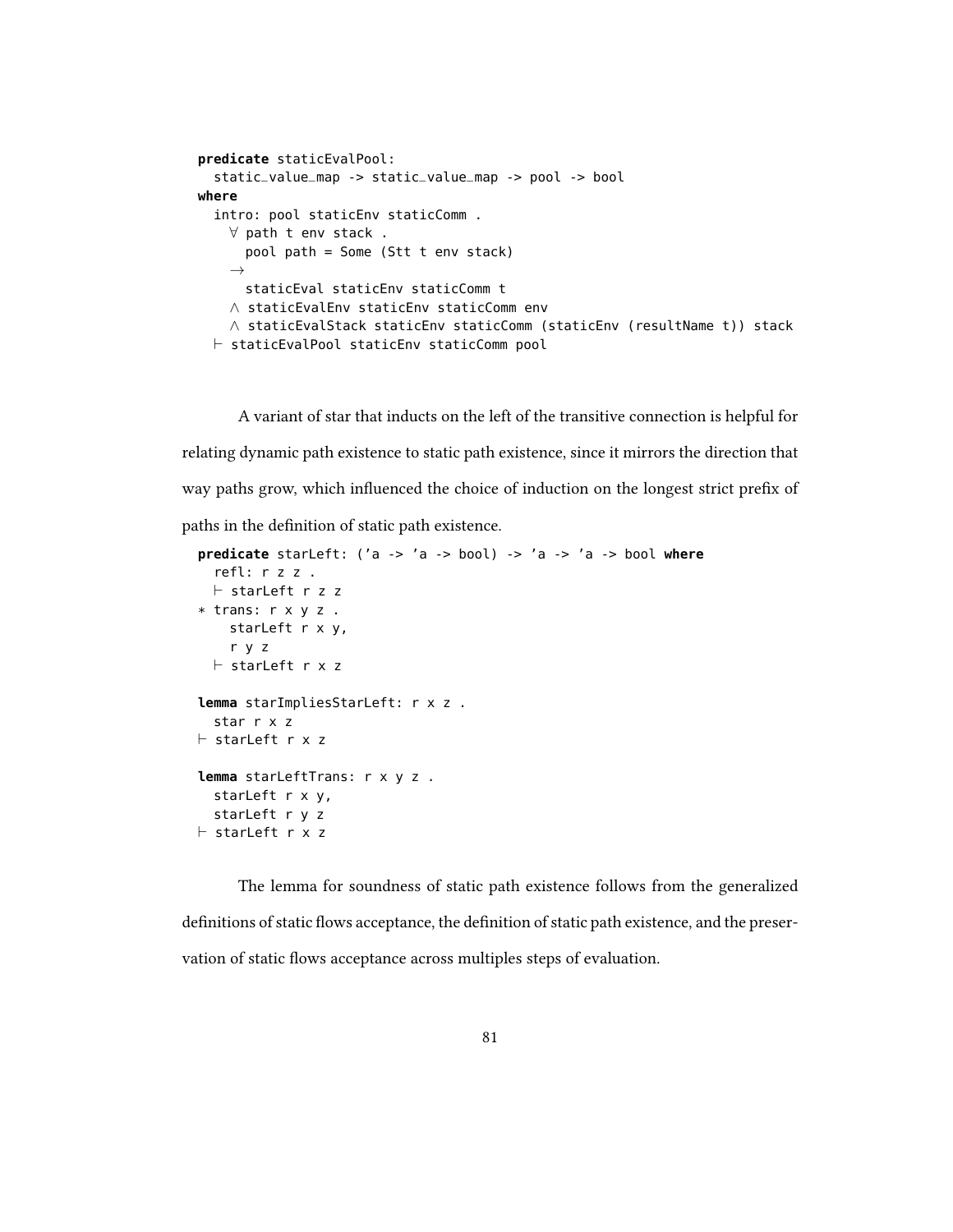```
lemma staticFlowsAcceptPoolPreserved: t<sub>0</sub> pool comm staticEnv staticComm
  graph .
  star dynamicEval [[] \rightarrow (Stt t_0 [->][])) {} pool comm,
  staticEval staticEnv staticComm t_0,
  staticFlowsAcceptPool staticEnv graph [[] -> (Stt t<sub>0</sub> [->] [])]
⊩ staticFlowsAcceptPool staticEnv graph pool
```
The preservation of static flows acceptance over pools is proved by the equiva-

lence between star and its leftward variant, and induction on the leftward variant. The

preservation of static evaluation of pools over multiple steps is also relied upon.

```
lemma staticEvalPoolPreserved: pool comm pool' comm' staticEnv staticComm .
  star dynamicEval pool comm pool' comm'
  staticEvalPool staticEnv staticComm pool
⊩ staticEvalPool staticEnv staticComm pool'
```
The soundness of static inclusiveness is derived from various lemmas that pre-

serve relations from pairs of dynamic paths to pairs of corresponding static paths. Some

of these lemmas are the preservation of the strict prefix relation from static to dynamic

paths, and the preservation of static inclusiveness over extension of static paths.

```
lemma strictPrefixPreservedCorresp: staticPathath1 staticPath2 dynamicPath1
  dynamicPath2 .
  strictPrefix staticPathath1 staticPath2,
  pathsCorrespond dynamicPath1 staticPath1,
  pathsCorrespond dynamicPath2 staticPath2
⊩ strictPrefix dynamicPath1 dynamicPath2
lemma staticInclusivePreservedUnorderedExtension: path1 path2 l1 l2 .
  staticInclusive path1 path2,
```

```
¬ (prefix path1 path2),
  \neg (prefix path2 path1)
\vdash staticInclusive (path1 @ [l1]) (path2 @ [l2])
```
These various preservation lemmas are derived from the basic properties of lists and straight forward properities of path correspondence, such as commutativity, as well as foundational principles like induction of corresponding paths.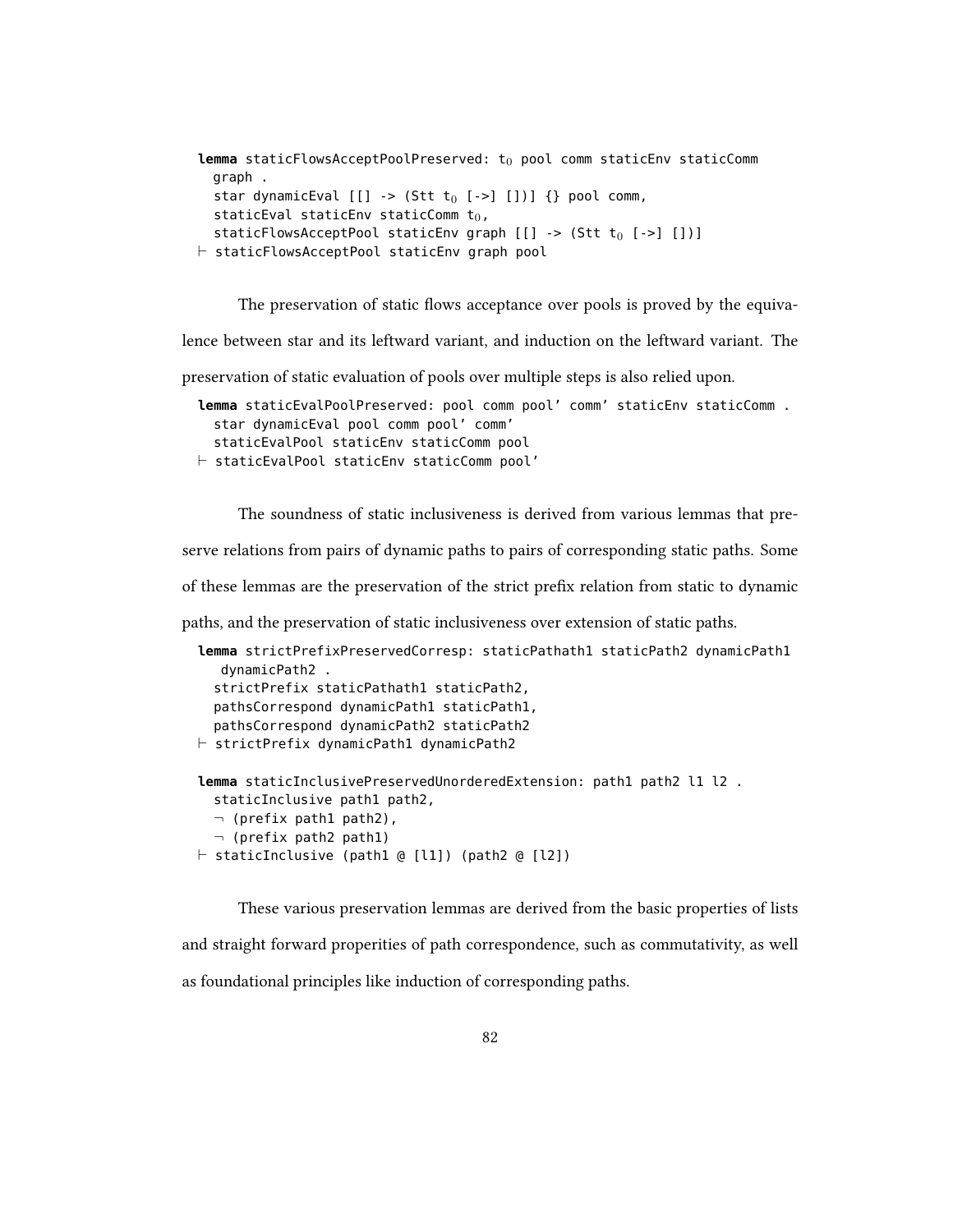The lemma for soundness of static sending identifier classification staticSendIdSound is proved using the lemma for soundness of static evaluation for synchronization of a send event, and the lemma for soundness of static evaluation. Since only sending identifiers are relevant, the soundness of static reachability is used to ensure that the static step is indeed a sending identifier.

```
lemma sendChanStaticEvalSound: t<sub>0</sub> pool comm staticEnv staticComm path
n n<sub>e</sub> t' env stack n<sub>sc</sub> n<sub>m</sub> env<sub>e</sub> path<sub>c</sub> n<sub>c</sub>.
  star dynamicEval [[] \rightarrow (Stt t_0 [->][])) {} pool comm,
  staticEval staticEnv staticComm t_0,
  pool path = Some (Stt (Bind n (Sync n<sub>e</sub>) t') env stack),
  env n_e = Some (VAtm (SendEvt n_{sc} n_m) env<sub>e</sub>),
  env_e n<sub>sc</sub> = Some (VChn (Chan path<sub>c</sub> n<sub>c</sub>))
\vdash SChn n<sub>c</sub> \in staticEnv n<sub>sc</sub>
lemma staticEvalSound: t_0 pool comm staticEnv staticComm path t env stack n
  V =staticEval staticEnv staticComm t_0,
  star dynamicEval [[] \rightarrow (Stt t_0 [->][])) {} pool comm,
  pool path = Some (Stt t env stack),
  env n = Some v
\vdash abstract v \in staticEnv n
lemma staticReachableSound: t<sub>0</sub> pool comm staticEnv staticComm path t env
  stack .
  star dynamicEval [[] \rightarrow (Stt t_0 [->][])) {} pool comm,
  pool path = Some (Stt t env stack)
\vdash staticReachable t<sub>0</sub> t
```
Both the soundness of static evaluation on the synchronization of a send event, and the soundness of static evaluation follow from the preservation of static evaluation over multiple steps of dynamic evaluation.

The lemma for soundness of static reachability relies on a reformulation of static reachability defined by proofs that induct on a larger term containing the reachable term. This definition is useful for forward derivations of reachability relations, however it doesn't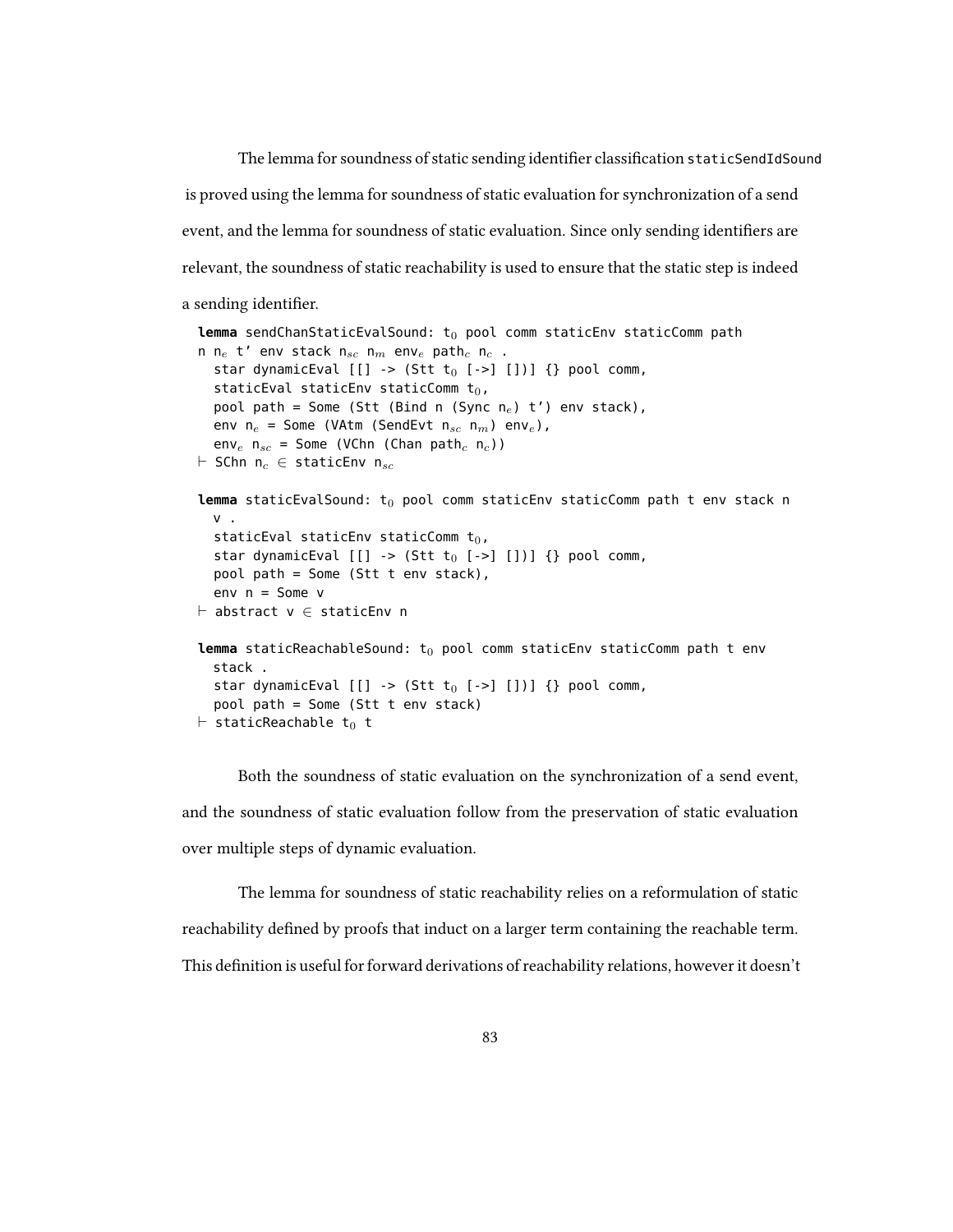offer much guidance for deciding reachability. In contrast, the definition of the original static reachability relation is syntax-directed in order to portray a clear connection to a computable algorithm that can determine the reachable term from an initial program. To show that a term is reachable from the initial program, it is necessary to show that each intermediate term is reachable from the initial term. Thus, the induction needs to enable unraveling the goals from the end of the program to the beginning, maintaining the initial program state in context for each subgoal. Because the static reachable relation is a "may" analysis, the generalized relations hold unless there is a clear reason that it could never hold. For instance, in the relation over atoms, for all atoms other than functions, it holds without any additional demands.

```
predicate staticReachableForward: term -> term -> bool where
   refl: t_0 .
  \vdash staticReachableForward t<sub>0</sub> t<sub>0</sub>
* spawn: t_0 n t_c t' .
      staticReachableForward t_0 (Bind n (Spwn t_c) t')
   \vdash staticReachableForward t<sub>0</sub> t<sub>c</sub>
* distincLeft: t_0 n n_s n_l t_l n_r t_r t' .
      staticReachableForward t<sub>0</sub> (Bind n (Case n_s n_l t<sub>l</sub> n_r t<sub>r</sub>) t')
   \vdash staticReachableForward t<sub>0</sub> t<sub>l</sub>
* distincRight: t_0 n n_s n_l t_l n_r t_r t' .
      staticReachableForward t<sub>0</sub> (Bind n (Case n<sub>s</sub> n<sub>l</sub> t<sub>l</sub> n<sub>r</sub> t<sub>r</sub>) t')
   \vdash staticReachableForward t<sub>0</sub> t<sub>r</sub>
* function: t_0 n n_f n_p t_b t' .
      staticReachableForward t<sub>0</sub> (Bind n (Atom (Fun n<sub>f</sub> n<sub>p</sub> t<sub>b</sub>)) t')
   \vdash staticReachableForward t<sub>0</sub> t<sub>b</sub>
* seq: t_0 n n<sub>f</sub> n<sub>p</sub> t_b t' .
      staticReachableForward t_0 (Bind n c t')
   \vdash staticReachableForward t<sub>0</sub> t'
predicate staticReachableAtom: term -> atom -> bool where
```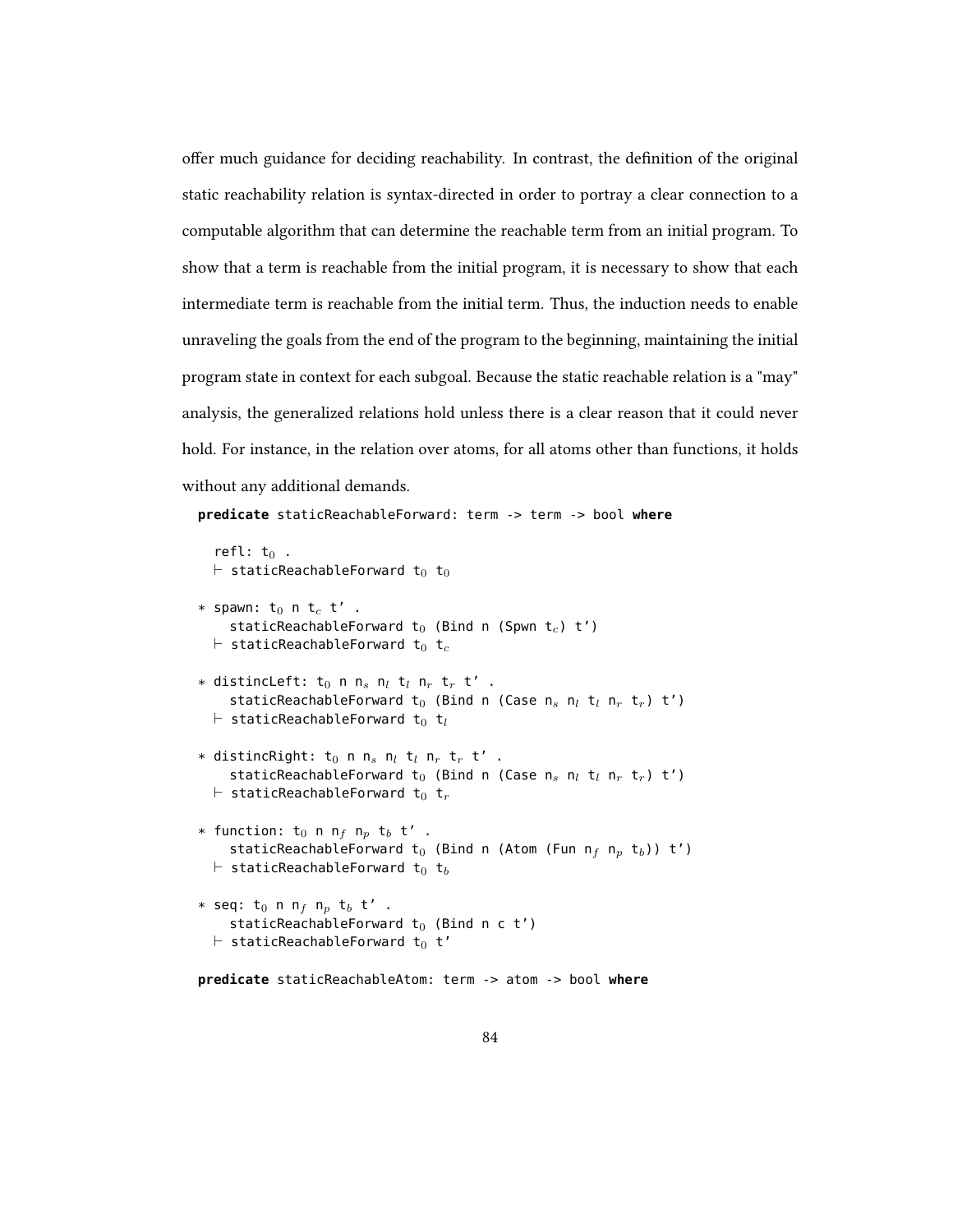```
sendEvt: t_0 n_c n_m .
  \vdash staticReachableAtom t<sub>0</sub> (SendEvt n<sub>c</sub> n<sub>m</sub>)
* recvEvt: t_0 n<sub>c</sub>.
  \vdash staticReachableAtom t<sub>0</sub> (RecvEvt n<sub>c</sub>)
* pair: t_0 n_1 n_2 .
  \vdash staticReachableAtom t<sub>0</sub> (Pair n<sub>1</sub> n<sub>2</sub>)
* left: t<sub>0</sub> n<sub>l</sub>.
  \vdash staticReachableAtom t<sub>0</sub> (Lft n<sub>l</sub>)
* right: t_0 n<sub>r</sub>
  \vdash staticReachableAtom t<sub>0</sub> (Rht n<sub>r</sub>)
* function: t_0 t_b n_f n_p t_b .
     staticReachableForward t_0 t_b\vdash staticReachableAtom t<sub>0</sub> (Fun n<sub>f</sub> n<sub>p</sub> t<sub>b</sub>)
predicate staticReachableVal: term -> dynamic_value -> bool where
  unit: t_0.
  \vdash staticReachableValue t<sub>0</sub> VUnt
* chan: t_0 c.
  \vdash staticReachableValue t<sub>0</sub> (VChn c)
* atom: t_0 t env.
     staticReachableAtom t_0 t,
     staticReachableEnv t_0 env
  \vdash staticReachableValue t<sub>0</sub> (VAtm t env)
predicate staticReachableEnv: term -> env -> bool where
  intro: t_0 env
     ∀ n v .
        env n = Some v
     \rightarrow staticReachableValue t<sub>0</sub> v
  \vdash staticReachableEnv t<sub>0</sub> env
predicate staticReachableStack: term -> stack -> bool where
  empty: t_0.
  \vdash staticReachableStack t<sub>0</sub> []
* cons: t_0 t_k env<sub>k</sub> stack'.
     staticReachableForward t_0 t_k,
     staticReachableEnv t_0 env<sub>k</sub>,
     staticReachableStack t_0 stack'
  \vdash staticReachableStack t<sub>0</sub> ((Ctn n<sub>k</sub> t<sub>k</sub> env<sub>k</sub>) # stack')
```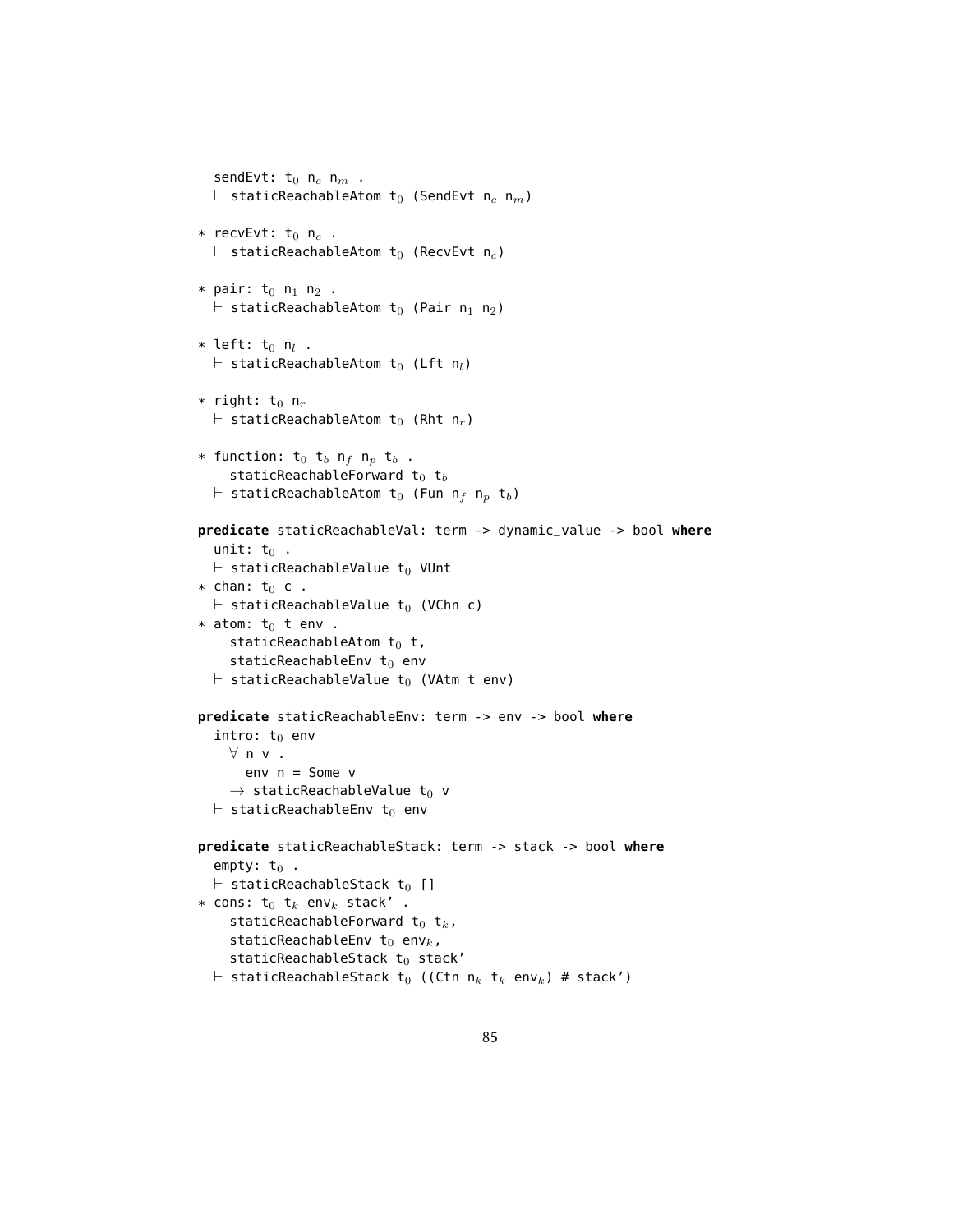```
predicate staticReachablePool: term -> pool -> bool where
  intro: t_0 pool.
    ∀ path t env stack .
       pool path = Some (Stt t env stack)
     \rightarrow staticReachableForward t<sub>0</sub> t
    \wedge staticReachableEnv t<sub>0</sub> env
    \wedge staticReachableStack t<sub>0</sub> stack
  \vdash staticReachablePool t_0 pool
```
The soundness of static reachability follows from the definitions its generalized

form of static reachability of pools and its soundness.

```
lemma staticReachablePoolSound: t_0 pool.
  star dynamicEval [[] \rightarrow (Stt t_0 [->] [])), {} pool comm
\vdash staticReachablePool t<sub>0</sub> pool
```
The soundness of static reachability of pools follows from the lemma that the for-

ward static reachability implies the syntax-directed static reachability, and the equivalence

between star and the leftward star. It relies on induction of the leftward star and constructs

the static reachability proposition using the forward definition.

```
lemma staticReachableForwardImpliesStaticReachable: t<sub>0</sub> t.
  staticReachableForward t_0 t
\vdash staticReachable t<sub>0</sub> t
lemma staticReachableTrans: t1 t2 t3 .
  staticReachable t1 t2,
  staticReachable t2 t3
\vdash staticReachable t1 t3
```
The lemma that the forward variant of static reachability implies the syntaxdirected static reachability follows from induction on the forward static reachability and the transitivity of static reachability, which follows from induction on static reachability.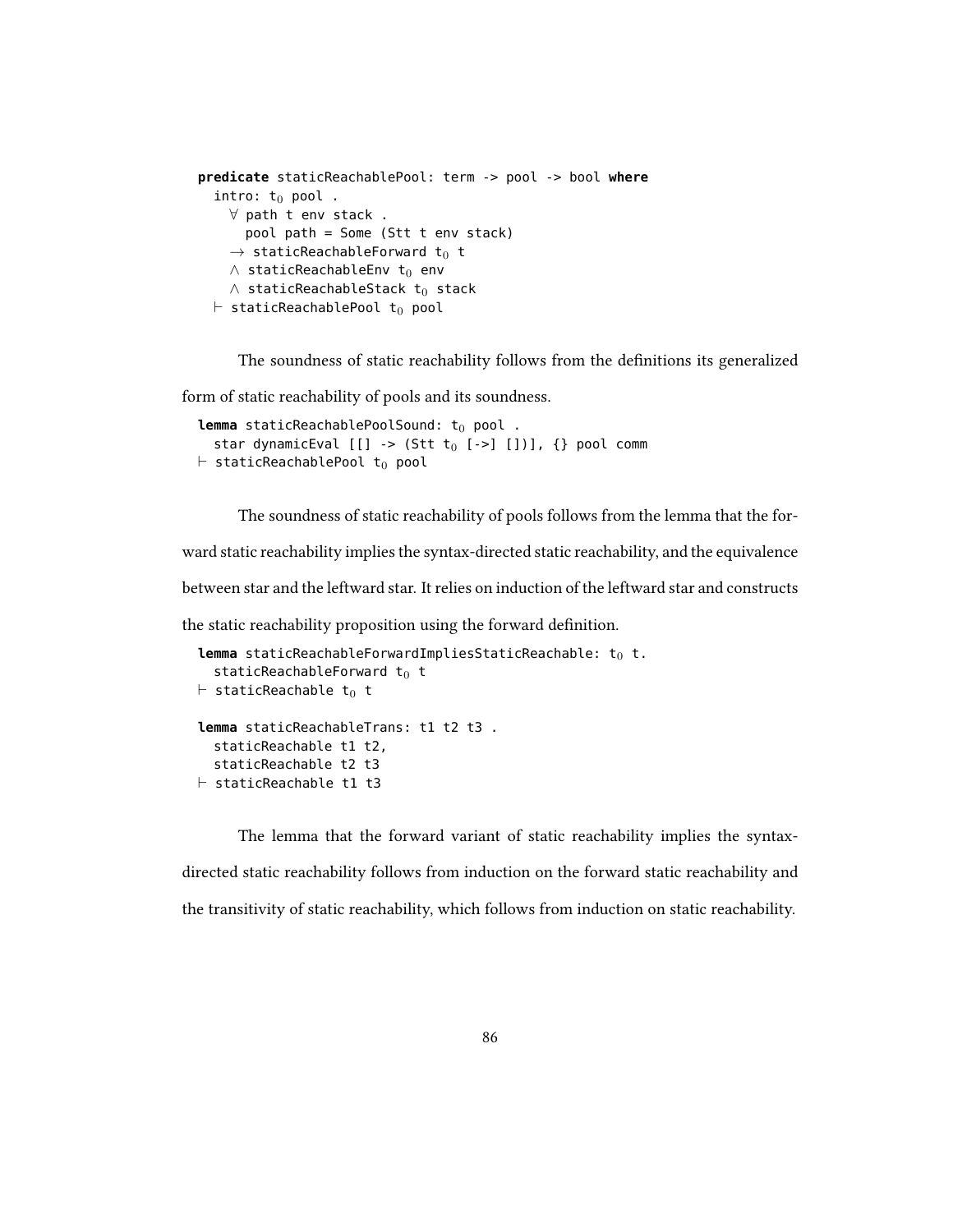## Chapter 4

## Higher Precision Static Analysis

In many programs, like in the server example, channels are created within functions. The functions may be applied multiple times, creating multiple distinct channels with each application. It may be that each channel is used just once and then discarded. However, the static analysis described so far would identify all the distinct channels by the same name, since each distinct channel is created by the same piece of syntax. Thus, it would classify those channels as being used more than once, when actually they might be used at most once each.

It is possible to be more precise by trimming the program under analysis down to just the part where the static channel is live. The static channel cannot be live between the last use of a corresponding dynamic channel and the creation of a new dynamic channel with the same name. Thus, each truncated program would have just one dynamic channel corresponding to the static channel under analysis.

The higher precision analysis uses a trimmed down graph to better differentiate between distinct channels. A trimmed graph is specialized for a particular dynamic channel. From the creation step, it must contain transitive flows to all the program steps where the channel is live. It should also be as small as possible, for higher precision.

In the whole graph used in the previous analysis, a spawning flow connects a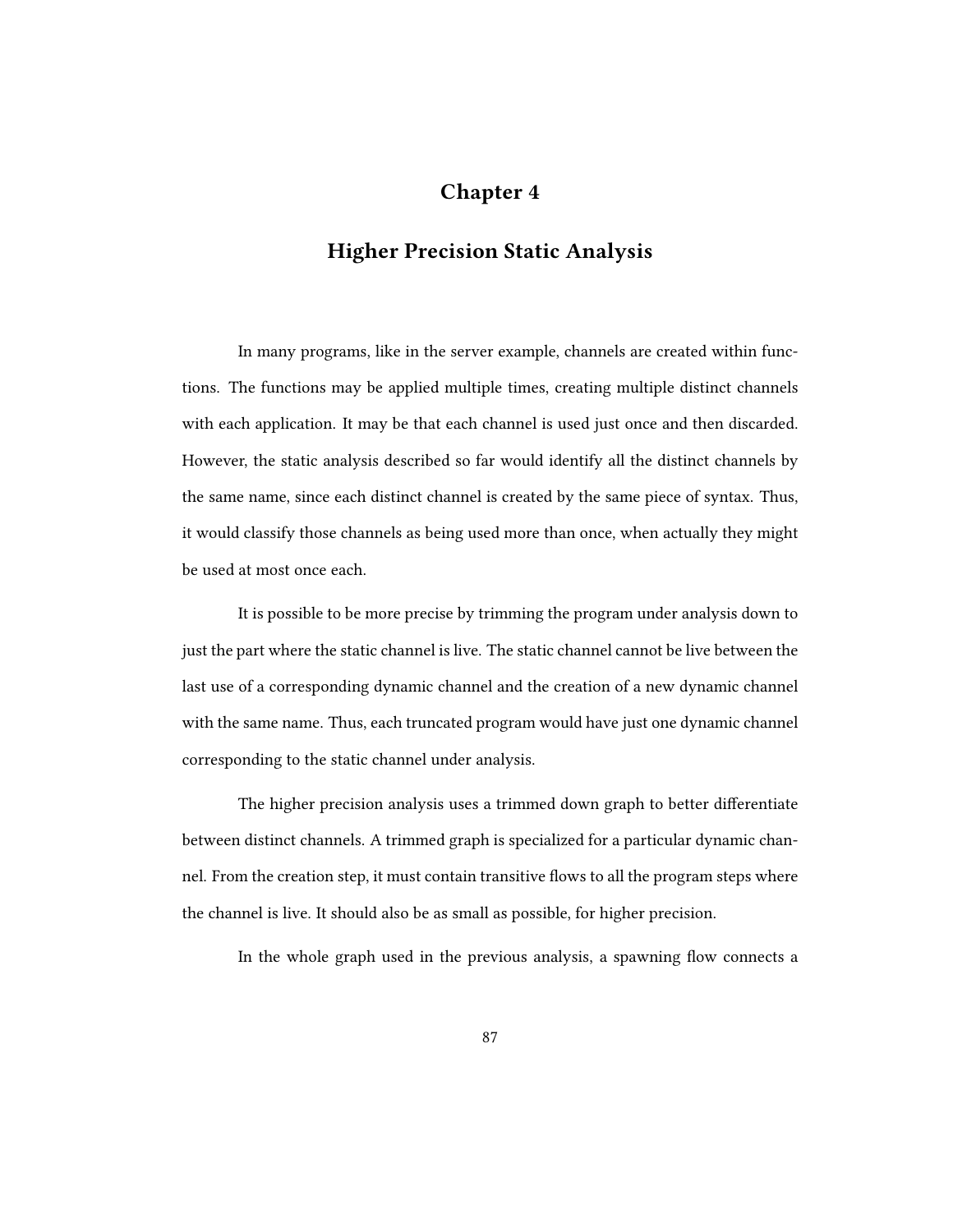child thread to the rest of the program. For a trimmed graph, it may be that the channel of interest is not created until after some spawn step, so there is no need to include the spawning flow in the trimmed graph. However, later on in the program it may become apparent that the channel of interest is sent via another channel to that spawned thread. Since there is no spawning flow already connecting that thread to the trimmed graph, a flow with a sending mode is used between the sending identifier and the receiving identifier of synchronization in order to link the part of the thread with the live channel into the graph. In additions to the new mode of sending, previous modes of sequencing, calling, returning, and spawning are also included.

```
datatype mode =
 MSeq
| MSpwn
| MSend name
| MCll
| MRtn
type flow = tm_id * mode * tm_idtype static_step = tm_id * modetype staticPath = static_step list
```
To demonstrate some key concepts of the higher precision analysis, an additional loop function lp is added to the example server implementation. The loop basically just wastes steps, but it is used to demonstrate how liveness analysis treats functions that don't contain any channel of interest.

```
\mathbf{bind} \mathbf{u1} = \mathbf{unt}bind r1 = rht u1
bind l1 = lft r1
bind l2 = lft l1
bind lp = fun lp' x1 = >(
```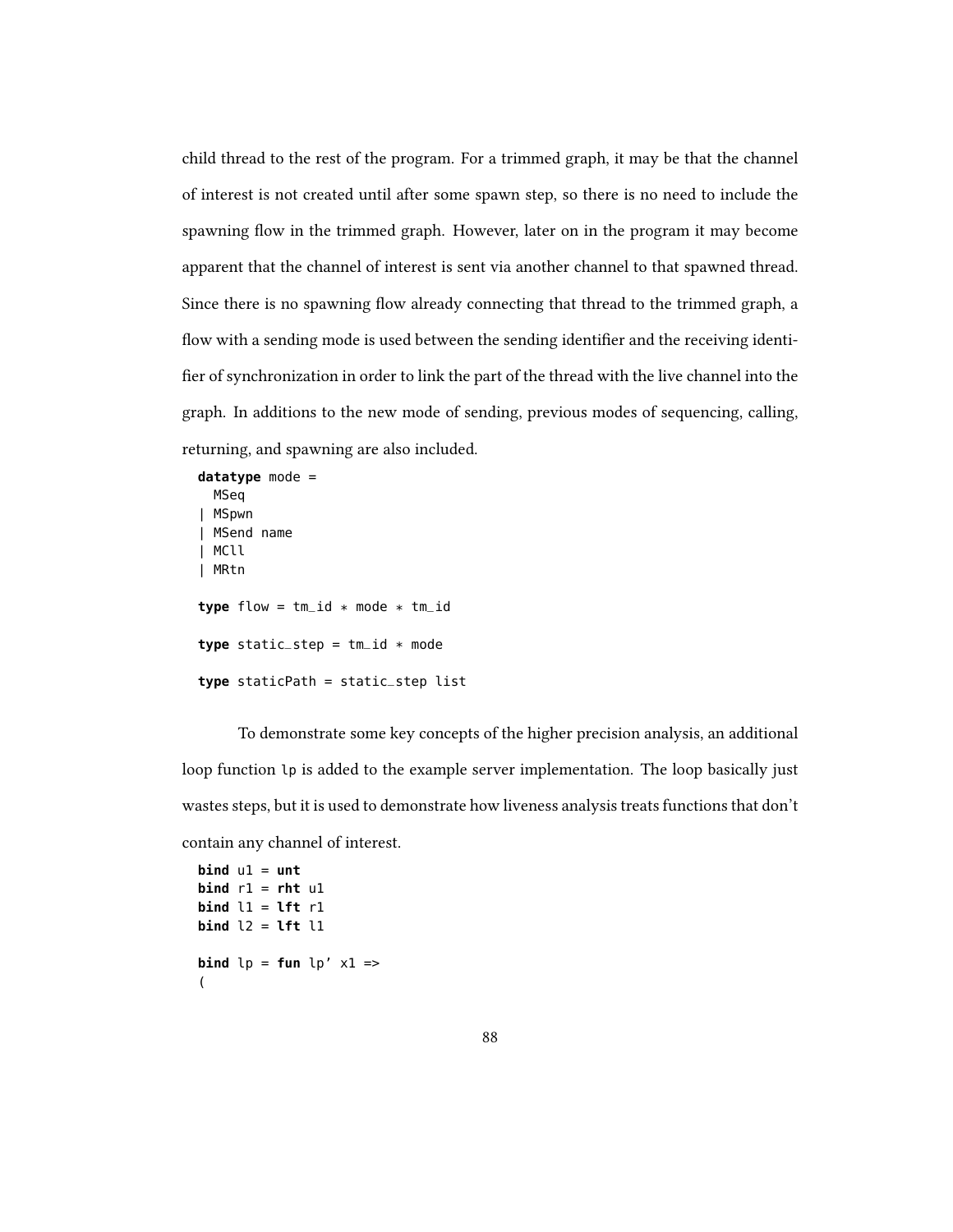```
bind z1 = case x1 of
    lft y1 \Rightarrow(
      bind z2 = app lp' y1
      rslt z2
    )
  | rht y2 =>
    (
      \mathbf{bind} u2 = untrslt u2
    )
  \mathbf{bind} u3 = \mathbf{unt}rslt u3
)
bind mksr = fun \ge \times 2 \Rightarrow(
  bind k1 = mkChn
  bind z4 = lp 12bind srv = fun srv' x3 =>(
    bind e1 = recvEvt k1
    bind p1 = sync e1
    bind v1 = fst p1
    bind k2 = snd p1
    bind e2 = sendEvt k2 x3
    bind z5 = sync e2
    bind z6 = app srv' v1
    rslt z6
  )
  bind z7 = spawn
  (
    bind z8 = srv r1rslt z8
  )
  rslt k1
)
bind rqst = fun _ x4 =>
(
  \mathbf{bind} k3 = \mathbf{fst} x4
  bind v2 = snd x4bind k4 = mkChn
  bind p2 = pair v2 k4bind e3 = sendEvt k3 p2
```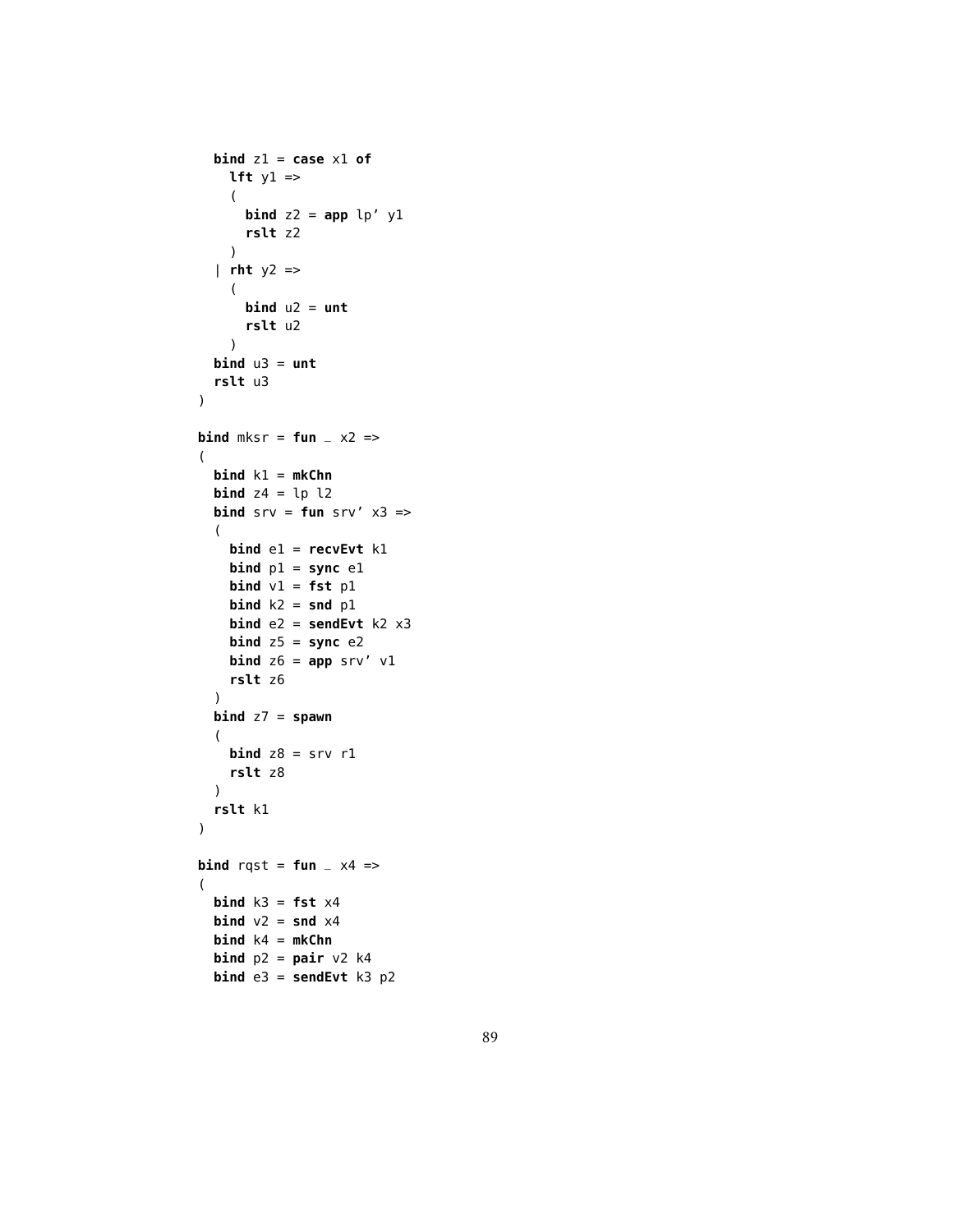```
bind z9 = sync e3bind e4 = recvEvt k4
  bind v3 = sync e4
  rslt v3
)
bind srvr = mksr u1
\mathbf{bind} z10 = \mathbf{spam}(
  bind p3 = pair srvr l1
  bind z11 = app rqst p3rslt z11
)
bind p4 = pair srvr l2
bind z12 = app rqst p4rslt z12
```
The static flows acceptance for higher precision is similar to that of the lower

precision analysis. However, it must additionally consider flows with the sending mode.

To accommodate the sending flow from sender to receiver, the initial program must be

carried each inference rule.

```
predicate staticFlowsAcceptTm:
  static_value_map -> graph -> term -> term -> bool
where
  result: staticEnv graph n .
  \vdash staticFlowsAcceptTm staticEnv graph t<sub>0</sub> (Rslt n)
* unit: n t' graph staticEnv .
    (IdBind n, MSeq, termId t') \in graph,
    staticFlowsAcceptTm staticEnv graph t_0 t'
  \vdash staticFlowsAcceptTm staticEnv graph t<sub>0</sub> (Bind n Unt t')
* makeChan: n t' graph staticEnv .
    (IdBind n, MSeq, termId t') \in graph,
    staticFlowsAcceptTm staticEnv graph t_0 t'
  \vdash staticFlowsAcceptTm staticEnv graph t<sub>0</sub> (Bind n MkChn t')
* sendEvt: n t' graph staticEnv n_c n<sub>m</sub>.
    (IdBind n, MSeq, termId t') \in graph,
    staticFlowsAcceptTm staticEnv graph t_0 t'
```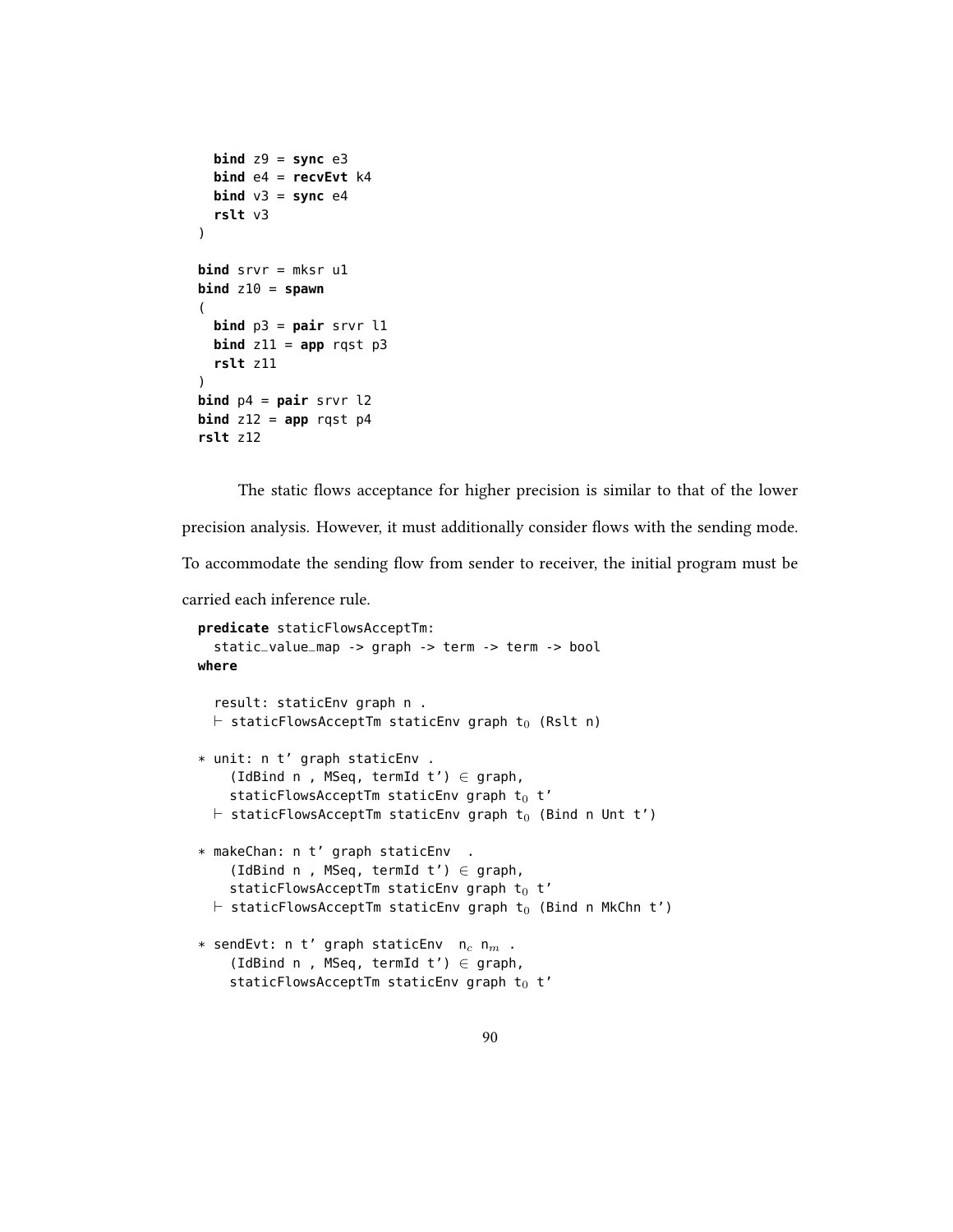```
\vdash staticFlowsAccept
     staticEnv graph
     (Bind n (Atom (SendEvt n_c n_m)) t')
* recvEvt: n t' graph staticEnv n_c.
     (IdBind n, MSeq, termId t') \in graph,
     staticFlowsAcceptTm staticEnv graph t_0 t'
  \vdash staticFlowsAcceptTm staticEnv graph t<sub>0</sub> (Bind n (Atom (RecvEvt n<sub>c</sub>)) t')
* pair: n t' graph staticEnv n<sub>1</sub> n<sub>2</sub>.
     (IdBind n, MSeq, termId t') \in graph,
     staticFlowsAcceptTm staticEnv graph t_0 t'
  \vdash staticFlowsAcceptTm staticEnv graph t<sub>0</sub> (Bind n (Atom (Pair n<sub>1</sub> n<sub>2</sub>)) t')
* left: n t' graph staticEnv n_s.
     (IdBind n, MSeq, termId t') \in graph,
     staticFlowsAcceptTm staticEnv graph t_0 t'
  \vdash staticFlowsAcceptTm staticEnv graph t<sub>0</sub> (Bind n (Atom (Lft n<sub>s</sub>)) t')
* right: n t' graph staticEnv n<sub>s</sub>.
     (IdBind n, MSeq, termId t') \in graph,
     staticFlowsAcceptTm staticEnv graph t_0 t'
  \vdash staticFlowsAcceptTm staticEnv graph t<sub>0</sub> (Bind n (Atom (Rht n<sub>s</sub>)) t')
* function: n t' graph staticEnv t<sub>b</sub> n<sub>f</sub> n<sub>p</sub>.
     (IdBind n, MSeq, termId t') \in graph,
     staticFlowsAcceptTm staticEnv graph t_0 t',
     staticFlowsAcceptTm staticEnv graph t_0 t<sub>b</sub>
  \vdash staticFlowsAcceptTm staticEnv graph t<sub>0</sub> (Bind n (Atom (Fun n<sub>f</sub> n<sub>p</sub> t<sub>b</sub>)) t')
* spawn: n t' t_c graph staticEnv.
     {(IdBind n, MSeq, termId t'),
        (IdBind n, MSpwn, termId t_c)} \subseteq graph,
     staticFlowsAcceptTm staticEnv graph t_0 t<sub>c</sub>,
     staticFlowsAcceptTm staticEnv graph t_0 t'
  \vdash staticFlowsAcceptTm staticEnv graph t<sub>0</sub> (Bind n (Spwn t<sub>c</sub>) t')
* sync: n t' graph staticEnv n_{se}.
     (IdBind n, MSeq, termId t') \in graph,
     \forall n<sub>sc</sub> n<sub>m</sub> n<sub>c</sub> n<sub>y</sub>.
        (SAtm (SendEvt n_{sc} n_m)) \in staticEnv nSE,
     \rightarrow (SChn n<sub>c</sub>) \in staticEnv n<sub>sc</sub>
     \rightarrow staticRecvId staticEnv t<sub>0</sub> n<sub>c</sub> (IdBind n<sub>y</sub>)
     \rightarrow (IdBind n, MSend n<sub>se</sub>, IdBind n<sub>y</sub>) \in graph),
     staticFlowsAcceptTm staticEnv graph t_0 t'
```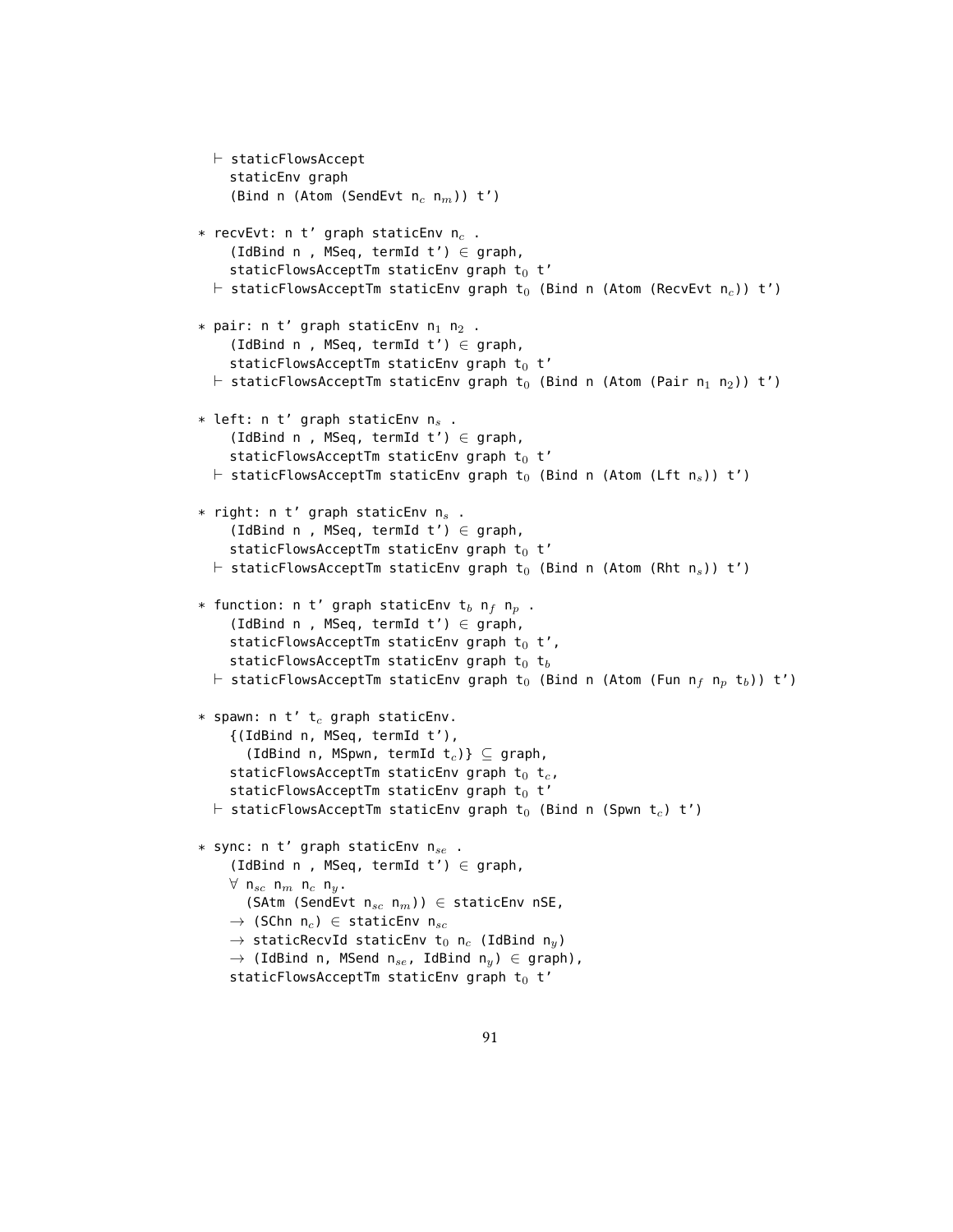```
\vdash staticFlowsAcceptTm staticEnv graph t<sub>0</sub> (Bind n (Sync n<sub>se</sub>) t')
* first: n t' graph staticEnv n_p.
     (IdBind n, MSeq, termId t') \in graph,
     staticFlowsAcceptTm staticEnv graph t_0 t',
  \vdash staticFlowsAcceptTm staticEnv graph t<sub>0</sub> (Bind n (Fst n<sub>p</sub>) t')
* second: n t' graph staticEnv n_p.
     (IdBind n, MSeq, termId t') \in graph,
     staticFlowsAcceptTm staticEnv graph t_0 t',
  \vdash staticFlowsAcceptTm staticEnv graph t<sub>0</sub> (Bind n (Snd n<sub>p</sub>) t')
* distinction: n t<sub>l</sub> t<sub>r</sub> t' graph staticEnv n<sub>s</sub>.
     {
       (IdBind n, MCll, termId t_l),
       (IdBind n, MCll, termId t_r),
       (IdRslt (resultName t_l), MRtn, termId t'),
       (IdRslt (resultName t_r), MRtn, termId t')
     \} \subset graph,
     staticFlowsAcceptTm staticEnv graph t_0 t_l,
     staticFlowsAcceptTm staticEnv graph t_0 t_r,
     staticFlowsAcceptTm staticEnv graph t_0 t'
  \vdash staticFlowsAcceptTm staticEnv graph t<sub>0</sub> (Bind n (Case n<sub>s</sub> n<sub>i</sub> t<sub>i</sub> n<sub>r</sub> t<sub>r</sub>) t')
* application: staticEnv n t' graph n_f n<sub>a</sub>.
     ∀ n_f' n_p t_b.
       (SAtm (Fun n_f' n_p t_b)) \in staticEnv n_f\rightarrow{
          (IdBind n, MCll, termId t_b),
          (IdRslt (resultName t_b), MRtn, termId t')
       \} \subset graph),
     staticFlowsAcceptTm staticEnv graph t_0 t'
  \vdash staticFlowsAcceptTm staticEnv graph t<sub>0</sub> (Bind n (App n<sub>f</sub> n<sub>a</sub>) t')
predicate staticFlowsAccept:
  static_value_map -> graph -> term -> bool
where
  intro: staticEnv graph n .
     staticFlowsAcceptTm staticEnv graph t_0 t<sub>0</sub>
  \vdash staticFlowsAccept staticEnv graph t<sub>0</sub>
```
The server implementation represented as a graph illustrates how static accep-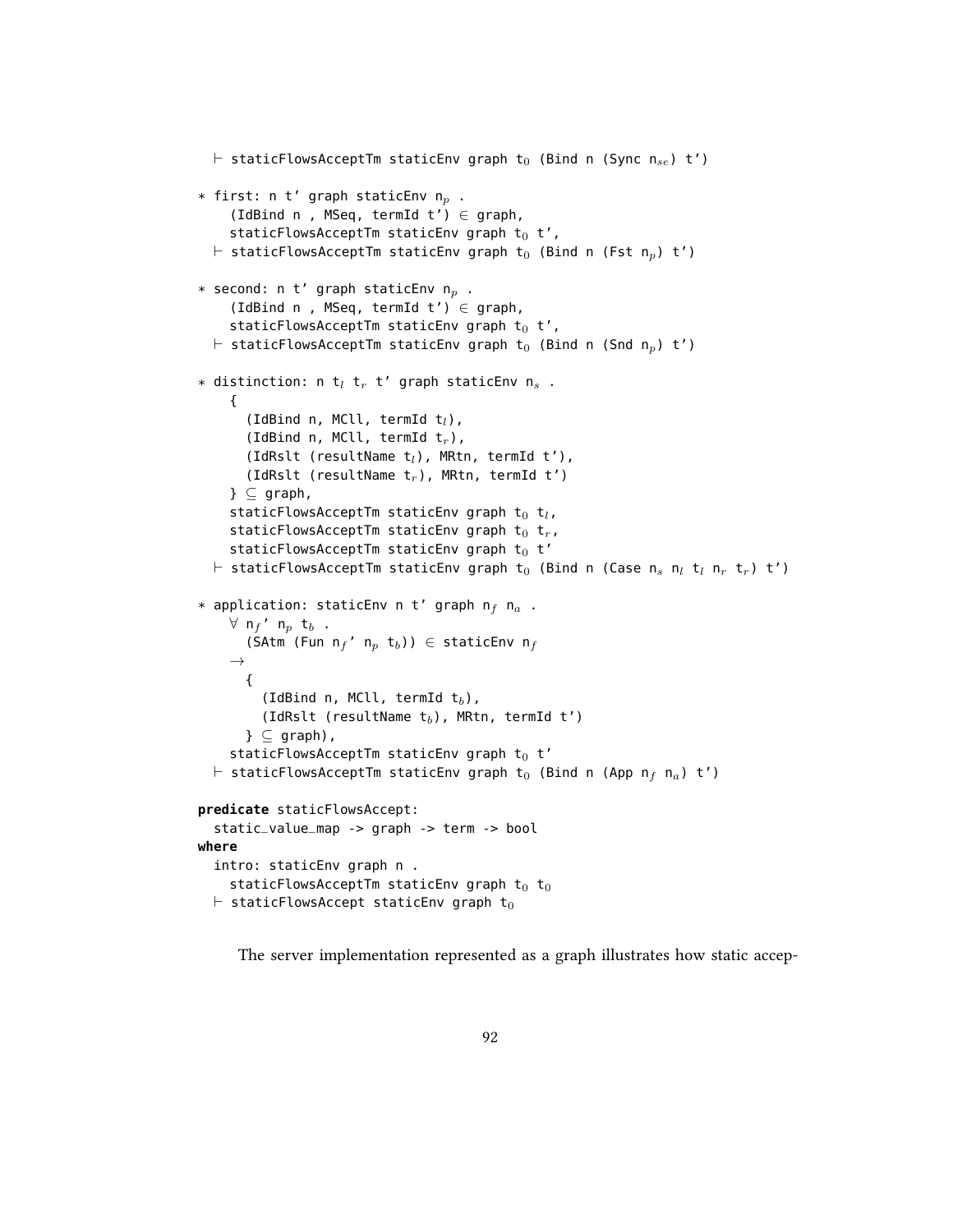tance by flows can interpret a program as a flow graph.



For the liveness of channel analysis, it is necessary to track any name built on a channel. A name is built on a channel if the name binds to a static value containing a channel of interest or a static value that contains names thar are built on the channel. For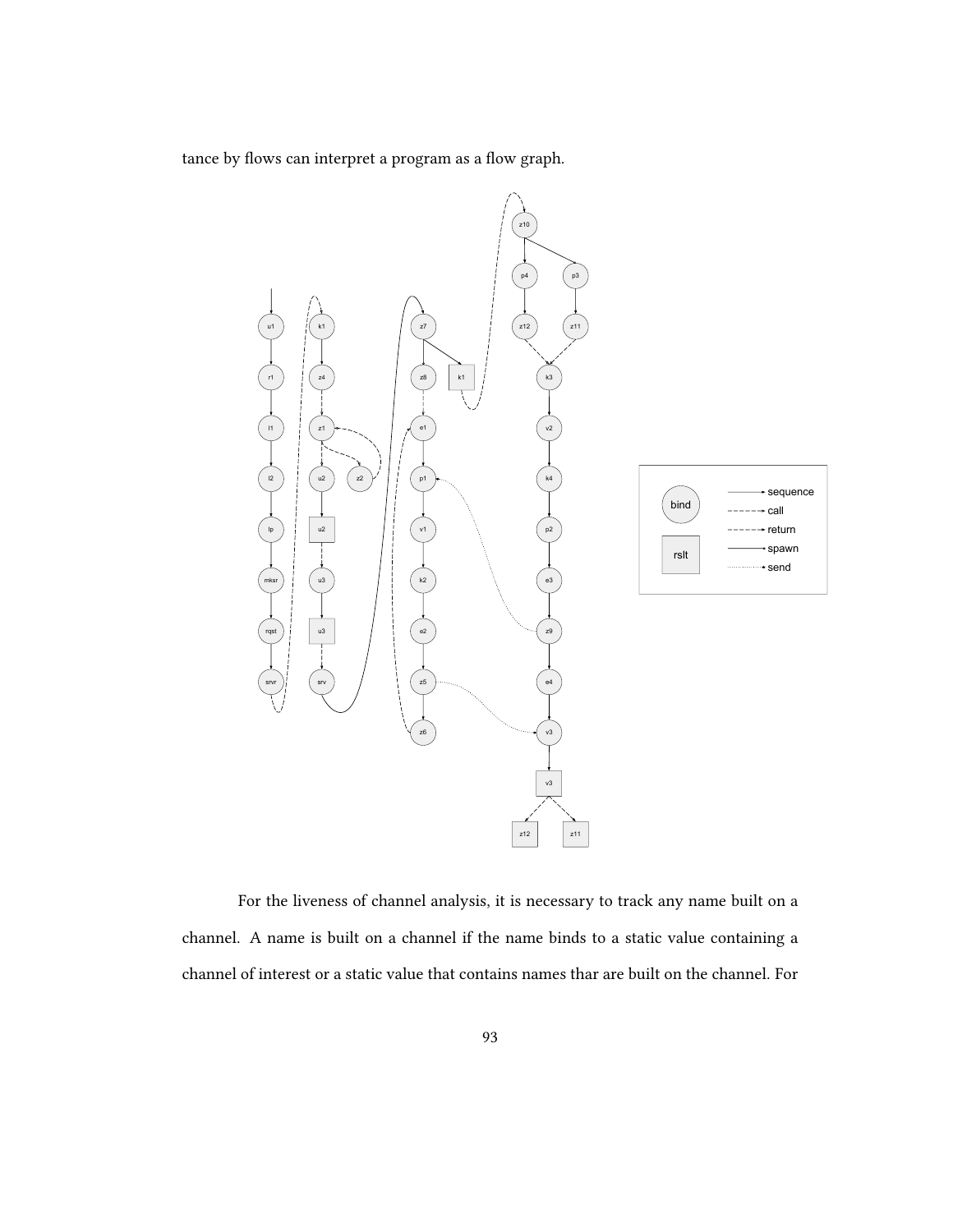the name to be considered built on a channel in the case where the tracked name possibly binds to a function, the channel simply needs to be live in the body of the function. This condition is represented formally as the requirement that there is a name, such that it is a free variable in the function, and it's built on the channel.

```
fun freeVarsAtom: atom -> name set where
   n_c n_m.
  \vdash freeVarsAtom (SendEvt n<sub>c</sub> n<sub>m</sub>) = {n<sub>c</sub>, n<sub>m</sub>}
* n<sub>c</sub> .
      freeVarsAtom (RecvEvt n_c) = {n_c}
* n<sub>1</sub> n<sub>2</sub>.
  \vdash freeVarsAtom (Pair n<sub>1</sub> n<sub>2</sub>) = {n<sub>1</sub>, n<sub>2</sub>}
* n.
  \vdash freeVarsAtom (Lft n) = {n}
* n .
  \vdash freeVarsAtom (Rht n) = {n}
* n<sub>f</sub> n<sub>p</sub> t<sub>b</sub>.
  \vdash freeVarsAtom (Fun n<sub>f</sub> n<sub>p</sub> t<sub>b</sub>) = freeVarsTerm t<sub>b</sub> \ {n<sub>f</sub>, n<sub>p</sub>}
and freeVarsComplex: complex -> name set where
  \vdash freeVarsComplex Unt = {}
* \vdash freeVarsComplex MkChn = {}
* atom .
  \vdash freeVarsComplex (Atom atom) = freeVarsAtom atom
* t.
  \vdash freeVarsComplex (Spwn t) = freeVarsTerm t
* n.
  \vdash freeVarsComplex (Sync n) = {n}
* n.
  \vdash freeVarsComplex (Fst n) = {n}
* n.
  \vdash freeVarsComplex (Snd n) = {n},
* n<sub>s</sub> n<sub>l</sub> t<sub>l</sub> n<sub>r</sub> t<sub>r</sub>.
  \vdash freeVarsComplex (Case n<sub>s</sub> n<sub>l</sub> t<sub>l</sub> n<sub>r</sub> t<sub>r</sub>) =
      {n_s} ∪ freeVarsTerm t<sub>l</sub> ∪ freeVarsTerm t<sub>r</sub> \ {n<sub>l</sub>, n<sub>r</sub>}
* n_f n_a .
  \vdash freeVarsComplex (App n<sub>f</sub> n<sub>a</sub>) = {n<sub>f</sub>, n<sub>a</sub>},
and freeVarsTerm: term -> name set where
   n c t .
   \vdash freeVarsTerm (Bind n c t) = freeVarsComplex c \cup freeVarsTerm t \ {n}
```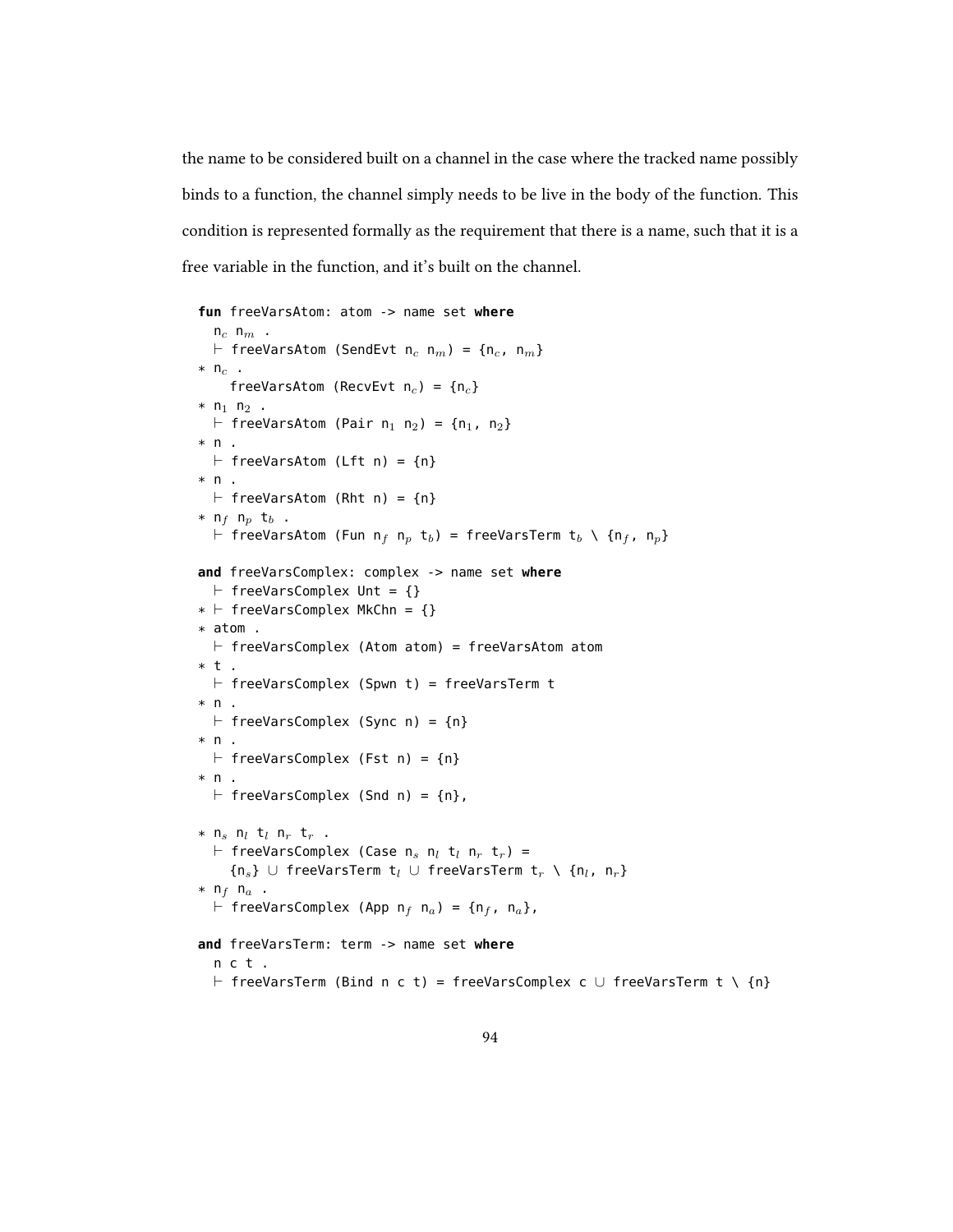```
* n.
  \vdash freeVarsTerm (Rslt n) = {n}
predicate staticBuiltOnChan: static_value_map -> name -> name -> bool where
  chan: n_c staticEnv n.
    SChn n_c \in staticEnv n
  \vdash staticBuiltOnChan staticEnv n<sub>c</sub> n
* sendEvt: n_{sc} n_m staticEnv n n_c .
     (SAtm (SendEvt n_{sc} n_m)) \in staticEnv n,
     (
       staticBuiltOnChan staticEnv n_c n_{sc}∨ staticBuiltOnChan staticEnv n_c n<sub>m</sub>
     )
  \vdash staticBuiltOnChan staticEnv n<sub>c</sub> n
* recvEvt: n_{rc} staticEnv n n_c .
     (SAtm (RecvEvt n_{rc})) \in staticEnv n,
     staticBuiltOnChan staticEnv n_c n_{rc}\vdash staticBuiltOnChan staticEnv n<sub>c</sub> n
* pair: n_1 n_2 staticEnv n n_c .
     (SAtm (Pair n_1 n_2)) \in staticEnv n,
     (
       staticBuiltOnChan staticEnv n_c n_1\vee staticBuiltOnChan staticEnv n<sub>c</sub> n<sub>2</sub>
    )\vdash staticBuiltOnChan staticEnv n_c n
* left: n_a staticEnv n n_c .
     (SAtm (Lft n_a)) \in staticEnv n,
     staticBuiltOnChan staticEnv n_c n_a\vdash staticBuiltOnChan staticEnv n<sub>c</sub> n
* right: n_a staticEnv n n_c .
     (SAtm (Rht n_a)) \in staticEnv n,
    staticBuiltOnChan staticEnv n_c n_a\vdash staticBuiltOnChan staticEnv n<sub>c</sub> n
* function: n_f n_p t_b n_{fv} .
     (SAtm (Fun n_f n_p t_b)) \in staticEnv n,
    n_{fv} \in freeVarsAtom (Fun n_f n_p t_b),
    staticBuiltOnChan staticEnv n_{fv} n
```

```
\vdash staticBuiltOnChan staticEnv n<sub>c</sub> n
```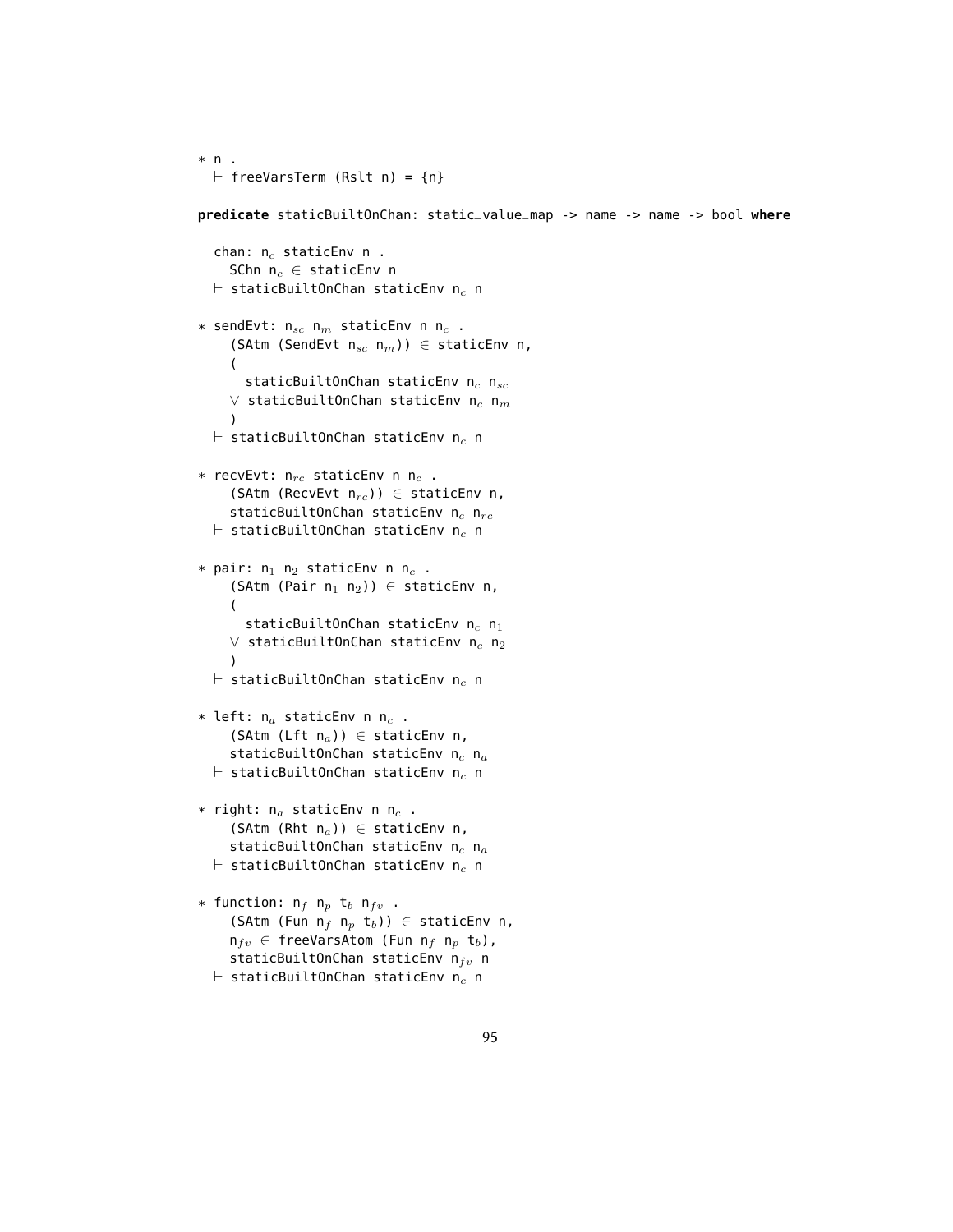The static channel liveness describes entry functions and exit functions. The entry function maps a term identifier to a set of names built on the given channel, if those names are live at the entry of that term identifier. The exit function maps a term identifier to a set of names built on the given channel, if those names are live at the exit of that term identifier.

The following diagram illustrates the entry and exit sets of each term id for channel chn k1 in the server example. Each entry set appears right above its related term identifier, and each exit set appears right below its related term identifier.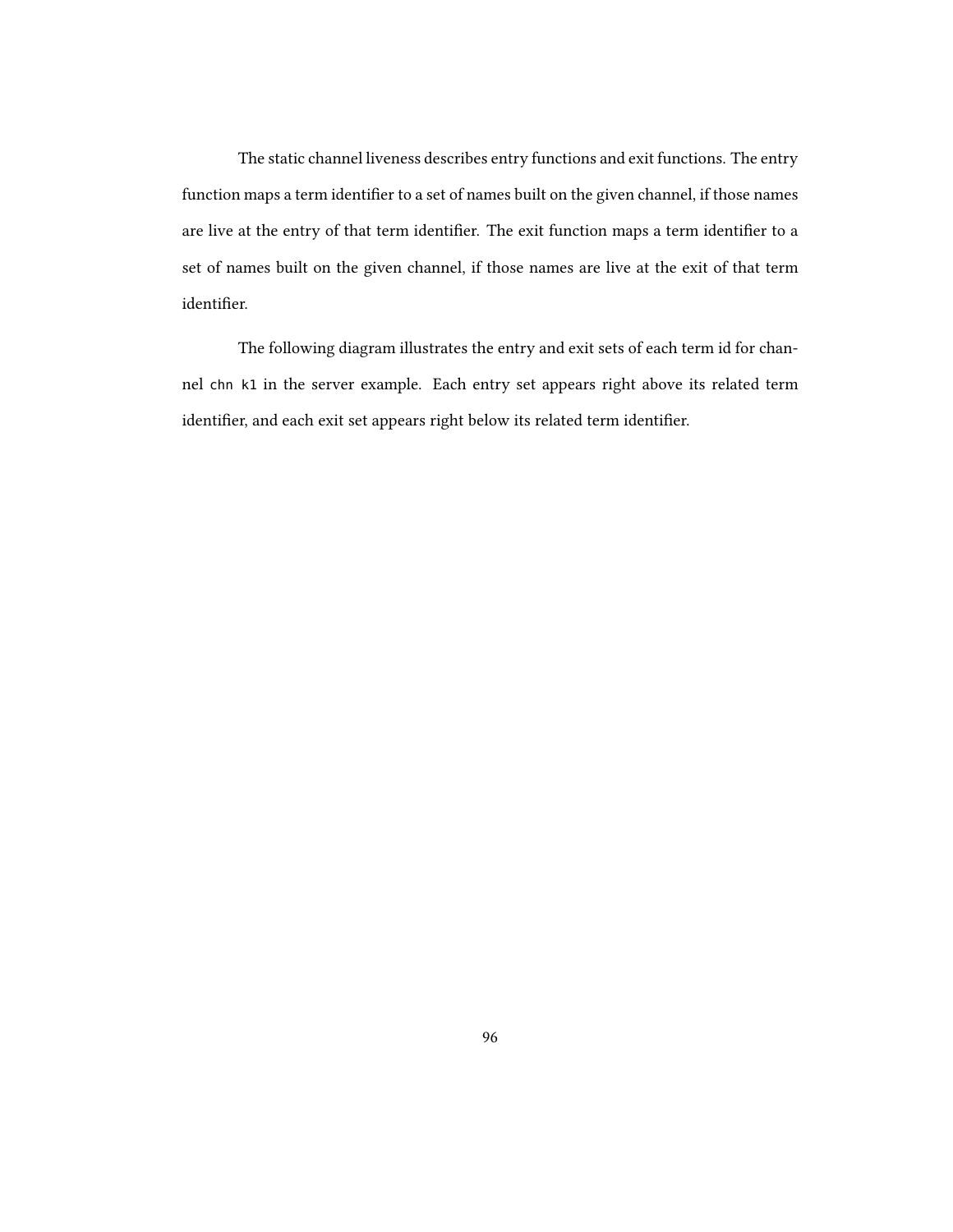

The following diagram illustrates the entry and exit sets of each term id for channel chn k4 in the server example. Each entry set appears right above its related term identifier, and each exit set appears right below its related term identifier.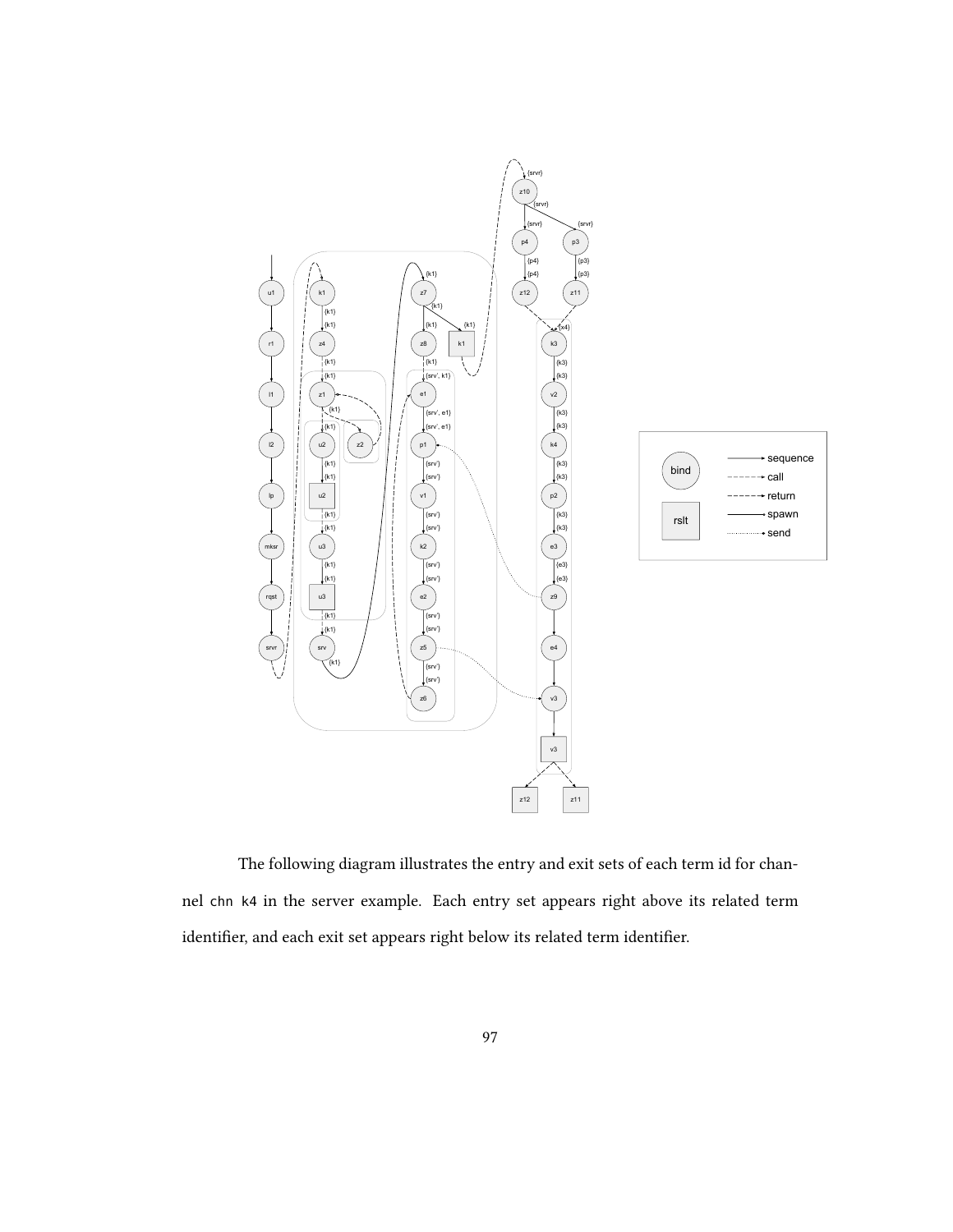

**predicate** staticChanLive:

static\_value\_map -> tm\_id\_map -> tm\_id\_map -> name -> term -> bool **where**

result: staticEnv entr  $n_c$   $n_y$  exit . ( (staticBuiltOnChan staticEnv  $n_c$   $n_y$ )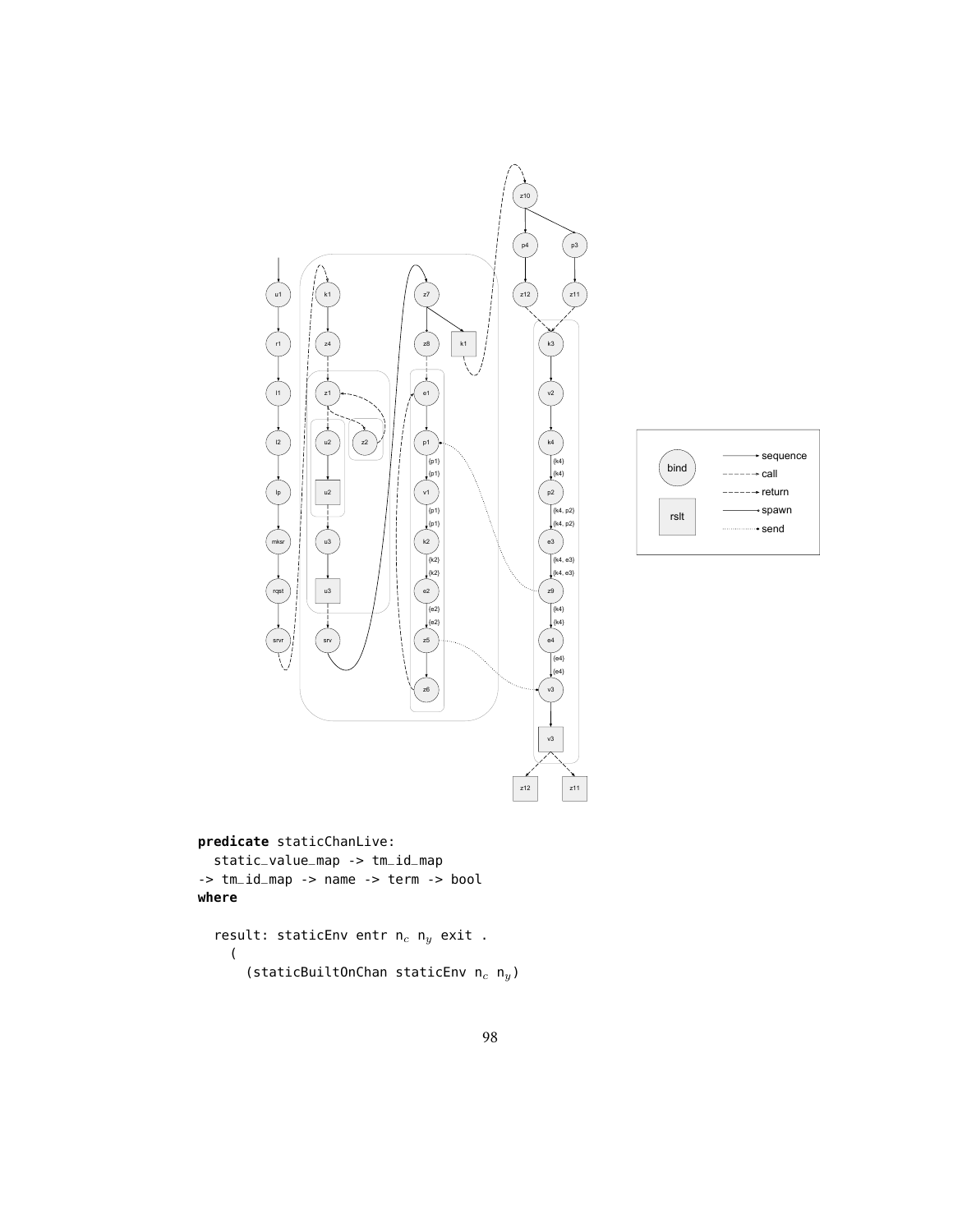```
\rightarrow {n<sub>y</sub>} \subseteq entr (IdRslt n<sub>y</sub>)
    )
  \vdash staticChanLive staticEnv entr exit n<sub>c</sub> (Rslt n<sub>y</sub>)
* unit: exit n entr t' staticEnv n_c.
     (exit (IdBind n) \ \{n\}) \subseteq entr (IdBind n),
     entr (termId t') \subseteq exit (IdBind n),
     staticChanLive staticEnv entr exit n_c t'
  \vdash staticChanLive staticEnv entr exit n<sub>c</sub> (Bind n Unt t')
* makeChan: exit n entr t' staticEnv n_c.
     (exit (IdBind n) \ \{n\}) \subseteq entr (IdBind n),
     entr (termId t') \subseteq exit (IdBind n),
     staticChanLive staticEnv entr exit n_c t'
  \vdash staticChanLive staticEnv entr exit n<sub>c</sub> (Bind n MkChn t')
* sendEvt: exit n entr staticEnv n_c n_{sc} n_m t' n_c .
     (exit (IdBind n) \ \{n\}) \subseteq entr (IdBind n),
     (
       staticBuiltOnChan staticEnv n_c n_{sc}\rightarrow \{n_{sc}\}\subseteq entr (IdBind n)
     ),
     \left(staticBuiltOnChan staticEnv n_c n_m\rightarrow \{n_m\} \subseteq entr (IdBind n)
     ),
     entr (termId t') \subseteq exit (IdBind n),
     staticChanLive staticEnv entr exit n_c t'
  \vdash staticChanLive staticEnv entr exit n_c(Bind n (Atom (SendEvt n_{sc} n_m)) t')
* recvEvt: exit n entr staticEnv n_c n_r n_{rc}.
     (exit (IdBind n) \ \{n\}) \subseteq entr (IdBind n),
     (
       staticBuiltOnChan staticEnv n_c n_r\rightarrow {n<sub>r</sub>} \subseteq entr (IdBind n)
     ),
     entr (termId t') \subseteq exit (IdBind n),
     staticChanLive staticEnv entr exit n_c t'
  \vdash staticChanLive staticEnv entr exit n<sub>c</sub>
     (Bind n (Atom (RecvEvt n_{rc})) t')
* pair: exit n entr staticEnv t_c n<sub>1</sub> n<sub>2</sub> t' .
     (exit (IdBind n) \ \{n\}) \subseteq entr (IdBind n),
     (
```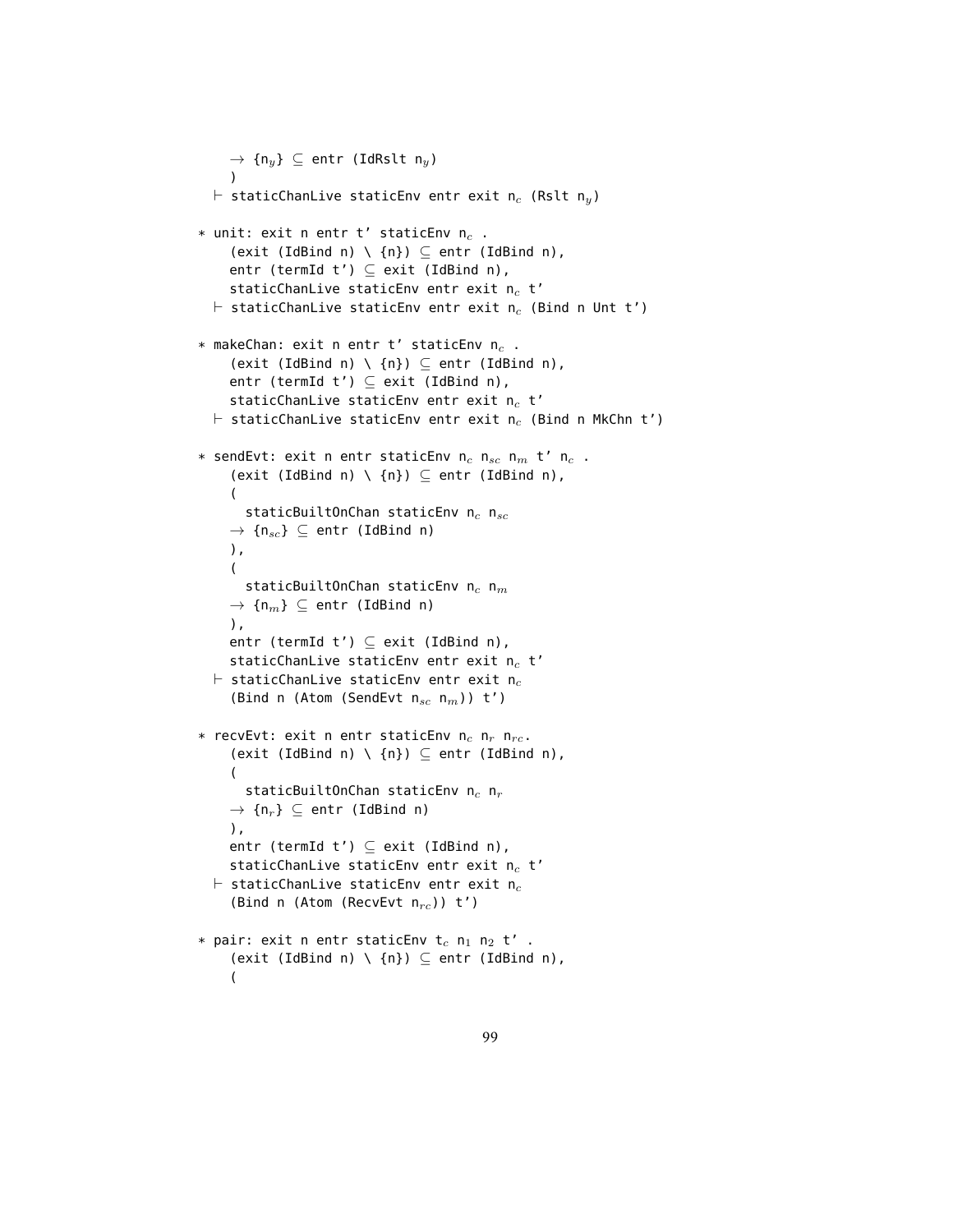```
staticBuiltOnChan staticEnv n_c n_1\rightarrow {n<sub>1</sub>} \subseteq entr (IdBind n)
     ),
     (
       staticBuiltOnChan staticEnv n_c n_2\rightarrow {n<sub>2</sub>} \subseteq entr (IdBind n)
     ),
     entr (termId t') \subseteq exit (IdBind n),
     staticChanLive staticEnv entr exit n_c t'
  \vdash staticChanLive staticEnv entr exit n<sub>c</sub> (Bind n (Atom (Pair n<sub>1</sub> n<sub>2</sub>)) t'))
* left: exit n entr staticEnv n_c n_a t' .
     (exit (IdBind n) \ \{n\}) \subseteq entr (IdBind n),
     (
        staticBuiltOnChan staticEnv n_c n_a\rightarrow \{n_a\} \subseteq entr (IdBind n)
     ),
     entr (termId t') \subseteq exit (IdBind n),
     staticChanLive staticEnv entr exit n_c t'
  \vdash staticChanLive staticEnv entr exit n<sub>c</sub> (Bind n (Atom (Lft n<sub>a</sub>)) t'))
* right: exit n entr staticEnv n_c n_a t'.
     (exit (IdBind n) \ \{n\}) \subseteq entr (IdBind n),
     (
        staticBuiltOnChan staticEnv n_c n_a\rightarrow {n<sub>a</sub>} \subseteq entr (IdBind n)
     ),
     entr (termId e) \subseteq exit (IdBind n),
     staticChanLive staticEnv entr exit n_c t
  \vdash staticChanLive staticEnv entr exit n<sub>c</sub> (Bind n (Atom (Rht n<sub>a</sub>)) e)
* function: exit n entr t_b n<sub>p</sub> n staticEnv n<sub>c</sub> t' n<sub>f</sub> .
     (exit (IdBind n) \ \{n\}) \subseteq entr (IdBind n),
     (entr (termId t<sub>b</sub>) \ {n<sub>f</sub>, n<sub>p</sub>}) \subseteq entr (IdBind n),
     staticChanLive staticEnv entr exit n_c t<sub>b</sub>,
     entr (termId t') \subseteq exit (IdBind n),
     staticChanLive staticEnv entr exit n_c t'
  \vdash staticChanLive staticEnv entr exit n_c(Bind n (Atom (Fun n_f n_p t_b)) t')
* spawn: exit n entr t' t_c n<sub>c</sub> staticEnv .
     (exit (IdBind n) \ \{n\}) \subseteq entr (IdBind n),
     entr (termId t') \subseteq exit (IdBind n),
     entr (termId t_c) \subseteq exit (IdBind n),
     staticChanLive staticEnv entr exit n_c t<sub>c</sub>,
```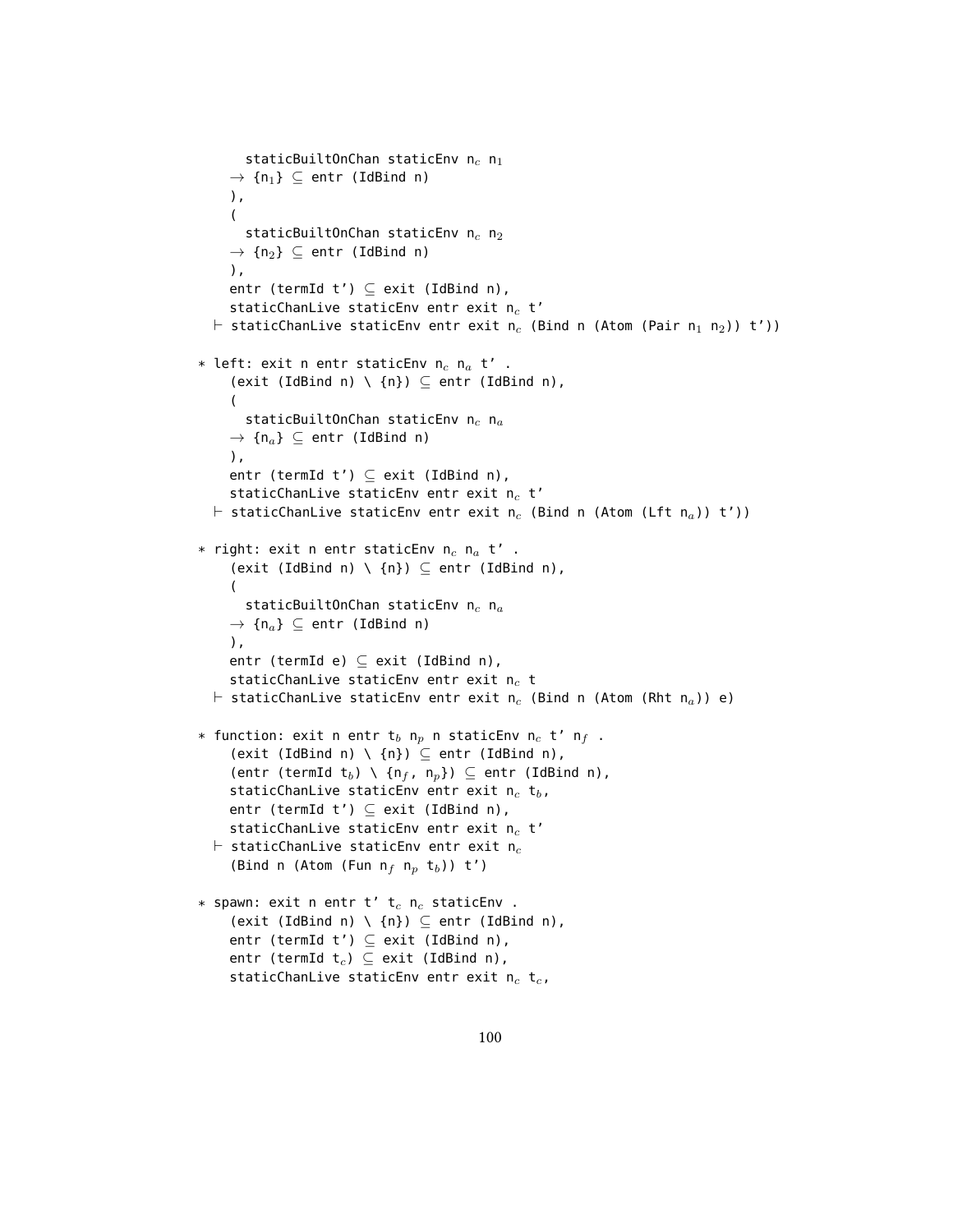```
staticChanLive staticEnv entr exit n_c t'
  \vdash staticChanLive staticEnv entr exit n<sub>c</sub>
     (Bind n (Spwn t_c) t')
* sync: exit n entr staticEnv n_e n_e t'.
     (exit (IdBind n) \ \{n\}) \subseteq entr (IdBind n),
     (
       staticBuiltOnChan staticEnv n_c n_e\rightarrow {n<sub>e</sub>} \subseteq entr (IdBind n)
     ),
     entr (termId t') \subseteq exit (IdBind n),
     staticChanLive staticEnv entr exit n_c t',
  \vdash staticChanLive staticEnv entr exit n<sub>c</sub>
     (Bind n (Sync n_e) t')
* first: exit n entr staticEnv n_c n_a t'.
     (exit (IdBind n) \ \{n\}) \subseteq entr (IdBind n),
     (
       staticBuiltOnChan staticEnv n_c n_a\rightarrow {n<sub>a</sub>} \subseteq entr (IdBind n)
     ),
     entr (termId t') \subset exit (IdBind n),
     staticChanLive staticEnv entr exit n_c t'
  \vdash staticChanLive staticEnv entr exit n<sub>c</sub> (Bind n (Fst n<sub>a</sub>) t')
* second: exit n entr staticEnv n_c n_a t'.
     (exit (IdBind n) \ \{n\}) \subseteq entr (IdBind n),
     (
       staticBuiltOnChan staticEnv n_c n_a\rightarrow {n<sub>a</sub>} \subseteq entr (IdBind n)
     ),
     entr (termId t') \subseteq exit (IdBind n),
     staticChanLive staticEnv entr exit n_c t'
  \vdash staticChanLive staticEnv entr exit n<sub>c</sub>
     (Bind n (Snd n_a) t')
* distinction: exit n entr t_l n_l t_r n_r staticEnv n_c n_s t' .
     (exit (IdBind n) \ \{n\}) \subseteq entr (IdBind n),
     (entr (termId t_l) \ \{n_l\}) \subseteq entr (IdBind n),
     (entr (termId t_r) \ {n<sub>r</sub>}) \subseteq entr (IdBind n),
     (
       staticBuiltOnChan staticEnv n_c n_s\rightarrow {n<sub>s</sub>} \subseteq entr (IdBind n)
     ),
     staticChanLive staticEnv entr exit n_c t<sub>l</sub>,
     staticChanLive staticEnv entr exit n_c t<sub>r</sub>,
```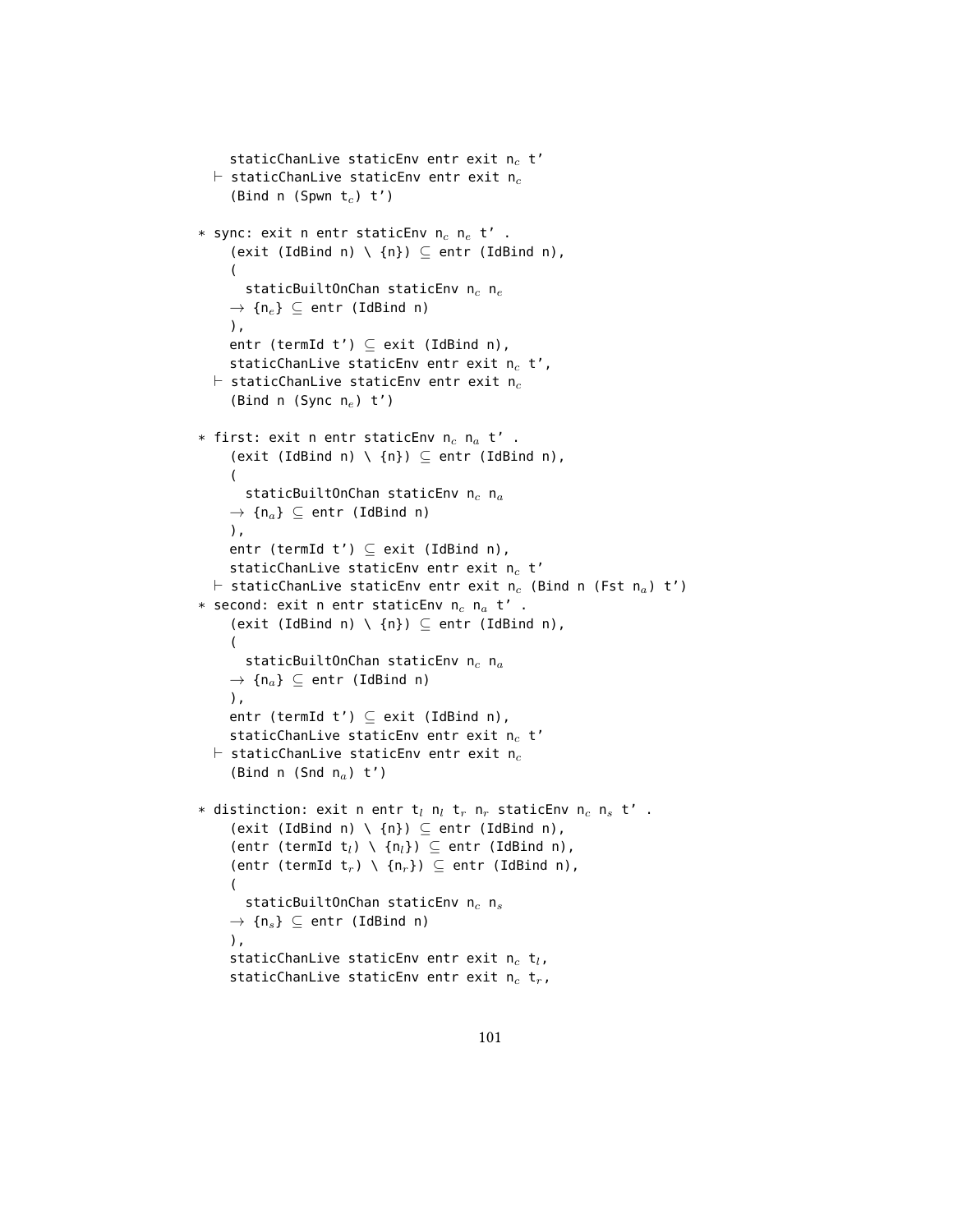```
entr (termId t') \subseteq exit (IdBind n),
     exit (IdRslt (resultName t_l)) \subseteq entr (tmId t'),
     exit (IdRslt (resultName t_r)) \subseteq entr (tmId t'),
     staticChanLive staticEnv entr exit n_c t'
  \vdash staticChanLive staticEnv entr exit n<sub>c</sub> (Bind n (Case n<sub>s</sub> n<sub>l</sub> t<sub>l</sub> n<sub>r</sub> t<sub>r</sub>) t')
* application: exit n entr staticEnv n_c n_a n_f t' .
     (exit (IdBind n) \ \{n\}) \subseteq entr (IdBind n),
     (
       staticBuiltOnChan staticEnv n_c n_a\rightarrow {n<sub>a</sub>} \subseteq entr (IdBind n)
     ),
     \left(staticBuiltOnChan staticEnv n_c nf
     \rightarrow {n<sub>f</sub>} \subseteq entr (IdBind n)
     ),
     entr (termId t') \subseteq exit (IdBind n),
     (
       SAtm (Fun n_f' x_p t_b) \in staticEnv n_f\rightarrow exit (IdRslt (resultName t<sub>b</sub>)) \subseteq entr (tmId t');
     \lambdastaticChanLive staticEnv entr exit n_c t'
  \vdash staticChanLive staticEnv entr exit n<sub>c</sub> (Bind n (App n<sub>f</sub> n<sub>a</sub>) t')
```
The following diagram illustrates the graph of the server example, containing only

live flows for channel chn k1.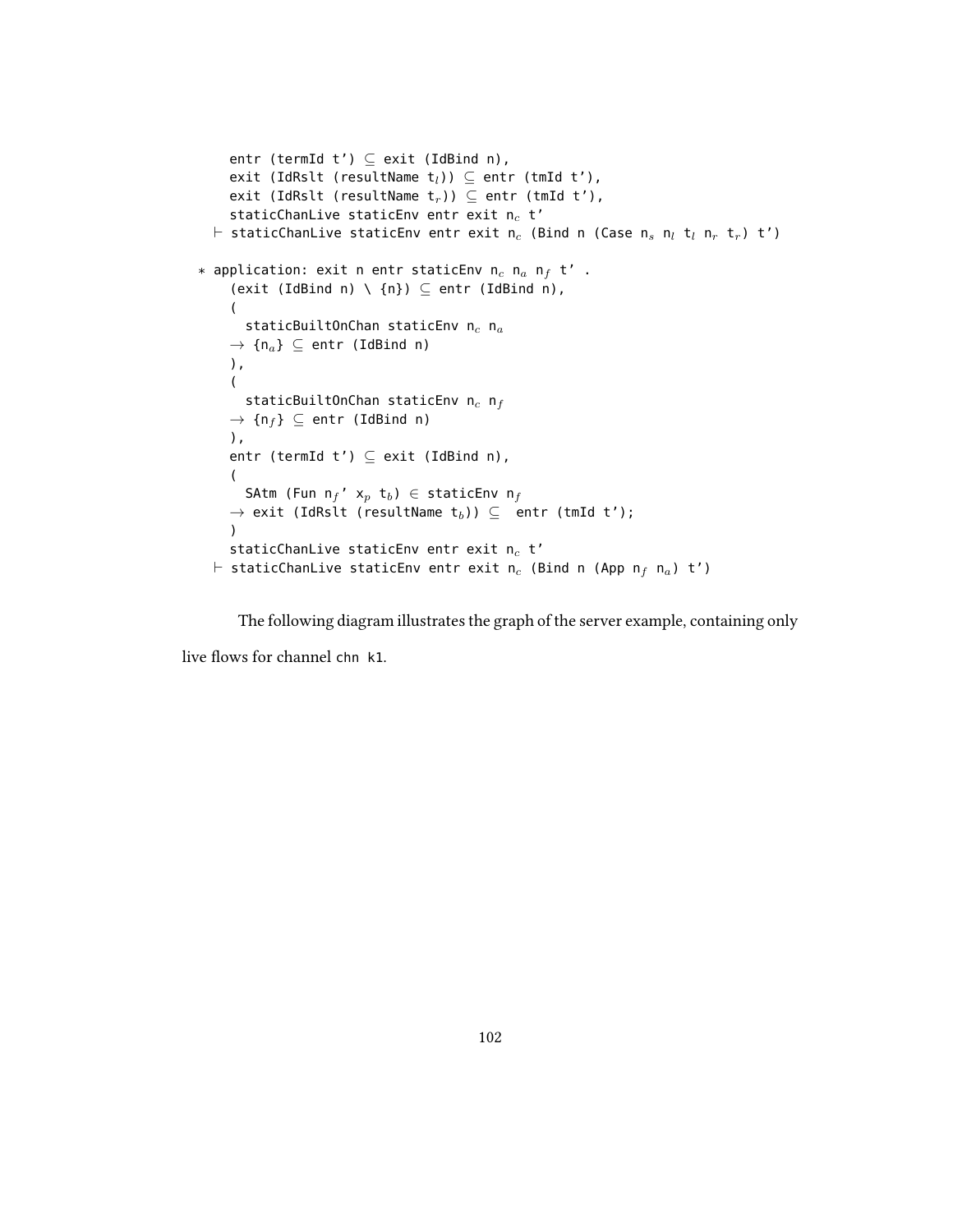

The following diagram illustrates the graph of the server example, containing only live flows for channel k4.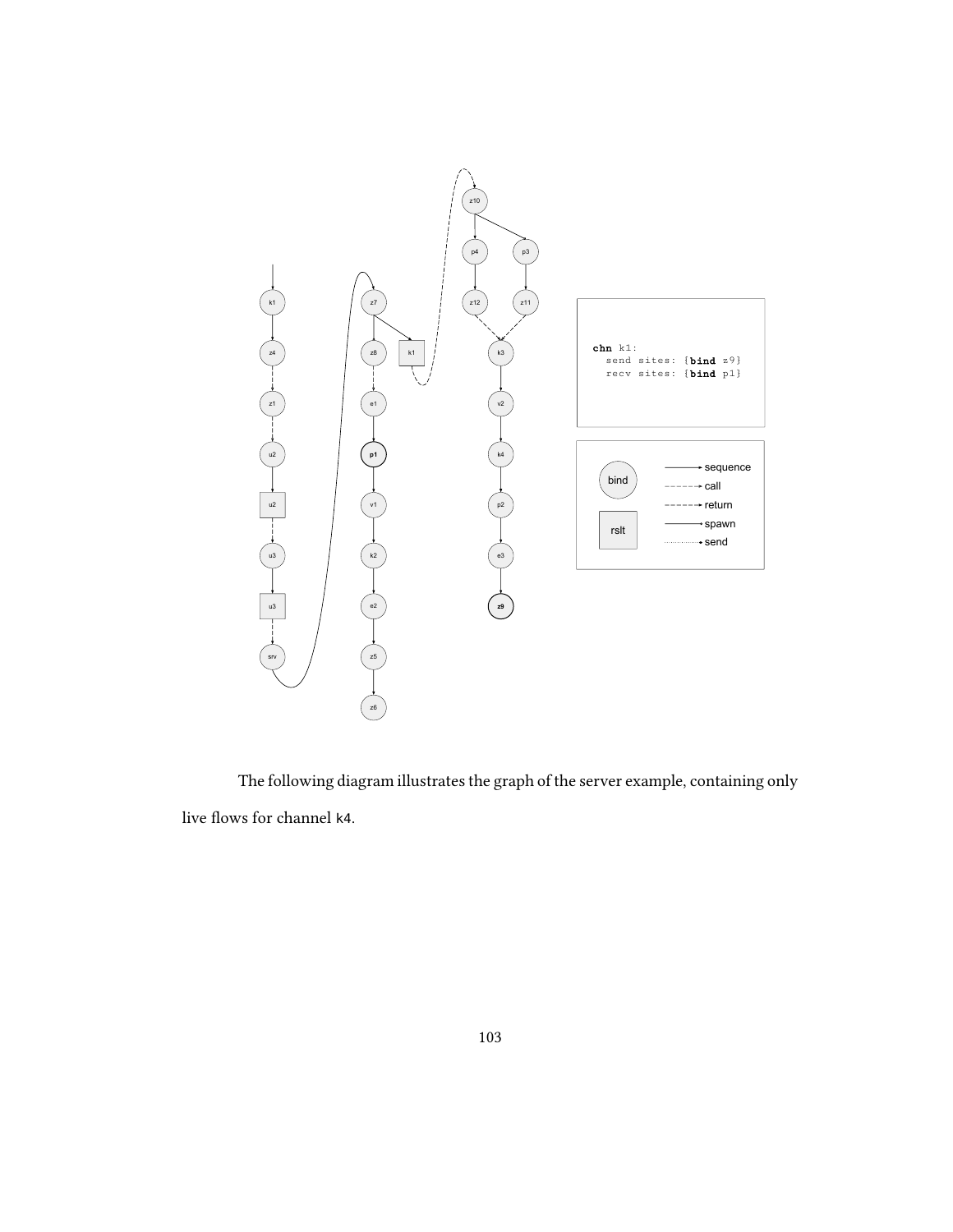

The static path liveness for the higher precision analysis states that a channel is

live for an entire static path found within a graph.

```
predicate staticPathLive:
  graph -> tm_id_map -> tm_id_map -> tm_id
-> (tm_id -> bool) -> static_path -> bool
where
  empty: graph entr exit start isEnd .
  \vdash staticPathLive graph entr exit start isEnd []
* edge: graph entr exit start middle path isEnd end .
    staticPathLive graph entr exit start (\lambda \, l \, . \, l = middle) path,
    isEnd end,
    (middle, MSeq, end) \in graph,
    ¬ Set.is_empty (exit middle),
    ¬ Set.is_empty (entr end)
  \vdash staticPathLive graph entr exit start isEnd (path @ [(middle, edge)])
```
As with the lower precision analysis, the higher precision analysis relies on recognizing whether or not two paths can actually occur within in a single run of a program. The static inclusiveness states which paths might occur within the same run of the pro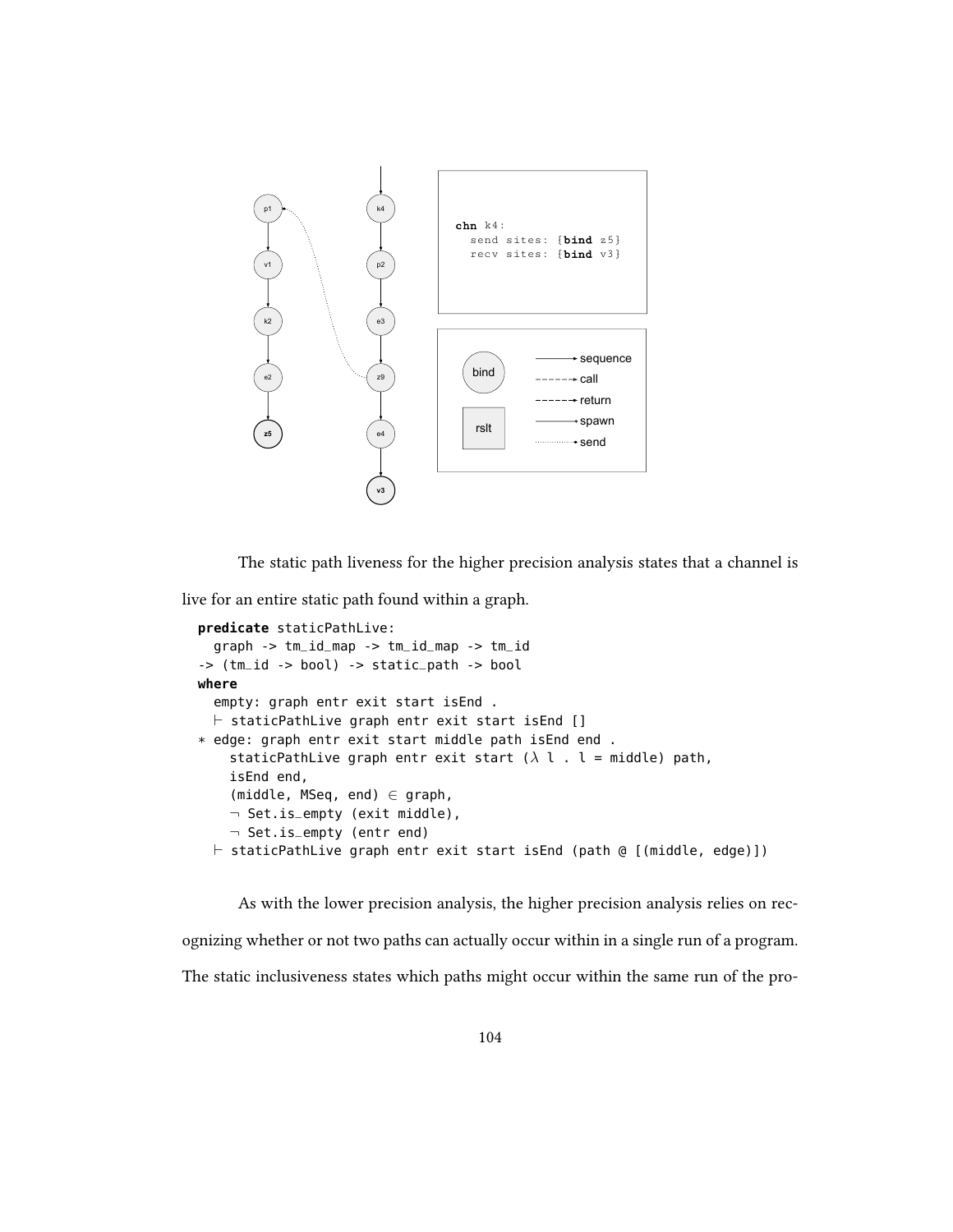gram. In contrast to the analogous denition for the lower precision alysis, the higher precision definition needs to consider paths containing the sending mode. As mentioned earlier, the path from the synchronization on sending to the synchronization on receiving is necessary to ensure that all uses of a channel are reachable from the channel's creation identifier. The singularity means that only one of the two given paths can occur in a run of program. The uncompetitveness means that the two given paths do not compete in any run of a program.

```
predicate staticInclusive: static_path -> static_path -> bool where
  ordered: path1 path2 .
    prefix path1 path2 ∨ path2 path1
  \vdash staticInclusive path1 path2
* spawnLeft: path n path1 path2 .
  \vdash staticInclusive
    (path @ [(IdBind n, MSpwn)] @ path1)
    (path @ [(IdBind n, MSeq)] @ path2)
* spawnRight: path n path1 path2 .
  \vdash staticInclusive
    (path @ [(IdBind n, MSeq)] @ path1)
    (path @ [(IdBind n, MSpwn)] @ path2)
* sendLeft: path n path1 path2 .
  \vdash staticInclusive
    (path @ [(IdBind n, MSend n_e)] @ path1)
    (path @ [(IdBind n, MSeq)] @ path2)
* sendRight: path n path1 path2 .
  \vdash staticInclusive
    (path @ [(IdBind n, MSeq)] @ path1)
    (path @ [(IdBind n, MSend n_e)] @ path2)
predicate singular: static_path -> static_path -> bool where
  refl: path .
  \vdash singular path path
* notInclus: path1 path2 .
    \neg (staticInclusive path1 path2)
  \vdash singular path1 path2
predicate uncompetitive: static_path -> static_path -> bool where
  ordered: path1 path2 .
    ordered path1 path2
  \vdash uncompetitive path1 path2
```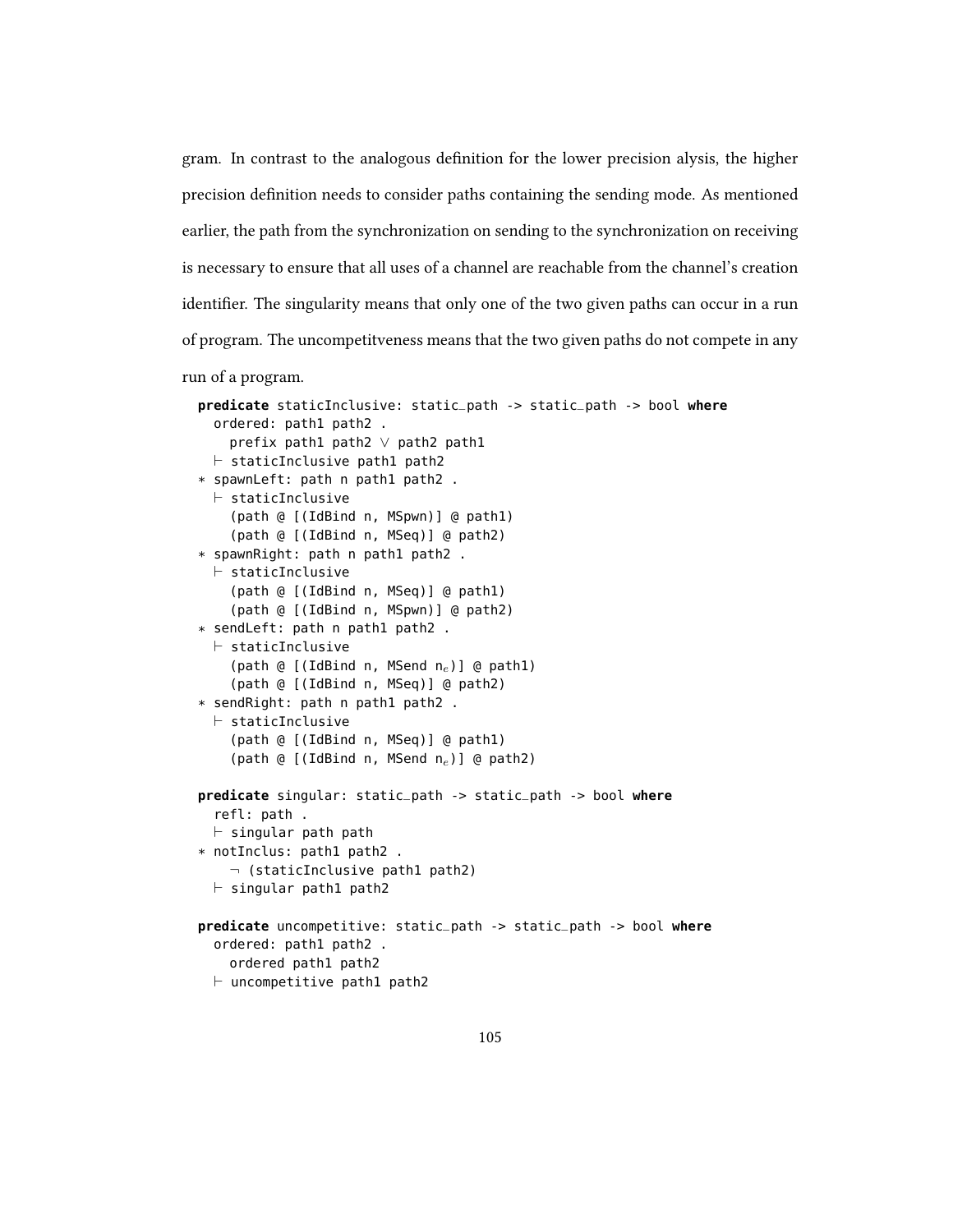```
* notInclus: path1 path2 .
    \neg (staticInclusive path1 path2)
  \vdash uncompetitive path1 path2
```
The communication classifications are described using the liveness properties, but

are otherwise similar to the lower precision classifications.

```
predicate staticOneToMany: term -> name -> bool where
  intro: staticEnv staticComm t graph entr exit n_cstaticEval staticEnv staticComm t,
    staticFlowsAccept staticEnv graph t,
    staticChanLive staticEnv entr exit n_c t,
    forEveryTwo (staticPathLive graph entr exit (IdBind n_c)
      (staticSendId staticEnv t n_c)) uncompetitive
  \vdash staticOneToMany t n<sub>c</sub>
predicate staticManyToOne: term -> name -> bool where
  intro: staticEnv staticComm t graph entr exit n_cstaticEval staticEnv staticComm t,
    staticFlowsAccept staticEnv graph t,
    staticChanLive staticEnv entr exit n_c t,
    forEveryTwo (staticPathLive graph entr exit (IdBind n_c)
      (staticRecvId staticEnv t n_c)) uncompetitive
  \vdash staticManyToOne t n<sub>c</sub>
predicate staticOneToOne: term -> name -> bool where
  intro: staticEnv staticComm t graph entr exit n_cstaticEval staticEnv staticComm t,
    staticFlowsAccept staticEnv graph t,
    staticChanLive staticEnv entr exit n_c t,
    forEveryTwo (staticPathLive graph entr exit (IdBind n_c)
      (staticSendId staticEnv t n_c)) uncompetitive,
    forEveryTwo (staticPathLive graph entr exit (IdBind n_c)
      (staticRecvId staticEnv t n_c)) uncompetitive
  \vdash staticOneToOne t n<sub>c</sub>
predicate staticOneShot: term -> name -> bool where
  intro: staticEnv staticComm t graph entr exit n_c.
    staticEval staticEnv staticComm t,
    staticFlowsAccept staticEnv graph t,
    staticChanLive staticEnv entr exit n_c t,
    forEveryTwo (staticPathLive graph entr exit (IdBind n_c)
      (staticSendId staticEnv t n_c)) singular
```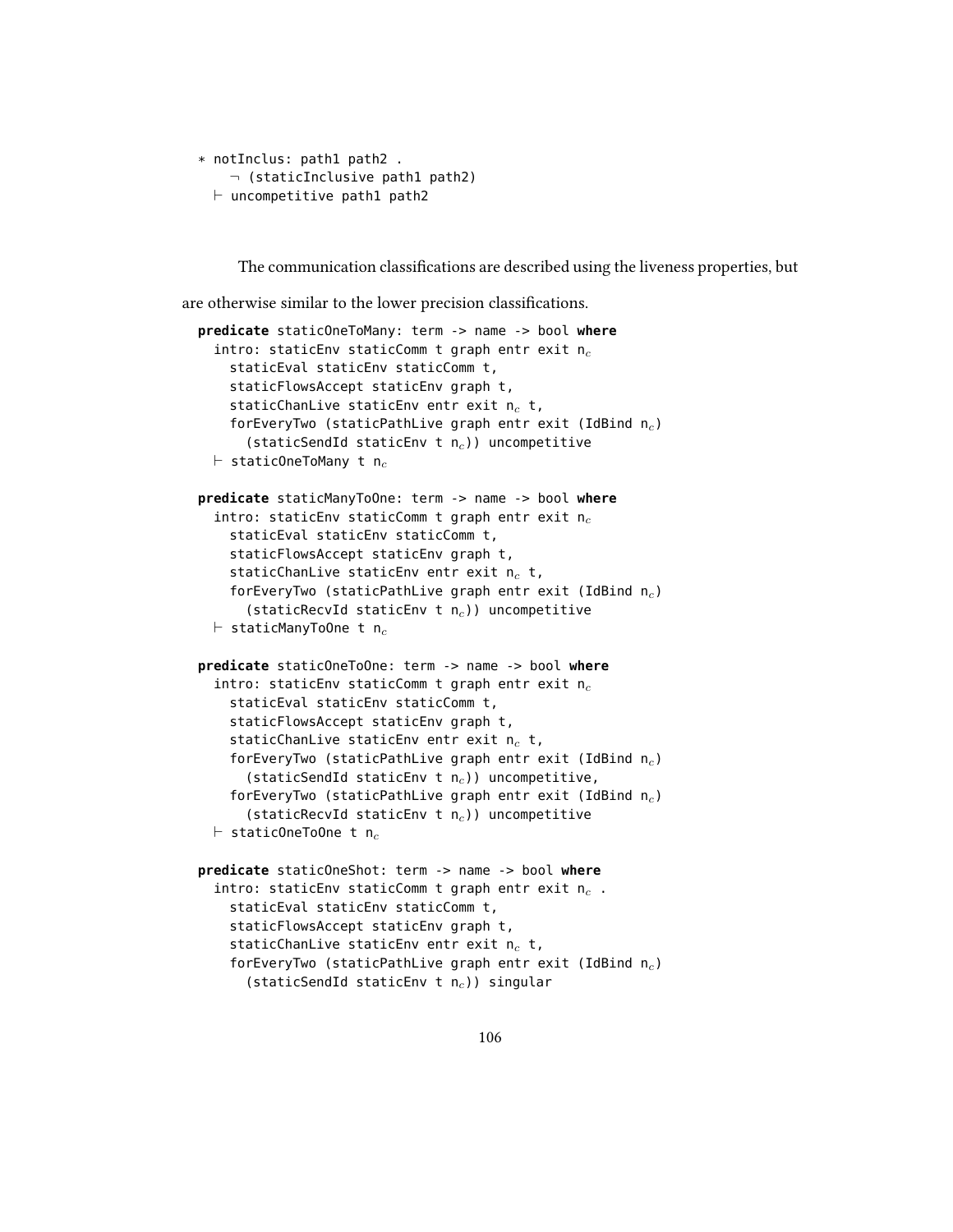```
\vdash staticOneShot t n<sub>c</sub>
predicate staticOneSync: term -> name -> bool where
  intro: staticEnv staticComm t graph entr exit n_c.
    staticEval staticEnv staticComm t,
    staticFlowsAccept staticEnv graph t,
    staticChanLive staticEnv entr exit n_c t,
    forEveryTwo (staticPathLive graph entr exit (IdBind n_c)
      (staticSendId staticEnv t n_c)) singular,
    forEveryTwo (staticPathLive graph entr exit (IdBind n_c)
      (staticRecvId staticEnv t n_c)) uncompetitive
  \vdash staticOneSync t n<sub>c</sub>
```
### 4.1 Higher Precision Soundness Proof Strategy

To prove soundness of the static communication classification, it should be possible to use previous techniques of generalizing propositions over pools and other semantic components, along with finding equivalent representations of propositions that vary in their inductive subcomponent. One thing that will make carrying out the formal proof particularly tricky is that dynamic paths in the dynamic semantics need to correspond to static paths from the trimmed graphs, which might also contain sending flows, instead of the spawning flows of the dynamic paths. The correspondence between these dynamic paths and static paths is not bijective, as it is for the lower precision analysis. However, finding a satisfactory correspondence for each dynamic and static path is critical for proving soundness.

Essentially, it will be necessary to show that static properties that hold for some static path are preserved for corresponding dynamic paths. However, in the higher precision analysis these paths correspond modulo the channel of interest. An an outline of the derivation of soundness of one-shot classification demonstrates the strategy so far.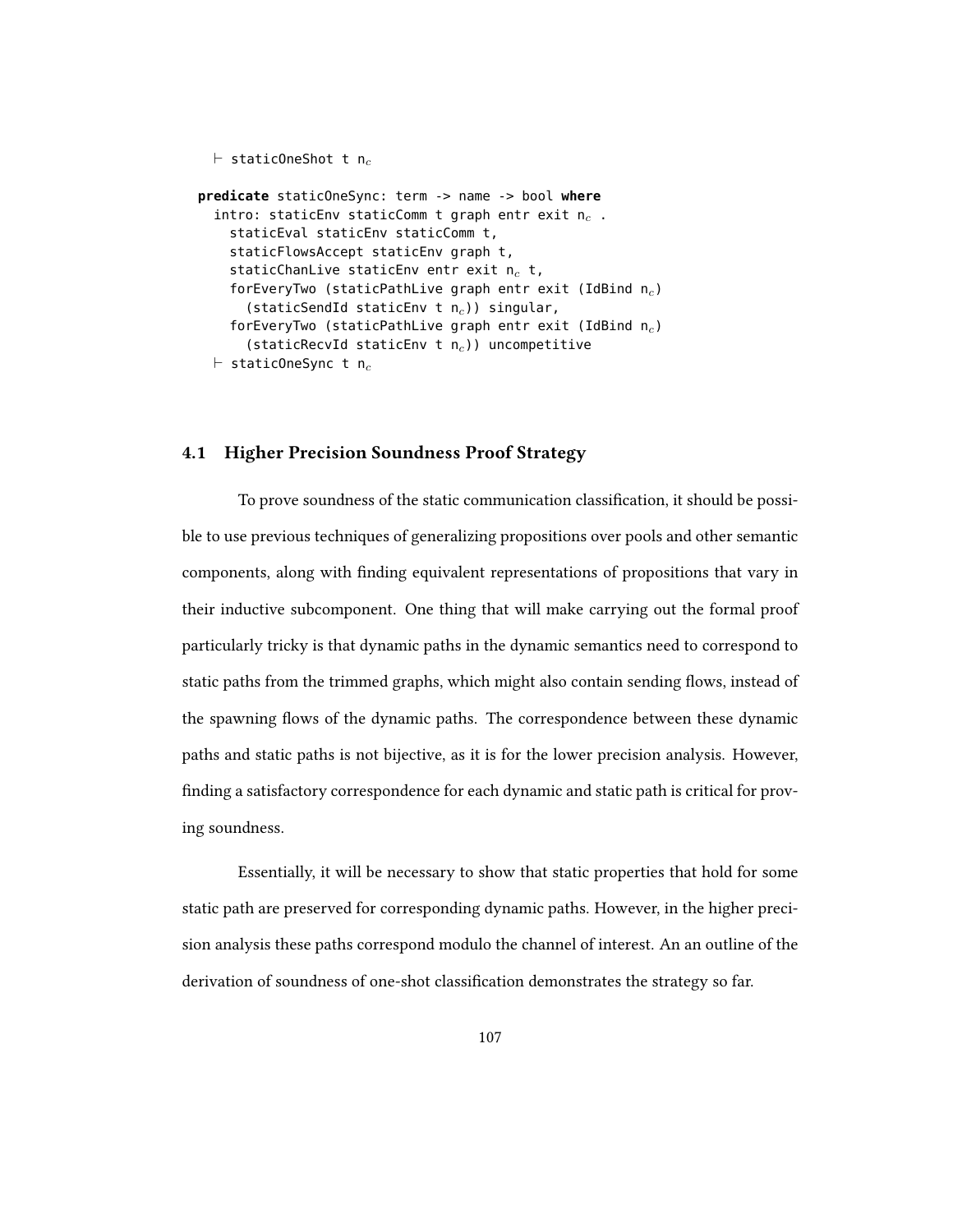

```
theorem staticOneShotSound: t_0 n_c path<sub>c</sub>.
   staticOneShot t_0 n<sub>c</sub>
\vdash oneShot t<sub>0</sub> (Chan path<sub>c</sub> n<sub>c</sub>)
```
The theorem for soundness of one-shot classification depends on correlating dy-

namic paths with static paths.

```
predicate pathsCorrespond: dynamic_path -> static_path -> bool where
 empty: pathsCorrespond [] []
* seq: path staticPath n .
   pathsCorrespond path staticPath
 \vdash pathsCorrespond
    (path @ [DSeq n])
    (staticPath @ [(IdBind n, MSeq)])
* spawn: path staticPath n .
    pathsCorrespond path staticPath
```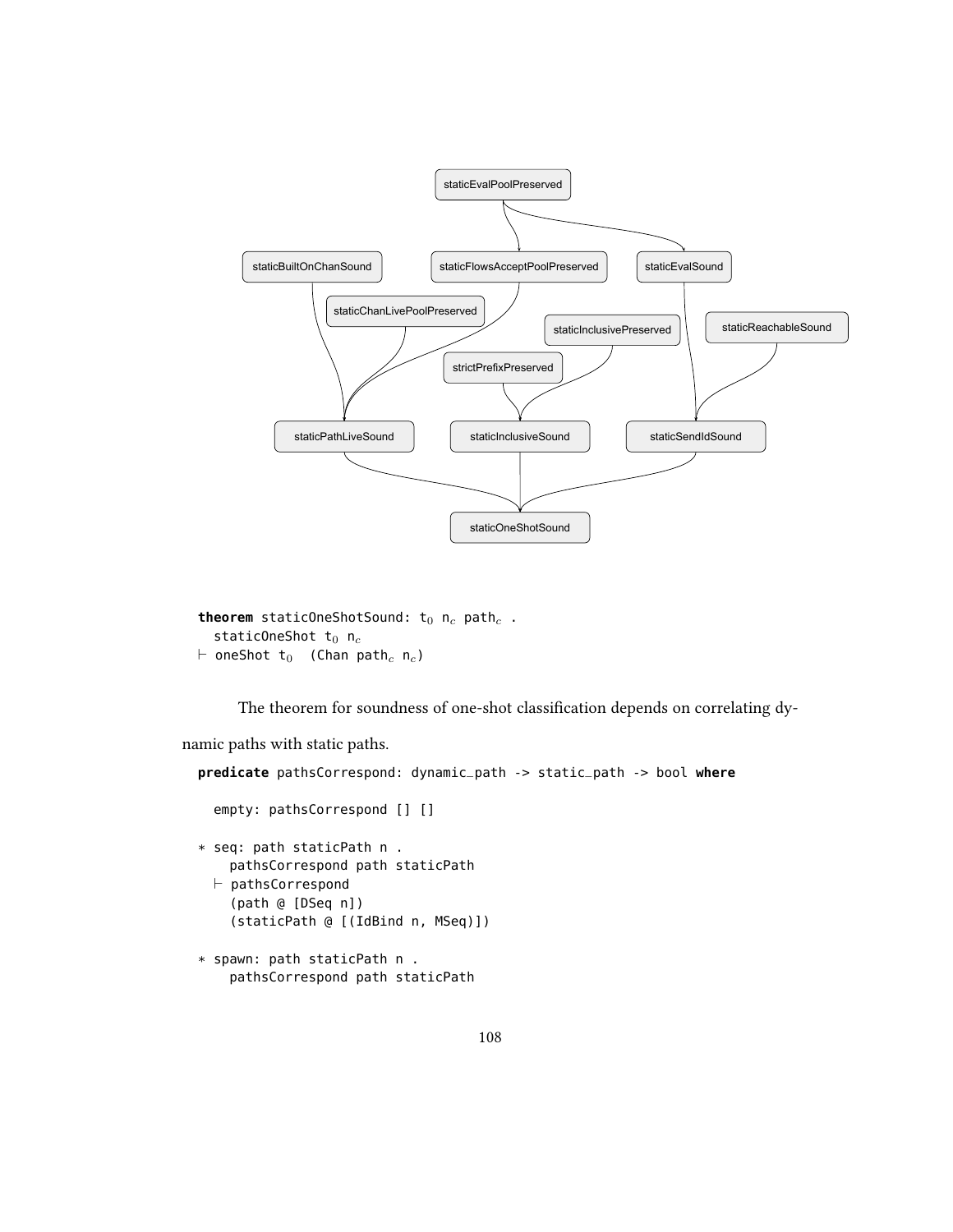```
\vdash pathsCorrespond
     (path @ [DSpwn n])
     (staticPath @ [(IdBind n, MSpwn)])
* call: path staticPath n .
     pathsCorrespond path staticPath
  \vdash pathsCorrespond
     (path @ [DCll n])
     (staticPath @ [(IdBind n, MCll)])
* return: path staticPath n .
     pathsCorrespond path staticPath
  \vdash pathsCorrespond
     (path @ [DRtn n])
     (staticPath @ [(IdRslt n, MRtn)])
predicate dynamicBuiltOnChanVal val -> chan -> bool where
  chan: chan .
  \vdash dynamicBuiltOnChanVal (VChn chan) chan
* closure: env c atom .
     dynamicBuiltOnChanEnv env chan
  \vdash dynamicBuiltOnChanVal (VClsr atom env) chan
and dynamicBuiltOnChanEnv: environment -> chan -> bool where
  intro: env n v chan .
     env n = Some v,
     dynamicBuiltOnChanVal v chan
  \vdash dynamicBuiltOnChanEnv env chan
predicate pathsCorrespondModChan:
  tm -> chan -> dynamic_path -> static_path -> bool
where
  chan: t_0 path<sub>c</sub> n<sub>c</sub> path<sub>sfx</sub> stt staticPath comm .
     pathsCorrespond ((DSeq n_c) # paths_{frx}) staticPath
  \vdash pathsCorrespondModChan
     t_0 (Chan path<sub>c</sub> n<sub>c</sub>)
     (path<sub>c</sub> @ (DSeq n<sub>c</sub>) # path<sub>sfx</sub>) staticPath
* send: t_0 pool comm path<sub>r</sub> n<sub>r</sub> path<sub>sfx</sub> stt path<sub>s</sub> n<sub>s</sub> n<sub>se</sub> t<sub>sy</sub> env<sub>sy</sub> stack<sub>sy</sub>
  n_{re} t<sub>ry</sub> env<sub>ry</sub> stack<sub>ry</sub> chan<sub>c</sub> chan staticPath<sub>re</sub> staticPath<sub>sfx</sub>.
     star dynamicEval [[] \rightarrow (Stt t_0 [->] [])) {} pool comm,
     pool path<sub>s</sub> = Some (Stt (Bind n<sub>s</sub> (Sync n<sub>se</sub>) t<sub>sy</sub>) env<sub>sy</sub> stack<sub>sy</sub>),
     pool path<sub>r</sub> = Some (Stt (Bind n<sub>r</sub> (Sync n<sub>re</sub>) t<sub>ry</sub>) env<sub>ry</sub> stack<sub>ry</sub>),
```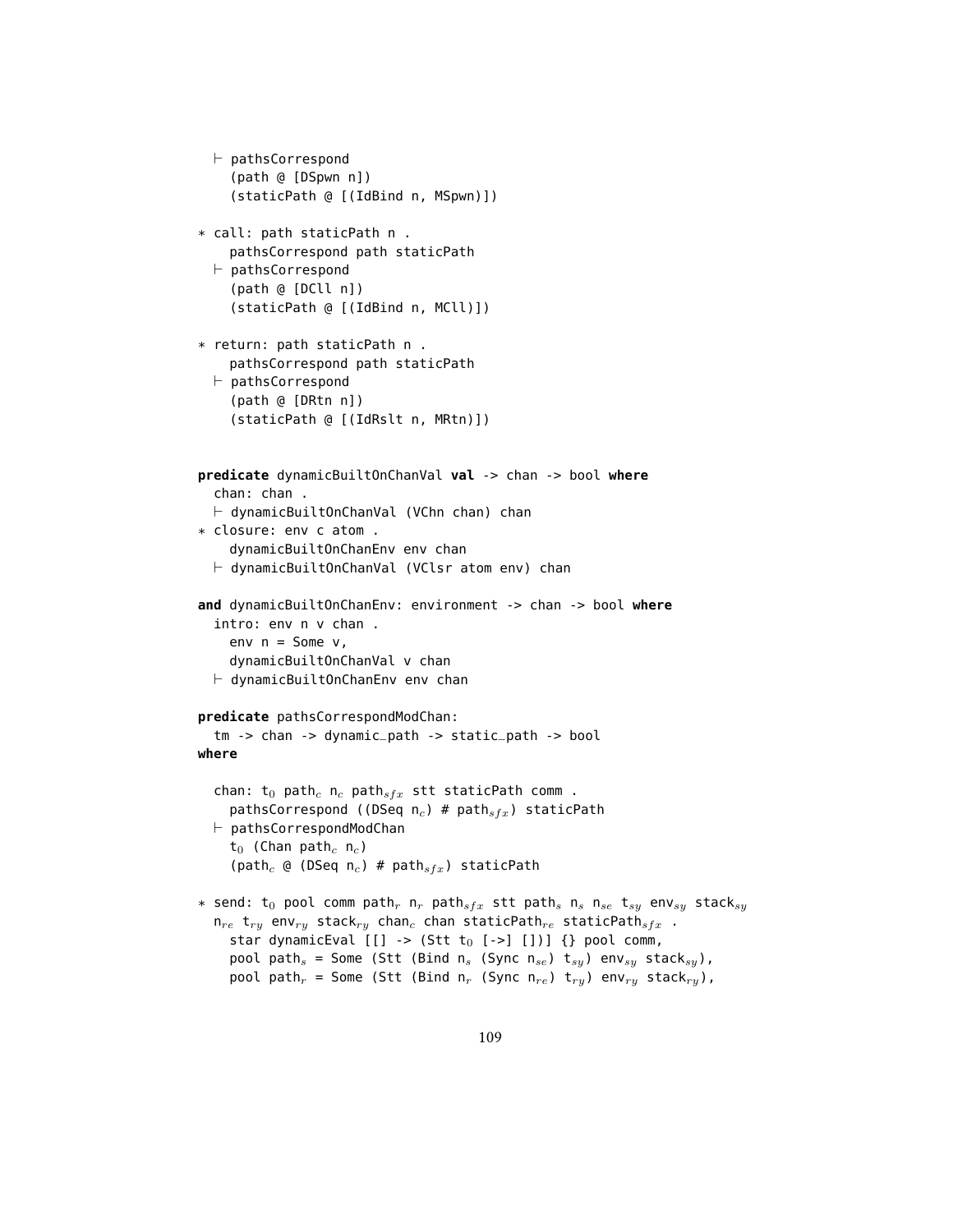```
\{(\text{path}_s, \text{ chan}_c, \text{path}_r)\}\subseteq \text{comm},env<sub>ry</sub> chan n_r = Some v<sub>ry</sub>
   dynamicBuiltOnChanVal v_{ry} chan,
   pathsCorrespondModChan t<sub>0</sub> chan path<sub>s</sub> staticPath<sub>pfx</sub>,
   pathsCorrespond pathsfrx} staticPathsfrx\vdash pathsCorrespondModChan t<sub>0</sub> chan
   (path<sub>r</sub> @ (DSeq n<sub>r</sub>) # path<sub>sfx</sub>)
   (staticPath<sub>pfx</sub> @ [(IdBind n<sub>s</sub>, MSend n<sub>se</sub>), (IdBind n<sub>r</sub>, MSeq)] @
staticPath_{sfx})
```
Additionally the soundness theorem follows from the soundness of static path liveness, the soundness of static inclusiveness, and the soundness of sending identifier classification. The reasoning about the sending identifier classification is identical to that of the lower precision analysis, but the reasoning for the former two is signicantly more complicated and not yet completed. The complication arises from the correlation between dynamic paths and static paths. The proofs depend on finding a static path that depends on a given dynamic path. In the lower precision analysis the correlation was straightforward. There was only one possible static path to choose for it to correlate with the given dynamic path. In the higher precision analysis, the relationship between the two kinds of paths is not so simple, and finding a description of the static path that correlates with the dynamic path is more challenging.

The proposition isSendPath pool' (Chan path<sub>c</sub> n<sub>c</sub>) path' is derived by unfolding the definition of oneShot. It is generalized by pool' path' = Some (Stt t' env' stack'),

dynamicBuiltOnChanState (Stt t' env' stack') (Chan path<sub>c</sub> n<sub>c</sub>) in the soundness of static path liveness. Since the static chan liveness depends on names being statically built on the channel, the soundness theorem also depends on the soundness of static built-onchannel classification with respect to the dynamic built-on-channel classification.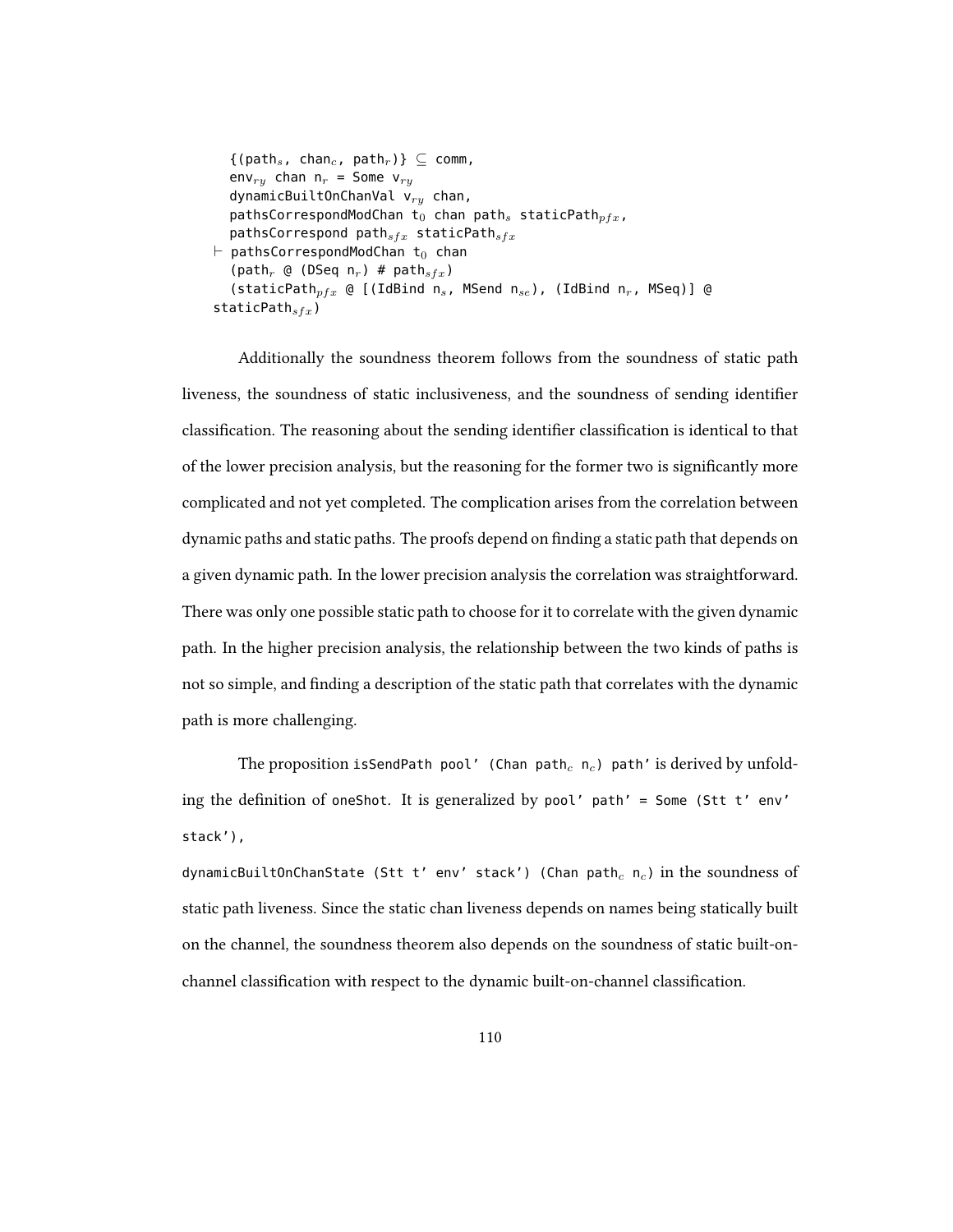```
predicate dynamicBuiltOnChanStack: contin list -> chan -> bool where
  env: env<sub>k</sub> chan n_k t<sub>k</sub> stack'.
      dynamicBuiltOnChanEnv env<sub>k</sub> chan
  \vdash dynamicBuiltOnChanStack (Ctn n<sub>k</sub> t<sub>k</sub> env<sub>k</sub> # stack') chan
* stack: env<sub>k</sub> chan n_k t<sub>k</sub> stack'.
    dynamicBuiltOnChanStack stack' chan
  \vdash dynamicBuiltOnChanStack (Ctn \mathsf{n}_k t_k env_k # stack') chan
predicate dynamicBuiltOnChanState: state -> chan -> bool where
  env: env chan t stack .
    dynamicBuiltOnChanEnv env chan
  \vdash dynamicBuiltOnChanState (Stt t env stack) chan
* stack: stack chan t env .
    dynamicBuiltOnChanStack stack chan
  \vdash dynamicBuiltOnChanState (Stt t env stack) chan
lemma staticPathLiveSound: t_0 pool comm path t env stack
staticEnv staticComm entr exit n_c graph isEnd path_c.
  star dynamicEval [[] \rightarrow (Stt t_0 [->][])) {} pool comm,
  pool path = Some (Stt t env stack),
  dynamicBuiltOnChanState (Stt t env stack) (Chan path<sub>c</sub> n<sub>c</sub>)
  staticEval staticEnv staticComm t_0,
  staticChanLive staticEnv entr exit n_c t<sub>0</sub>,
  staticFlowsAccept staticEnv graph t_0,
  isEnd (tmId t)
\vdash exists staticPath .
  pathsCorrespondModChan pool comm (Chan path<sub>c</sub> n<sub>c</sub>) path staticPath
\wedge staticTraceable graph entr exit (IdBind n<sub>c</sub>) isEnd staticPath
lemma staticInclusiveSound: t_0 pool comm staticEnv entr exit n_c graph
  staticComm
path1 stt1 path<sub>c</sub> staticPath1 path2 stt2 staticPath2.
  star dynamicEval [[] \rightarrow (Stt t_0 [->][])) {} pool comm,
  staticChanLive staticEnv entr exit n_c t<sub>0</sub>,
  staticFlowsAccept staticEnv graph t_0,
  staticEval staticEnv staticComm t_0,
  pool path1 = Some stt1,
  pathsCorrespondModChan pool comm (Chan path<sub>c</sub> n<sub>c</sub>) path1 staticPath1,
  staticTraceable graph entr exit
    (IdBind n_c) (staticSendId staticEnv t_0 n_c) staticPath1,
  pool path2 = Some stt2,
  pathsCorrespondModChan pool comm (Chan path<sub>c</sub> n<sub>c</sub>) path2 staticPath2,
  staticTraceable graph entr exit
```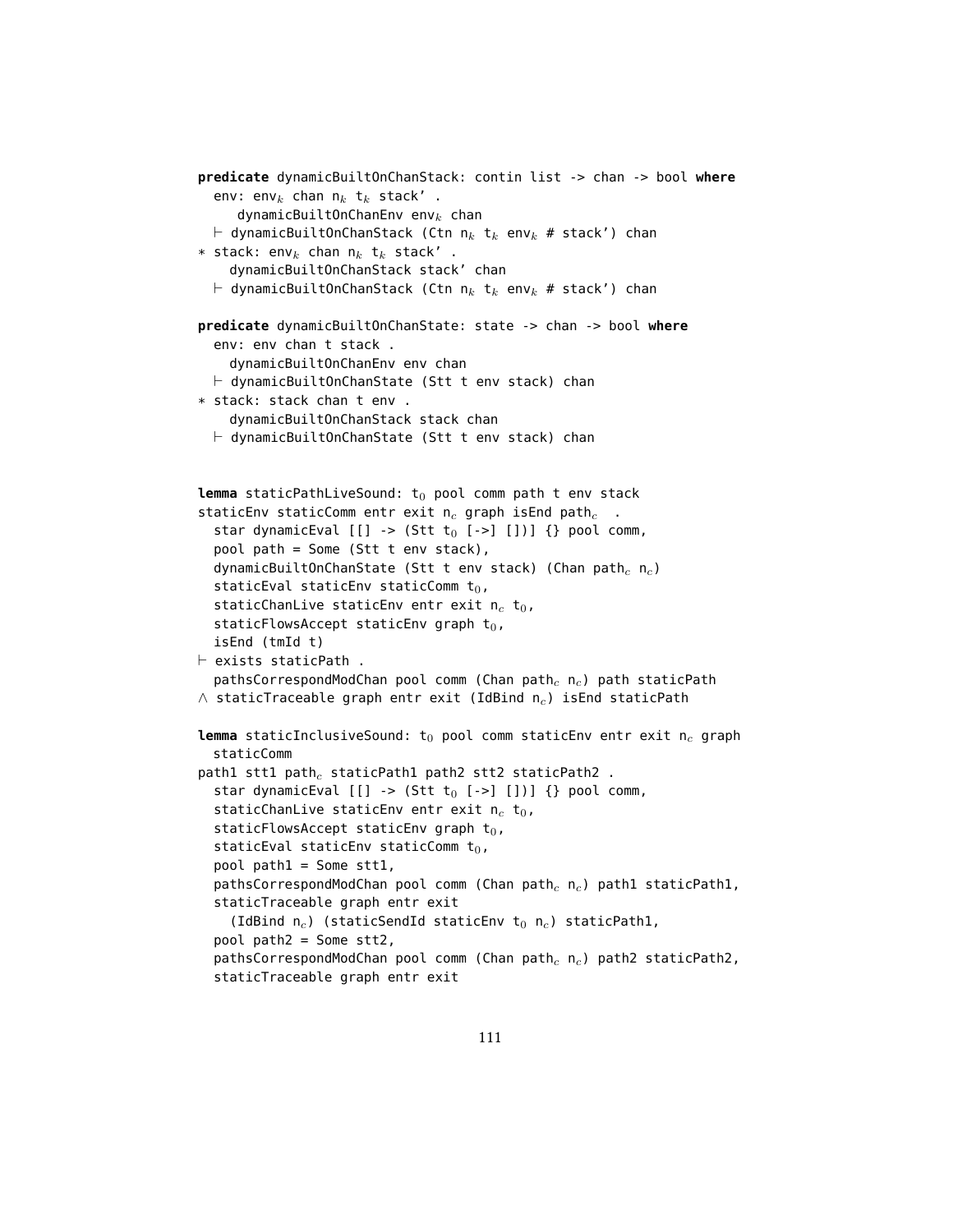```
(IdBind n_c) (staticSendId staticEnv t_0 n_c) staticPath2
\vdash staticInclusive staticPath1 staticPath2
```
Additional lemmas are needed to prove the soundness of static path liveness. These lemmas include preservation of the correspondence of paths, preservation of the static chan liveness, and soundness of a name statically built on a static channel.

```
lemma pathsCorrespondModChanPreservedSnoc:
t_0 chan path staticPath site step .
  pathsCongruentModChan t_0 chan path staticPath,
  pathsCongruent [site] [step]
\vdash pathsCongruentModChan t<sub>0</sub> chan (path @ [site]) (staticPath @ [step])
lemma staticChanLivePoolPreserved: staticEnv entr exit x_c t<sub>0</sub> pool' comm' .
  staticLiveChanPool staticEnv entr exit x_c [[] -> (Stt t<sub>0</sub> [->] [])],
  staticEval staticEnv staticComm t_0,
  star dynamicEval [[] \rightarrow (Stt t_0 [->][])) {} pool' comm'
\vdash staticLiveChanPool staticEnv entr exit x_c pool'
lemma staticBuiltOnChanSound: v path<sub>c</sub> n_c env n pool path
t' env' stack' staticEnv staticComm pool graph t_0.
  dynamicBuiltOnChanVal v (Chan path<sub>c</sub> n<sub>c</sub>),
  env n = Some v,
  pool path = Some (Stt t' env' stack'),
  staticEvalPool staticEnv staticComm pool,
  staticChanLivePool staticEnv entr exit n_c pool,
  staticFlowsAcceptPool staticEnv graph t_0 pool
\vdash staticBuiltOnChan staticEnv n<sub>c</sub> n
```
The formal proofs for these lemmas are under active development at the time of this writing.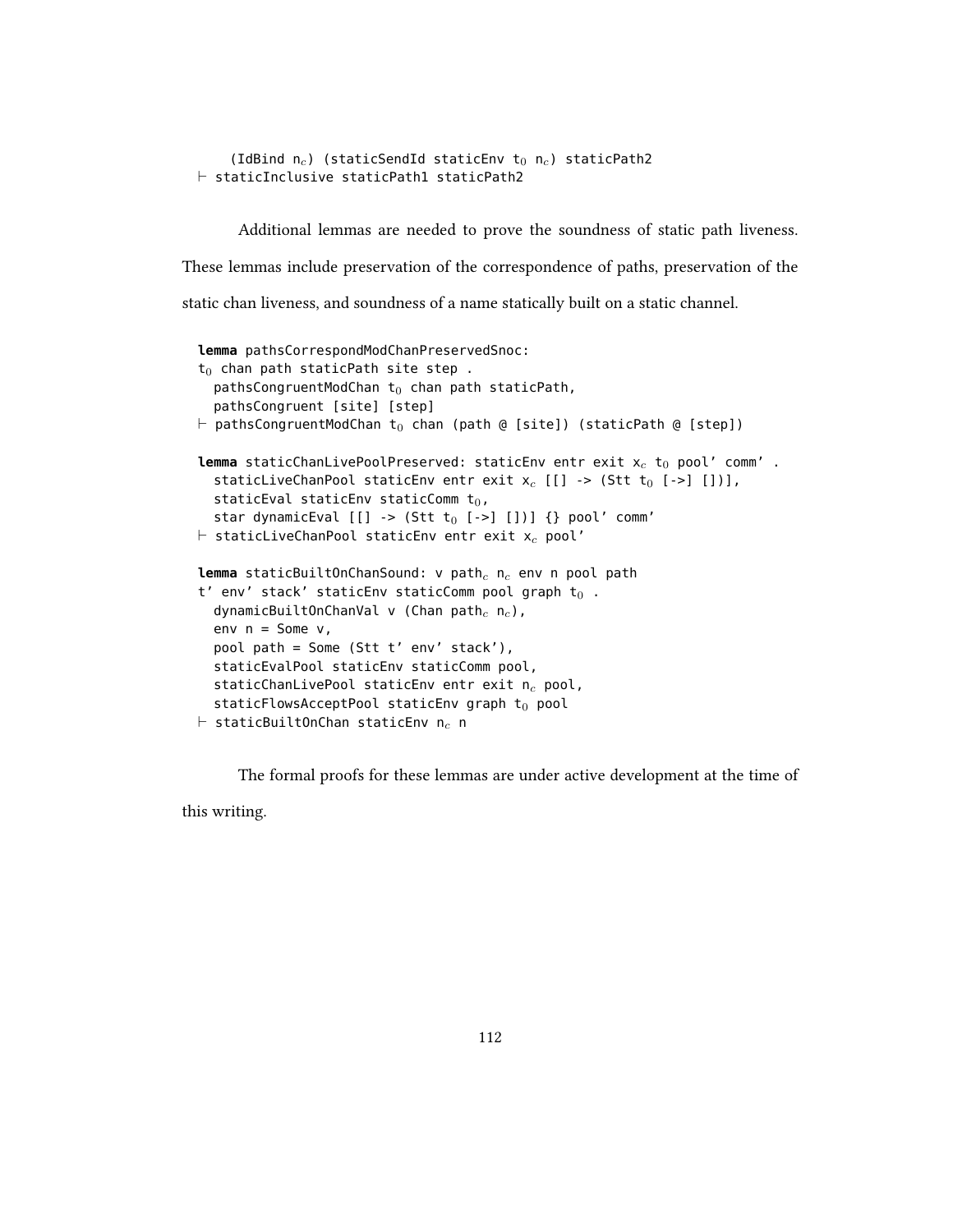# Chapter 5

### Conclusion

In this thesis, I developed a formal theory for a subset of Concurrent ML. The main contributions consist of formal specifications of dynamic and static evaluation, dynamic and static communication classification, dynamic and static channel liveness, and various related concepts. The formal specifications enabled the creation of mechanically checked formal proofs of soundness of static evaluation and static communication classification. Through the process of developing these formal proofs, I noticed a number of important reasoning patterns - generalization of propositions to related concepts on alternate structures; skewing the direction of induction to different subparts of structures; changing the direction of inference from forward to backward. This work is a small contribution based on a signicant amount of previous related work. Additionally, there are many ways for this work to be extended.

### 5.1 Related Work

There has been much research on both dynamic and static analysis of concurrent languages. The formal communication classification analysis and soundness proofs in this work are based on the analysis and proofs of Specialization of CML message-passing primitives by Reppy and Xiao [17]. The mechanization of concurrency analyses is prevalent, and mechanization is typically the main goal when developing the analyses. Examples include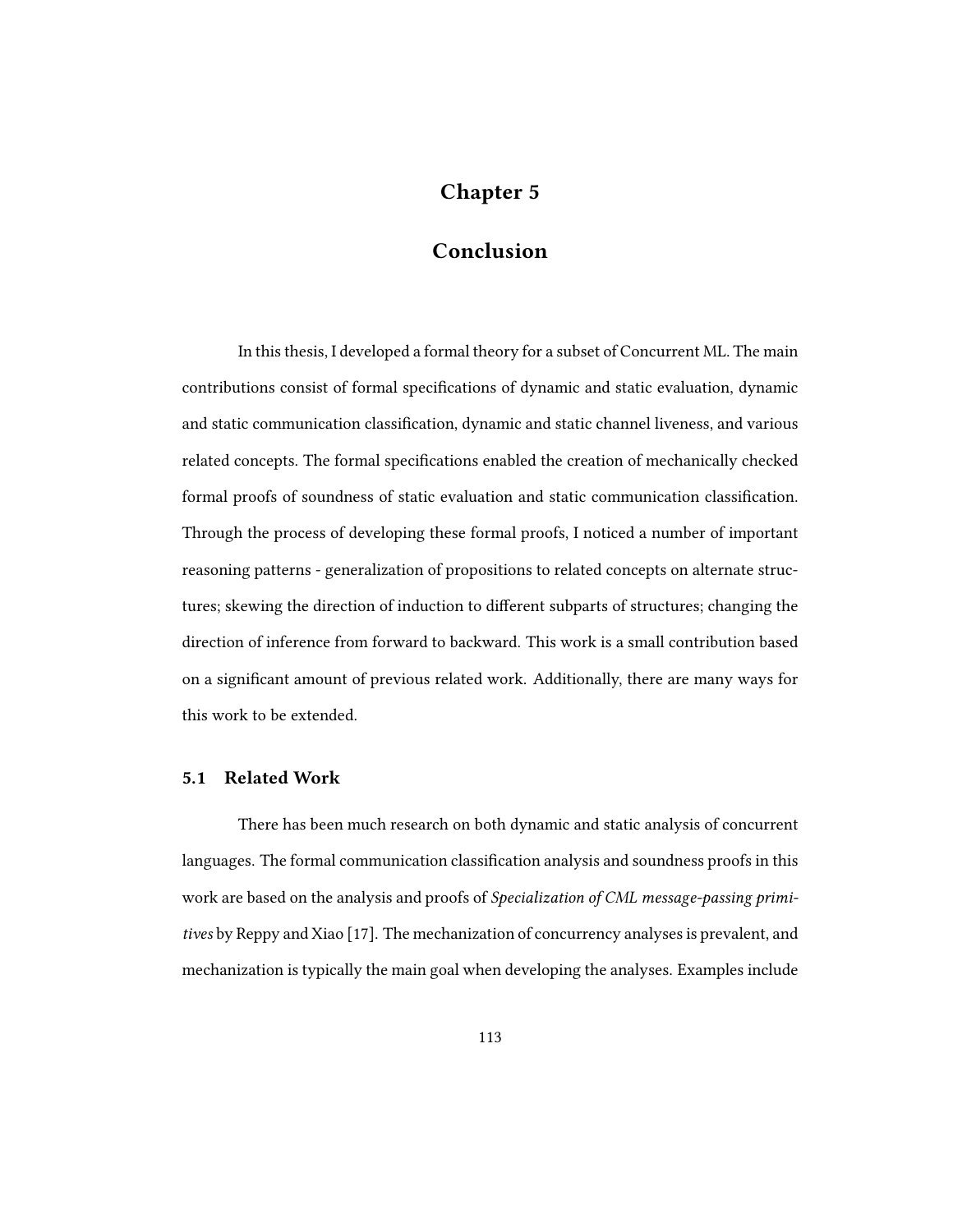type checkers in compilers, model checking tools for concurrency models, such as Lustre [9] and Kind [20], and also verification libraries in proof assistants, such as Affeldt et al's Coq library [2]. These systems can verify certain properties of concurrency programs or models, but they don't make any guarantees about the analysis itself. Rather than focus on mechanizing the analysis, this work has focused on mechanizing the theory of analyses for concurrent languages, i.e. the meta-theory of concurrency. There have been a number of works on the meta-theory of Concurrent ML, such as the work of Reppy and Xiao, Nielson et al [15], Kobayashi et al [11], and Gasser et al [7]. There has been relatively little work to mechanize theories of Concurrent ML; however, there has been much work in the mechanization of the theories of  $\pi$ -calculus [13], such as the work by Gay [8] and Melham [12].

#### 5.2 Future Work

The formal syntax, semantics, and communication analysis of this work form the basis of a framework for studying Concurrent ML events, synchronization mechanisms, and their applications. These language features enable the construction of reactive programs, which have separation of parts that are conceptually distinct, yet still depend on each other.

This work has kicked off the framework with a formal communication analysis that has practical applications in aiding optimizations for parallel computation. In the future, additional analyses could be built on the existing semantics, in order to verify the correctness of language extensions or optimizations. Extending the semantics to handle event combinators for choosing events, sequencencing events, guardining events, among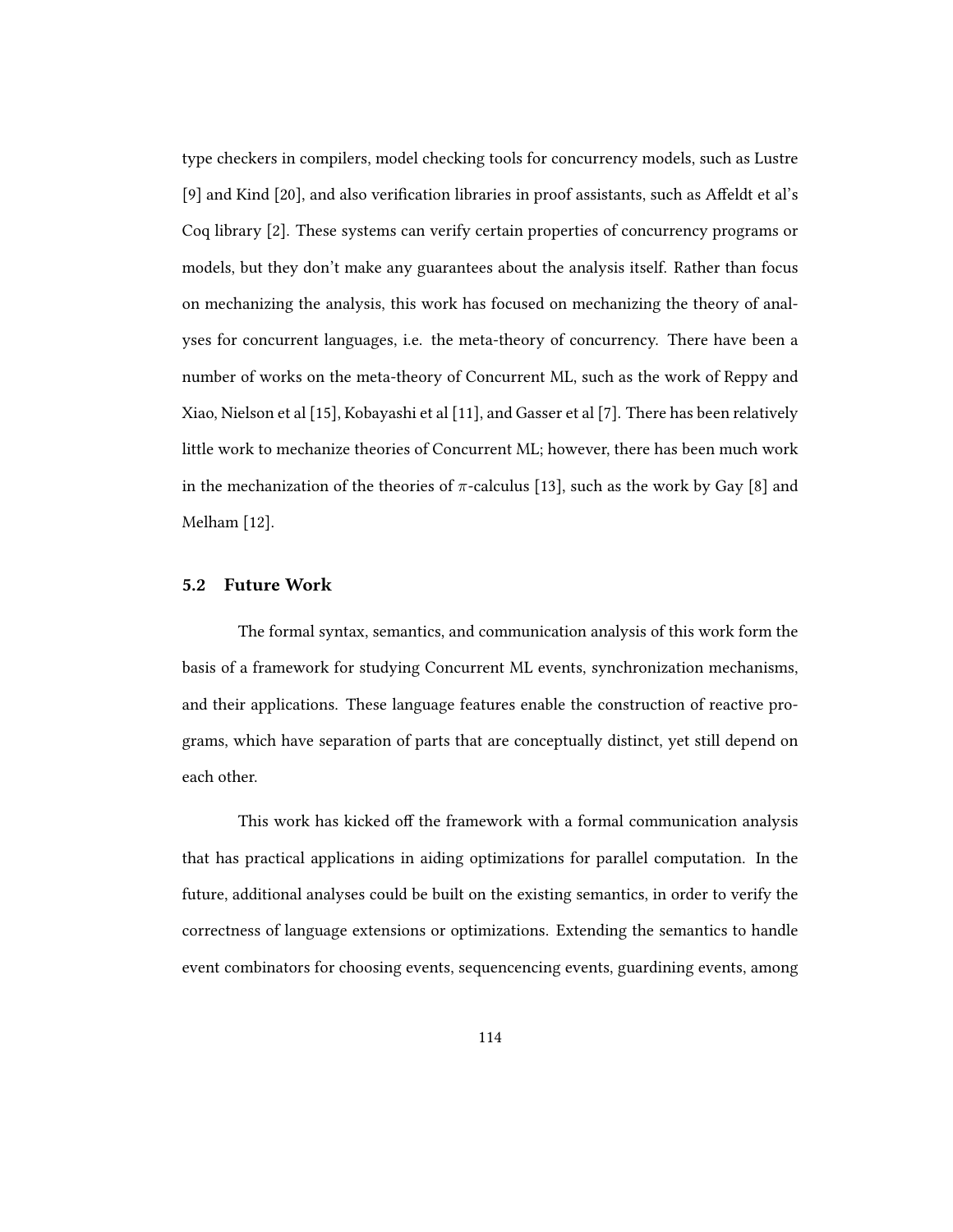others, would be an important next step.

Concurrency is a double edged sword. Without specification of ordering, programs may describe their behavior more clearly or allow parallelism for faster execution. On the other hand, unspecified orderings may also lead to nondeterministic behavior, which may be not be wanted. To gain the benefits of concurrency without its hindrance, the language could be extended with syntax to identify blocks of code that are required to be deterministic, along with a corresponding static analysis that checks if such code is actually deterministic. The determinism analysis could rely on the static communication analysis to ensure that all synchronized receiving events receive from at most one channel, and that channel is sent on by at most one thread, and that thread is also deterministic. Other analyses could aid optimizations for incremental computation [1]. One possible optimization could transform a program into one that checks for altered dependencies and only recomputes the data that depends on altered dependencies.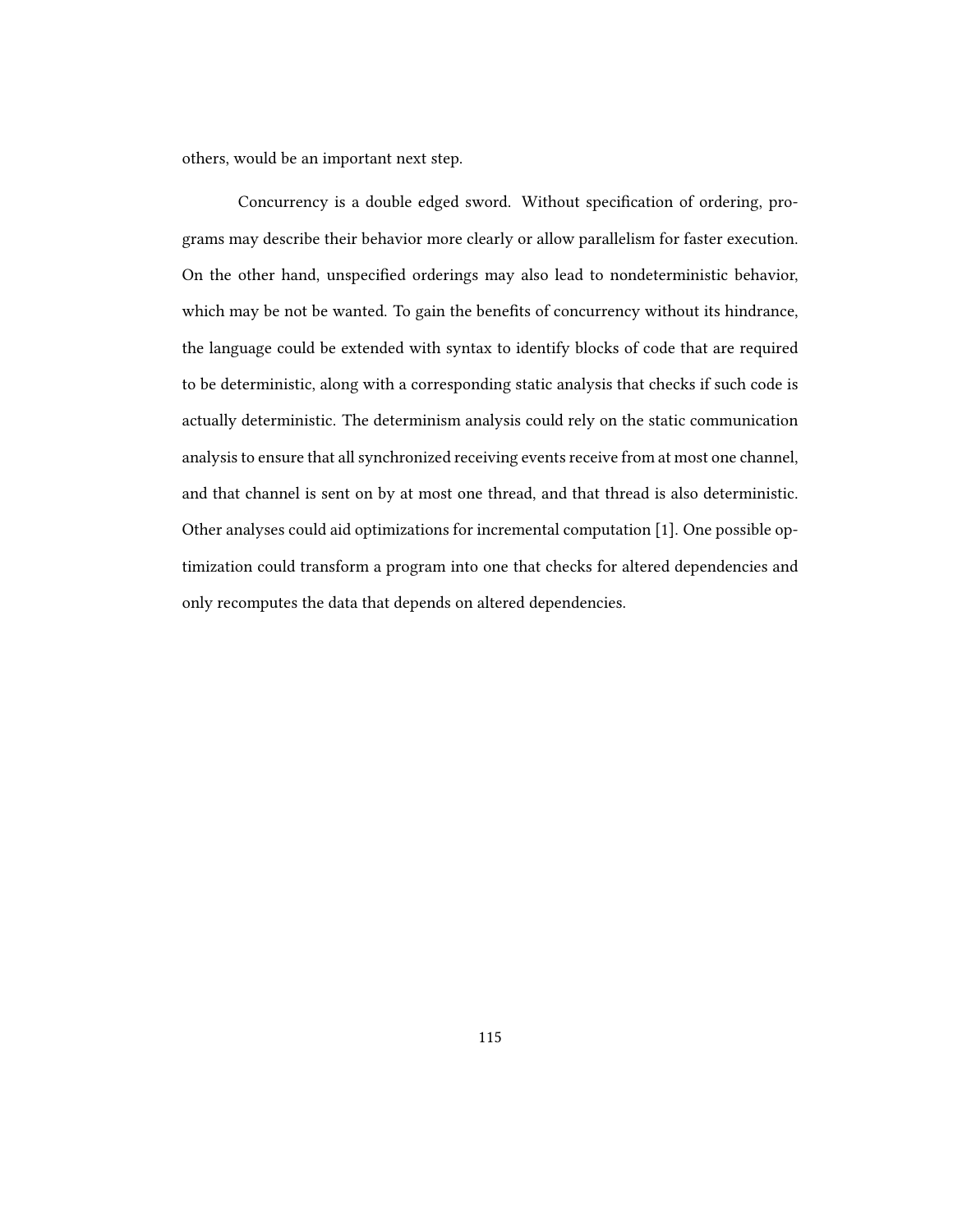# Bibliography

- [1] Umut A Acar, Guy E Blelloch, and Robert Harper. Adaptive functional programming, volume 37. ACM, 2002.
- [2] Reynald Affeldt and Naoki Kobayashi. A coq library for verification of concurrent programs. Electronic Notes in Theoretical Computer Science, 199:17–32, 2008.
- [3] Andrew Appel and John Reppy. Sml/nj. Accessed: 2018-12-04.
- [4] Kevin Donnelly and Matthew Fluet. Transactional events. Journal of Functional Programming, 18(5-6):649–706, 2008.
- [5] Matthias Felleisen and Daniel P Friedman. Control Operators, the SECD-machine, and the [1]-calculus. Indiana University, Computer Science Department, 1986.
- [6] Cormac Flanagan, Amr Sabry, Bruce F Duba, and Matthias Felleisen. The essence of compiling with continuations. In ACM Sigplan Notices, volume 28, pages 237–247. ACM, 1993.
- [7] Kirsten L Solberg Gasser, Flemming Nielson, and Hanne Riis Nielson. Systematic realisation of control flow analyses for cml. In ACM SIGPLAN Notices, volume 32, pages 38–51. ACM, 1997.
- [8] Simon J Gay. A framework for the formalisation of pi calculus type systems in isabelle/hol. In International Conference on Theorem Proving in Higher Order Logics, pages 217–232. Springer, 2001.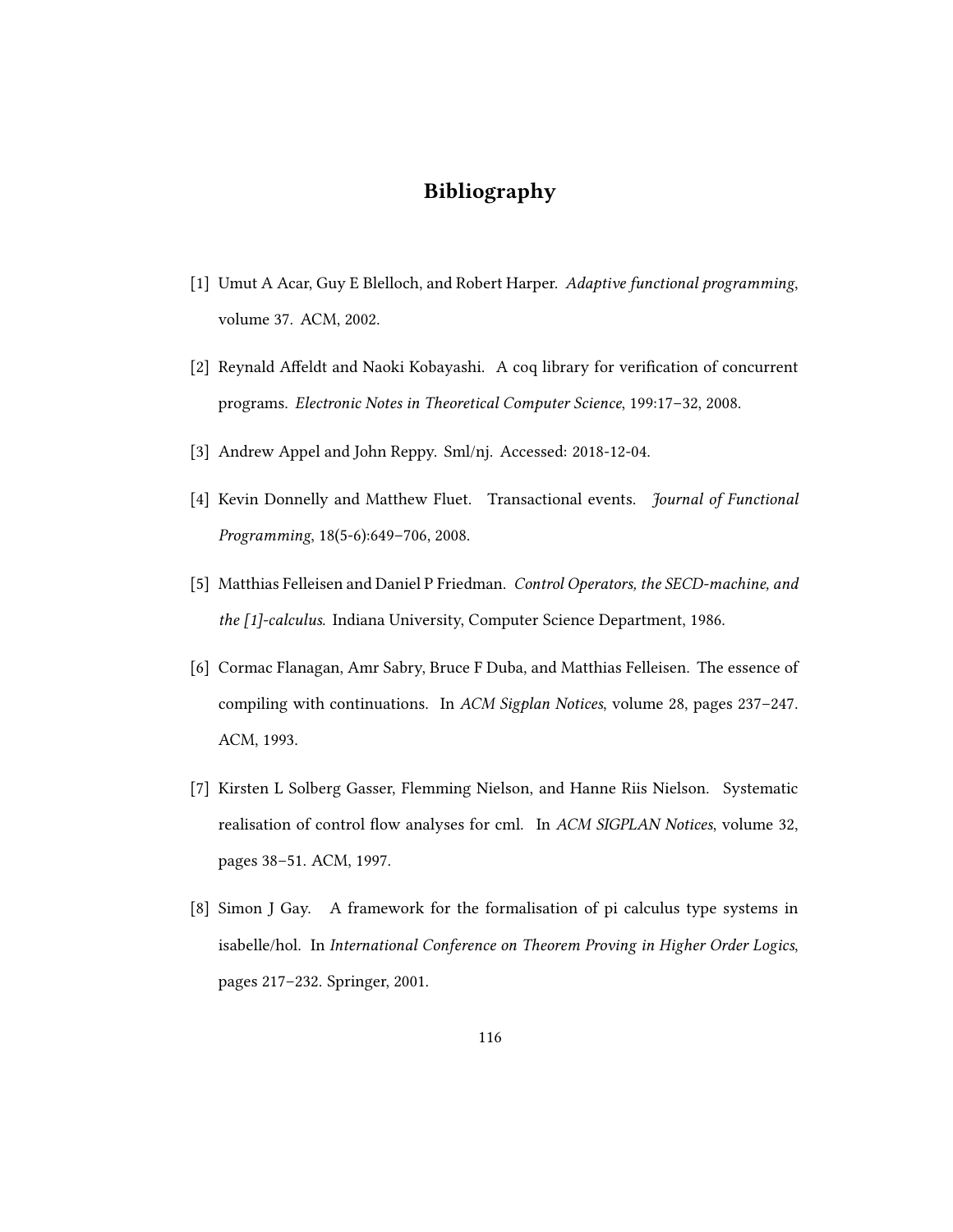- [9] Nicholas Halbwachs, Paul Caspi, Pascal Raymond, and Daniel Pilaud. The synchronous data flow programming language lustre. *Proceedings of the IEEE*,  $79(9)$ :1305– 1320, 1991.
- [10] John L Hennessy and David A Patterson. Computer architecture: a quantitative approach. Elsevier, 2011.
- [11] Naoki Kobayashi, Motoki Nakade, and Akinori Yonezawa. Static analysis of communication for asynchronous concurrent programming languages. In International Static Analysis Symposium, pages 225–242. Springer, 1995.
- [12] Thomas F. Melham. A mechanized theory of the pi-calculus in hol. Nord. J. Comput., 1(1):50–76, 1994.
- [13] Robin Milner. Communicating and mobile systems: the pi calculus. Cambridge university press, 1999.
- [14] Flemming Nielson, Hanne R Nielson, and Chris Hankin. Principles of program analysis. Springer, 2015.
- [15] Hanne Riis Nielson and Flemming Nielson. Higher-order concurrent programs with finite communication topology. In Proceedings of the 21st ACM SIGPLAN-SIGACT symposium on Principles of programming languages, pages 84–97. ACM, 1994.
- [16] Tobias Nipkow, Lawrence C Paulson, and Markus Wenzel. Isabelle/HOL: a proof assistant for higher-order logic, volume 2283. Springer Science & Business Media, 2002.